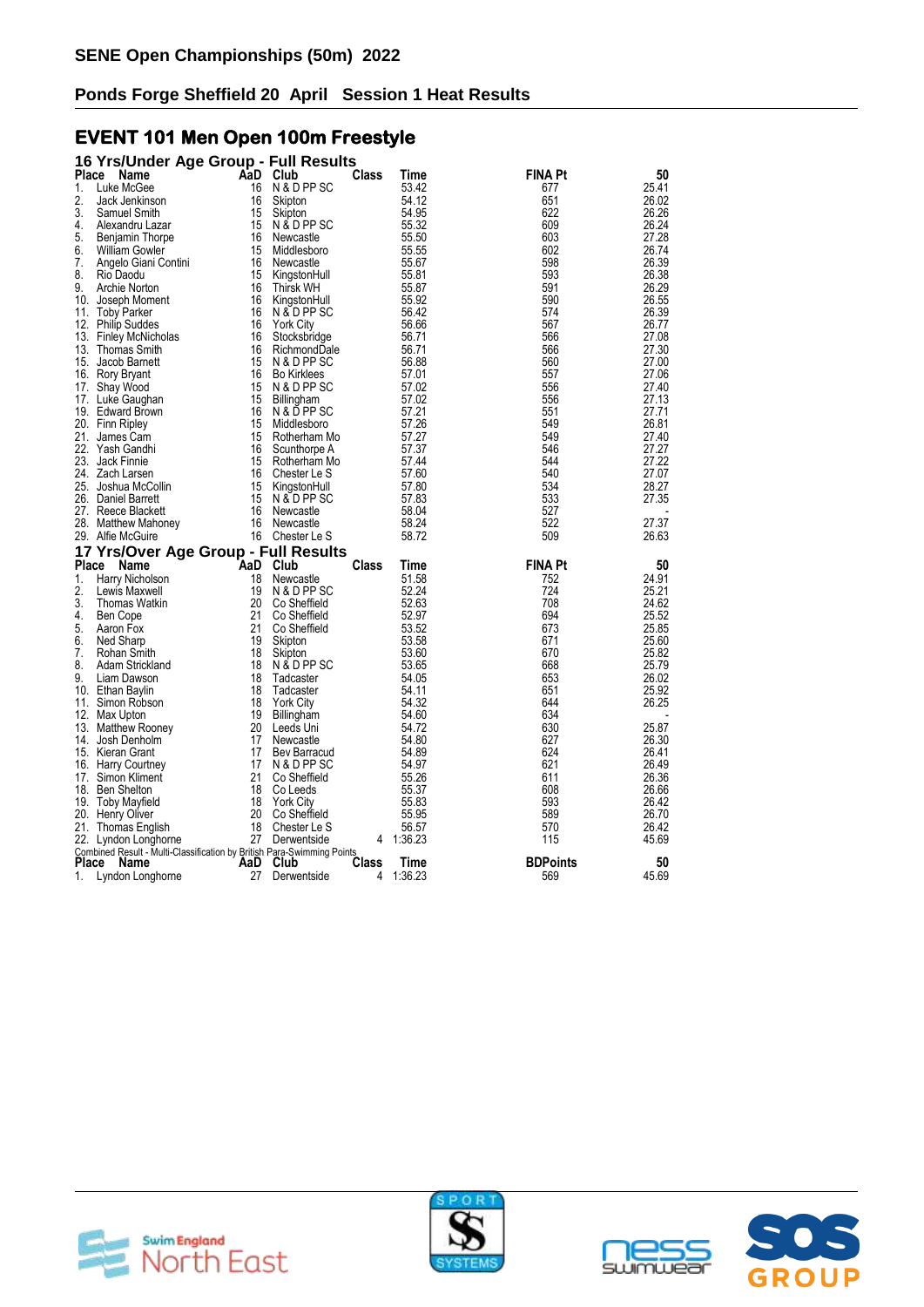# **EVENT 102 Women Open 200m Freestyle**

| Place      | 16 Yrs/Under Age Group - Full Results |          |                             |                    | <b>FINA Pt</b> | 50             | 100                |                    |
|------------|---------------------------------------|----------|-----------------------------|--------------------|----------------|----------------|--------------------|--------------------|
|            | Name                                  | AaD      | Club<br>N & D PP SC         | Time               |                |                |                    | 150                |
| 1.         | Evie Dilley                           | 16       |                             | 2:08.42            | 680<br>670     | 29.87          | 1:02.54<br>1:02.39 | 1:35.32            |
| 2.<br>3.   | Libby Freeman<br>Daisy Purchase       | 16<br>16 | N & D PP SC<br>Rotherham Mo | 2:09.08<br>2:10.73 | 645            | 30.62          | 1:03.95            | 1:38.04            |
| 4.         | Lucy Allman                           | 16       | Co Leeds                    | 2:11.10            | 640            | 30.87          | 1:03.53            | 1:37.74            |
| 5.         | <b>Molly Baker</b>                    | 15       | Co Sheffield                | 2:11.46            | 634            | 31.16          | 1:04.57            | 1:38.10            |
| 6.         |                                       | 16       | Newcastle                   | 2:11.59            | 632            | 30.61          | 1:03.78            | 1:38.46            |
| 7.         | <b>Emily Hedley</b><br>Ava Cook       | 14       | Co Sheffield                | 2:12.71            | 617            | 31.42          | 1:05.32            | 1:39.29            |
| 8.         | Sholah Robinson                       | 16       | Co Sheffield                | 2:12.96            | 613            | 30.48          | 1:03.71            | 1:38.42            |
| 9.         | Jessica Smelt                         | 15       | <b>Bo Kirklees</b>          | 2:13.00            | 612            | 30.63          | 1:04.23            | 1:38.50            |
| 9.         | Rhianna Foster                        | 16       | KingstonHull                | 2:13.00            | 612            | 31.31          | 1:05.46            | 1:39.53            |
| 11.        | Evangeline Stacey                     | 15       | Co Leeds                    | 2:13.10            | 611            | 31.22          | 1:04.57            | 1:39.04            |
| 12.        | Sedona Reed                           | 15       | Co Leeds                    | 2:13.18            | 610            | 31.23          | 1:05.12            | 1:39.66            |
| 12.        | Pearl Lightwood                       | 16       | Middlesboro                 | 2:13.18            | 610            | 29.94          | 1:03.57            | 1:38.28            |
| 14.        | <b>Holly Stoker</b>                   | 16       | N & D PP SC                 | 2:13.24            | 609            | 30.53          | 1:04.19            |                    |
| 15.        | Ruby Knight                           | 16       | <b>Bo Kirklees</b>          | 2:13.33            | 608            | 30.44          | 1:03.75            | 1:38.65            |
| 16.        | Kate Kennedy                          | 15       | N & D PP SC                 | 2:13.51            | 605            |                | 1:04.21            |                    |
| 17.        | Lauren Heppell                        | 16       | Newcastle                   | 2:13.56            | 605            | 30.65          | 1:04.35            | 1:39.50            |
| 18.        | Sophie McLure                         | 16       | Tadcaster                   | 2:13.60            | 604            | 30.62          | 1:04.93            | 1:39.78            |
| 19.        | <b>Emily Maxwell</b>                  | 15       | N & D PP SC                 | 2:13.69            | 603            | 31.48          | 1:05.33            |                    |
|            | 20. Erin Tankard                      | 15       | Co Sheffield                | 2:13.80            | 602            | 30.47          | 1:04.48            | 1:39.25            |
|            | 21. Olivia Thom                       | 16       | <b>York City</b>            | 2:13.89            | 600            | 30.57          | 1:04.91            | 1:39.37            |
| 22.        | Eve Doherty                           | 14       | Rotherham Mo                | 2:14.41            | 593            | 30.63          | 1:04.67            | 1:40.19            |
| 23.        | Jess Widdowson                        | 16       | Co Leeds                    | 2:14.47            | 593            | 31.38          | 1:05.42            | 1:40.24            |
| 24.        | <b>Chloe Cooke</b>                    | 15       | Co Sheffield                | 2:14.49            | 592            | 30.46          | 1:04.19            | 1:39.81            |
|            | 25. Libby Munday                      | 16       | KingstonHull                | 2:14.71            | 589            | 31.15          | 1:05.46            | 1:40.36            |
| 26.        | Laura Burgess                         | 16       | N & D PP SC                 | 2:15.96            | 573            | 30.77          | 1:05.26            | 1:41.19            |
|            | 27. Megan Sharp                       | 16       | Co Leeds                    | 2:16.21            | 570            | 30.94          | 1:05.25            | 1:41.06            |
| 28.        | Esmé Ovenstone                        | 16       | RichmondDale                | 2:16.27            | 569            | 32.81          | 1:07.40            | 1:42.45            |
| 29.        | Ella Summers                          | 16       | Scunthorpe A                | 2:16.83            | 562            | 31.39          | 1:06.30            |                    |
|            | 30. Emily Afiya Rickinson             | 16       | KingstonHull                | 2:17.03            | 560            | 31.67          | 1:06.29            | 1:42.57            |
|            | 31. Molly Gould                       | 15       | N & D PP SC                 | 2:17.59            | 553            | 31.02          | 1:06.14            | 1:42.39            |
|            | 32. Isabel Farmer                     | 16       | <b>Bo Kirklees</b>          | 2:17.81            | 551            | 31.11          | 1:05.20            | 1:41.48            |
|            |                                       |          |                             |                    |                |                |                    |                    |
|            | 17 Yrs/Over Age Group - Full Results  |          |                             |                    |                |                |                    |                    |
| Place      | Name                                  | AaD      | Club                        | Time               | <b>FINA Pt</b> | 50             | 100                | 150                |
| 1.         | <b>Kate Clifton</b>                   | 22       | Co Sheffield                | 2:04.10            | 754            | 28.37          | 1:01.02            | 1:34.28            |
| 2.         | Leah Schlosshan                       | 17       | Co Leeds                    | 2:04.92            | 739            | 29.40          | 1:00.93            | 1:33.11            |
| 3.<br>4.   | Lara Thomson                          | 17       | Co Leeds                    | 2:06.18            | 717<br>703     | 29.10          | 1:00.66            | 1:33.13            |
|            | Isabelle Goodwin                      | 18       | Co Leeds                    | 2:07.06            |                | 30.24          | 1:02.94            | 1:35.92            |
| 5.         | Annabelle Wilkinson                   | 17       | Co Sheffield                | 2:08.02            | 687            |                | 1:02.48            |                    |
| 6.         | Lola Davison                          | 19<br>18 | N & D PP SC<br>Co Sheffield | 2:08.13            | 685<br>672     | 29.68          | 1:01.63<br>1:02.61 | 1:34.55            |
| 7.         | <b>Charlotte Berry</b>                |          |                             | 2:08.93            |                | 29.99          |                    | 1:35.78            |
| 8.<br>9.   | Laura Hodgson                         | 17<br>21 | Newcastle                   | 2:09.29            | 667            | 31.00          | 1:04.02<br>1:02.75 | 1:37.31<br>1:36.56 |
|            | Georgina Wright<br>Ellie Walker       | 21       | <b>Bo Kirklees</b>          | 2:09.34<br>2:09.43 | 666<br>665     | 29.61<br>29.72 | 1:02.26            |                    |
| 10.        |                                       |          | Tadcaster                   |                    |                | 29.71          |                    | 1:36.02            |
| 12.        | 11. Lucy Hedley<br><b>Beth Hall</b>   | 18<br>17 | Newcastle<br>Cleethorpes    | 2:09.67<br>2:10.56 | 661<br>647     | 29.81          | 1:02.46<br>1:03.37 | 1:36.41<br>1:37.43 |
| 13.        | Georgia Robertson                     | 17       | Co Sheffield                | 2:10.60            | 647            | 29.95          | 1:02.82            | 1:37.00            |
|            |                                       |          |                             |                    |                |                |                    |                    |
|            | 14. Mollie Fisher                     | 17<br>18 | Rotherham Mo<br>Tadcaster   | 2:11.52            | 633<br>627     | 30.78<br>30.88 | 1:04.02<br>1:04.20 | 1:38.09<br>1:38.27 |
| 15.<br>16. | Abigail Parkinson                     | 18       | Co Leeds                    | 2:11.98<br>2:12.16 | 624            | 30.37          | 1:03.89            | 1:38.73            |
|            | Kidiest Hodgson                       | 17       | Tadcaster                   | 2:12.21            | 624            | 30.66          | 1:04.56            | 1:38.76            |
| 18.        | 17. Libby Walker<br>Ella Took         | 18       | Newcastle                   | 2:14.98            | 586            | 30.70          | 1:04.67            | 1:39.98            |
| 19.        |                                       | 19       | N & D PP SC                 | 2:17.41            | 555            | 30.69          | 1:04.80            | 1:40.44            |
|            | Melody Jones                          |          |                             |                    |                |                |                    |                    |







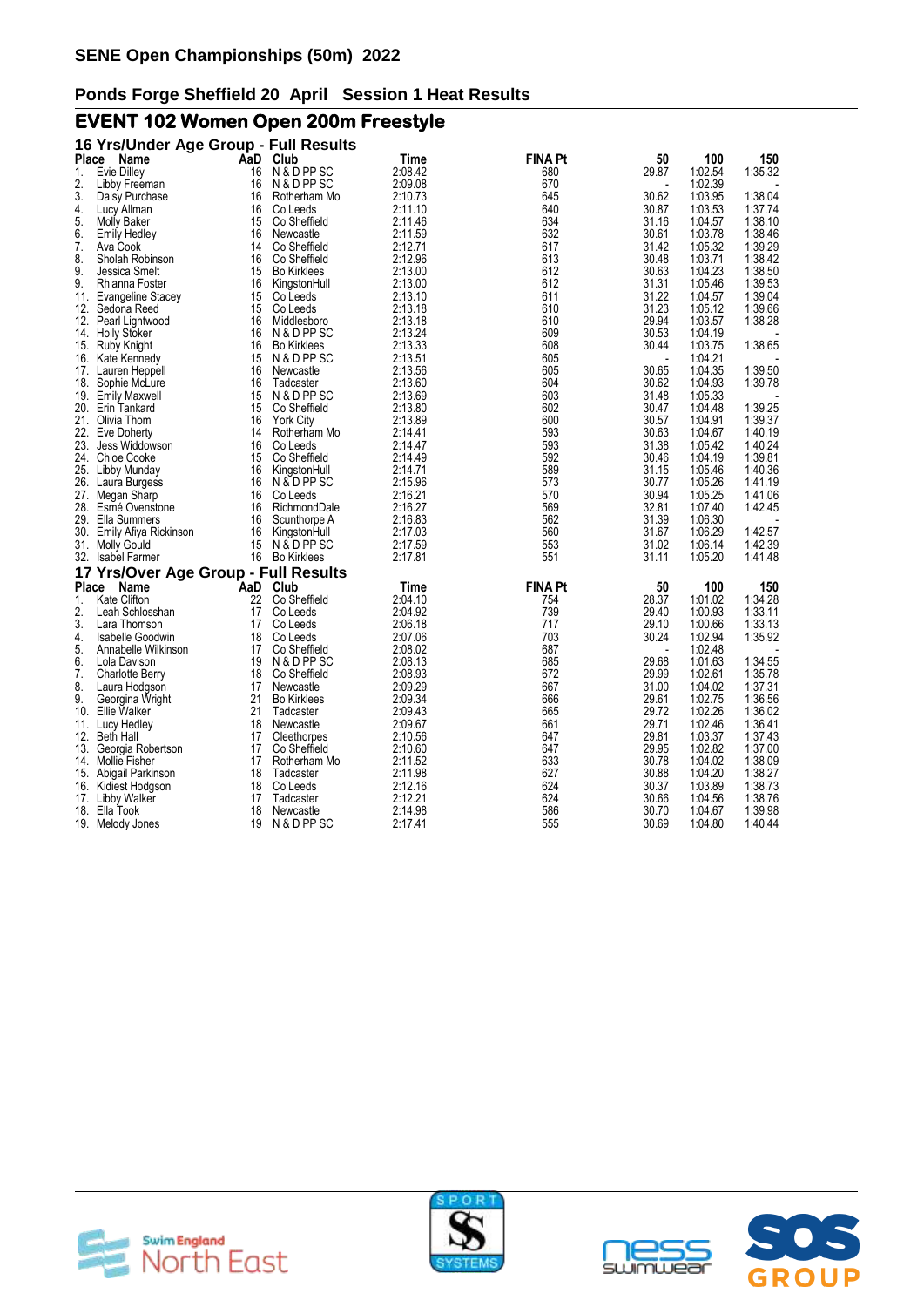# **EVENT 103 Men Open 50m Breaststroke**

|              | 16 Yrs/Under Age Group - Full Results                                  |          |                            |              |                     |                 |
|--------------|------------------------------------------------------------------------|----------|----------------------------|--------------|---------------------|-----------------|
| <b>Place</b> | Name                                                                   | AaD Club |                            | Class        | Time                | <b>FINA Pt</b>  |
| 1.           | Alfie McGuire                                                          | 16       | Chester Le S               |              | 31.77               | 544             |
| 2.           | <b>William Morris</b>                                                  | 16       | Middlesboro                |              | 32.19               | 523             |
| 3.           | George Brooks                                                          | 15       | Co Leeds                   |              | 32.23               | 521             |
| 4.<br>5.     | Sean Smith                                                             | 15       | Skipton                    |              | 32.34<br>32.37      | 516<br>515      |
| 5.           | Callum Nurse<br>Oliver Dodsworth                                       | 16<br>15 | Cleethorpes<br>Newcastle   |              | 32.37               | 515             |
| 7.           | <b>William Gowler</b>                                                  | 15       | Middlesboro                |              | 32.53               | 507             |
| 8.           | <b>Blake Price</b>                                                     | 15       | <b>Bridlington</b>         |              | 32.66               | 501             |
| 9.           | Keelan Behan                                                           | 16       | Skipton                    |              | 33.03               | 484             |
|              | 10. Archie Norton                                                      | 16       | Thirsk WH                  |              | 33.08               | 482             |
|              | 11. Jacob Barnett                                                      | 15       | N & D PP SC                |              | 33.22               | 476             |
|              | 12. Jacob Brown                                                        | 15       | Tadcaster                  |              | 33.26               | 474             |
|              | 13. Jack Kelso                                                         | 15       | N & D PP SC                |              | 33.34               | 471             |
|              | 14. Euan Jones                                                         | 16       | RichmondDale               |              | 33.35               | 471             |
|              | 15. Joseph Levison                                                     | 15       | Wetherby                   |              | 33.46               | 466             |
|              | 16. Finley McNicholas                                                  | 16       | Stocksbridge               |              | 33.53               | 463             |
|              | 17. Louis Dubbeldam                                                    | 16       | Durham City                |              | 33.62               | 459             |
|              | 18. Yash Gandhi                                                        | 16       | Scunthorpe A               |              | 33.76               | 454             |
|              | 19. Isaac Howson                                                       | 16       | Tadcaster                  |              | 33.78               | 453             |
|              | 19. Alexander McCallum                                                 | 15       | Selby                      |              | 33.78               | 453             |
|              | 21. Michael Elsaity                                                    | 16<br>16 | Billingham                 |              | 33.80               | 452<br>448      |
|              | 22. Timothy Heng                                                       | 15       | Bev Barracud               |              | 33.91<br>34.02      | 443             |
|              | 23. Callum Broadhead<br>24. Ben Hartridge                              | 16       | Donc Dartes<br>N & D PP SC |              | 34.12               | 439             |
|              | 25. Harry Bell                                                         | 16       | Middlesboro                |              | 34.29               | 433             |
|              | 26. Matthew Roberts                                                    | 16       | Co Leeds                   |              | 34.50               | 425             |
|              | 27. Zach Beattie                                                       | 15       | <b>Bo Kirklees</b>         |              | 34.58               | 422             |
|              | 28. Jakub Marszewski                                                   | 16       | Co Bradford                |              | 34.62               | 421             |
|              | 29. Jamie Bleanch                                                      | 15       | <b>York City</b>           |              | 34.72               | 417             |
|              | 30. Sam Livingstone                                                    | 15       | N & D PP SC                |              | 34.74               | 416             |
|              | 31. Cody Ingram                                                        | 16       | Bo Barnsley                |              | 35.02               | 406             |
|              | 32. Jack McClelland                                                    | 15       | <b>Bo Kirklees</b>         |              | 35.20               | 400             |
|              | 33. Nathan Cox                                                         | 16       | <b>Bo Kirklees</b>         |              | 35.46               | 391             |
|              | 34. Lewis Hawden                                                       | 16       | Pocklington                |              | 35.78               | 381             |
|              | 35. Isaac Rowland                                                      |          | 15 N & D PP SC             |              | 36.41               | 362             |
|              | 17 Yrs/Over Age Group - Full Results                                   |          |                            |              |                     |                 |
| Place        | Name                                                                   | AaD      | Club                       | <b>Class</b> | Time                | <b>FINA Pt</b>  |
| 1.           | Rohan Smith                                                            | 18       | Skipton                    |              | 29.48               | 682             |
| 2.           | <b>Richard Ayre</b>                                                    | 29       | East Leeds                 |              | 29.89               | 654             |
| 3.           | Simon Dryden                                                           | 19       | RichmondDale               |              | 30.14               | 638             |
| 4.           | Manson Mak                                                             | 23       | East Leeds                 |              | 30.31               | 627             |
| 5.<br>6.     | Adam Wood                                                              | 20<br>19 | Co Sheffield               |              | 30.49               | 616             |
| 7.           | Ryan Griffiths<br>Ethan Baylin                                         | 18       | Co Sheffield<br>Tadcaster  |              | 30.53<br>30.71      | 614<br>603      |
| 8.           | Joseph Keeley                                                          | 29       | East Leeds                 |              | 30.79               | 598             |
| 9.           | Christian Ryan                                                         | 17       | N & D PP SC                |              | 30.80               | 598             |
|              | 10. Martin Smith                                                       | 18       | <b>Bo Kirklees</b>         |              | 30.88               | 593             |
|              | 11. Jay Manners                                                        | 23       | N & D PP SC                |              | 30.92               | 591             |
|              | 12. Blaine Underwood                                                   | 18       | Bo Barnsley                |              | 31.10               | 580             |
|              | 13. Ethan Stannard                                                     | 17       | Stokesley                  |              | 31.17               | 577             |
|              | 14. Joseph Moore                                                       | 21       | Harrogate                  |              | 31.43               | 562             |
|              | 15. Isaac Hall                                                         | 18       | N & D PP SC                |              | 31.49               | 559             |
|              | 16. Arthur Llewellyn                                                   | 18       | N & D PP SC                |              | 31.64               | 551             |
|              | 17. Daniel Stevens                                                     | 17       | Bev Barracud               |              | 31.77               | 544             |
|              | 18. Ben Swann                                                          | 17       | N & D PP SC                |              | 31.96               | 535             |
|              | 19. Jacob Davison                                                      | 17       | Chester Le S               |              | 32.27               | 520             |
|              | 19. Oli Lill                                                           | 20       | Co Sheffield               | 14           | 32.27               | 520             |
|              | 21. Owen Garsides<br>Aidan Fothergill                                  | 21<br>18 | KingstonHull               |              | 35.99<br><b>DNC</b> | 374             |
|              | Stephen Stanley                                                        | 23       | York City<br>Tadcaster     |              | <b>DNC</b>          |                 |
|              | Combined Result - Multi-Classification by British Para-Swimming Points |          |                            |              |                     |                 |
| Place        | Name                                                                   | AaD      | Club                       | Class        | Time                | <b>BDPoints</b> |
| 1.           | Owen Garsides                                                          | 21       | KingstonHull               | 14           | 35.99               | 511             |







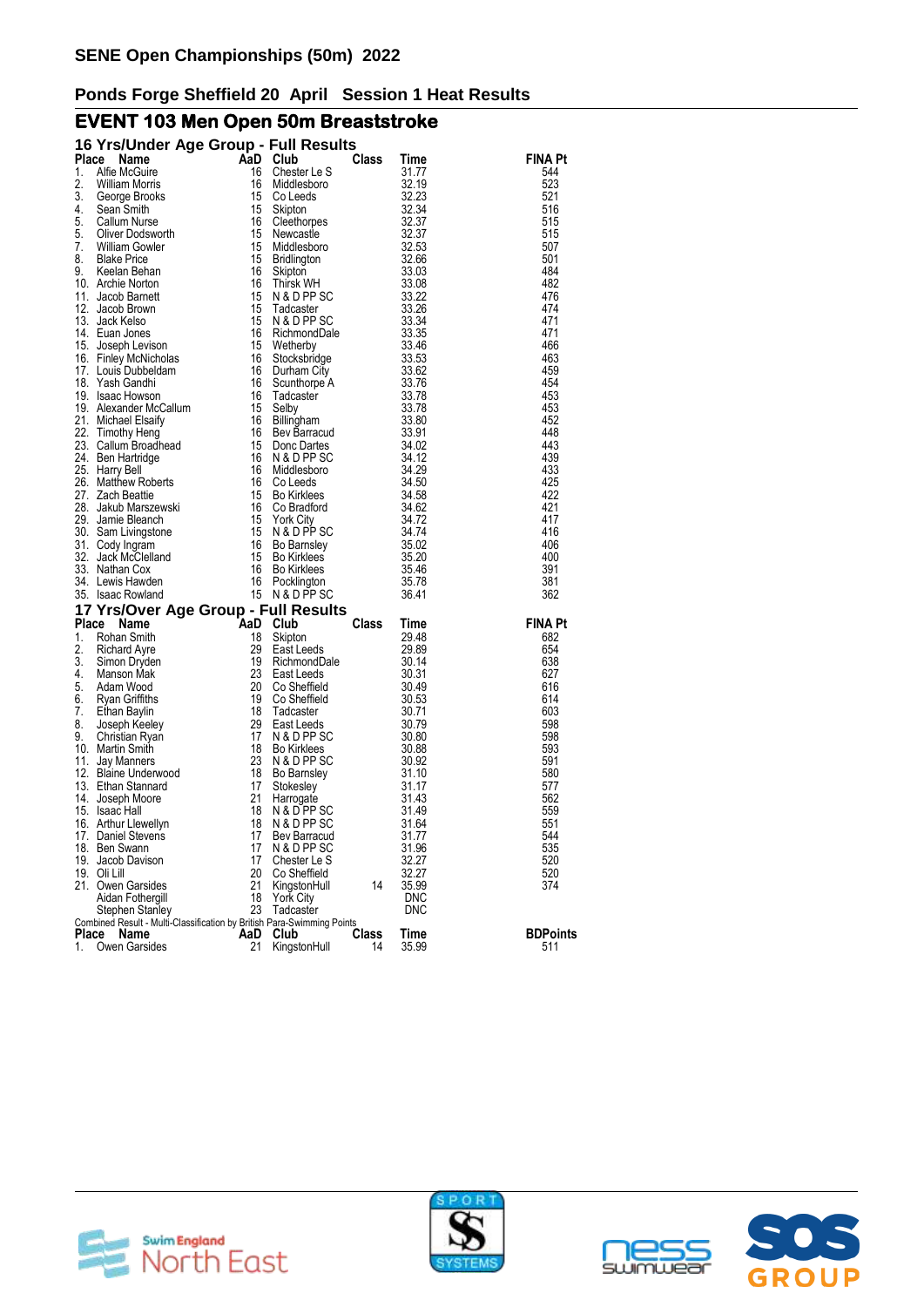# **EVENT 104 Women Open 100m Breaststroke**

| 16 Yrs/Under Age Group - Full Results  |          |                             |                    |                |                |
|----------------------------------------|----------|-----------------------------|--------------------|----------------|----------------|
| Place Name                             |          | AaD Club                    | Time               | <b>FINA Pt</b> | 50             |
| 1.<br>Charlotte Bianchi                | 16       | Co Sheffield                | 1:13.64            | 660            | 35.29          |
| 2.<br>Daisy Purchase                   | 16       | Rotherham Mo                | 1:17.05            | 576            | 37.38          |
| 3.<br>Eleanor Valentine-Bull           | 16       | <b>Bo Barnsley</b>          | 1:17.64            | 563            | 36.21          |
| 4.<br><b>Katie Coventry</b>            | 15       | N & D PP SC                 | 1:17.79            | 560            |                |
| 5.<br>Anna Finlay                      |          | 15 N & D PP SC              | 1:17.82            | 559            | 37.27          |
| 6.<br>Kasja Rickelton                  | 16       | Co Leeds                    | 1:18.14            | 552            | 36.24          |
| 7.<br><b>Nell Williams</b>             | 15       | Co Leeds                    | 1:18.43            | 546            | 37.55          |
| 8.<br>Niamh Kay                        | 15       | N & D PP SC                 | 1:18.88            | 537            | 36.32          |
| 9.<br>Hannah Takacs                    | 16       | Stokesley                   | 1:19.01            | 534            | 36.87          |
| 10. Henrietta Richardson-S             | 16       | Cleethorpes                 | 1:19.51            | 524            | 37.24          |
| 11. Hannah Redshaw                     | 16       | Middlesboro                 | 1:19.70            | 520            | 36.89          |
| 12. Ruby Gambles                       |          | 14 Rotherham Mo             | 1:19.92            | 516            | 37.12          |
| 13. Evie O'Halleron-Hutchi             | 15       | N & D PP SC                 | 1:20.08            | 513            | 37.41          |
| 14. Violet Hearfield                   | 16       | Middlesboro                 | 1:20.40            | 507            | 37.22          |
| 15. Alex Dunn                          | 15       | Co Bradford                 | 1:20.68            | 502            | 37.56          |
| 16. Isobel Munnoch                     | 15       | N & D PP SC                 | 1:20.79            | 500            | 38.42          |
| 17. Hannah Wakelin                     | 15       | Co Sheffield                | 1:20.91            | 497            | 38.19          |
| 18. Jessica Scott                      | 15       | Middlesboro                 | 1:20.93            | 497            | 39.00          |
| 19. Lea Westen                         | 15       | RichmondDale                | 1:21.58            | 485            | 37.97          |
| 20. Hannah Worsdall                    | 15       | Rotherham Mo                | 1:22.03            | 477            | 38.87          |
| 21. Olivia Harris                      | 15       | KingstonHull                | 1:22.61            | 467            | 38.73          |
| 22. Sophie Radatz                      |          | 16 Sheffield C              | 1:22.98            | 461            | 39.05          |
| 17 Yrs/Over Age Group - Full Results   |          |                             |                    |                |                |
| Place Name                             |          | AaD Club                    | Time               | <b>FINA Pt</b> | 50             |
| 1.<br>Paige Fenton                     | 19       | Skipton                     | 1:12.47            | 692            | 34.28          |
| 2.<br><b>Beth Dennis</b>               | 19       | Co Sheffield                | 1:12.98            | 678            | 34.17          |
| 3.<br><b>Abigail Miles</b>             | 18       | Co Sheffield                | 1:14.02            | 650            | 35.24          |
| 4.<br>Rebecca Keetley                  | 18       | Middlesboro                 | 1:14.54            | 636            | 34.72          |
| 5.<br>Rebecca Dunn                     | 17       | Co Bradford                 | 1:16.86            | 580            | 36.59          |
| 6.<br>Georgina Wright                  | 21       | <b>Bo Kirklees</b>          | 1:17.54            | 565            | 36.04          |
| 7.<br>Katie Stobbs                     |          | 17 N & D PP SC              | 1:17.59            | 564            | 37.04          |
| 8.<br>Lauren Richards                  | 20       | Co Sheffield                | 1:18.12            | 553            | 36.51          |
| 9.<br>Phoebe McNicholas                | 18       | Stocksbridge                | 1:18.40            | 547            |                |
| 10. Isabella Montague                  | 18       | Middlesboro                 | 1:19.92            | 516            | 36.27          |
| 11. Amelia Osborne                     | 17       | Rotherham Mo                | 1:20.09            | 513            | 37.58          |
| 12. Agatha Scott                       | 17       | Harrogate                   | 1:20.28            | 509            | 37.24          |
| 13. Georgia Hadley                     | 18       | RichmondDale                | 1:20.35            | 508            | 36.93          |
| 14. Millie Ellicker                    | 18       | Loftus Dol                  | 1:20.76            | 500            | 37.61          |
| 15. Georgia Lee                        | 17       | Bo Barnsley                 | 1:20.89            | 498            | 37.31          |
| 16. Ella Minogue                       | 19<br>17 | <b>Bo Barnsley</b>          | 1:21.52<br>1:21.83 | 486<br>481     | 37.37<br>38.77 |
| 17. Maisy Smith                        |          | KingstonHull                |                    |                |                |
| 18. Evie Palmer-Jones                  | 17       | RichmondDale                | 1:21.84<br>1:22.23 | 481<br>474     | 36.98          |
| 19. Grace James<br>20. Allana McDonald | 18<br>18 | Rotherham Mo<br>N & D PP SC | 1:23.83            | 447            | 38.00          |
|                                        |          |                             |                    |                |                |





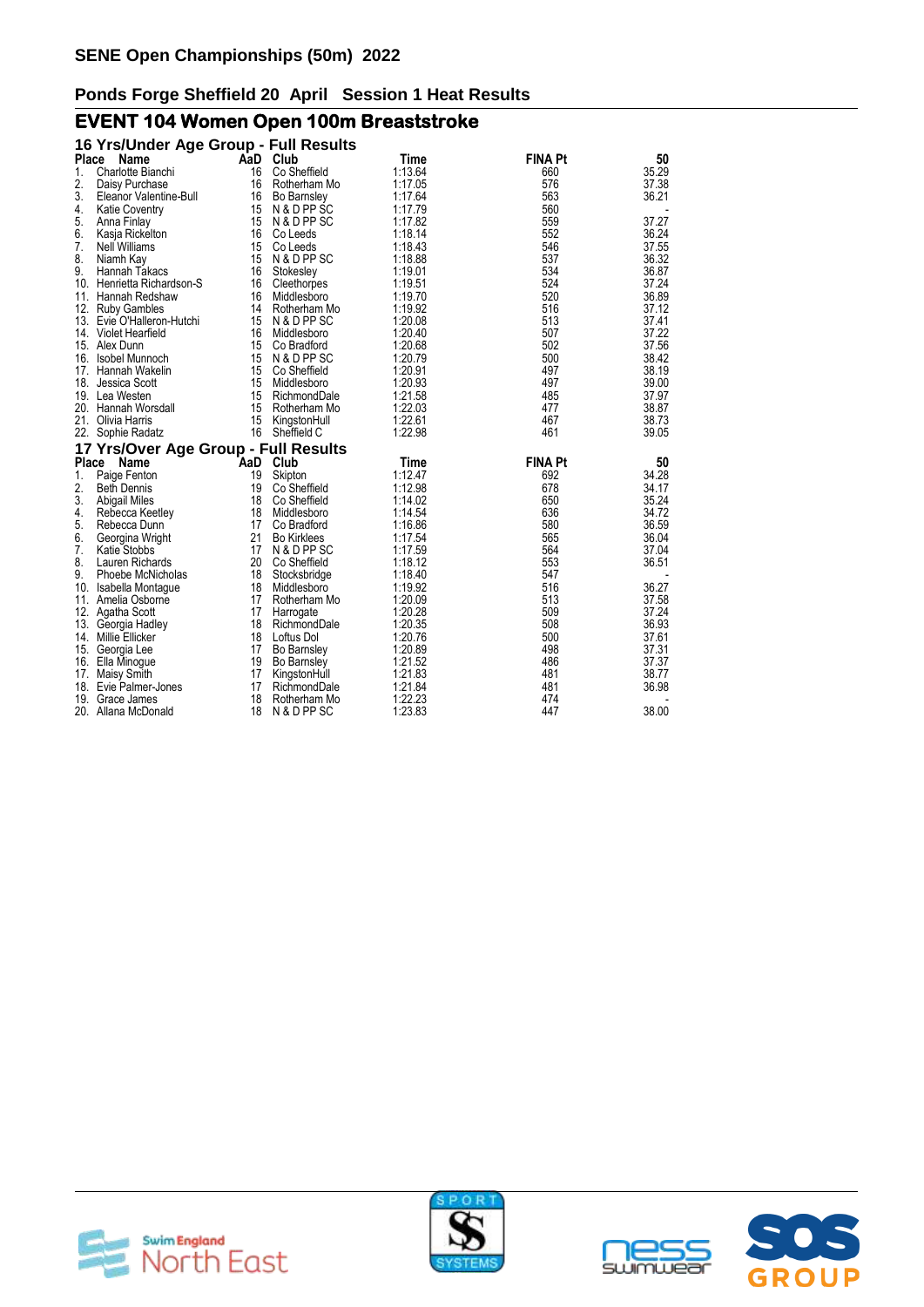# **EVENT 105 Men Open 400m IM**

|    | Place Name                                                  | 16 Yrs/Under Age Group - Full Results                                                 | Time <sub>4:42.90</sub>                         | <b>FINA Pt</b>                                          |                                                |
|----|-------------------------------------------------------------|---------------------------------------------------------------------------------------|-------------------------------------------------|---------------------------------------------------------|------------------------------------------------|
| 1. | Thomas Wilkinson<br>50m 29.10                               | <b>AaD</b> Club<br>16 Co She<br>29.10 100m 1:02.52<br>16 Co Sheffield<br>150m 1:40.14 | 4:42.90<br>200m 2:17.32                         | 640<br>250m 2:57.08<br>300m 3:36.52                     | 400m 4:42.90<br>350m 4:10.53                   |
| 2. | 29.10<br>Thomas McDermott<br>50m 30.04                      | 33.42<br>37.62<br>16 Middlesboro<br>100m 1:04.58<br>150m 1:43.37                      | 37.18<br>4:48.06<br>200m 2:21.29                | 39.76<br>39.44<br>606<br>250m 3:00.84<br>300m 3:40.43   | 34.01<br>32.37<br>350m 4:15.39<br>400m 4:48.06 |
|    | 30.04<br>Kourosh Khodakhah                                  | 34.54<br>38.79<br>15 Co Leeds                                                         | 37.92<br>4:48.23                                | 39.55<br>39.59<br>605                                   | 34.96<br>32.67                                 |
|    | 50m 29.68<br>29.68<br>Daniel Jackson                        | 100m 1:03.60<br>150m 1:42.83<br>33.92<br>39.23<br>16 Bo Kirklees                      | 200m 2:21.40<br>38.57<br>4:50.83                | 250m 3:00.73<br>300m 3:41.38<br>39.33<br>40.65<br>589   | 350m 4:15.58<br>400m 4:48.23<br>34.20<br>32.65 |
|    | 50m 30.61<br>30.61                                          | 100m 1:06.06<br>150m 1:43.46<br>35.45<br>37.40                                        | 200m 2:20.08<br>36.62                           | 250m 3:00.26<br>300m 3:40.21<br>40.18<br>39.95          | 350m 4:17.13<br>400m 4:50.83<br>36.92<br>33.70 |
| 5. | <b>Isaac Buchan</b><br>50m 29.47<br>29.47                   | 15 N & D PP SC<br>100m 1:03.33<br>150m 1:40.69<br>33.86<br>37.36                      | 4:59.27<br>200m 2:17.82<br>37.13                | 540<br>250m 3:02.80<br>300m 3:48.88<br>44.98<br>46.08   | 350m 4:24.44<br>400m 4:59.27<br>35.56<br>34.83 |
| 6. | George Brooks<br>50m 31.04                                  | 15 Co Leeds<br>100m 1:07.48<br>150m 1:49.66                                           | 5:02.68<br>200m 2:30.75                         | 522<br>250m 3:12.53<br>300m 3:55.04                     | 350m 4:30.24<br>400m 5:02.68                   |
|    | 31.04<br>Oliver Whittleston<br>50m 30.92                    | 36.44<br>42.18<br>15 Co Leeds<br>100m 1:06.79<br>150m 1:45.49                         | 41.09<br>5:09.71<br>200m 2:23.74                | 42.51<br>41.78<br>488<br>300m 3:58.23<br>250m 3:10.46   | 35.20<br>32.44<br>400m 5:09.71<br>350m 4:34.70 |
| 8. | 30.92<br>Jad Idris<br>50m 31.99                             | 35.87<br>38.70<br>16 Co Leeds<br>100m 1:08.96<br>150m 1:50.98                         | 38.25<br>5:10.94<br>200m 2:32.20                | 46.72<br>47.77<br>482<br>300m 4:01.63<br>250m 3:16.84   | 36.47<br>35.01<br>350m 4:37.48<br>400m 5:10.94 |
| 9. | 31.99<br>Peter McGrother                                    | 36.97<br>42.02<br>16 Durham City                                                      | 41.22<br>5:11.43                                | 44.64<br>44.79<br>479                                   | 35.85<br>33.46                                 |
|    | 50m 31.42<br>31.42<br>10. Henry King                        | 100m 1:07.90<br>150m 1:49.41<br>36.48<br>41.51<br>16 Bo Kirklees                      | 200m 2:30.56<br>41.15<br>5:15.64                | 250m 3:13.15<br>300m 3:58.59<br>42.59<br>45.44<br>461   | 350m 4:35.47<br>400m 5:11.43<br>36.88<br>35.96 |
|    | 50m 32.31<br>32.31                                          | 100m 1:10.77<br>150m 1:50.36<br>38.46<br>39.59                                        | 200m 2:30.11<br>39.75                           | 250m 3:15.65<br>300m 4:02.91<br>45.54<br>47.26<br>45.54 | 350m 4:40.35<br>400m 5:15.64<br>37.44<br>35.29 |
|    | 11. Jack Kelso<br>50m 31.63<br>31.63                        | 15 N & D PP SC<br>100m 1:09.50<br>150m 1:52.24<br>42.74<br>37.87                      | 5:15.82<br>200m 2:33.51<br>41.27                | 460<br>250m 3:16.86<br>300m 4:00.87<br>43.35<br>44.01   | 350m 4:39.31<br>400m 5:15.82<br>38.44<br>36.51 |
|    | 12. Lewis Hawden<br>50m 30.40<br>30.40                      | 16 Pocklington<br>100m 1:06.47<br>150m 1:50.14<br>36.07<br>43.67                      | 5:21.25<br>200m 2:34.00<br>43.86                | 437<br>250m 3:18.55<br>300m 4:04.30<br>44.55<br>45.75   | 350m 4:44.53<br>400m 5:21.25<br>40.23<br>36.72 |
|    | 13. Ben Hartridge<br>50m 31.92                              | 16 N & D PP SC<br>100m 1:10.77<br>150m 1:52.53                                        | 5:25.80<br>200m 2:35.10                         | 419<br>250m 3:21.82<br>300m 4:08.09                     | 350m 4:47.77<br>400m 5:25.80                   |
|    | 31.92<br>14. Isaac Rowland<br>50m 30.36                     | 38.85<br>41.76<br>15 N & D PP SC<br>100m 1:08.37<br>150m 1:51.79                      | 42.57<br>5:28.99<br>200m 2:34.34                | 46.72<br>46.27<br>407<br>250m 3:22.43<br>300m 4:10.82   | 39.68<br>38.03<br>350m 4:50.77<br>400m 5:28.99 |
|    | 30.36<br>15. Michael Elsaify                                | 38.01<br>43.42<br>16 Billingham                                                       | 42.55<br>5:43.03                                | 48.09<br>48.39<br>359                                   | 39.95<br>38.22                                 |
|    | 50m 35.33<br>35.33<br>James Starling                        | 100m 1:18.60<br>150m 2:03.62<br>43.27<br>45.02<br>15 KingstonHull                     | 200m 2:46.22<br>42.60<br><b>DNC</b>             | 250m 3:32.67<br>300m 4:23.35<br>46.45<br>50.68          | 350m 5:04.73<br>400m 5:43.03<br>41.38<br>38.30 |
|    |                                                             | 17 Yrs/Over Age Group - Full Results                                                  |                                                 |                                                         |                                                |
| 1. | Place Name<br>Charlie Broome                                | <b>Example 2</b> AaD Club<br>and only<br>18 Co Leeds                                  | Time <sub>4.39.89</sub><br>4:39.89              | <b>FINA Pt</b><br>661                                   |                                                |
|    | 50m 26.84<br>26.84                                          | 100m 59.44<br>150m 1:35.42<br>32.60<br>35.98                                          | 200m 2:10.27<br>34.85                           | 300m 3:32.59<br>250m 2:51.41<br>41.14<br>41.18<br>608   | 400m 4:39.89<br>350m 4:05.82<br>33.23<br>34.07 |
| 2. | Jack Senior<br>50m 29.64<br>29.64                           | 18 Co Leeds<br>100m 1:04.21<br>150m 1:41.88<br>34.57<br>37.67                         | 4:47.69<br>200m 2:19.42<br>37.54                | 250m 2:58.77<br>300m 3:39.14<br>39.35<br>40.37          | 350m 4:14.02<br>400m 4:47.69<br>33.67<br>34.88 |
| 3. | Luke Clegg<br>50m 29.19<br>29.19                            | 17 Bo Kirklees<br>100m 1:04.08<br>150m 1:41.09<br>34.89<br>37.01                      | 4:48.34<br>200m 2:17.85<br>36.76                | 604<br>250m 3:00.01<br>300m 3:43.44<br>42.16<br>43.43   | 350m 4:16.42<br>400m 4:48.34<br>32.98<br>31.92 |
| 4. | Ben Gilchrist<br>50m 28.71                                  | 21 RichmondDale<br>100m 1:03.49<br>150m 1:43.55                                       | 4:55.63<br>200m 2:23.78                         | 561<br>250m 3:06.00<br>300m 3:49.26                     | 350m 4:22.91<br>400m 4:55.63                   |
| 5. | 28.71<br>Joshua Harris<br>50m 28.91                         | 34.78<br>40.06<br>21 Tadcaster<br>150m 1:40.10<br>100m 1:02.80                        | 40.23<br>4:56.88<br>200m 2:17.42                | 42.22<br>43.26<br>554<br>250m 3:01.40<br>300m 3:46.74   | 33.65<br>32.72<br>350m 4:22.00<br>400m 4:56.88 |
| 6. | 28.91<br>Joshua Robinson                                    | 33.89<br>37.30<br>17 N & D PP SC                                                      | 37.32<br>4:57.66                                | 43.98<br>45.34<br>549                                   | 35.26<br>34.88                                 |
| 7. | 50m 30.22<br>30.22<br>Lucas Waligora                        | 150m 1:43.89<br>100m 1:04.61<br>34.39<br>39.28<br>17 York City                        | 200m 2:22.36<br>38.47<br>4:59.81                | 250m 3:07.14<br>300m 3:51.32<br>44.18<br>44.78<br>537   | 350m 4:24.69<br>400m 4:57.66<br>33.37<br>32.97 |
|    | 50m 29.30<br>29.30                                          | 100m 1:04.57<br>150m 1:43.50<br>35.27<br>38.93                                        | 200m 2:21.42<br>37.92                           | 250m 3:05.10<br>300m 3:49.61<br>43.68<br>44.51<br>516   | 350m 4:25.40<br>400m 4:59.81<br>35.79<br>34.41 |
| 8. | <b>Finlay Williams</b><br>50m 30.43<br>30.43                | 18 Co Leeds<br>100m 1:06.17<br>150m 1:45.62<br>35.74<br>39.45                         | 5:04.01<br>200m 2:24.83<br>39.21                | 250m 3:09.08<br>300m 3:53.83<br>44.25<br>44.75          | 350m 4:30.18<br>400m 5:04.01<br>36.35<br>33.83 |
|    | 9. Leo White<br>50m 29.79<br>29.79                          | 17 Chester Le S<br>100m 1:05.79<br>150m 1:45.26<br>36.00<br>39.47                     | 5:04.02<br>200m 2:23.36<br>38.10                | 515<br>250m 3:07.62<br>300m 3:53.03<br>44.26<br>45.41   | 400m 5:04.02<br>350m 4:29.40<br>36.37<br>34.62 |
|    | 10. Aaron Wharton<br>50m 31.67                              | 19 RichmondDale<br>100m 1:08.62<br>150m 1:49.73                                       | 5:04.59<br>200m 2:30.09                         | 513<br>250m 3:11.21<br>300m 3:53.46                     | 400m 5:04.59<br>350m 4:29.27                   |
|    | 31.67<br>11. Byron Peel<br>50m 33.25                        | 36.95<br>41.11<br>17 N & D PP SC<br>100m 1:11.50<br>150m 1:50.37                      | 40.36<br>5:08.42<br>200m 2:28.20                | 41.12<br>42.25<br>494<br>250m 3:12.69<br>300m 3:57.26   | 35.81<br>35.32<br>350m 4:33.41<br>400m 5:08.42 |
|    | 33.25<br>Benjamin Rogers<br>James Hodgson<br>Cameron Rhodes | 38.25<br>38.87<br>17 RichmondDale<br>17 Newcastle<br>17 Rotherham Mo                  | 37.83<br><b>DNC</b><br><b>DNC</b><br><b>DNC</b> | 44.49<br>44.57                                          | 36.15<br>35.01                                 |







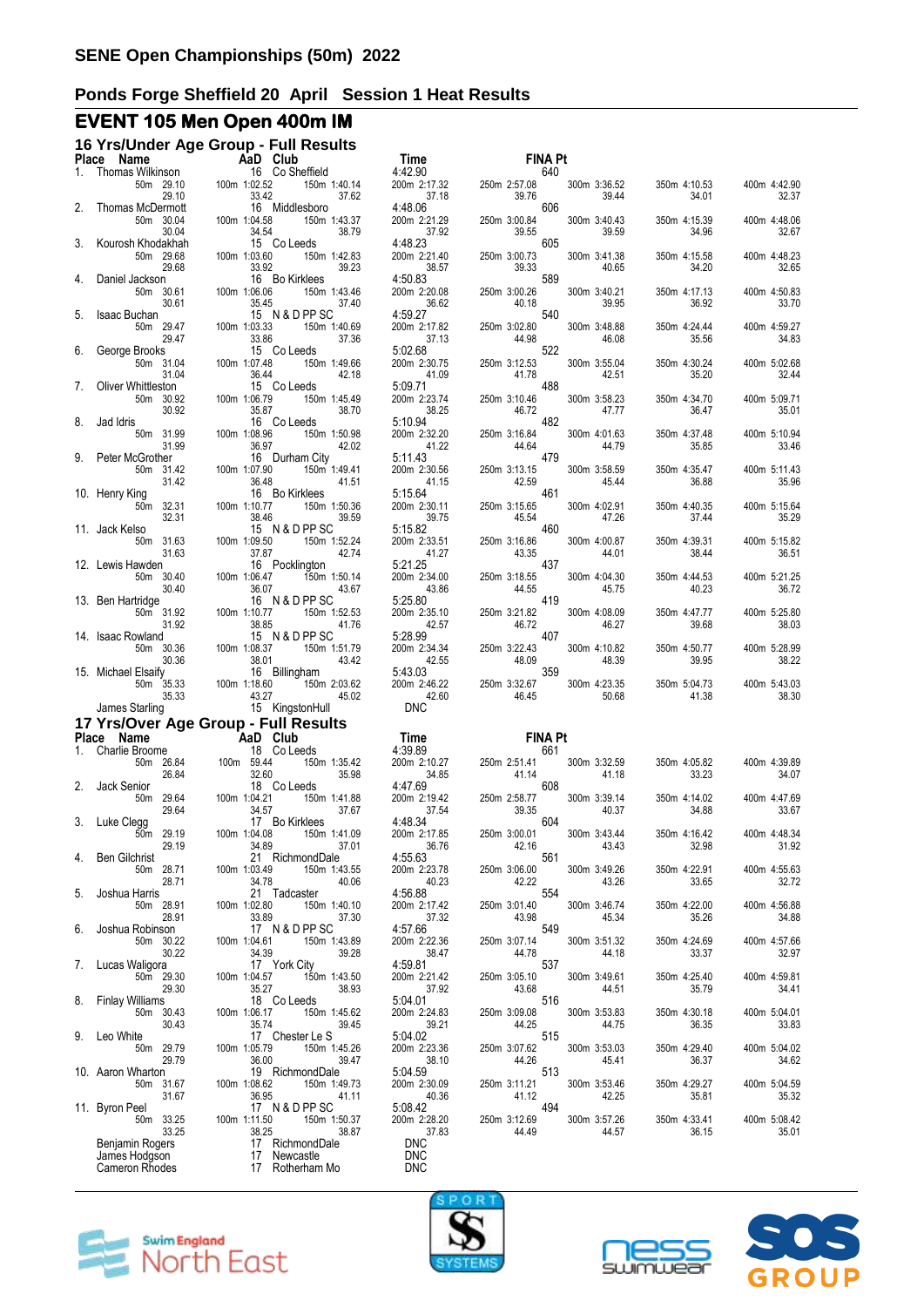# **EVENT 106 Women Open 100m Butterfly**

|    | 16 Yrs/Under Age Group - Full Results |                  |                    |         |                |       |
|----|---------------------------------------|------------------|--------------------|---------|----------------|-------|
|    | Place<br>Name                         | AaD              | Club               | Time    | <b>FINA Pt</b> | 50    |
| 1. | Isla Jones                            | 15               | Co Sheffield       | 1:05.68 | 602            | 30.72 |
| 2. | Naomi Parker                          | 16               | N & D PP SC        | 1:06.40 | 583            | 30.80 |
| 3. | Jessica Smelt                         | 15               | <b>Bo Kirklees</b> | 1:07.01 | 567            | 31.32 |
| 4. | <b>Isla Williams</b>                  |                  | 16 Co Leeds        | 1:07.07 | 566            | 31.41 |
| 5. | <b>Becky Watson</b>                   | 16               | N & D PP SC        | 1:07.14 | 564            | 31.91 |
| 6. | Mischa Comrie                         |                  | 15 Co Leeds        | 1:07.29 | 560            | 30.73 |
| 7. | Isabella Shering                      | 16               | Co Sheffield       | 1:07.57 | 553            | 31.63 |
| 8. | Sophie Murray                         | 16               | Harrogate          | 1:07.73 | 549            | 30.88 |
| 9. | <b>Chloe Cooke</b>                    | 15               | Co Sheffield       | 1:08.02 | 542            | 31.79 |
|    | 10. India Bryant Chesters             | 16               | Tadcaster          | 1:08.44 | 532            | 31.95 |
|    | 11. Sophia Gledhill                   | 15               | Co Bradford        | 1:08.47 | 531            | 32.09 |
|    | 12. Evie O'Halleron-Hutchi            | 15               | N & D PP SC        | 1:08.82 | 523            | 31.65 |
|    | 13. Ella Summers                      | 16               | Scunthorpe A       | 1:09.06 | 518            | 32.07 |
|    | 14. Emily Lambert                     | 15               | Co Sheffield       | 1:09.41 | 510            | 32.14 |
|    | 15. Chloe Ward                        |                  | 16 N & D PP SC     | 1:09.61 | 506            | 32.13 |
|    | 16. Esmé Ovenstone                    | 16               | RichmondDale       | 1:09.92 | 499            | 33.06 |
|    | 17. Ellie Peacock                     | 15               | RichmondDale       | 1:10.23 | 492            | 32.38 |
|    | 18. Molly Gould                       | 15               | N & D PP SC        | 1:10.46 | 488            | 32.46 |
|    | 19. Katie Pink                        | 15 <sup>15</sup> | Middlesboro        | 1:11.01 | 476            | 33.79 |
|    | 20. Isabel Farmer                     | 16               | <b>Bo Kirklees</b> | 1:11.31 | 470            | 32.72 |
|    | 21. Fennella Turner                   | 15               | Skipton            | 1:11.62 | 464            | 32.77 |
|    | 21. Millie Northrop                   | 16               | <b>Bo Barnsley</b> | 1:11.62 | 464            | 32.91 |
|    | 23. Monica Navarro                    |                  | 16 Co Sheffield    | 1:12.58 | 446            | 33.46 |
|    | 17 Yrs/Over Age Group - Full Results  |                  |                    |         |                |       |
|    | Name<br>Place                         |                  | AaD Club           | Time    | <b>FINA Pt</b> | 50    |
| 1. | <b>Molly Chambers</b>                 | 20               | Donc Dartes        | 1:02.14 | 711            | 30.24 |
| 2. | Candice Hall                          | 25               | Co Sheffield       | 1:02.36 | 704            | 29.02 |
| 3. | Isabelle Goodwin                      | 18               | Co Leeds           | 1:02.69 | 693            | 30.35 |
| 4. | Annabelle Wilkinson                   | 17               | Co Sheffield       | 1:03.11 | 679            | 29.64 |
| 5. | Beth Hall                             | 17               | Cleethorpes        | 1:05.10 | 618            | 30.02 |
| 6. | Amelia Robertson                      | 18               | Newcastle          | 1:05.21 | 615            | 30.37 |
| 7. | Amelia Osborne                        | 17               | Rotherham Mo       | 1:05.41 | 610            | 30.67 |
| 8. | Faye McDonagh                         | 18               | N & D PP SC        | 1:05.42 | 609            | 30.16 |
| 9. | Melody Jones                          |                  | 19 N & D PP SC     | 1:05.82 | 598            | 30.20 |
|    | 10. Lola Davison                      | 19               | N & D PP SC        | 1:05.94 | 595            | 30.50 |
|    | 11. Harriet Rogers                    | 18               | N & D PP SC        | 1:06.19 | 588            | 29.41 |
|    | 12. Paige Fenton                      | 19               | Skipton            | 1:06.30 | 585            | 30.53 |
|    | 13. Christa Wilson                    | 19               | N & D PP SC        | 1:06.78 | 573            | 31.16 |
|    | 14. Naomi Sheavills                   | 18               | Chester Le S       | 1:06.87 | 571            | 31.14 |
|    | 15. Katie Wiles                       | 17               | Co Bradford        | 1:07.06 | 566            | 31.11 |
|    | 16. Rosie Smith                       | 18               | N & D PP SC        | 1:07.92 | 545            | 31.43 |
|    | 17. Mollie Fisher                     | 17               | Rotherham Mo       | 1:08.60 | 528            | 31.68 |
|    | 18. Lucy Ellis                        | 17 <sup>17</sup> | Rotherham Mo       | 1:08.78 | 524            | 32.01 |
|    | 19. Sarah Wright                      |                  | 20 N & D PP SC     | 1:08.89 | 522            | 30.96 |
|    | 20. Freya Tyas                        | 17               | <b>York City</b>   | 1:09.26 | 513            | 31.47 |
|    | 21. Leone Young                       | 18               | Billingham         | 1:09.84 | 501            | 32.63 |
|    | 22. Annabel Cooper                    | 17               | N & D PP SC        | 1:10.13 | 495            | 32.04 |
|    | 23. Niamh Boulding                    | 20               | <b>Bo Kirklees</b> | 1:10.73 | 482            | 31.73 |





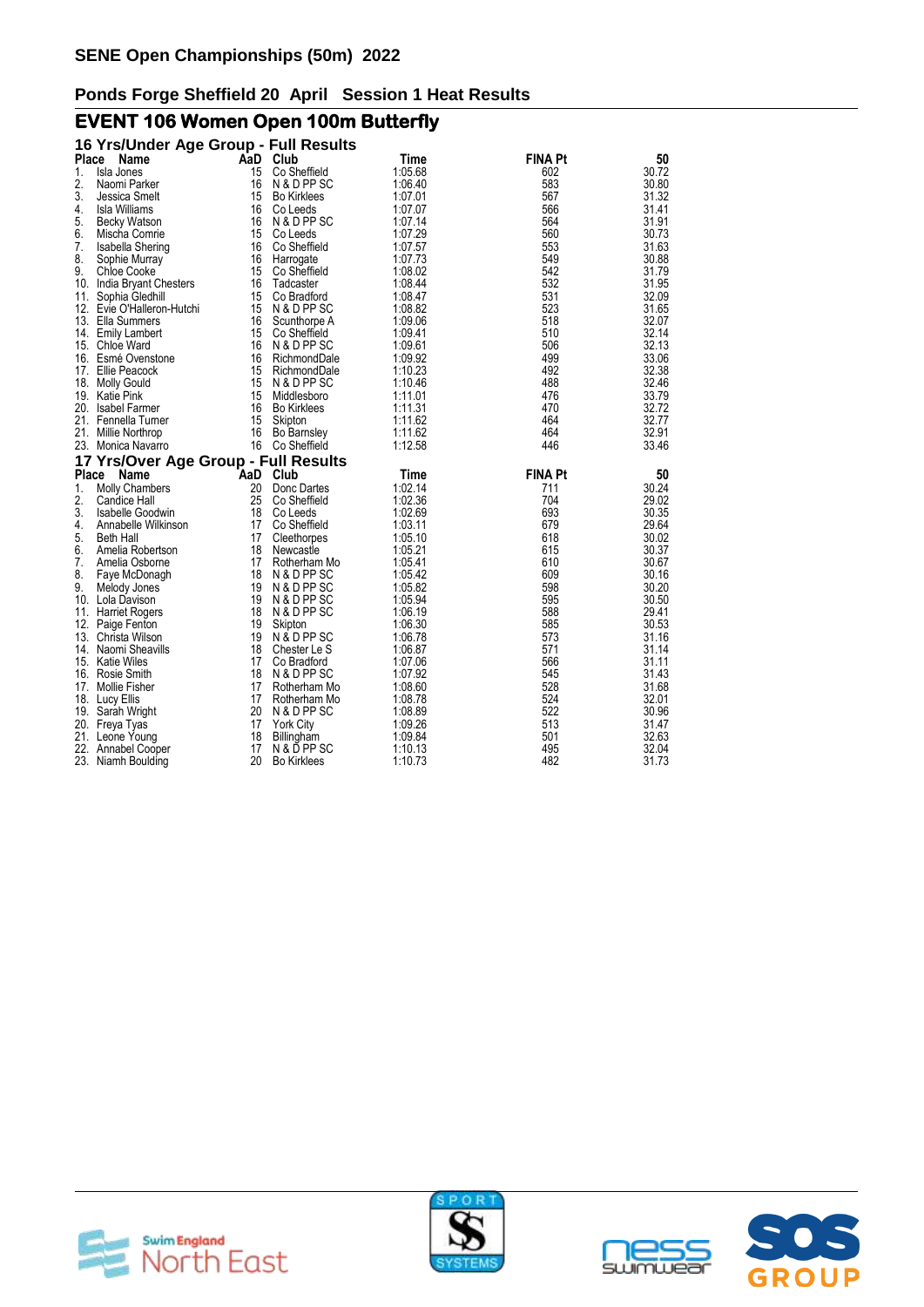# **EVENT 108 Women Open 50m Freestyle**

|              | 16 Yrs/Under Age Group - Full Results                                                                                                                         |     |                    |       |                |
|--------------|---------------------------------------------------------------------------------------------------------------------------------------------------------------|-----|--------------------|-------|----------------|
| <b>Place</b> | Name                                                                                                                                                          | AaD | Club               | Time  | FINA Pt        |
| 1.           | Eve Doherty                                                                                                                                                   | 14  | Rotherham Mo       | 27.50 | 637            |
| 2.           | Laura Burgess                                                                                                                                                 | 16  | N & D PP SC        | 27.73 | 621            |
| 3.           | <b>Isabel Farmer</b>                                                                                                                                          | 16  | <b>Bo Kirklees</b> | 27.77 | 619            |
| 4.           | Sholah Robinson                                                                                                                                               | 16  | Co Sheffield       | 27.85 | 613            |
| 5.           | Alex Dunn                                                                                                                                                     | 15  | Co Bradford        | 28.03 | 602            |
| 6.           | <b>Holly Stoker</b>                                                                                                                                           | 16  | N & D PP SC        | 28.05 | 600            |
| 7.           | Sophie Murray                                                                                                                                                 | 16  | Harrogate          | 28.36 | 581            |
| 7.           | Kate Kennedy                                                                                                                                                  | 15  | N & D PP SC        | 28.36 | 581            |
| 9.           | Olivia Thom                                                                                                                                                   | 16  | <b>York City</b>   | 28.38 | 580            |
| 9.           | Eliza Hammond                                                                                                                                                 | 16  | King't Scar        | 28.38 | 580            |
|              | 11. Pearl Lightwood                                                                                                                                           | 16  | Middlesboro        | 28.57 | 568            |
|              | 12. Kaye Fenton                                                                                                                                               | 16  | Skipton            | 28.75 | 558            |
|              | 13. Sophie McLure                                                                                                                                             | 16  | Tadcaster          | 28.77 | 556            |
|              | 14. Becky Watson                                                                                                                                              | 16  | N & D PP SC        | 28.78 | 556            |
|              | 14. Jessica Smelt                                                                                                                                             | 15  | <b>Bo Kirklees</b> | 28.78 | 556            |
|              | 16. Ella Summers                                                                                                                                              | 16  | Scunthorpe A       | 28.86 | 551            |
|              | 17. Emily Maxwell                                                                                                                                             | 15  | N & D PP SC        | 28.90 | 549            |
|              | 18. Ruby Gambles                                                                                                                                              | 14  | Rotherham Mo       | 28.91 | 548            |
|              | 19. Ruby Knight                                                                                                                                               | 16  | <b>Bo Kirklees</b> | 28.94 | 547            |
|              | 20. Emily Burrell                                                                                                                                             | 16  | N & D PP SC        | 28.96 | 546            |
|              | 20. Anna Peneva                                                                                                                                               | 15  | Bev Barracud       | 28.96 | 546            |
|              | 22. Lauren Heppell                                                                                                                                            | 16  | Newcastle          | 29.05 | 540            |
|              | 23. Elvie Warburton                                                                                                                                           | 15  | Co Sheffield       | 29.15 | 535            |
|              | 24. Lily-Mae Pratt<br>24. Lity<br>25. Megan Chu<br>26. Holly Bodinner<br>27. Niamh Potter<br>28. Mariella Bidzimou Butl<br>29. Katie Palmer<br>29. Covenstone | 16  | Skipton            | 29.16 | 534            |
|              |                                                                                                                                                               | 15  | KingstonHull       | 29.22 | 531            |
|              |                                                                                                                                                               | 15  | Chester Le S       | 29.27 | 528            |
|              |                                                                                                                                                               | 15  | Scunthorpe A       | 29.32 | 526            |
|              |                                                                                                                                                               | 16  | N & D PP SC        | 29.35 | 524            |
|              |                                                                                                                                                               | 15  | Chester Le S       | 29.36 | 523            |
|              |                                                                                                                                                               | 16  | RichmondDale       | 29.40 | 521            |
|              |                                                                                                                                                               | 16  | Bo Barnsley        | 29.56 | 513            |
|              | 32. Natasha Rice                                                                                                                                              | 15  | Chester Le S       | 29.96 | 493            |
|              | Arianna Stokes                                                                                                                                                |     | 16 N & D PP SC     | DNC   |                |
|              | 17 Yrs/Over Age Group - Full Results                                                                                                                          |     |                    |       |                |
| Place        | Name                                                                                                                                                          | AaD | Club               | Time  | <b>FINA Pt</b> |
| 1.           | <b>Harriet Rogers</b>                                                                                                                                         | 18  | N & D PP SC        | 25.92 | 761            |
| 2.           | Clementine Lovel                                                                                                                                              | 19  | Tadcaster          | 26.38 | 722            |
| 3.           | <b>Beth Hall</b>                                                                                                                                              | 17  | Cleethorpes        | 26.83 | 686            |
| 4.           | Ellie Walker                                                                                                                                                  | 21  | Tadcaster          | 27.35 | 648            |
| 5.           | Giorgia Harvey                                                                                                                                                | 20  | N & D PP SC        | 27.64 | 628            |
| 5.           | Georgina Wright                                                                                                                                               | 21  | <b>Bo Kirklees</b> | 27.64 | 628            |
| 7.           | <b>Isabelle Goodwin</b>                                                                                                                                       | 18  | Co Leeds           | 27.76 | 619            |
| 8.           | Agatha Scott                                                                                                                                                  | 17  | Harrogate          | 27.87 | 612            |
| 9.           | <b>Mollie Garratt</b>                                                                                                                                         | 18  | <b>York City</b>   | 28.02 | 602            |
|              | 10. Abigail Naylor                                                                                                                                            | 17  | <b>Bo Kirklees</b> | 28.03 | 602            |
|              | 11. Kidiest Hodgson                                                                                                                                           | 18  | Co Leeds           | 28.09 | 598            |
|              | 11. Madison Peveller                                                                                                                                          | 17  | N & D PP SC        | 28.09 | 598            |
|              | 13. Libby Walker                                                                                                                                              | 17  | Tadcaster          | 28.25 | 588            |
|              | 14. Lucy Betsho                                                                                                                                               | 18  | Billingham         | 28.40 | 578            |
|              | 15. Grace Maskell                                                                                                                                             | 19  | N & D PP SC        | 28.46 | 575            |
|              | 16. Paige Fenton                                                                                                                                              | 19  | Skipton            | 28.48 | 574            |
|              | 17. Amelia Peters                                                                                                                                             | 18  | New Earswick       | 28.50 | 572            |
|              | 18. Grace Idowu                                                                                                                                               | 18  | Newcastle          | 28.76 | 557            |
|              | 19. Sarah Wright                                                                                                                                              | 20  | N & D PP SC        | 28.92 | 548            |
|              | 20. Bethany Jordan                                                                                                                                            | 21  | Co Wakefield       | 29.09 | 538            |
|              | 21. Niamh Boulding                                                                                                                                            | 20  | <b>Bo Kirklees</b> | 29.70 | 506            |
|              | Louisa Ibberson                                                                                                                                               | 17  | Harrogate          | DQ 7  |                |







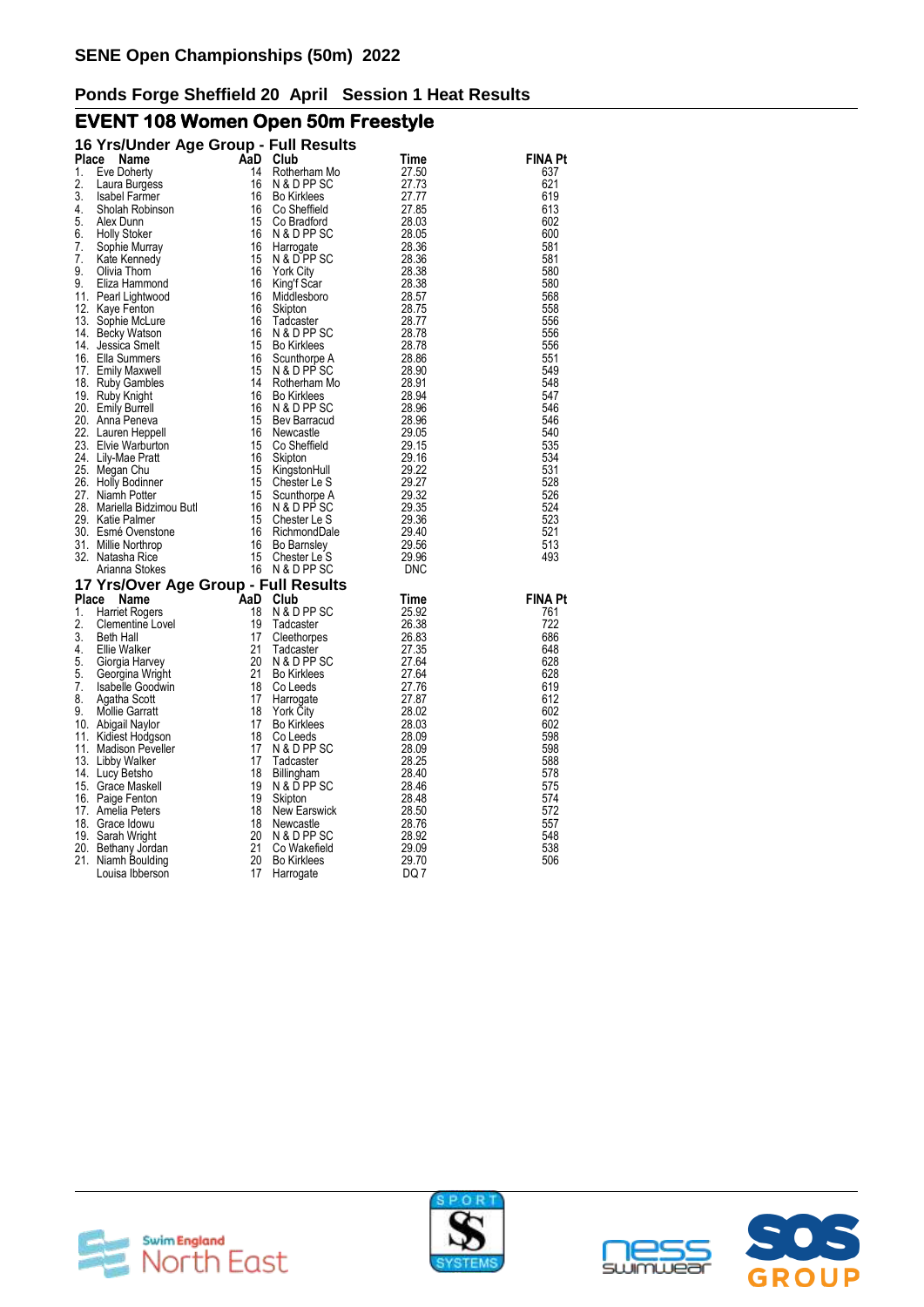# **EVENT 109 Men Open 200m Butterfly**

|       | 16 Yrs/Under Age Group - Full Results |          |                          |                    |                |                |                    |                    |
|-------|---------------------------------------|----------|--------------------------|--------------------|----------------|----------------|--------------------|--------------------|
| Place | Name                                  | AaD      | Club                     | Time               | <b>FINA Pt</b> | 50             | 100                | 150                |
| 1.    | <b>Toby Parker</b>                    | 16       | N & D PP SC              | 2:15.41            | 546            | 29.53          | 1:03.69            | 1:38.84            |
| 2.    | <b>Thomas Maskell</b>                 | 16       | N & D PP SC              | 2:17.15            | 526            | 29.81          | 1:04.48            | 1:40.38            |
| 3.    | <b>William Gowler</b>                 | 15       | Middlesboro              | 2:18.81            | 507            | 29.25          | 1:03.90            | 1:41.55            |
| 4.    | Miles Kinlen                          | 15       | Co Sheffield             | 2:20.25            | 492            | 30.15          | 1:05.59            | 1:43.16            |
| 5.    | Kieran Turnbull                       | 16       | N & D PP SC              | 2:20.37            | 490            | 30.21          | 1:05.81            | 1:42.80            |
| 6.    | Freddie Brook                         | 16       | <b>York City</b>         | 2:20.58            | 488            | 30.71          | 1:06.17            | 1:42.96            |
| 7.    | Samuel Smith                          | 15       | Skipton                  | 2:20.72            | 487            | 30.48          | 1:06.40            | 1:43.92            |
| 8.    | Kourosh Khodakhah                     | 15       | Co Leeds                 | 2:20.80            | 486            | 32.02          | 1:07.98            | 1:44.67            |
| 9.    | Angelo Giani Contini                  | 16       | Newcastle                | 2:21.24            | 481            | 29.07          | 1:03.32            | 1:40.84            |
|       | 10. Cody Ingram                       | 16       | Bo Barnsley              | 2:24.15            | 453            | 30.16          | 1:05.93            | 1:43.83            |
|       | 11. Luke Gaughan                      | 15       | Billingham               | 2:25.39            | 441            | 31.60          | 1:08.48            | 1:46.48            |
|       | 12. Oliver Whittleston                | 15       | Co Leeds                 | 2:27.25            | 425            | 32.56          | 1:09.58            | 1:48.29            |
|       | 13. James Cam                         | 15       | Rotherham Mo             | 2:29.46            | 406            | 31.04          | 1:09.55            | 1:48.18            |
|       | 14. Jamie McCormick                   | 16       | Chester Le S             | 2:29.53            | 406            | 29.78          | 1:07.03            | 1:47.87            |
| 15.   | Peter McGrother                       | 16       | Durham City              | 2:29.89            | 403            | 33.02          | 1:10.18            | 1:49.54            |
| 16.   | Ben Hewitt                            | 15       | N & D PP SC              | 2:30.48            | 398            | 31.66          | 1:09.58            | 1:49.24            |
| 17.   | Ethan Williams                        | 15       | Newcastle                | 2:34.88            | 365            | 35.23          | 1:12.43            | 1:51.76            |
|       | 18. Harry Bell                        | 16       | Middlesboro              | 2:36.07            | 357            | 30.96          | 1:09.05            | 1:51.56            |
|       | 19. Joseph Pickering                  | 15       | Pocklington              | 2:37.29            | 348            | 32.88          | 1:11.44            | 1:55.64            |
|       | Yassin Khashaba                       | 15       | Newcastle                | <b>DNC</b>         |                |                |                    |                    |
|       | Joseph Burgess                        | 15       | Skipton                  | DQ8                |                |                |                    |                    |
|       | Jad Idris                             | 16       | Co Leeds                 | DQ 8               |                |                |                    |                    |
|       | 17 Yrs/Over Age Group - Full Results  |          |                          |                    |                |                |                    |                    |
| Place | Name                                  | AaD      | Club                     | Time               | <b>FINA Pt</b> | 50             | 100                | 150                |
| 1.    | Jay Lelliott                          | 27       | Co Sheffield             | 1:59.85            | 788            | 27.00          | 57.40              | 1:28.27            |
| 2.    | Samuel Naylor                         | 22       | Newcastle                | 2:10.03            | 617            | 28.70          | 1:01.50            | 1:34.98            |
| 3.    | Reuben Visda                          | 19       | Co Sheffield             | 2:10.94            | 604            | 28.49          | 1:00.54            | 1:36.25            |
| 4.    | Ned Sharp                             | 19       | Skipton                  | 2:11.70            | 594            | 29.30          | 1:02.66            | 1:36.58            |
| 5.    | Adam Wilson                           | 21       | Co Sheffield             | 2:12.97            | 577            | 29.55          | 1:03.82            | 1:38.02            |
| 6.    | <b>Elliot Best</b>                    | 18       | Newcastle                | 2:13.27            | 573            | 28.91          | 1:01.87            | 1:37.04            |
| 7.    | Arthur Llewellyn                      | 18       | N & D PP SC              | 2:13.75            | 567            | 28.90          | 1:02.97            | 1:37.38            |
| 8.    | Charlie Broome                        | 18       | Co Leeds                 | 2:14.74            | 555            | 30.08          | 1:04.83            | 1:40.13            |
| 9.    | James Newell                          | 19       | N & D PP SC              | 2:15.75            | 542            | 28.86          | 1:04.04            | 1:38.93            |
| 10.   | <b>Ben Gilchrist</b>                  | 21       | RichmondDale             | 2:15.86            | 541            | 29.23          | 1:03.66            | 1:40.02            |
|       | 11. Henry Firth                       | 17       | Co Leeds                 | 2:16.17            | 537<br>528     | 30.45          | 1:04.51            | 1:39.82            |
| 12.   | Joshua Robinson<br>13. Joshua Harris  | 17<br>21 | N & D PP SC<br>Tadcaster | 2:16.98<br>2:17.28 | 524            | 31.26<br>29.17 | 1:04.85<br>1:03.61 | 1:40.28<br>1:39.95 |
| 14.   | Jacob Elwell                          | 18       | N & D PP SC              | 2:17.88            | 517            | 28.82          | 1:02.39            | 1:38.27            |
|       | 15. Daniel Menzer                     | 19       | <b>Bo Barnsley</b>       | 2:19.23            | 503            | 30.02          | 1:05.69            | 1:42.98            |
| 16.   | Oscar Blanchard                       | 17       | Cleethorpes              | 2:20.05            | 494            | 29.32          | 1:04.72            | 1:42.41            |
|       | 17. Gregor Batley                     | 17       | N & D PP SC              | 2:20.82            | 486            | 30.95          | 1:06.21            | 1:43.51            |
|       | 18. Ethan Reiling                     | 17       | N & D PP SC              | 2:21.93            | 474            | 28.69          | 1:03.82            | 1:42.23            |
|       | 19. Owen Wing                         | 17       | <b>York City</b>         | 2:22.22            | 471            | 29.88          | 1:04.95            | 1:42.71            |
|       | 20. Jack Ashurst                      | 18       | N & D PP SC              | 2:22.25            | 471            | 28.87          | 1:04.00            | 1:42.09            |
|       | 21. Lucas Waligora                    | 17       | <b>York City</b>         | 2:26.50            | 431            | 30.64          | 1:07.95            | 1:47.01            |
|       | 22. Leo White                         | 17       | Chester Le S             | 2:27.91            | 419            | 31.31          | 1:09.23            | 1:48.28            |
|       | William Baines                        | 17       | N & D PP SC              | <b>DNC</b>         |                |                |                    |                    |
|       | Patrick Speight                       | 18       | N & D PP SC              | <b>DNC</b>         |                |                |                    |                    |
|       | James Hodgson                         | 17       | Newcastle                | <b>DNC</b>         |                |                |                    |                    |





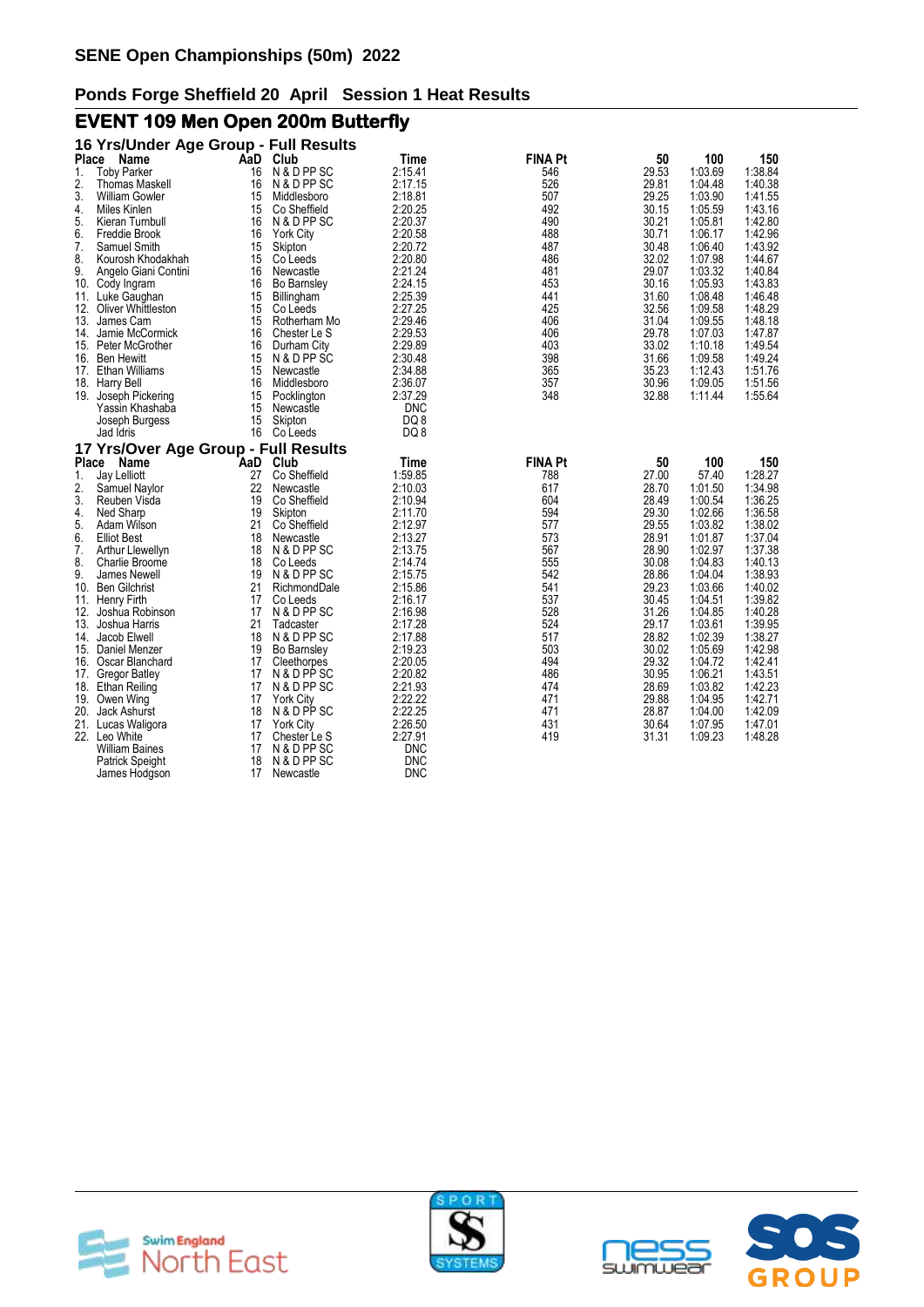# **EVENT 110 Women Open 200m IM**

|       | 16 Yrs/Under Age Group - Full Results |     |                    |                 |                |       |         |         |
|-------|---------------------------------------|-----|--------------------|-----------------|----------------|-------|---------|---------|
| Place | Name                                  | AaD | Club               | Time            | <b>FINA Pt</b> | 50    | 100     | 150     |
| 1.    | Phoebe Cooper                         | 14  | Co Sheffield       | 2:21.34         | 710            | 28.87 | 1:04.56 | 1:47.45 |
| 2.    | Daisy Purchase                        | 16  | Rotherham Mo       | 2:24.99         | 658            | 31.98 | 1:09.30 | 1:51.53 |
| 3.    | Nell Williams                         | 15  | Co Leeds           | 2:28.19         | 616            | 32.50 | 1:12.75 | 1:53.72 |
| 4.    | Jessica Reilly                        | 16  | Harrogate          | 2:28.51         | 612            | 32.46 | 1:08.97 | 1:52.92 |
| 5.    | Sholah Robinson                       | 16  | Co Sheffield       | 2:29.10         | 605            | 31.09 | 1:10.36 | 1:54.57 |
| 6.    | Sophie Bromley                        | 16  | Co Sheffield       | 2:29.16         | 604            | 31.90 | 1:08.53 | 1:53.62 |
| 7.    | Kasja Rickelton                       | 16  | Co Leeds           | 2:29.43         | 601            | 31.74 | 1:10.76 | 1:53.84 |
| 8.    | Naomi Parker                          | 16  | N & D PP SC        | 2:30.63         | 586            | 31.19 | 1:10.33 | 1:55.57 |
| 9.    | Charlotte Bianchi                     | 16  | Co Sheffield       | 2:30.81         | 584            | 33.40 | 1:16.24 | 1:55.92 |
|       | 10. Rhianna Foster                    | 16  | KingstonHull       | 2:30.84         | 584            | 32.68 | 1:11.43 | 1:57.00 |
|       | 11. Chloe Cooke                       | 15  | Co Sheffield       | 2:31.96         | 571            | 31.76 | 1:11.87 | 1:57.37 |
| 12.   | Isla Williams                         | 16  | Co Leeds           | 2:32.19         | 569            | 32.55 | 1:12.21 | 1:57.49 |
|       | 13. Emily Maxwell                     | 15  | N & D PP SC        | 2:33.28         | 557            | 32.31 | 1:11.29 | 1:56.80 |
| 14.   | Jessica Smelt                         | 15  | <b>Bo Kirklees</b> | 2:33.65         | 553            | 31.80 | 1:13.46 | 2:00.72 |
|       | 15. Evie O'Halleron-Hutchi            | 15  | N & D PP SC        | 2:34.15         | 547            | 31.53 | 1:11.82 | 1:57.88 |
| 16.   | Tatenda Tiyenga                       | 15  | N & D PP SC        | 2:34.67         | 542            | 32.36 | 1:11.33 | 1:58.07 |
|       | 17. Henrietta Richardson-S            | 16  | Cleethorpes        | 2:35.64         | 532            | 32.88 | 1:14.47 | 1:57.78 |
| 18.   | Kaye Fenton                           | 16  | Skipton            | 2:35.93         | 529            | 32.26 | 1:12.09 | 1:58.91 |
|       | 19. Sophia Gledhill                   | 15  | Co Bradford        | 2:36.45         | 523            | 32.32 | 1:11.68 | 2:00.74 |
| 20.   | Mischa Comrie                         | 15  | Co Leeds           | 2:36.81         | 520            | 32.51 | 1:11.51 | 2:01.42 |
|       | 21. Lea Westen                        | 15  | RichmondDale       | 2:37.99         | 508            | 33.71 | 1:15.83 | 2:00.61 |
| 22.   | Hannah Redshaw                        | 16  | Middlesboro        | 2:38.89         | 500            | 34.27 | 1:16.66 | 2:01.20 |
| 23.   | Megan Wood                            | 15  | Donc Dartes        | 2:39.85         | 491            | 33.67 | 1:16.10 | 2:03.06 |
|       | 24. Emily Lambert                     | 15  | Co Sheffield       | 2:42.37         | 468            | 33.07 | 1:18.82 | 2:04.46 |
|       | Ruby Knight                           | 16  | <b>Bo Kirklees</b> | <b>DNC</b>      |                |       |         |         |
|       | Anna Finlay                           | 15  | N & D PP SC        | DQ <sub>9</sub> |                |       |         |         |
|       | 17 Yrs/Over Age Group - Full Results  |     |                    |                 |                |       |         |         |
| Place | Name                                  | AaD | Club               | Time            | <b>FINA Pt</b> | 50    | 100     | 150     |
| 1.    | Amelia Monaghan                       | 20  | Co Sheffield       | 2:22.90         | 687            | 30.06 | 1:07.28 | 1:49.12 |
| 2.    | Faye McDonagh                         | 18  | N & D PP SC        | 2:24.06         | 670            | 30.39 | 1:07.94 | 1:50.28 |
| 3.    | Rachel Bradley                        | 19  | N & D PP SC        | 2:24.98         | 658            | 30.79 | 1:07.07 | 1:51.56 |
| 4.    | <b>Beth Hall</b>                      | 17  | Cleethorpes        | 2:26.02         | 644            | 29.94 | 1:08.39 | 1:52.33 |
| 5.    | Paige Fenton                          | 19  | Skipton            | 2:26.80         | 634            | 30.57 | 1:09.78 | 1:51.35 |
| 6.    | Madison Johnson                       | 17  | Donc Dartes        | 2:28.51         | 612            | 30.08 | 1:09.20 | 1:53.60 |
| 7.    | <b>Mollie Fisher</b>                  | 17  | Rotherham Mo       | 2:28.80         | 608            | 32.23 | 1:11.00 | 1:55.27 |
| 8.    | Abigail Parkinson                     | 18  | Tadcaster          | 2:30.40         | 589            | 31.83 | 1:12.09 | 1:57.12 |
| 9.    | <b>Madison Peveller</b>               | 17  | N & D PP SC        | 2:30.47         | 588            | 30.90 | 1:08.29 | 1:56.00 |
| 10.   | Megan Cairns                          | 17  | Middlesboro        | 2:30.64         | 586            | 32.79 | 1:10.75 | 1:54.73 |
| 11.   | <b>Isobel Shimells</b>                | 18  | KingstonHull       | 2:31.22         | 580            | 31.21 | 1:10.21 | 1:54.80 |
| 12.   | Rebecca Keetley                       | 18  | Middlesboro        | 2:31.91         | 572            | 31.77 | 1:12.88 | 1:55.47 |
|       | 13. Emma Moore                        | 20  | Harrogate          | 2:31.96         | 571            | 31.41 | 1:12.41 | 1:57.44 |
|       | 14. Amelia Osborne                    | 17  | Rotherham Mo       | 2:32.64         | 564            | 31.23 | 1:11.76 | 1:56.89 |
|       | 15. Naomi Sheavills                   | 18  | Chester Le S       | 2:33.69         | 552            | 32.29 | 1:12.46 | 1:57.58 |
|       | 16. Phoebe McNicholas                 | 18  | Stocksbridge       | 2:34.04         | 548            | 32.98 | 1:15.43 | 1:59.26 |
|       | 17. Leoni Jones                       | 18  | N & D PP SC        | 2:35.69         | 531            | 32.05 | 1:12.66 | 1:59.62 |
|       | 18. Georgia Hadley                    | 18  | RichmondDale       | 2:38.09         | 507            | 32.00 | 1:12.68 | 1:58.66 |
|       | Niamh Carroll                         | 17  | Tadcaster          | <b>DNC</b>      |                |       |         |         |
|       | Amber Keegan                          | 25  | Co Sheffield       | <b>DNC</b>      |                |       |         |         |





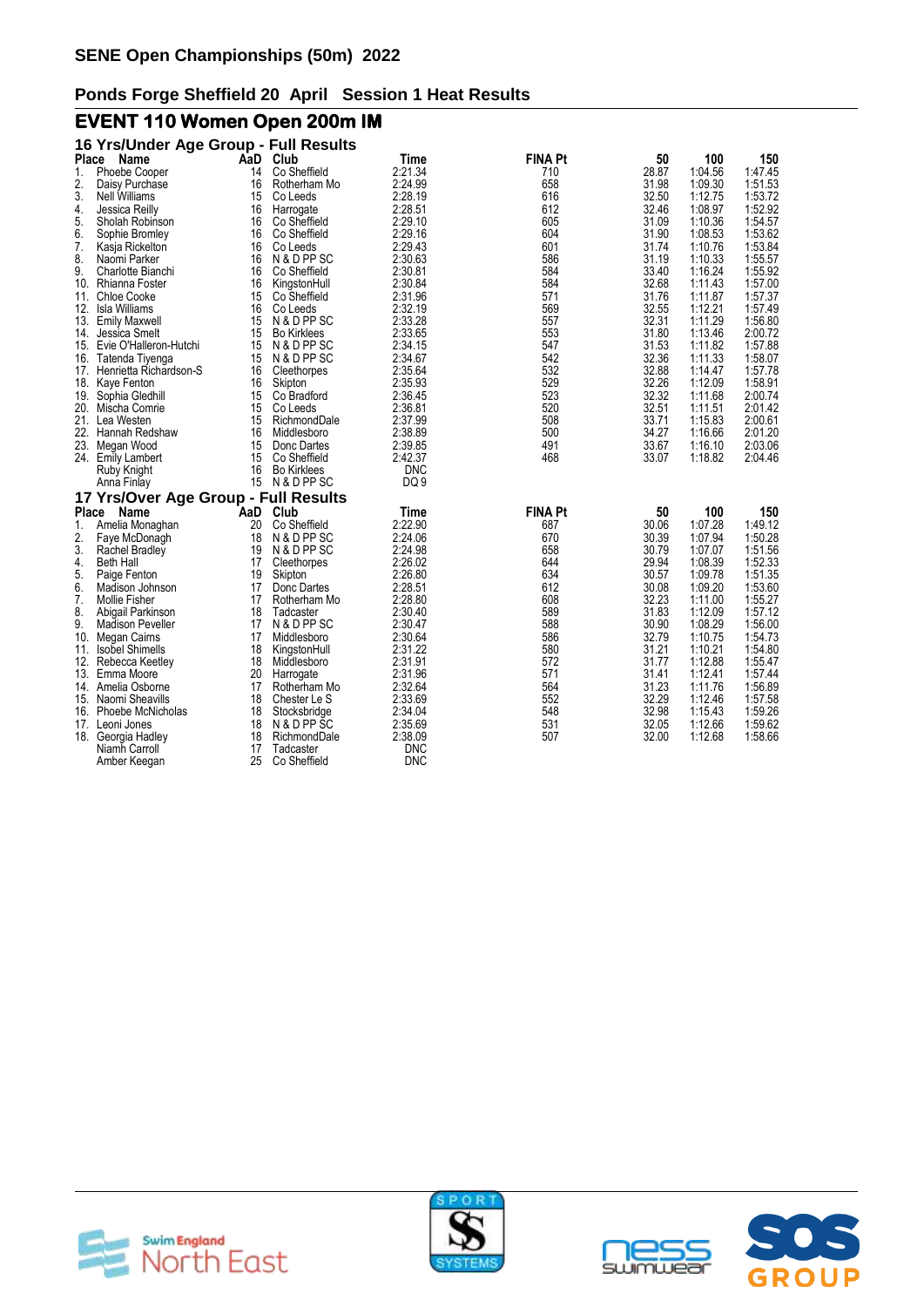# **EVENT 111 Men Open 400m Freestyle**

|       | 16 Yrs/Under Age Group - Full Results<br>Place Name | <b>Example 2</b> AaD Club |              |       |                 |                       | Time                    |       |              |                       | <b>FINA Pt</b> |                       |                       |                       |
|-------|-----------------------------------------------------|---------------------------|--------------|-------|-----------------|-----------------------|-------------------------|-------|--------------|-----------------------|----------------|-----------------------|-----------------------|-----------------------|
| 1.    | Jack Jenkinson                                      |                           |              |       | 16 Skipton      |                       | 4:16.01                 |       |              |                       | 635            |                       |                       |                       |
| 2.    |                                                     | 50m 30.13<br>30.13        | 100m 1:02.83 | 32.70 | 15 N & D PP SC  | 150m 1:35.31<br>32.48 | 200m 2:08.54<br>4:16.17 | 33.23 | 250m 2:41.41 | 32.87                 | 634            | 300m 3:14.29<br>32.88 | 350m 3:45.39<br>31.10 | 400m 4:16.01<br>30.62 |
|       | Alexandru Lazar<br>50m 28.94                        | 28.94                     | 100m 1:01.27 | 32.33 |                 | 150m 1:34.32<br>33.05 | 200m 2:07.38            | 33.06 | 250m 2:39.83 | 32.45                 |                | 300m 3:12.57<br>32.74 | 350m 3:44.53<br>31.96 | 400m 4:16.17<br>31.64 |
| 3.    | Joseph Moment<br>50m 29.72                          | 29.72                     | 100m 1:03.03 | 33.31 | 16 KingstonHull | 150m 1:36.15<br>33.12 | 4:17.51<br>200m 2:09.19 | 33.04 |              | 250m 2:41.07<br>31.88 | 624            | 300m 3:13.91<br>32.84 | 350m 3:46.51<br>32.60 | 400m 4:17.51<br>31.00 |
| 4.    | Jacob Barnett<br>50m 28.67                          |                           | 100m 1:00.34 |       | 15 N & D PP SC  | 150m 1:33.33          | 4:25.32<br>200m 2:07.21 |       | 250m 2:41.46 |                       | 570            | 300m 3:16.88          | 350m 3:51.01          | 400m 4:25.32          |
| 5.    | Jack Finnie<br>50m 29.80                            | 28.67                     | 100m 1:02.51 | 31.67 | 15 Rotherham Mo | 32.99<br>150m 1:36.75 | 4:26.70<br>200m 2:10.97 | 33.88 | 250m 2:45.17 | 34.25                 | 561            | 35.42<br>300m 3:19.62 | 34.13<br>350m 3:54.04 | 34.31<br>400m 4:26.70 |
| 6.    | Benjamin Thorpe<br>50m 29.60                        | 29.80                     | 100m 1:03.33 | 32.71 | 16 Newcastle    | 34.24<br>150m 1:38.31 | 4:29.45<br>200m 2:12.57 | 34.22 |              | 34.20<br>250m 2:47.52 | 544            | 34.45<br>300m 3:21.86 | 34.42<br>350m 3:56.51 | 32.66<br>400m 4:29.45 |
| 7.    | Edward Brown                                        | 29.60<br>50m 29.53        | 100m 1:02.44 | 33.73 | 16 N & D PP SC  | 34.98<br>150m 1:36.79 | 4:30.41<br>200m 2:11.73 | 34.26 | 250m 2:47.02 | 34.95                 | 539            | 34.34<br>300m 3:22.12 | 34.65<br>350m 3:57.22 | 32.94<br>400m 4:30.41 |
| 8.    | Rory Bryant                                         | 29.53                     |              | 32.91 | 16 Bo Kirklees  | 34.35                 | 4:30.99                 | 34.94 |              | 35.29                 | 535            | 35.10                 | 35.10                 | 33.19                 |
| 9.    | 50m 29.71<br>George Turner                          | 29.71                     | 100m 1:03.49 | 33.78 | 15 N & D PP SC  | 150m 1:37.42<br>33.93 | 200m 2:11.65<br>4:35.00 | 34.23 | 250m 2:46.16 | 34.51                 | 512            | 300m 3:21.11<br>34.95 | 350m 3:56.34<br>35.23 | 400m 4:30.99<br>34.65 |
|       | 50m 29.68<br>10. Billy Greenacre                    | 29.68                     | 100m 1:02.88 | 33.20 | 16 KingstonHull | 150m 1:37.50<br>34.62 | 200m 2:12.59<br>4:35.50 | 35.09 | 250m 2:48.28 | 35.69                 | 509            | 300m 3:24.08<br>35.80 | 350m 3:59.84<br>35.76 | 400m 4:35.00<br>35.16 |
|       | 50m 30.15                                           | 30.15                     | 100m 1:04.38 | 34.23 | 15 N & D PP SC  | 150m 1:39.21<br>34.83 | 200m 2:14.56            | 35.35 | 250m 2:49.82 | 35.26                 |                | 300m 3:25.26<br>35.44 | 350m 4:00.88<br>35.62 | 400m 4:35.50<br>34.62 |
|       | 11. Maximus Murray<br>50m 29.66                     | 29.66                     | 100m 1:03.45 | 33.79 |                 | 150m 1:38.99<br>35.54 | 4:37.94<br>200m 2:15.04 | 36.05 | 250m 2:51.17 | 36.13                 | 496            | 300m 3:27.01<br>35.84 | 350m 4:03.37<br>36.36 | 400m 4:37.94<br>34.57 |
|       | 12. Lewis Fox<br>50m 30.98                          | 30.98                     | 100m 1:05.21 | 34.23 | 16 Rotherham Mo | 150m 1:40.89<br>35.68 | 4:39.68<br>200m 2:17.05 | 36.16 | 250m 2:53.65 | 36.60                 | 487            | 300m 3:29.60<br>35.95 | 350m 4:05.71<br>36.11 | 400m 4:39.68<br>33.97 |
|       | 13. Sam Ainsley<br>50m 30.22                        | 30.22                     | 100m 1:04.71 | 34.49 | 15 Hartlepool   | 150m 1:40.28<br>35.57 | 4:41.01<br>200m 2:16.21 | 35.93 | 250m 2:52.57 | 36.36                 | 480            | 300m 3:29.82<br>37.25 | 350m 4:06.82<br>37.00 | 400m 4:41.01<br>34.19 |
|       | 14. Louis Cass<br>50m 30.27                         | 30.27                     | 100m 1:04.79 | 34.52 | 15 Bo Kirklees  | 150m 1:40.70<br>35.91 | 4:42.36<br>200m 2:17.37 | 36.67 | 250m 2:53.96 | 36.59                 | 473            | 300m 3:31.19<br>37.23 | 350m 4:07.61<br>36.42 | 400m 4:42.36<br>34.75 |
|       | 15. Max Hartis<br>50m 30.95                         |                           | 100m 1:06.49 |       | 15 N & D PP SC  | 150m 1:42.73          | 4:48.34<br>200m 2:19.96 |       |              | 444<br>250m 2:57.18   |                | 300m 3:34.13          | 350m 4:11.77          | 400m 4:48.34          |
|       | James Starling                                      | 30.95                     |              | 35.54 | 15 KingstonHull | 36.24                 | 37.23<br><b>DNC</b>     |       |              | 37.22                 |                | 36.95                 | 37.64                 | 36.57                 |
| Place | 17 Yrs/Over Age Group - Full Results<br>Name        |                           |              |       | AaD Club        |                       | Time                    |       |              |                       | <b>FINA Pt</b> |                       |                       |                       |
|       | 1. Ben Cope                                         |                           |              |       | 21 Co Sheffield |                       | 4:08.04                 |       |              |                       | 698            |                       |                       |                       |
| 2.    | 50m 28.19<br>George Barber                          | 28.19                     | 100m 58.79   | 30.60 | 21 Co Sheffield | 150m 1:29.94<br>31.15 | 200m 2:01.49<br>4:08.59 | 31.55 | 250m 2:32.94 | 31.45                 | 693            | 300m 3:04.73<br>31.79 | 350m 3:36.82<br>32.09 | 400m 4:08.04<br>31.22 |
|       | 50m 28.23                                           | 28.23                     | 100m 59.00   | 30.77 |                 | 150m 1:29.73<br>30.73 | 200m 2:01.02            | 31.29 | 250m 2:31.90 | 30.88                 |                | 300m 3:03.28<br>31.38 | 350m 3:36.68<br>33.40 | 400m 4:08.59<br>31.91 |
| 3.    | Matthew Woodhall<br>50m 28.65                       | 28.65                     | 100m 1:00.50 | 31.85 | 18 Co Sheffield | 150m 1:32.07<br>31.57 | 4:10.56<br>200m 2:03.95 | 31.88 | 250m 2:36.02 | 32.07                 | 677            | 300m 3:08.01<br>31.99 | 350m 3:39.69<br>31.68 | 400m 4:10.56<br>30.87 |
| 4.    | Luke Booth                                          | 50m 28.57<br>28.57        | 100m 1:00.14 | 31.57 | 17 Rotherham Mo | 150m 1:32.43<br>32.29 | 4:13.14<br>200m 2:05.08 | 32.65 | 250m 2:37.54 | 32.46                 | 657            | 300m 3:10.16<br>32.62 | 350m 3:42.55<br>32.39 | 400m 4:13.14<br>30.59 |
| 5.    | Barnaby Howarth-Osborn<br>50m 29.38                 | 29.38                     | 100m 1:00.98 | 31.60 | 18 Co Sheffield | 150m 1:33.35<br>32.37 | 4:13.24<br>200m 2:05.97 | 32.62 | 250m 2:38.13 | 32.16                 | 656            | 300m 3:10.05<br>31.92 | 350m 3:42.04<br>31.99 | 400m 4:13.24<br>31.20 |
| 6.    | Lewis Maxwell<br>50m 29.04                          | 29.04                     | 100m 1:00.63 | 31.59 | 19 N & D PP SC  | 150m 1:32.57<br>31.94 | 4:13.96<br>200m 2:04.96 | 32.39 | 250m 2:37.22 | 32.26                 | 650            | 300m 3:10.13<br>32.91 | 350m 3:42.63<br>32.50 | 400m 4:13.96<br>31.33 |
| 7.    | Josh Denholm<br>50m 28.56                           |                           | 100m 1:00.38 |       | 17 Newcastle    | 150m 1:32.78          | 4:14.70<br>200m 2:05.42 |       | 250m 2:37.85 |                       | 645            | 300m 3:10.58          | 350m 3:43.23          | 400m 4:14.70          |
| 8.    | Jay Manners<br>50m 28.44                            | 28.56                     | 100m 59.94   | 31.82 | 23 N & D PP SC  | 32.40<br>150m 1:32.40 | 4:14.73<br>200m 2:04.96 | 32.64 | 250m 2:37.73 | 32.43                 | 644            | 32.73<br>300m 3:10.55 | 32.65<br>350m 3:42.45 | 31.47<br>400m 4:14.73 |
| 9.    | Ben Shelton<br>50m 27.88                            | 28.44                     | 100m 59.77   | 31.50 | 18 Co Leeds     | 32.46<br>150m 1:32.63 | 4:16.05<br>200m 2:05.49 | 32.56 |              | 32.77<br>250m 2:38.38 | 634            | 32.82<br>300m 3:11.56 | 31.90<br>350m 3:44.76 | 32.28<br>400m 4:16.05 |
|       | 10. Finley Allman<br>50m 29.38                      | 27.88                     | 100m 1:01.71 | 31.89 | 17 Co Sheffield | 32.86<br>150m 1:34.55 | 4:18.94<br>200m 2:07.19 | 32.86 | 250m 2:40.16 | 32.89<br>613          |                | 33.18<br>300m 3:13.71 | 33.20<br>350m 3:46.95 | 31.29<br>400m 4:18.94 |
|       | 11. Finlay Chapman<br>50m 30.22                     | 29.38                     | 100m 1:02.83 | 32.33 | 21 Co Sheffield | 32.84<br>150m 1:36.00 | 4:19.27<br>200m 2:09.02 | 32.64 | 250m 2:42.48 | 32.97<br>611          |                | 33.55<br>300m 3:15.71 | 33.24<br>350m 3:48.23 | 31.99<br>400m 4:19.27 |
|       | 12. Benjamin Rogers                                 | 30.22                     |              | 32.61 | 17 RichmondDale | 33.17                 | 33.02<br>4:19.51        |       |              | 33.46<br>609          |                | 33.23                 | 32.52                 | 31.04                 |
|       | 50m 28.33                                           | 28.33                     | 100m 1:00.20 | 31.87 |                 | 150m 1:33.24<br>33.04 | 200m 2:06.55            | 33.31 |              | 250m 2:40.14<br>33.59 |                | 300m 3:13.95<br>33.81 | 350m 3:47.50<br>33.55 | 400m 4:19.51<br>32.01 |







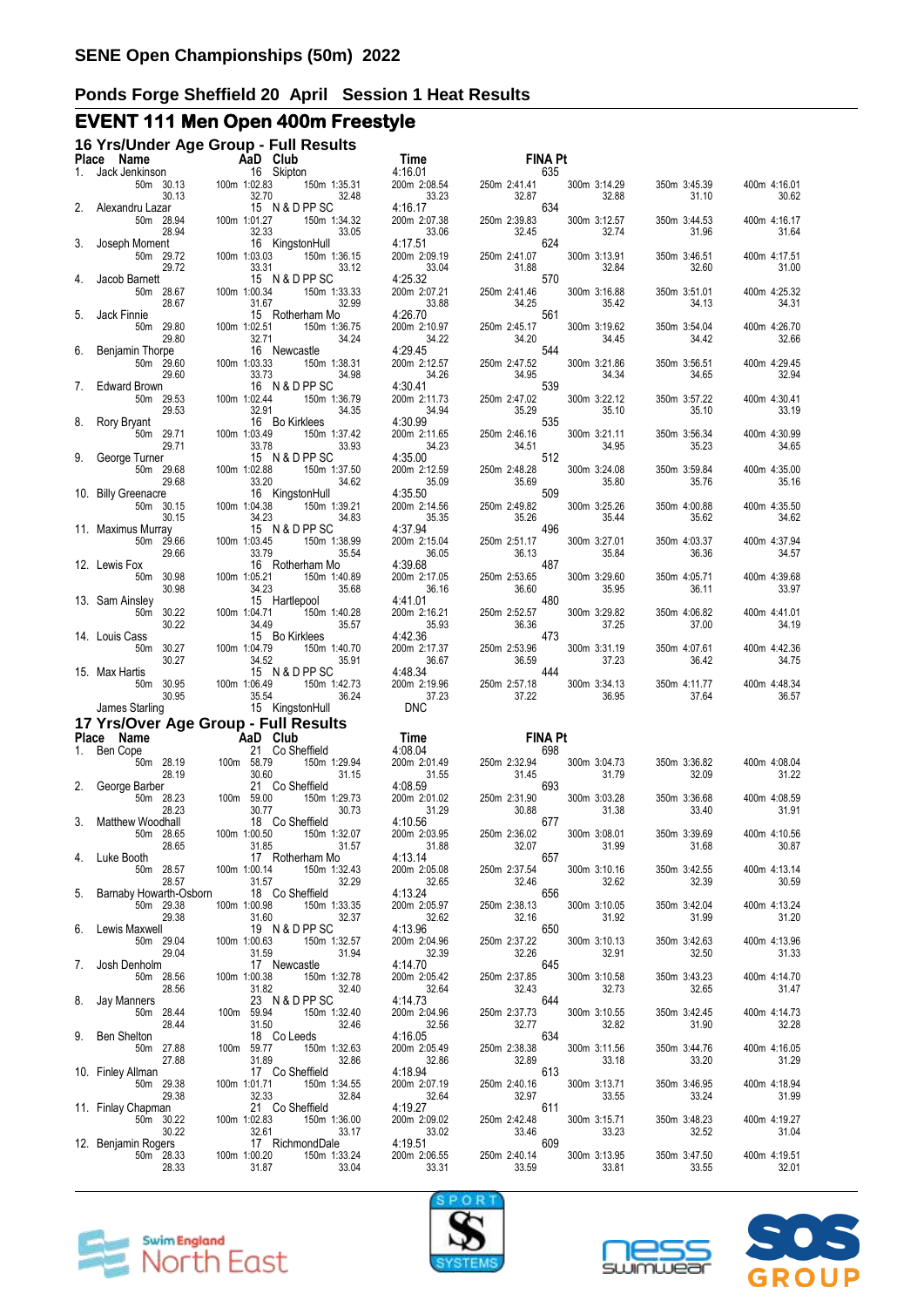#### **Ponds Forge Sheffield 20 April Session 1 Heat Results**

| 13. Theo Clark           | 19 Co Sheffield                 | 4:22.50      | 589                          |                              |       |
|--------------------------|---------------------------------|--------------|------------------------------|------------------------------|-------|
| 29.23<br>50 <sub>m</sub> | 150m 1:34.22<br>100m 1:01.22    | 200m 2:07.56 | 300m 3:15.12<br>250m 2:41.26 | 350m 3:49.37<br>400m 4:22.50 |       |
| 29.23                    | 31.99<br>33.00                  | 33.34        | 33.70<br>33.86               | 34.25                        | 33.13 |
| 14. Mykhaylo Rozenfeld   | 21 Co Sheffield                 | 4:22.67      | 588                          |                              |       |
| 50m 28.92                | 150m 1:34.16<br>1:00.95<br>100m | 200m 2:07.91 | 300m 3:15.33<br>250m 2:41.01 | 350m 3:49.48<br>400m 4:22.67 |       |
| 28.92                    | 32.03<br>33.21                  | 33.75        | 34.32<br>33.10               | 34.15                        | 33.19 |
| 15. Mason Bland          | 18 KingstonHull                 | 4:23.89      | 579                          |                              |       |
| 50m 29.58                | 1:02.78<br>150m 1:36.66<br>100m | 200m 2:11.39 | 300m 3:19.40<br>250m 2:45.24 | 400m 4:23.89<br>350m 3:52.60 |       |
| 29.58                    | 33.20<br>33.88                  | 34.73        | 33.85<br>34.16               | 33.20                        | 31.29 |
| 16. Rory Taylor          | 20 Leeds Uni                    | 4:24.46      | 576                          |                              |       |
| 28.58<br>50 <sub>m</sub> | 150m 1:35.02<br>1:01.27<br>100m | 200m 2:09.66 | 300m 3:18.78<br>250m 2:44.01 | 350m 3:53.48<br>400m 4:24.46 |       |
| 28.58                    | 32.69<br>33.75                  | 34.64        | 34.35<br>34.77               | 34.70                        | 30.98 |
| 17. Cameron Rhodes       | 17 Rotherham Mo                 | 4:24.55      | 575                          |                              |       |
| 28.90<br>50m             | 150m 1:34.43<br>1:01.14<br>100m | 200m 2:08.26 | 300m 3:17.53<br>250m 2:42.68 | 400m 4:24.55<br>350m 3:52.12 |       |
| 28.90                    | 32.24<br>33.29                  | 33.83        | 34.42<br>34.85               | 34.59                        | 32.43 |
| 18. Max Upton            | 19 Billingham                   | 4:24.65      | 574                          |                              |       |
| 50m 28.55                | 1:01.31<br>150m 1:34.85<br>100m | 200m 2:08.83 | 250m 2:43.25<br>300m 3:18.04 | 400m 4:24.65<br>350m 3:52.40 |       |
| 28.55                    | 32.76<br>33.54                  | 33.98        | 34.42<br>34.79               | 34.36                        | 32.25 |
| 19. Thomas English       | 18 Chester Le S                 | 4:35.19      | 511                          |                              |       |
| 50m 28.36                | 100m 1:01.30<br>150m 1:36.65    | 200m 2:11.72 | 250m 2:48.32<br>300m 3:23.95 | 350m 4:00.47<br>400m 4:35.19 |       |
| 28.36                    | 32.94<br>35.35                  | 35.07        | 36.60<br>35.63               | 36.52                        | 34.72 |
| <b>Richard Murray</b>    | 22 Darlington                   | <b>DNC</b>   |                              |                              |       |
| Joshua Robinson          | 17 <sup>17</sup><br>N & D PP SC | <b>DNC</b>   |                              |                              |       |
|                          |                                 |              |                              |                              |       |

#### **EVENT 112 Women Open 50m Backstroke**

#### **16 Yrs/Under Age Group - Full Results**

| <b>Place</b> | Name                                 | AaD | Club               | Time  | <b>FINA Pt</b> |
|--------------|--------------------------------------|-----|--------------------|-------|----------------|
| 1.           | Gina Warrior                         | 16  | Co Bradford        | 30.80 | 672            |
| 2.           | Eva Fear                             | 16  | Durham City        | 31.11 | 652            |
| 3.           | Libby Munday                         | 16  | KingstonHull       | 31.55 | 625            |
| 4.           | <b>Holly McMaster</b>                | 16  | Rotherham Mo       | 31.57 | 624            |
| 5.           | Eliza Hammond                        | 16  | King'f Scar        | 31.82 | 609            |
| 6.           | Riona Sorianosos                     | 16  | N & D PP SC        | 32.06 | 595            |
| 7.           | Jessica Reilly                       | 16  | Harrogate          | 32.31 | 582            |
| 8.           | Chloe Ward                           | 16  | N & D PP SC        | 32.58 | 567            |
| 9.           | Gracie Beaumont                      | 16  | <b>Bo Kirklees</b> | 33.18 | 537            |
|              | 10. Monica Navarro                   | 16  | Co Sheffield       | 33.22 | 535            |
| 11.          | Becky Watson                         |     | 16 N & D PP SC     | 33.26 | 533            |
| 12.          | Mariella Bidzimou Butl               |     | 16 N & D PP SC     | 33.29 | 532            |
|              | 17 Yrs/Over Age Group - Full Results |     |                    |       |                |
| Place        | Name                                 | AaD | Club               | Time  | FINA Pt        |
| 1.           | Kidiest Hodgson                      | 18  | Co Leeds           | 29.91 | 733            |
| 2.           | Amelia Robertson                     | 18  | Newcastle          | 30.18 | 714            |
| 3.           | Harriet Rogers                       | 18  | N & D PP SC        | 30.32 | 704            |
| 4.           | <b>Mollie Garratt</b>                | 18  | <b>York City</b>   | 30.38 | 700            |
| 5.           | Georgina Chadwick                    | 18  | Co Sheffield       | 31.02 | 657            |
| 6.           | Ellie Walker                         | 21  | Tadcaster          | 31.66 | 618            |
| 7.           | Alex McGill                          | 18  | N & D PP SC        | 31.75 | 613            |
| 8.           | Giorgia Harvey                       | 20  | N & D PP SC        | 32.04 | 597            |
| 9.           | Clementine Lovel                     | 19  | Tadcaster          | 32.12 | 592            |
|              | 10. Bethany Jordan                   | 21  | Co Wakefield       | 32.32 | 581            |
| 11.          | Grace Idowu                          | 18  | Newcastle          | 32.37 | 579            |
| 12.          | Amy Heron                            | 18  | N & D PP SC        | 32.42 | 576            |
|              | 13. Lissie Burbidge                  | 19  | Co Sheffield       | 32.51 | 571            |
| 14.          | Isabella Montague                    | 18  | Middlesboro        | 32.58 | 567            |
|              | 15. Sarah Wright                     | 20  | N & D PP SC        | 32.73 | 560            |





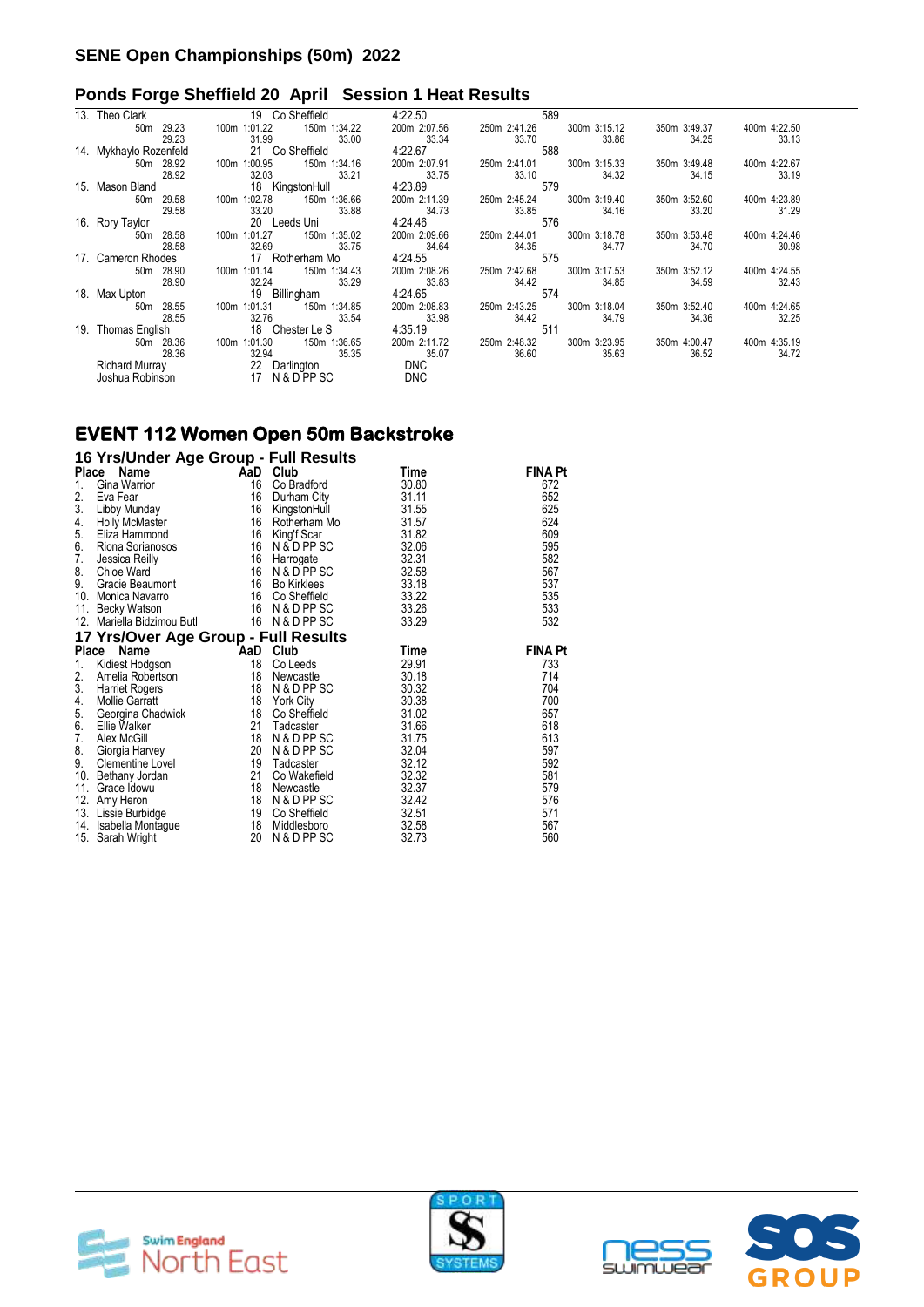# **EVENT 113 Men Open 200m Breaststroke**

|              | 16 Yrs/Under Age Group - Full Results                                  |           |                             |       |                    |                        |                |                    |                    |
|--------------|------------------------------------------------------------------------|-----------|-----------------------------|-------|--------------------|------------------------|----------------|--------------------|--------------------|
| Place        | Name                                                                   |           | AaD Club                    | Class | Time               | <b>FINA Pt</b>         | 50             | 100                | 150                |
| 1.           | Thomas Wilkinson                                                       | 16        | Co Sheffield                |       | 2:27.06            | 630                    | 33.43          | 1:11.02            | 1:48.93            |
| 2.           | Daniel Jackson                                                         | 16        | <b>Bo Kirklees</b>          |       | 2:30.70            | 586                    | 34.87          | 1:13.39            | 1:52.83            |
| 3.           | Thomas McDermott                                                       | 16        | Middlesboro                 |       | 2:30.97            | 583                    | 34.69          | 1:14.74            | 1:52.77            |
| 4.           | Callum Nurse                                                           | 16        | Cleethorpes                 |       | 2:33.19            | 558                    | 34.78          | 1:13.78            | 1:53.95            |
| 5.           | Oliver Dodsworth                                                       | 15        | Newcastle                   |       | 2:33.88            | 550                    | 34.22          | 1:13.43            | 1:54.99            |
| 6.           | <b>William Morris</b>                                                  | 16        | Middlesboro                 |       | 2:34.57            | 543                    | 34.14          | 1:13.74            | 1:54.19            |
| 7.           | Louis Dubbeldam                                                        | 16        | Durham City                 |       | 2:35.97            | 528                    | 34.74          | 1:13.69            | 1:54.14            |
| 8.<br>9.     | Jack Kelso                                                             | 15<br>15  | N & D PP SC<br>Co Leeds     |       | 2:36.61<br>2:41.09 | 522<br>479             | 35.60          | 1:15.18<br>1:17.03 | 1:55.94<br>1:57.80 |
| 10.          | George Brooks<br>George Tweedie                                        | 16        | N & D PP SC                 |       | 2:41.49            | 476                    | 35.81<br>37.46 | 1:18.65            | 1:59.55            |
| 11.          | <b>Blake Price</b>                                                     | 15        | <b>Bridlington</b>          |       | 2:43.27            | 460                    | 33.36          | 1:13.67            | 1:57.43            |
| 12.          | <b>Zach Beattie</b>                                                    | 15        | <b>Bo Kirklees</b>          |       | 2:44.37            | 451                    | 37.51          | 1:20.89            | 2:03.44            |
| 13.          | Jamie Bleanch                                                          | 15        | <b>York City</b>            |       | 2:45.09            | 445                    | 36.43          | 1:18.18            | 2:01.92            |
| 14.          | Ben Hartridge                                                          | 16        | N & D PP SC                 |       | 2:46.27            | 436                    | 37.18          | 1:19.50            | 2:03.32            |
|              | 15. Sean Smith                                                         | 15        | Skipton                     |       | 2:48.06            | 422                    | 37.21          | 1:19.80            | 2:05.88            |
|              | 16. Max Walker                                                         | 15        | <b>Thirsk WH</b>            |       | 2:48.24            | 421                    | 36.25          | 1:18.48            | 2:02.88            |
|              | 17. Michael Elsaify                                                    | 16        | Billingham                  |       | 2:48.67            | 418                    | 37.65          | 1:20.94            | 2:04.67            |
|              | 18. Alfie McGuire                                                      | 16        | Chester Le S                |       | 2:48.78            | 417                    | 36.54          | 1:19.53            | 2:03.91            |
| 19.          | Jack McGurk                                                            | 16        | Consett                     |       | 2:49.05            | 415                    | 36.45          | 1:18.39            | 2:03.47            |
|              | 20. Sam Livingstone                                                    | 15        | N & D PP SC                 |       | 2:49.12            | 414                    | 37.25          | 1:20.25            | 2:04.69            |
|              | 21. Euan Jones                                                         | 16        | RichmondDale                |       | 2:51.58            | 397                    | 36.44          | 1:20.03            | 2:06.04            |
| 22.          | Kemitha Mudalige                                                       | 16        | Newcastle                   |       | 2:51.94            | 394                    | 39.11          | 1:23.32            | 2:07.68            |
| 23.          | Joseph Edgar                                                           | 15        | N & D PP SC                 |       | 2:52.03            | 394                    | 38.28          | 1:22.66            | 2:07.66            |
|              | 24. Harvey Qin                                                         | 16        | Middlesboro                 |       | 2:56.22            | 366                    | 38.72          | 1:23.91            | 2:10.54            |
|              | 25. Ben Hewitt                                                         | 15        | N & D PP SC                 |       | 2:57.27            | 360                    | 39.91          | 1:25.30            | 2:10.96            |
|              | 26. James Ryall                                                        | 16        | Co Sheffield                |       | 2:58.48            | 352                    | 37.22          | 1:21.27            | 2:09.21            |
|              | Harry Bell                                                             | 16        | Middlesboro                 |       | <b>DNC</b>         |                        |                |                    |                    |
|              | 17 Yrs/Over Age Group - Full Results                                   |           |                             |       |                    |                        |                |                    |                    |
| <b>Place</b> | Name                                                                   | AaD       | Club                        | Class | Time               | <b>FINA Pt</b>         | 50             | 100                | 150                |
| 1.           | Rvan Griffiths                                                         | 19        | Co Sheffield                |       | 2:24.78            | 661                    | 33.69          | 1:10.95            | 1:48.37            |
| 2.           | Christian Ryan                                                         | 17        | N & D PP SC                 |       | 2:25.11            | 656                    | 33.34          | 1:10.51            | 1.47.71            |
| 3.           | Mykhaylo Rozenfeld                                                     | 21        | Co Sheffield                |       | 2:29.29            | 602                    | 33.08          | 1:10.77            | 1:50.03            |
| 4.           | Isaac Hall                                                             | 18        | N & D PP SC                 |       | 2:29.30            | 602                    | 32.96          | 1:11.28            | 1:50.57            |
| 5.           | Simon Robson                                                           | 18        | <b>York City</b>            |       | 2:29.75            | 597                    | 32.51          | 1:10.07            | 1:49.01            |
| 6.           | Jack Senior                                                            | 18        | Co Leeds                    |       | 2:29.76            | 597                    | 33.69          | 1:12.86            | 1:50.55            |
| 7.           | Jacob Davison                                                          | 17        | Chester Le S                |       | 2:30.59            | 587                    | 33.38          | 1:11.86            | 1:50.87            |
| 8.           | <b>Martin Smith</b>                                                    | 18        | <b>Bo Kirklees</b>          |       | 2:31.71            | 574                    | 33.90          | 1:12.54            | 1:52.51            |
| 9.           | James Robinson                                                         | 17        | Co Leeds                    |       | 2:33.10            | 559                    | 34.37          | 1:12.98            | 1:52.55            |
| 10.          | Thomas Bergmann                                                        | 17        | Co Sheffield                |       | 2:34.12            | 547<br>512             | 34.55          | 1:14.11            | 1:54.06            |
| 12.          | 11. Oli Lill                                                           | 20<br>17  | Co Sheffield<br>N & D PP SC |       | 2:37.57<br>2:37.98 | 508                    | 35.07<br>34.74 | 1:14.86<br>1:14.68 | 1:56.84            |
| 13.          | Ben Swann<br>Benjamin Rogers                                           | 17        | RichmondDale                |       | 2:39.11            | 498                    | 34.67          | 1:14.96            | 1:55.77<br>1:57.71 |
| 14.          | Ethan Stannard                                                         | 17        | Stokesley                   |       | 2:39.64            | 493                    | 35.03          | 1:15.99            | 1:58.12            |
|              | 15. William Sutcliffe                                                  | 17        | Bev Barracud                |       | 2:39.75            | 492                    | 34.80          | 1:14.98            | 1:57.68            |
|              | 16. Aaron Wharton                                                      | 19        | RichmondDale                |       | 2:41.53            | 475                    | 35.95          | 1:17.02            | 1:59.23            |
|              | 17. Roman Wallace                                                      | 18        | <b>Bo Barnsley</b>          |       | 2:42.24            | 469                    | 34.66          | 1:15.64            | 1:58.80            |
|              | 18. Cohen Stephenson                                                   | 17        | Co Leeds                    |       | 2:42.40            | 468                    | 35.91          | 1:17.42            | 2:00.25            |
|              | 19. Finlay Williams                                                    | 18        | Co Leeds                    |       | 2:42.68            | 465                    | 36.22          | 1:18.29            | 2:00.66            |
|              | 20. Cameron Rhodes                                                     | 17        | Rotherham Mo                |       | 2:43.96            | 455                    | 36.72          | 1:18.20            | 2:00.99            |
|              | 21. Adam Tilling                                                       | 18        | Guisborough                 |       | 2:44.01            | 454                    | 36.32          | 1:17.97            | 2:01.43            |
|              | 22. Harry Hawkett                                                      | 17        | Tadcaster                   |       | 2:44.21            | 453                    | 36.04          | 1:16.18            | 1:59.74            |
| 23.          | Oliver Thew                                                            | 17        | N & D PP SC                 |       | 2:44.72            | 448                    | 35.65          | 1:18.11            | 2:02.24            |
| 24.          | <b>Byron Peel</b>                                                      | 17        | N & D PP SC                 |       | 2:47.90            | 423                    | 37.47          | 1:20.28            | 2:04.76            |
|              | 25. Toma Saha                                                          | 17        | Middlesboro                 |       | 2:48.16            | 421                    | 37.07          | 1:19.61            | 2:03.84            |
|              | 26. Owen Garsides                                                      | 21        | KingstonHull                |       | 14 2:55.11         | 373                    | 37.81          | 1:22.25            | 2:08.97            |
|              | Joseph Martin                                                          | 22        | N & D PP SC                 |       | DNC                |                        |                |                    |                    |
|              | Stephen Stanley                                                        | 23        | Tadcaster                   |       | <b>DNC</b>         |                        |                |                    |                    |
|              | Combined Result - Multi-Classification by British Para-Swimming Points |           |                             |       |                    |                        |                |                    |                    |
| Place<br>1.  | Name<br>Owen Garsides                                                  | AaD<br>21 | Club                        | Class | Time<br>14 2:55.11 | <b>BDPoints</b><br>591 | 50<br>37.81    | 100<br>1:22.25     | 150<br>2:08.97     |
|              |                                                                        |           | KingstonHull                |       |                    |                        |                |                    |                    |







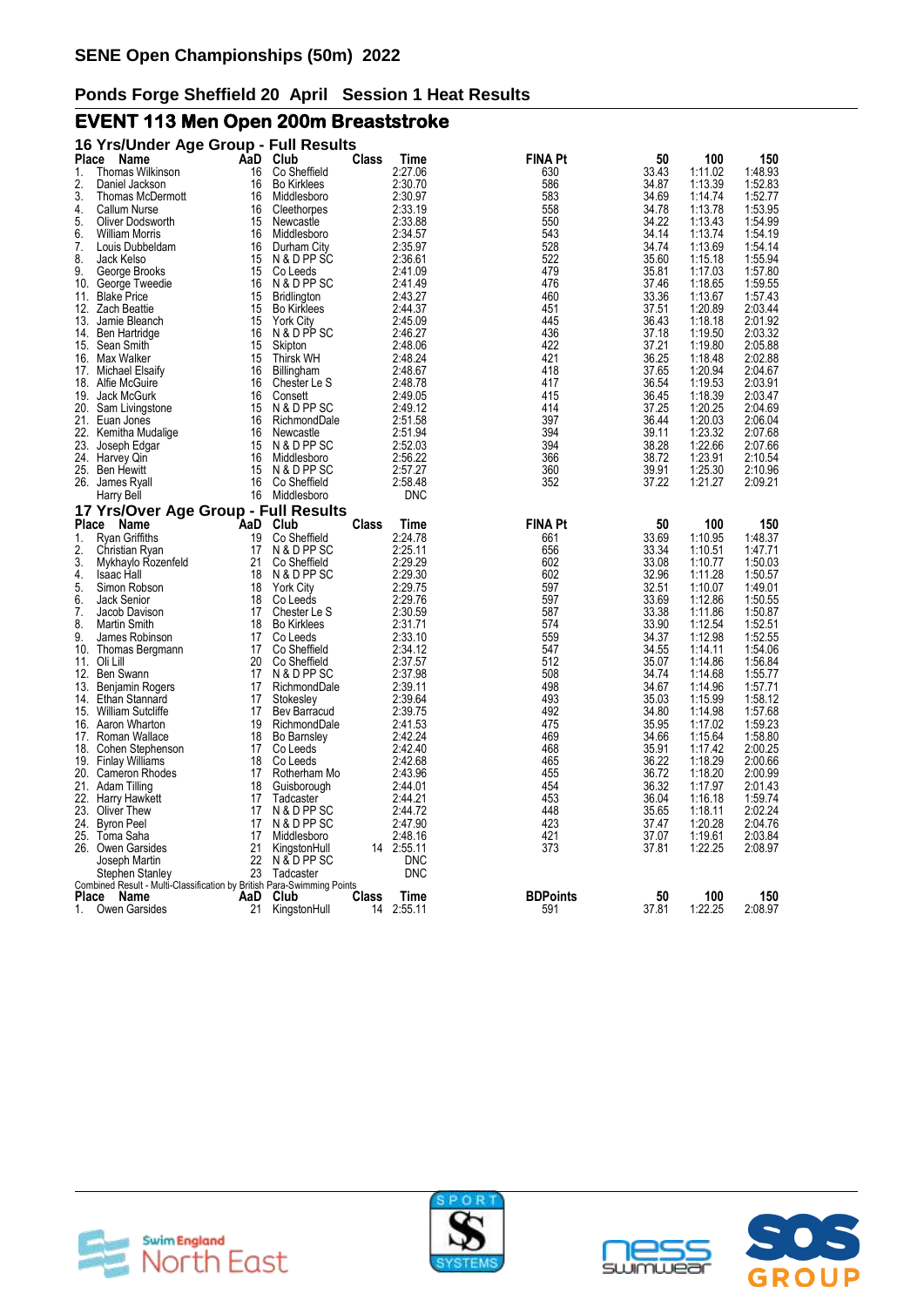# **EVENT 114 Women Open 200m Backstroke**

| Place        | 16 Yrs/Under Age Group - Full Results<br>Name | AaD      | Club                     | Time               | <b>FINA Pt</b> | 50             | 100                | 150                |
|--------------|-----------------------------------------------|----------|--------------------------|--------------------|----------------|----------------|--------------------|--------------------|
| 1.           | Sophie Bromley                                | 16       | Co Sheffield             | 2:22.31            | 651            | 34.37          | 1:10.77            | 1:46.76            |
| 2.           | <b>Phoebe Cooper</b>                          | 14       | Co Sheffield             | 2:24.77            | 618            | 33.92          | 1:11.50            | 1:47.66            |
| 3.           | <b>Emily Hedley</b>                           | 16       | Newcastle                | 2:25.17            | 613            | 33.76          | 1:10.49            | 1:48.10            |
| 4.           | Ava Cook                                      | 14       | Co Sheffield             | 2:26.04            | 602            | 35.16          | 1:12.45            | 1:49.75            |
| 5.           | Gina Warrior                                  | 16       | Co Bradford              | 2:27.15            | 589            | 34.36          | 1:12.08            | 1:49.81            |
| 6.           | Libby Munday                                  | 16       | KingstonHull             | 2:27.35            | 586            | 34.00          | 1:11.54            | 1:49.65            |
| 7.           | Eva Fear                                      | 16       | Durham City              | 2:27.50            | 584            | 34.17          | 1:11.78            |                    |
| 8.           | <b>Chloe Ward</b>                             | 16       | N & D PP SC              | 2:28.64            | 571            | 34.14          | 1:11.69            | 1:50.75            |
| 9.           | Libby Freeman                                 | 16       | N & D PP SC              | 2:29.64            | 560            | 33.03          | 1:09.71            | 1:48.86            |
| 10.          | Tahlia Mulleague                              | 16       | Co Sheffield             | 2:29.83            | 557            | 34.30          | 1:12.18            | 1:51.35            |
|              | 11. Olivia Thom                               | 16       | <b>York City</b>         | 2:30.24            | 553            | 34.70          | 1:12.95            | 1:51.60            |
| 12.          | Jessica Reilly                                | 16       | Harrogate                | 2:30.48            | 550            | 34.69          | 1:12.88            | 1:52.03            |
| 13.          | Megan Chu                                     | 15       | KingstonHull             | 2:30.64            | 549            | 35.17          | 1:13.14            | 1:51.79            |
| 14.          | Isabella Shering                              | 16       | Co Sheffield             | 2:30.75            | 547            | 35.22          | 1:13.37            | 1:52.06            |
|              | 15. Naomi Parker                              | 16       | N & D PP SC              | 2:30.87            | 546            | 34.48          | 1:12.41            | 1:51.78            |
| 16.          | Sedona Reed                                   | 15       | Co Leeds                 | 2:31.32            | 541            | 35.81          | 1:12.97            | 1:52.23            |
|              | 17. Tammi Plumtree                            | 14       | Rotherham Mo             | 2:32.47            | 529            | 35.05          | 1:13.60            | 1:53.49            |
| 18.          | Sophia Gledhill                               | 15       | Co Bradford              | 2:32.73            | 526            | 36.26          | 1:15.27            | 1:54.83            |
|              | 19. Gracie Beaumont                           | 16       | <b>Bo Kirklees</b>       | 2:33.50            | 518            | 35.15          | 1:13.64            | 1:53.35            |
| 20.          | Anna Finlay                                   | 15       | N & D PP SC              | 2:33.51            | 518            | 36.12          | 1:14.77            | 1:54.21            |
|              | 21. Eliza Hammond                             | 16       | King'f Scar              | 2:33.84            | 515            | 35.20          | 1:14.30            | 1:54.86            |
|              | 22. Abbie Orr                                 | 15       | South Tyne               | 2:36.73            | 487            | 35.46          | 1:15.30            | 1:56.80            |
| 23.          | Mariella Bidzimou Butl                        | 16       | N & D PP SC              | 2:36.98            | 485            | 37.09          | 1:16.64            | 1:58.25            |
| 24.          | Tatenda Tiyenga                               | 15       | N & D PP SC              | 2:37.35            | 481            | 36.88          | 1:16.54            | 1:57.27            |
|              | 25. Elvie Warburton                           | 15       | Co Sheffield             | 2:38.00            | 475            | 36.23          | 1:16.81            | 1:57.85            |
|              | 26. Abigail Armstrong                         | 15       | Sheffield C              | 2:38.09            | 475            | 37.41          | 1:17.53            | 1:58.30            |
|              | 27. Anya Locke                                | 15       | <b>Bo Kirklees</b>       | 2:43.33            | 430            | 38.62          | 1:19.99            | 2:02.03            |
|              | 28. Ruby Diment                               | 15       | N & D PP SC              | 2:44.25            | 423            | 35.93          | 1:17.60            | 2:00.99            |
|              | Ruby Knight                                   |          | 16 Bo Kirklees           | DNC                |                |                |                    |                    |
|              | 17 Yrs/Over Age Group - Full Results          |          |                          |                    |                |                |                    |                    |
| <b>Place</b> | Name                                          | AaD      | Club                     | Time               | <b>FINA Pt</b> | 50             | 100                | 150                |
| 1.           | <b>Chloe Golding</b>                          | 24       | Co Sheffield             | 2:16.37            | 740            | 32.58          | 1:07.69            | 1:42.56            |
| 2.           | Candice Hall                                  | 25       | Co Sheffield             | 2:18.97            | 699            | 32.80          | 1:08.06            | 1:43.41            |
| 3.           | Kidiest Hodgson                               | 18       | Co Leeds                 | 2:22.60            | 647            | 34.06          | 1:10.93            | 1:48.23            |
| 4.           | Abigail Miles                                 | 18<br>18 | Co Sheffield             | 2:23.01            | 641            | 33.17<br>32.87 | 1:09.07<br>1:08.72 | 1:46.29<br>1:45.91 |
| 5.<br>6.     | Amelia Robertson<br><b>Madison Peveller</b>   | 17       | Newcastle<br>N & D PP SC | 2:23.04<br>2:24.70 | 641<br>619     | 34.15          | 1:11.42            | 1:48.47            |
| 7.           | Georgina Chadwick                             | 18       | Co Sheffield             | 2:25.11            | 614            | 33.38          | 1:10.71            | 1:48.36            |
| 8.           | Ellie Walker                                  | 21       | Tadcaster                | 2:26.34            | 598            | 34.25          | 1:11.67            | 1:48.93            |
| 9.           | Lara Thomson                                  | 17       | Co Leeds                 | 2:27.51            | 584            | 35.20          | 1:13.13            | 1:50.82            |
| 10.          | Lissie Burbidge                               | 19       | Co Sheffield             | 2:27.64            | 583            | 34.51          | 1:11.69            | 1:50.13            |
|              | 11. Leah Schlosshan                           | 17       | Co Leeds                 | 2:28.88            | 568            | 35.47          | 1:13.11            | 1:51.51            |
|              | 12. Freya Tyas                                | 17       | <b>York City</b>         | 2:29.23            | 564            | 34.79          | 1:12.70            | 1:51.22            |
| 13.          | Sophie Bourne                                 | 17       | Sheffield C              | 2:31.34            | 541            | 36.00          | 1:13.89            | 1:52.68            |
| 14.          | Alex McGill                                   | 18       | N & D PP SC              | 2:32.07            | 533            | 33.83          | 1:12.01            | 1:52.07            |
|              | 15. Lillie Bryant                             | 18       | <b>Bo Kirklees</b>       | 2:32.86            | 525            | 35.92          | 1:14.16            | 1:53.79            |
|              | 16. Tabitha Browning                          | 17       | Tadcaster                | 2:33.77            | 516            | 34.79          | 1:14.02            | 1:54.69            |
| 17.          | Grace Idowu                                   | 18       | Newcastle                | 2:35.31            | 500            | 34.71          | 1:13.94            | 1:54.59            |
| 18.          | <b>Isobel Shimells</b>                        | 18       | KingstonHull             | 2:35.79            | 496            | 35.73          | 1:14.97            | 1:55.62            |
|              | 19. Louisa Ibberson                           | 17       | Harrogate                | 2:35.90            | 495            | 35.40          | 1:14.76            | 1:55.64            |
|              | 20. Ellie Baister                             | 18       | Middlesboro              | 2:38.21            | 473            | 35.30          | 1:14.75            | 1:56.05            |
|              | 21. Annabel Cooper                            | 17       | N & D PP SC              | 2:38.90            | 467            | 36.25          | 1:16.00            | 1:57.42            |
|              | 22. Daisy Guttridge                           | 17       | Rotherham Mo             | 2:39.76            | 460            | 36.75          | 1:17.27            | 1:58.90            |
|              | Georgia Hadley                                | 18       | RichmondDale             | DNC                |                |                |                    |                    |
|              | Niamh Carroll                                 | 17       | Tadcaster                | <b>DNC</b>         |                |                |                    |                    |
|              | Amber Keegan                                  | 25       | Co Sheffield             | <b>DNC</b>         |                |                |                    |                    |







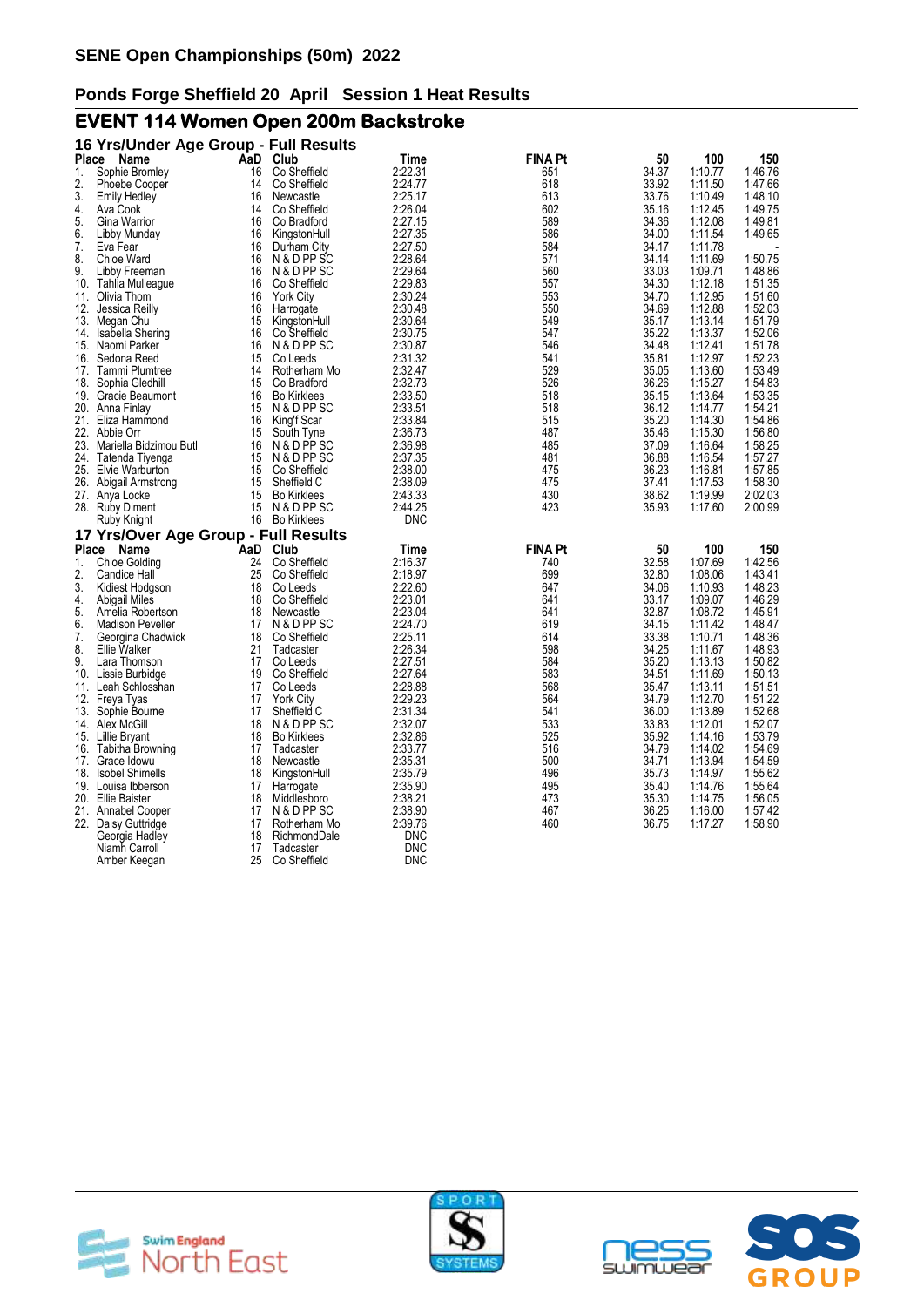# **EVENT 115 Men Open 50m Butterfly**

|          | 16 Yrs/Under Age Group - Full Results                                          |          |                               |       |                |                 |
|----------|--------------------------------------------------------------------------------|----------|-------------------------------|-------|----------------|-----------------|
| Place    | Name                                                                           | AaD      | Club                          | Class | Time           | FINA Pt         |
| 1.       | Rio Daodu                                                                      | 15       | KingstonHull                  |       | 26.96          | 563             |
| 2.<br>3. | Daniel Jackson<br>Samuel Smith                                                 | 16<br>15 | <b>Bo Kirklees</b><br>Skipton |       | 27.03<br>27.10 | 559<br>554      |
| 4.       | Alfie McGuire                                                                  | 16       | Chester Le S                  |       | 27.33          | 541             |
| 5.       | Alexandru Lazar                                                                | 15       | N & D PP SC                   |       | 27.35          | 539             |
| 6.       | Cody Ingram                                                                    | 16       | Bo Barnsley                   |       | 27.38          | 538             |
| 6.       | Thomas Maskell                                                                 | 16       | N & D PP SC                   |       | 27.38          | 538             |
| 8.       | <b>William Gowler</b>                                                          | 15       | Middlesboro                   |       | 27.50          | 531             |
| 9.<br>9. | <b>Toby Parker</b><br>Isaac Buchan                                             | 16<br>15 | N & D PP SC<br>N & D PP SC    |       | 27.72<br>27.72 | 518<br>518      |
|          | 11. Miles Kinlen                                                               | 15       | Co Sheffield                  |       | 27.83          | 512             |
|          | 11. Callum Broadhead                                                           | 15       | Donc Dartes                   |       | 27.83          | 512             |
|          | 13. Archie Norton                                                              | 16       | Thirsk WH                     |       | 28.05          | 500             |
|          | 14. Kieran Turnbull                                                            | 16       | N & D PP SC                   |       | 28.17          | 494             |
|          | 15. Lewis Hawden                                                               | 16<br>16 | Pocklington                   |       | 28.28<br>28.31 | 488<br>486      |
|          | 16. Finley McNicholas<br>16. Thomas Smith                                      | 16       | Stocksbridge<br>RichmondDale  |       | 28.31          | 486             |
|          | 16. Angelo Giani Contini                                                       | 16       | Newcastle                     |       | 28.31          | 486             |
|          | 19. Jack Finnie                                                                | 15       | Rotherham Mo                  |       | 28.42          | 481             |
|          | 20. Adam Marshall                                                              | 16       | Newcastle                     |       | 28.44          | 480             |
|          | 21. Reece Blackett                                                             | 16       | Newcastle                     |       | 28.52          | 476             |
|          | 22. Ethan Williams<br>23. Henri Kingdom                                        | 15<br>16 | Newcastle                     |       | 28.53<br>28.58 | 475<br>473      |
|          | 24. Joshua McCollin                                                            | 15       | KingstonHull<br>KingstonHull  |       | 28.60          | 472             |
|          | 25. Rory Bryant                                                                | 16       | <b>Bo Kirklees</b>            |       | 28.62          | 471             |
|          | 25. Oliver Whittleston                                                         | 15       | Co Leeds                      |       | 28.62          | 471             |
|          | 27. Luke Gaughan                                                               | 15       | <b>Billingham</b>             |       | 28.66          | 469             |
|          | 28. Will Byram                                                                 | 15       | Co Wakefield                  |       | 28.79          | 462             |
|          | 29. Finn Ripley                                                                | 15       | Middlesboro                   |       | 28.83          | 460             |
|          | 30. Benjamin Thorpe<br>31. Jamie McCormick                                     | 16<br>16 | Newcastle<br>Chester Le S     |       | 28.87<br>28.91 | 459<br>457      |
|          | 32. Daniel Barrett                                                             | 15       | N & D PP SC                   |       | 28.92          | 456             |
|          | 33. Sam Ainsley                                                                | 15       | Hartlepool                    |       | 28.93          | 456             |
|          | 34. Harry Bell                                                                 | 16       | Middlesboro                   |       | 28.96          | 454             |
|          | 35. Zach Larsen                                                                | 16       | Chester Le S                  |       | 28.98          | 453             |
|          | 36. Lewis Kestle                                                               | 15       | N & D PP SC                   |       | 29.02          | 451             |
|          | 37. Isaac Rowland<br>38. Keelan Behan                                          | 15<br>16 | N & D PP SC<br>Skipton        |       | 29.03<br>29.15 | 451<br>445      |
|          | 39. Kemitha Mudalige                                                           | 16       | Newcastle                     |       | 29.27          | 440             |
|          | Yash Gandhi                                                                    |          | 16 Scunthorpe A               |       | DNC            |                 |
|          |                                                                                |          |                               |       |                |                 |
|          |                                                                                |          |                               |       |                |                 |
|          | 17 Yrs/Over Age Group - Full Results<br>Place Name                             | AaD      | Club                          | Class | Time           | <b>FINA Pt</b>  |
| 1.       | Ryan Flanagan                                                                  | 28       | East Leeds                    |       | 24.97          | 709             |
| 2.       | Aaron Fox                                                                      | 21       | Co Sheffield                  |       | 25.13          | 695             |
| 3.       | Kieran Grant                                                                   | 17       | Bev Barracud                  |       | 25.44          | 670             |
| 4.       | Ned Sharp                                                                      | 19       | Skipton                       |       | 25.70          | 650             |
| 5.       | Adam Wood<br>Jamie Ewart                                                       | 20       | Co Sheffield                  |       | 25.92          | 634             |
| 6.<br>6. | Charlie Broome                                                                 | 26<br>18 | AFSHartlepol<br>Co Leeds      |       | 26.13<br>26.13 | 619<br>619      |
| 8.       | Jack Ashurst                                                                   | 18       | N & D PP SC                   |       | 26.19          | 614             |
| 9.       | Thomas English                                                                 | 18       | Chester Le S                  |       | 26.28          | 608             |
|          | 10. Blaine Underwood                                                           | 18       | Bo Barnsley                   |       | 26.55          | 590             |
|          | 11. Louie Dove                                                                 | 19       | Leeds Uni                     |       | 26.78          | 575             |
|          | 12. Henry Oliver                                                               | 20<br>18 | Co Sheffield                  |       | 26.86          | 569             |
|          | 13. James Hayes<br>14. Adam Strickland                                         | 18       | N & D PP SC<br>N & D PP SC    |       | 26.98<br>27.03 | 562<br>559      |
|          | 15. Max Elphick                                                                | 26       | Co Sheffield                  |       | 27.05          | 558             |
|          | 16. Max Upton                                                                  | 19       | Billingham                    |       | 27.06          | 557             |
|          | 17. Adel Acheli                                                                | 20       | Co Sheffield                  |       | 27.10          | 554             |
|          | 17. Shaheen Alghofari                                                          | 22       | East Leeds                    |       | 27.10          | 554             |
|          | 19. Adham Shaaban                                                              | 17<br>22 | Tadcaster                     |       | 27.13<br>27.26 | 553<br>545      |
|          | 20. Samuel Naylor<br>21. Toby Mayfield                                         | 18       | Newcastle<br><b>York City</b> |       | 27.27          | 544             |
|          | 22. Elliot Best                                                                | 18       | Newcastle                     |       | 27.35          | 539             |
|          | 23. David Gillespie                                                            | 19       | Co Sheffield                  |       | 27.37          | 538             |
|          | 24. Ethan Baylin                                                               | 18       | Tadcaster                     |       | 27.38          | 538             |
|          | 25. Ben Shelton                                                                | 18       | Co Leeds                      |       | 27.41          | 536             |
|          | 26. Matthew Rooney                                                             | 20<br>18 | Leeds Uni<br>N & D PP SC      |       | 27.50<br>27.53 | 531<br>529      |
|          | 27. Richard Butterworth<br>28. Jason Robson                                    | 19       | <b>York City</b>              |       | 27.55          | 528             |
|          | 29. Owen Garsides                                                              | 21       | KingstonHull                  | 14    | 29.62          | 425             |
|          | 30. Lyndon Longhorne                                                           | 27       | Derwentside                   | 4     | 52.37          | 76              |
|          | Samuel Greenbank                                                               | 19       | Co Sheffield                  |       | <b>DNC</b>     |                 |
| Place    | Combined Result - Multi-Classification by British Para-Swimming Points<br>Name | AaD      | Club                          | Class | Time           | <b>BDPoints</b> |
| 1.       | Owen Garsides                                                                  | 21       | KingstonHull                  | 14    | 29.62<br>52.37 | 579<br>461      |





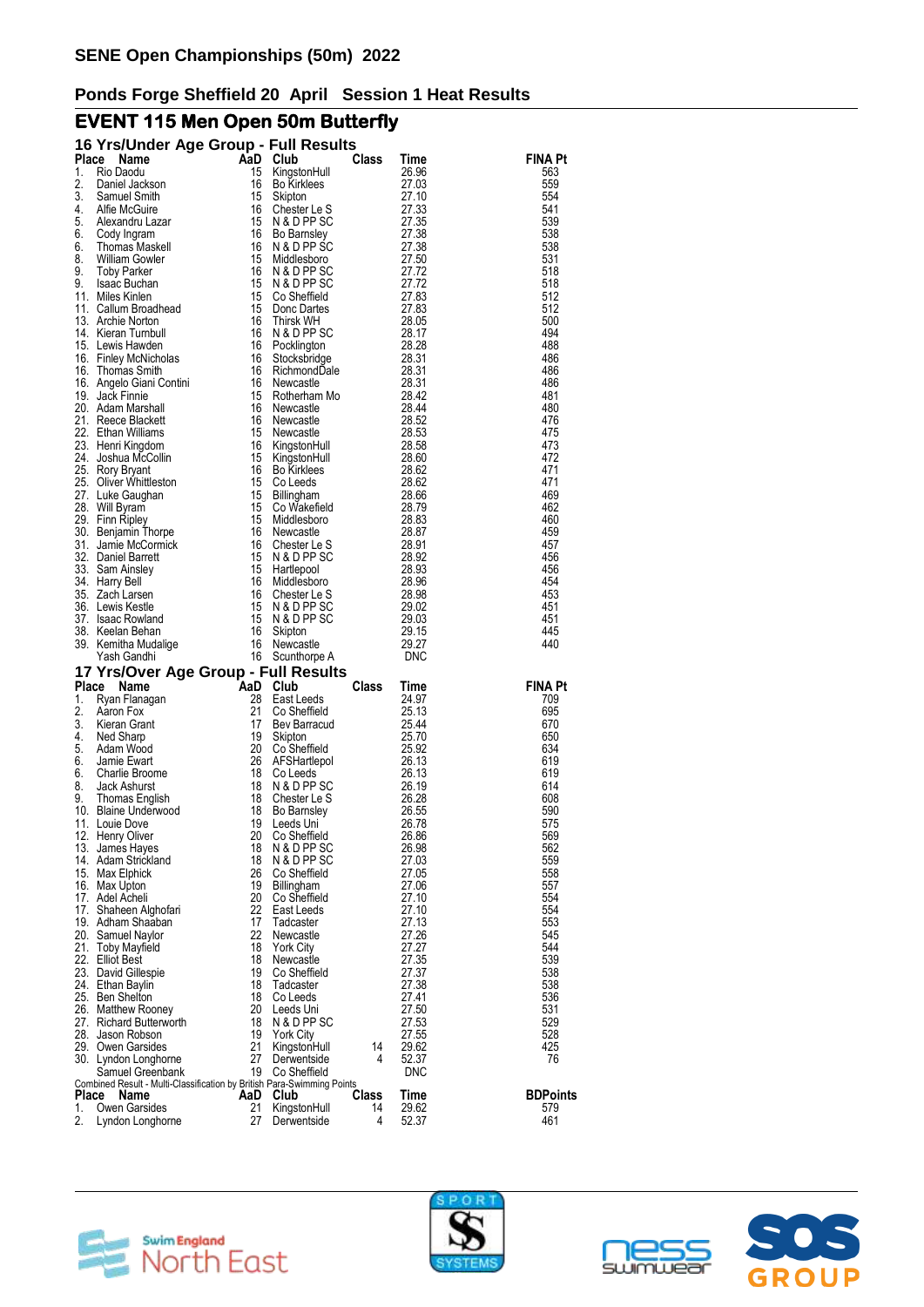# **EVENT 116 Women 14/16 Yrs 400m Freestyle Team**

| <b>Full Results</b> |  |                                                                                                                                                                                                                                                                                             |  |  |  |  |
|---------------------|--|---------------------------------------------------------------------------------------------------------------------------------------------------------------------------------------------------------------------------------------------------------------------------------------------|--|--|--|--|
|                     |  |                                                                                                                                                                                                                                                                                             |  |  |  |  |
|                     |  |                                                                                                                                                                                                                                                                                             |  |  |  |  |
|                     |  |                                                                                                                                                                                                                                                                                             |  |  |  |  |
|                     |  |                                                                                                                                                                                                                                                                                             |  |  |  |  |
|                     |  |                                                                                                                                                                                                                                                                                             |  |  |  |  |
|                     |  |                                                                                                                                                                                                                                                                                             |  |  |  |  |
|                     |  |                                                                                                                                                                                                                                                                                             |  |  |  |  |
|                     |  |                                                                                                                                                                                                                                                                                             |  |  |  |  |
|                     |  |                                                                                                                                                                                                                                                                                             |  |  |  |  |
|                     |  |                                                                                                                                                                                                                                                                                             |  |  |  |  |
|                     |  |                                                                                                                                                                                                                                                                                             |  |  |  |  |
|                     |  |                                                                                                                                                                                                                                                                                             |  |  |  |  |
|                     |  |                                                                                                                                                                                                                                                                                             |  |  |  |  |
|                     |  |                                                                                                                                                                                                                                                                                             |  |  |  |  |
|                     |  |                                                                                                                                                                                                                                                                                             |  |  |  |  |
|                     |  |                                                                                                                                                                                                                                                                                             |  |  |  |  |
|                     |  |                                                                                                                                                                                                                                                                                             |  |  |  |  |
|                     |  |                                                                                                                                                                                                                                                                                             |  |  |  |  |
|                     |  |                                                                                                                                                                                                                                                                                             |  |  |  |  |
|                     |  |                                                                                                                                                                                                                                                                                             |  |  |  |  |
|                     |  |                                                                                                                                                                                                                                                                                             |  |  |  |  |
|                     |  |                                                                                                                                                                                                                                                                                             |  |  |  |  |
|                     |  |                                                                                                                                                                                                                                                                                             |  |  |  |  |
|                     |  |                                                                                                                                                                                                                                                                                             |  |  |  |  |
|                     |  |                                                                                                                                                                                                                                                                                             |  |  |  |  |
|                     |  |                                                                                                                                                                                                                                                                                             |  |  |  |  |
|                     |  |                                                                                                                                                                                                                                                                                             |  |  |  |  |
|                     |  |                                                                                                                                                                                                                                                                                             |  |  |  |  |
|                     |  |                                                                                                                                                                                                                                                                                             |  |  |  |  |
|                     |  |                                                                                                                                                                                                                                                                                             |  |  |  |  |
|                     |  |                                                                                                                                                                                                                                                                                             |  |  |  |  |
|                     |  |                                                                                                                                                                                                                                                                                             |  |  |  |  |
|                     |  |                                                                                                                                                                                                                                                                                             |  |  |  |  |
|                     |  |                                                                                                                                                                                                                                                                                             |  |  |  |  |
|                     |  |                                                                                                                                                                                                                                                                                             |  |  |  |  |
|                     |  |                                                                                                                                                                                                                                                                                             |  |  |  |  |
|                     |  |                                                                                                                                                                                                                                                                                             |  |  |  |  |
|                     |  |                                                                                                                                                                                                                                                                                             |  |  |  |  |
|                     |  |                                                                                                                                                                                                                                                                                             |  |  |  |  |
|                     |  |                                                                                                                                                                                                                                                                                             |  |  |  |  |
|                     |  |                                                                                                                                                                                                                                                                                             |  |  |  |  |
|                     |  |                                                                                                                                                                                                                                                                                             |  |  |  |  |
|                     |  |                                                                                                                                                                                                                                                                                             |  |  |  |  |
|                     |  |                                                                                                                                                                                                                                                                                             |  |  |  |  |
|                     |  |                                                                                                                                                                                                                                                                                             |  |  |  |  |
|                     |  | <b>Pluce Started Me<br/> 1. Consideration AG Club Started 2008<br/> 2. NADPPSC<sup>2372</sup> 000 1000 1000 1000 2008<br/> 2. NADPPSC<sup>2372</sup> 000 1000 3000 2008<br/> 2. NADPPSC<sup>2372</sup> 000 1000 2008<br/> 2. NADPPSC<sup>2372</sup> 0000 3000 2000 2000 2000 2000 2000 </b> |  |  |  |  |
|                     |  |                                                                                                                                                                                                                                                                                             |  |  |  |  |
|                     |  |                                                                                                                                                                                                                                                                                             |  |  |  |  |

# **EVENT 117 Women 17 Yrs/Over 400m Free.Team**

| <b>Full Results</b>                                                                                                                                                                                   |           |                 |                                                                                                                                   |       |                                                                                                               |                                  |         |  |                           |                                               |              |                           |              |
|-------------------------------------------------------------------------------------------------------------------------------------------------------------------------------------------------------|-----------|-----------------|-----------------------------------------------------------------------------------------------------------------------------------|-------|---------------------------------------------------------------------------------------------------------------|----------------------------------|---------|--|---------------------------|-----------------------------------------------|--------------|---------------------------|--------------|
| Place Name                                                                                                                                                                                            |           | <b>A.G</b> Club |                                                                                                                                   |       | Time        FINA Pt                                                                                           |                                  |         |  |                           |                                               |              |                           |              |
| 1. Co Sheffield                                                                                                                                                                                       |           |                 |                                                                                                                                   |       |                                                                                                               |                                  |         |  |                           |                                               |              |                           |              |
| 50m 27.25                                                                                                                                                                                             |           |                 | 748<br>The Co Sheffield 3:50.96 350.96 748<br>The 56.54 150m 1:23.95 200m 1:53.81 250m 2:21.61 300m 2:52.04                       |       |                                                                                                               |                                  |         |  |                           |                                               |              | 350m 3:19.98 400m 3:50.96 |              |
| 27.25                                                                                                                                                                                                 |           |                 | 29.29 27.41                                                                                                                       |       |                                                                                                               |                                  |         |  |                           |                                               |              |                           |              |
| 2. Co Leeds                                                                                                                                                                                           |           |                 | Co Leeds                                                                                                                          |       | 29.86 27.80 30.43 27.94 30.98<br>3.56.78 694 200m 1:59.15 250m 2:28.05 300m 2:58.42 350m 3:26.84 400m 3:56.78 |                                  |         |  |                           |                                               |              |                           |              |
|                                                                                                                                                                                                       | 50m 28.34 |                 | 100m 58.77 150m 1:27.45                                                                                                           |       |                                                                                                               |                                  |         |  |                           |                                               |              |                           |              |
|                                                                                                                                                                                                       | 28.34     |                 | 30.43 28.68                                                                                                                       |       |                                                                                                               |                                  |         |  |                           | <b>30.37</b>                                  | 28.42        | 29.94                     |              |
| 3. N & D PP SC                                                                                                                                                                                        |           |                 | 30.43 28.68<br>N & D PP SC                                                                                                        |       | $31.70$ 28.90<br>3:56.90 693                                                                                  |                                  |         |  |                           |                                               |              |                           |              |
| 50m 27.19                                                                                                                                                                                             |           |                 | 100m 56.72 150m 1:24.72                                                                                                           |       | 200m 1:56.18  250m 2:24.85  300m 2:57.27                                                                      |                                  |         |  |                           |                                               |              | 350m 3:25.88 400m 3:56.90 |              |
| 27.19                                                                                                                                                                                                 |           |                 | 29.53 28.00                                                                                                                       |       | 31.46                                                                                                         |                                  |         |  |                           |                                               | 28.61        |                           | 31.02        |
| 4. Tadcaster                                                                                                                                                                                          |           |                 |                                                                                                                                   |       |                                                                                                               | 31.46 28.67 32.42<br>3:57.23 690 |         |  |                           |                                               |              |                           |              |
|                                                                                                                                                                                                       | 50m 28.36 |                 | 100m 58.66 150m 1:27.86                                                                                                           |       |                                                                                                               |                                  |         |  |                           |                                               |              |                           |              |
|                                                                                                                                                                                                       | 28.36     |                 |                                                                                                                                   |       |                                                                                                               |                                  |         |  |                           |                                               | 27.96        | 30.57                     |              |
| 5. Newcastle                                                                                                                                                                                          |           |                 | 30.30 29.20 30.67 28.91 31.26<br>Newcastle 4:04.28 632<br>100m 59.90 150m 1:29.38 200m 2:00.94 250m 2:30.17 300m 3:03.25 350m 3   |       |                                                                                                               |                                  |         |  |                           |                                               |              |                           |              |
|                                                                                                                                                                                                       | 50m 28.68 |                 |                                                                                                                                   |       |                                                                                                               |                                  |         |  |                           |                                               |              | 350m 3:32.70 400m 4:04.28 |              |
|                                                                                                                                                                                                       | 28.68     |                 |                                                                                                                                   |       |                                                                                                               |                                  |         |  |                           |                                               |              |                           |              |
| 6. N & D PP SC B                                                                                                                                                                                      |           |                 | 31.22 29.48 31.56 29.23 33.08 29.45 31.58<br>N& D P P SC 4:06.31 250m 2:03.53 250m 2:32.76 300m 3:05.94 350m 3:34.32 400m 4:06.31 |       |                                                                                                               |                                  |         |  |                           |                                               |              |                           |              |
| 50m 29.35                                                                                                                                                                                             |           |                 |                                                                                                                                   |       |                                                                                                               |                                  |         |  |                           |                                               |              |                           |              |
|                                                                                                                                                                                                       |           |                 |                                                                                                                                   |       |                                                                                                               |                                  |         |  |                           |                                               | 28.38        | 31.99                     |              |
| 29.35 29.35 29.35 29.31 29.31 29.31 29.32 29.36 29.36 32.95 29.36 29.37 29.37 29.38 29.38 29.38 29.38 29.38 29<br>7. Bo Kirklees 200m 2.9.56 100m 1:02.50 150m 200m 2:05.65 250m 2:35.99 300m 3:09.34 |           |                 |                                                                                                                                   |       |                                                                                                               |                                  |         |  |                           |                                               |              |                           |              |
|                                                                                                                                                                                                       |           |                 |                                                                                                                                   |       |                                                                                                               |                                  |         |  |                           |                                               | 350m 3:37.39 |                           | 400m 4:07.51 |
|                                                                                                                                                                                                       | 29.56     |                 |                                                                                                                                   |       |                                                                                                               |                                  |         |  |                           |                                               | 28.05        |                           | 30.12        |
| 8. Rotherham Mo                                                                                                                                                                                       |           |                 | 1.03.15 2.3.34 33.35<br>33.35 2.94 Rotherham Mo 4:15.45 553<br>100m 1:00.65 150m 1:32.41 200m 2:07.56 250m 2:38.13 300m 3:12.22   |       |                                                                                                               |                                  |         |  |                           |                                               |              |                           |              |
| 50m 29.01                                                                                                                                                                                             |           |                 |                                                                                                                                   |       |                                                                                                               |                                  |         |  |                           |                                               |              | 350m 3:42.42 400m 4:15.45 |              |
|                                                                                                                                                                                                       | 29.01     |                 |                                                                                                                                   |       |                                                                                                               |                                  |         |  |                           |                                               | 30.20        | 33.03                     |              |
| 9. Middlesboro                                                                                                                                                                                        |           |                 | 31.64 31.76 35.15 30.57 34.09<br>Middlesboro 4.21.05 518 568                                                                      |       |                                                                                                               |                                  |         |  |                           |                                               |              |                           |              |
| 50m 31.27                                                                                                                                                                                             |           |                 |                                                                                                                                   |       |                                                                                                               |                                  |         |  | 250m 2:41.19 300m 3:15.88 |                                               |              | 350m 3:46.34 400m 4:21.05 |              |
|                                                                                                                                                                                                       | 31.27     |                 |                                                                                                                                   |       |                                                                                                               |                                  |         |  |                           | 34.69                                         | 30.46        |                           | 34.71        |
| 10. Billingham                                                                                                                                                                                        |           |                 |                                                                                                                                   |       |                                                                                                               |                                  |         |  |                           |                                               |              |                           |              |
|                                                                                                                                                                                                       | 50m 34.03 |                 | 34.70<br>34.70<br>29.79<br>34.41<br>31.02<br>34.41<br>31.02<br>34.41<br>31.02<br>34.41<br>31.02<br>34.90<br>300m - 250m 2.44.93   |       |                                                                                                               |                                  |         |  |                           | 250m 2:44.93 300m - 350m 3:51.98 400m 4:25.81 |              |                           |              |
|                                                                                                                                                                                                       | 34.03     | 33.65           |                                                                                                                                   | 31.58 |                                                                                                               |                                  | 1:05.67 |  |                           | 1:07.05                                       |              | 33.83                     |              |







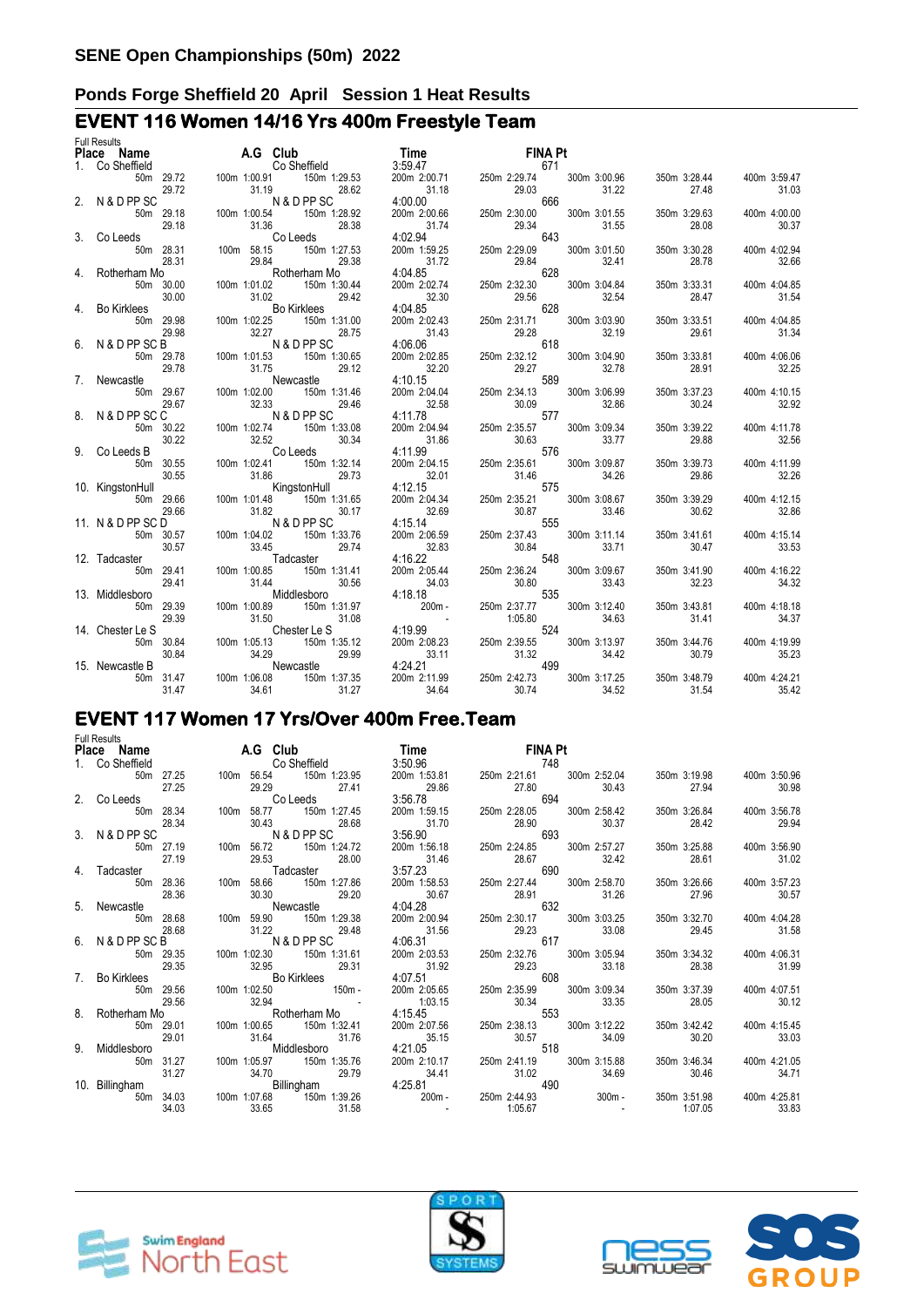# **EVENT 118 Men 14/16 Yrs 400m Medley Team**

| <b>Full Results</b> |  |                                                                                                                                                                                                                                    |  |  |              |                           |                       |
|---------------------|--|------------------------------------------------------------------------------------------------------------------------------------------------------------------------------------------------------------------------------------|--|--|--------------|---------------------------|-----------------------|
|                     |  |                                                                                                                                                                                                                                    |  |  |              |                           |                       |
|                     |  |                                                                                                                                                                                                                                    |  |  |              |                           |                       |
|                     |  |                                                                                                                                                                                                                                    |  |  |              | 350m 3:37.40 400m 4:05.07 |                       |
|                     |  |                                                                                                                                                                                                                                    |  |  |              |                           | 27.67                 |
|                     |  |                                                                                                                                                                                                                                    |  |  |              |                           |                       |
|                     |  |                                                                                                                                                                                                                                    |  |  |              |                           | 400m 4:09.75          |
|                     |  |                                                                                                                                                                                                                                    |  |  |              |                           | 30.13                 |
|                     |  |                                                                                                                                                                                                                                    |  |  |              |                           |                       |
|                     |  |                                                                                                                                                                                                                                    |  |  |              |                           | 400m 4:11.14          |
|                     |  |                                                                                                                                                                                                                                    |  |  |              |                           | 27.91                 |
|                     |  |                                                                                                                                                                                                                                    |  |  |              |                           |                       |
|                     |  |                                                                                                                                                                                                                                    |  |  |              |                           | 400m 4:12.49          |
|                     |  |                                                                                                                                                                                                                                    |  |  |              |                           | 29.17                 |
|                     |  |                                                                                                                                                                                                                                    |  |  |              |                           |                       |
|                     |  |                                                                                                                                                                                                                                    |  |  | 350m 3:41.92 |                           | 400m 4:12.53          |
|                     |  |                                                                                                                                                                                                                                    |  |  |              |                           | 30.61                 |
|                     |  |                                                                                                                                                                                                                                    |  |  |              |                           |                       |
|                     |  |                                                                                                                                                                                                                                    |  |  |              |                           | 400m 4:13.24          |
|                     |  |                                                                                                                                                                                                                                    |  |  |              |                           | 29.78                 |
|                     |  |                                                                                                                                                                                                                                    |  |  |              |                           |                       |
|                     |  |                                                                                                                                                                                                                                    |  |  | 350m 3:45.26 |                           | 400m 4:14.86          |
|                     |  |                                                                                                                                                                                                                                    |  |  |              |                           | 29.60                 |
|                     |  |                                                                                                                                                                                                                                    |  |  |              |                           |                       |
|                     |  |                                                                                                                                                                                                                                    |  |  | 350m 3:47.94 |                           | 400m 4:16.72          |
|                     |  |                                                                                                                                                                                                                                    |  |  |              |                           | 28.78                 |
|                     |  |                                                                                                                                                                                                                                    |  |  |              |                           |                       |
|                     |  |                                                                                                                                                                                                                                    |  |  |              | 350m 3:46.21 400m 4:16.97 |                       |
|                     |  |                                                                                                                                                                                                                                    |  |  |              |                           | 30.76                 |
|                     |  |                                                                                                                                                                                                                                    |  |  |              |                           |                       |
|                     |  |                                                                                                                                                                                                                                    |  |  | 350m 3:50.83 |                           | 400m 4:20.15          |
|                     |  |                                                                                                                                                                                                                                    |  |  |              |                           | 29.32                 |
|                     |  |                                                                                                                                                                                                                                    |  |  |              |                           |                       |
|                     |  |                                                                                                                                                                                                                                    |  |  |              |                           | 400m 4:24.23          |
|                     |  |                                                                                                                                                                                                                                    |  |  |              |                           | 31.23                 |
|                     |  |                                                                                                                                                                                                                                    |  |  |              |                           |                       |
|                     |  |                                                                                                                                                                                                                                    |  |  |              |                           | 400m 4:25.24          |
|                     |  |                                                                                                                                                                                                                                    |  |  | 350m 3:54.89 |                           | 30.35                 |
|                     |  |                                                                                                                                                                                                                                    |  |  |              |                           |                       |
|                     |  |                                                                                                                                                                                                                                    |  |  |              |                           |                       |
|                     |  |                                                                                                                                                                                                                                    |  |  | 350m 3:56.21 |                           | 400m 4:25.91<br>29.70 |
|                     |  |                                                                                                                                                                                                                                    |  |  |              |                           |                       |
|                     |  |                                                                                                                                                                                                                                    |  |  |              |                           |                       |
|                     |  |                                                                                                                                                                                                                                    |  |  |              | 350m 3:56.28 400m 4:27.89 |                       |
|                     |  | Pilaces Name 20 Constraints (Columb 102.8 1 The NNA DR Constraints (20 Constraints 200 242.34<br>2. Middlesson 30.56 100 102.8 Middlesson 32.83 403.7 230 230 230 230 330 330 330 34.84<br>2. Middlesson 30.56 100 103.8 Middlesso |  |  |              |                           | 31.61                 |
|                     |  |                                                                                                                                                                                                                                    |  |  |              |                           |                       |
|                     |  |                                                                                                                                                                                                                                    |  |  |              | 400m 4:43.20              |                       |
|                     |  |                                                                                                                                                                                                                                    |  |  |              |                           | 32.93                 |

# **EVENT 119 Men 17 Yrs/Over 400m Medley Team**

|    | <b>Full Results</b>   |                                                |                       |                                                |                       |                                    |
|----|-----------------------|------------------------------------------------|-----------------------|------------------------------------------------|-----------------------|------------------------------------|
|    | Place Name            | <b>A.G</b> Club                                | Time                  | <b>FINA Pt</b>                                 |                       |                                    |
|    | 1. N & D PP SC        | N & D PP SC                                    | 3:54.53               | 685                                            |                       |                                    |
|    | 50m 27.59<br>27.59    | 150m 1:27.94<br>100m 57.13<br>29.54 30.81      | 200m 2:02.56<br>34.62 | 250m 2:29.62 300m 3:01.12<br>27.06<br>31.50    | 350m 3:26.89<br>25.77 | 400m 3:54.53<br>27.64              |
|    | 2. Co Sheffield       | Co Sheffield                                   | 3:55.14               | 680                                            |                       |                                    |
|    | 50m 28.13<br>28.13    | 100m 58.97 150m 1:29.88<br>30.84<br>30.91      | 200m 2:04.85<br>34.97 | 250m 2:30.45 300m 3:00.85<br>25.60<br>30.40    | 350m 3:27.01<br>26.16 | 400m 3:55.14<br>28.13              |
|    | 3. N & D PP SC B      | N & D PP SC                                    | 4:00.12               | 638                                            |                       |                                    |
|    | 50m 29.32<br>29.32    | 100m 1:00.00<br>150m 1:31.52<br>30.68<br>31.52 | 200m 2:07.60<br>36.08 | 250m 2:33.90 300m 3:06.19<br>26.30<br>32.29    | 25.75                 | 350m 3:31.94 400m 4:00.12<br>28.18 |
|    | 4. Newcastle          | Newcastle                                      | 4:01.48               | 627                                            |                       |                                    |
|    | 50m 27.28<br>27.28    | 100m 56.39 150m 1:30.39<br>29.11<br>34.00      | 200m 2:08.53<br>38.14 | 250m 2:35.30 300m 3:07.15<br>26.77<br>31.85    | 350m 3:33.07<br>25.92 | 400m 4:01.48<br>28.41              |
|    | 5. Co Leeds           | <b>Colleeds</b>                                | 4:02.64               | 618                                            |                       |                                    |
|    | 28.98<br>50m<br>28.98 | 100m 1:00.32<br>150m 1:32.08<br>31.34<br>31.76 | 200m 2:08.99<br>36.91 | 300m 3:08.39<br>250m 2:36.19<br>27.20<br>32.20 | 350m 3:34.05<br>25.66 | 400m 4:02.64<br>28.59              |
| 6. | York City             | <b>York City</b>                               | 4:12.40               | 549                                            |                       |                                    |
|    | 50m 31.08<br>31.08    | 100m 1:06.25 150m 1:36.33<br>35.17<br>30.08    | 200m 2:13.79<br>37.46 | 250m 2:42.73 300m 3:16.98<br>28.94<br>34.25    | 350m 3:43.42<br>26.44 | 400m 4:12.40<br>28.98              |
| 7. | Chester Le S          | <b>Chester Le S</b>                            | 4:21.25               | 495                                            |                       |                                    |
|    | 50m 31.96<br>31.96    | 100m 1:07.14<br>150m 1:39.08<br>35.18<br>31.94 | 200m 2:16.78<br>37.70 | 300m 3:23.36<br>250m 2:46.65<br>29.87<br>36.71 | 350m 3:50.22<br>26.86 | 400m 4:21.25<br>31.03              |
|    | <b>Bo Kirklees</b>    | Bo Kirklees                                    | <b>DNC</b>            |                                                |                       |                                    |
|    | Tadcaster             | Tadcaster                                      | DQ 16                 |                                                |                       |                                    |







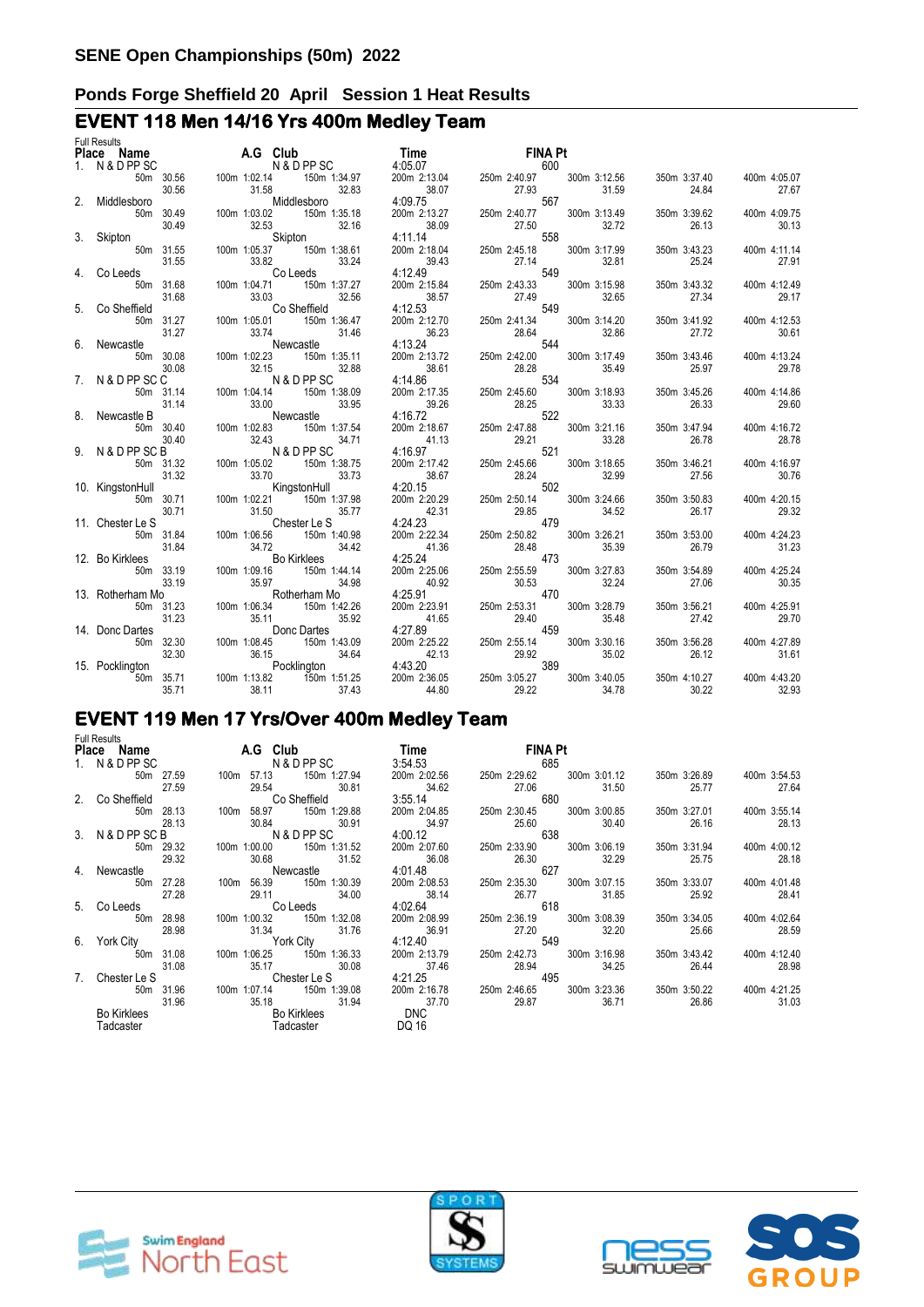# **EVENT 120 Men/Women Open 800m Freestyle**

|    | MEN - Full Results<br>Place Name | AaD Club              |                                                                                                   | Time                                                                      | <b>FINA Pt</b>                                                                                  |                       |                       |                         |
|----|----------------------------------|-----------------------|---------------------------------------------------------------------------------------------------|---------------------------------------------------------------------------|-------------------------------------------------------------------------------------------------|-----------------------|-----------------------|-------------------------|
|    | 1. Luke McGee                    |                       | 16 N & D PP SC                                                                                    | 8:35.57                                                                   | 674                                                                                             |                       |                       |                         |
|    | 50m 28.35                        | 100m 59.60            | 150m 1:32.00                                                                                      | 200m 2:04.64                                                              | 250m 2:37.26                                                                                    | 300m 3:09.54          | 350m 3:42.49          | 400m 4:15.03            |
|    | 28.35<br>450m 4:47.70            | 31.25<br>500m 5:20.42 | 32.40<br>550m 5:53.07                                                                             | 32.64<br>600m 6:25.76                                                     | 32.62<br>650m 6:58.58                                                                           | 32.28<br>700m 7:31.50 | 32.95<br>750m 8:04.04 | 32.54<br>800m 8:35.57   |
|    | 32.67                            | 32.72                 | 32.65                                                                                             | 32.69                                                                     | 32.82                                                                                           | 32.92                 | 32.54                 | 31.53                   |
| 2. | Max Russell                      |                       | 16 Co Sheffield                                                                                   | 8:41.36                                                                   | 652                                                                                             |                       |                       |                         |
|    | 50m 28.95<br>28.95               | 100m 1:00.27<br>31.32 | 150m 1:32.94<br>32.67                                                                             | 200m 2:05.62<br>32.68                                                     | 250m 2:38.32<br>32.70                                                                           | 300m 3:11.22<br>32.90 | 350m 3:44.33<br>33.11 | 400m 4:17.59<br>33.26   |
|    | 450m 4:50.69                     | 500m 5:23.94          | 550m 5:57.48                                                                                      | 600m 6:30.65                                                              | 650m 7:04.09                                                                                    | 700m 7:37.04          | 750m 8:09.70          | 800m 8:41.36            |
| 3. | 33.10<br>Harry Courtney          | 33.25                 | 33.54<br>17 N & D PP SC                                                                           | 33.17<br>8:45.33                                                          | 33.44<br>637                                                                                    | 32.95                 | 32.66                 | 31.66                   |
|    | 50m 29.39                        | 100m 1:01.54          | 150m 1:34.47                                                                                      | 200m 2:07.40                                                              | 250m 2:40.13                                                                                    | 300m 3:13.30          | 350m 3:46.68          | 400m 4:20.40            |
|    | 29.39<br>450m 4:53.26            | 32.15<br>500m 5:27.15 | 32.93<br>550m 6:00.83                                                                             | 32.93<br>600m 6:34.85                                                     | 32.73<br>650m 7:08.45                                                                           | 33.17<br>700m 7:42.16 | 33.38<br>750m 8:14.29 | 33.72<br>800m 8:45.33   |
|    | 32.86                            | 33.89                 | 33.68                                                                                             | 34.02                                                                     | 33.60                                                                                           | 33.71                 | 32.13                 | 31.04                   |
| 4. | Josh Denholm                     |                       | 17 Newcastle                                                                                      | 8:46.91<br>200m 2:05.82                                                   | 631                                                                                             |                       |                       |                         |
|    | 50m 28.94<br>28.94               | 100m 1:00.38<br>31.44 | 150m 1:32.83<br>32.45                                                                             | 32.99                                                                     | 250m 2:38.89<br>33.07                                                                           | 300m 3:12.13<br>33.24 | 350m 3:45.36<br>33.23 | 400m 4:18.55<br>33.19   |
|    | 450m 4:52.16                     | 500m 5:25.73          | 550m 5:59.69                                                                                      | 600m 6:34.01                                                              | 650m 7:07.97                                                                                    | 700m 7:42.12          | 750m 8:15.59          | 800m 8:46.91            |
| 5. | 33.61<br>Benjamin Rogers         | 33.57                 | 33.96<br>17 RichmondDale                                                                          | 34.32<br>8:59.46                                                          | 33.96<br>588                                                                                    | 34.15                 | 33.47                 | 31.32                   |
|    | 50m 29.25                        | 100m 1:01.90          | 150m 1:35.81                                                                                      | 200m 2:10.24                                                              | 250m 2:44.30                                                                                    | 300m 3:18.43          | 350m 3:52.73          | 400m 4:26.79            |
|    | 29.25                            | 32.65                 | 33.91                                                                                             | 34.43                                                                     | 34.06                                                                                           | 34.13                 | 34.30                 | 34.06                   |
|    | 450m 5:00.76<br>33.97            | 500m 5:35.35<br>34.59 | 550m 6:09.54<br>34.19                                                                             | 600m 6:44.08<br>34.54                                                     | 650m 7:18.41<br>34.33                                                                           | 700m 7:53.05<br>34.64 | 750m 8:26.88<br>33.83 | 800m 8:59.46<br>32.58   |
| 6. | Daniel Menzer                    |                       | 19 Bo Barnsley                                                                                    | 9:05.26                                                                   | 570                                                                                             |                       |                       |                         |
|    | 50m 30.05                        | 100m 1:03.46          | 150m 1:37.97                                                                                      | 200m 2:12.59                                                              | 250m 2:46.95                                                                                    | 300m 3:21.58          | 350m 3:56.36          | 400m 4:31.44            |
|    | 30.05<br>450m 5:06.51            | 33.41<br>500m 5:41.82 | 34.51<br>550m 6:16.58                                                                             | 34.62<br>600m 6:50.93                                                     | 34.36<br>650m 7:24.94                                                                           | 34.63<br>700m 7:58.86 | 34.78<br>750m 8:32.76 | 35.08<br>800m 9:05.26   |
|    | 35.07                            | 35.31                 | 34.76                                                                                             | 34.35                                                                     | 34.01                                                                                           | 33.92                 | 33.90                 | 32.50                   |
| 7. | Elliot Mason<br>50m 29.55        | 100m 1:02.69          | 18 Bo Kirklees<br>150m 1:37.64                                                                    | 9:12.36<br>200m 2:13.02                                                   | 548<br>250m 2:48.73                                                                             | 300m 3:24.34          | 350m 3:59.55          | 400m 4:34.71            |
|    | 29.55                            | 33.14                 | 34.95                                                                                             | 35.38                                                                     | 35.71                                                                                           | 35.61                 | 35.21                 | 35.16                   |
|    | 450m 5:10.23                     | 500m 5:45.55          | 550m 6:20.99                                                                                      | 600m 6:56.53                                                              | 650m 7:31.67                                                                                    | 700m 8:06.36          | 750m 8:40.05          | 800m 9:12.36            |
| 8. | 35.52<br>Cameron Rhodes          | 35.32                 | 35.44<br>17 Rotherham Mo                                                                          | 35.54<br>9:14.82                                                          | 35.14<br>541                                                                                    | 34.69                 | 33.69                 | 32.31                   |
|    | 50m 30.46                        | 100m 1:03.77          | 150m 1:38.03                                                                                      | 200m 2:12.43                                                              | 250m 2:47.31                                                                                    | 300m 3:22.34          | 350m 3:57.41          | 400m 4:32.43            |
|    | 30.46<br>450m 5:07.95            | 33.31<br>500m 5:43.72 | 34.26<br>550m 6:19.27                                                                             | 34.40<br>600m 6:54.89                                                     | 34.88<br>650m 7:30.64                                                                           | 35.03<br>700m 8:06.43 | 35.07<br>750m 8:41.48 | 35.02<br>800m 9:14.82   |
|    | 35.52                            | 35.77                 | 35.55                                                                                             | 35.62                                                                     | 35.75                                                                                           | 35.79                 | 35.05                 | 33.34                   |
| 9. | Freddie Brook                    |                       | 16 York City                                                                                      | 9:19.93                                                                   | 526                                                                                             |                       |                       |                         |
|    | 50m 30.16<br>30.16               | 100m 1:04.00<br>33.84 | 150m 1:39.13<br>35.13                                                                             | 200m 2:14.22<br>35.09                                                     | 250m 2:50.04<br>35.82                                                                           | 300m 3:25.65<br>35.61 | 350m 4:01.50<br>35.85 | 400m 4:37.84<br>36.34   |
|    | 450m 5:13.75                     | 500m 5:49.75          | 550m 6:25.41                                                                                      | 600m 7:01.17                                                              | 650m 7:36.72                                                                                    | 700m 8:12.13          | 750m 8:46.83          | 800m 9:19.93            |
|    | 35.91<br>10. George Turner       | 36.00                 | 35.66<br>15 N & D PP SC                                                                           | 35.76<br>9:24.63                                                          | 35.55<br>513                                                                                    | 35.41                 | 34.70                 | 33.10                   |
|    | 50m 30.03                        | 100m 1:03.72          | 150m 1:38.37                                                                                      | 200m 2:13.47                                                              | 250m 2:49.06                                                                                    | 300m 3:24.70          | 350m 4:00.42          | 400m 4:36.25            |
|    | 30.03<br>450m 5:12.51            | 33.69<br>500m 5:48.61 | 34.65<br>550m 6:25.12                                                                             | 35.10<br>600m 7:01.35                                                     | 35.59<br>650m 7:37.36                                                                           | 35.64<br>700m 8:13.57 | 35.72<br>750m 8:50.04 | 35.83<br>800m 9:24.63   |
|    | 36.26                            | 36.10                 | 36.51                                                                                             | 36.23                                                                     | 36.01                                                                                           | 36.21                 | 36.47                 | 34.59                   |
|    | 11. Billy Greenacre              |                       | 16 KingstonHull                                                                                   | 9:25.90                                                                   | 509                                                                                             |                       |                       |                         |
|    | 50m 30.86<br>30.86               | 100m 1:05.57<br>34.71 | 150m 1:41.26<br>35.69                                                                             | 200m 2:16.87<br>35.61                                                     | 250m 2:52.42<br>35.55                                                                           | 300m 3:28.40<br>35.98 | 350m 4:04.45<br>36.05 | 400m 4:40.29<br>35.84   |
|    | 450m 5:17.10                     | 500m 5:53.19          | 550m 6:29.05                                                                                      | 600m 7:05.20                                                              | 650m 7:41.63                                                                                    | 700m 8:17.72          | 750m 8:53.14          | 800m 9:25.90            |
|    | 36.81<br>12. Maximus Murray      | 36.09                 | 35.86<br>15 N & D PP SC                                                                           | 36.15<br>9:33.99                                                          | 36.43<br>488                                                                                    | 36.09                 | 35.42                 | 32.76                   |
|    | 50m 30.87                        | 100m 1:05.19          | 150m 1:41.38                                                                                      | 200m 2:17.53                                                              | 250m 2:53.78                                                                                    | 300m 3:29.57          | 350m 4:06.32          | 400m 4:42.97            |
|    | 30.87                            |                       |                                                                                                   | 36.15<br>600m 7:10.10                                                     | $36.25$ $35.79$                                                                                 |                       | 36.75                 | 36.65                   |
|    | 450m 5:19.85<br>36.88            |                       | 1.0011 1.02.19<br>34.32<br>500m 5:56.71<br>550m 6:33.33<br>36.86<br>16 N & D PP SC                | 36.77                                                                     | $\frac{30.23}{36.29}$<br>36.29<br>200                                                           | 700m 8:22.90<br>36.51 | 750m 8:59.11<br>36.21 | 800m 9:33.99<br>34.88   |
|    | 13. George Tweedie               |                       |                                                                                                   | 9:34.22                                                                   |                                                                                                 |                       |                       |                         |
|    | 50m 31.26<br>31.26               |                       |                                                                                                   | 200m 2:18.28<br>35.80                                                     |                                                                                                 |                       | 350m 4:07.60<br>37.05 | 400m 4:44.22<br>36.62   |
|    | 450m 5:20.75                     |                       |                                                                                                   | 600m 7:11.12                                                              |                                                                                                 |                       | 750m 8:59.78          | 800m 9:34.22            |
|    | 36.53<br>14. Thomas Eardley      |                       | 100m 1:06.27<br>150m 1:42.48<br>35.01<br>500m 5:57.40<br>550m 6:34.48<br>37.08<br>15 RichmondDale | 36.64<br>9:35.14                                                          | 250m 2:54.46<br>36.18<br>650m 7:47.48<br>650m 7:47.48<br>36.36<br>36.37<br>36.37<br>36.37       |                       | 35.93                 | 34.44                   |
|    | 50m 31.79                        |                       |                                                                                                   | 200m 2:20.20                                                              |                                                                                                 | 300m 3:33.31          | 350m 4:09.80          | 400m 4:46.42            |
|    | 31.79                            |                       |                                                                                                   | 36.59                                                                     |                                                                                                 | 36.63                 | 36.49                 | 36.62                   |
|    | 450m 5:23.22<br>36.80            |                       | 100m 1:07.28 150m 1:43.61<br>35.49 36.33<br>500m 5:59.98 550m 6:36.77<br>36.76 36.79              | 600m 7:13.48<br>36.71                                                     | 250m 2:56.68 300m<br>36.48 36.48 650m 7:49.89 700m<br>36.41 469 886                             | 700m 8:26.28<br>36.39 | 750m 9:01.89<br>35.61 | 800m 9:35.14<br>33.25   |
|    | 15. Alex Boyer                   |                       | 36.76<br>15 Sedgefield                                                                            | 9:41.67                                                                   |                                                                                                 |                       |                       |                         |
|    | 50m 30.74<br>30.74               |                       | 100m 1:05.52 150m 1:41.44<br>34.78 35.92<br>500m 5:59.52 550m 6:36.99<br>37.51 37.47              | 200m 2:17.79<br>36.35                                                     | 250m 2:54.06<br>36.27                                                                           | 300m 3:31.13<br>37.07 | 350m 4:07.93<br>36.80 | 400m 4:44.93<br>37.00   |
|    | 450m 5:22.01                     |                       |                                                                                                   | 600m 7:14.44                                                              |                                                                                                 | 700m 8:29.36          | 750m 9:06.03          | 800m 9:41.67            |
|    | 37.08<br>16. Louis Cass          |                       | 37.51<br>15 Bo Kirklees                                                                           | 37.45<br>9:50.57                                                          | $\begin{array}{r}\n 650 \text{m} \\  7:52.05 \\  \hline\n 37.61 \\  \hline\n 448\n \end{array}$ | 37.31                 | 36.67                 | 35.64                   |
|    | 50m 31.45                        | 100m 1:07.46          | 150m 1:44.40                                                                                      | 200m 2:20.94                                                              | 250m 2:58.34                                                                                    | 300m 3:35.20          | 350m 4:12.73          | 400m 4:50.04            |
|    | 31.45<br>450m 5:27.75            |                       |                                                                                                   | 36.54<br>600m 7:21.16                                                     |                                                                                                 |                       | 37.53<br>750m 9:14.66 | 37.31<br>800m 9:50.57   |
|    | 37.71                            |                       | 36.01 36.94<br>500m 6:05.60 550m 6:43.62<br>37.85                                                 | 37.54                                                                     | 37.40 36.86<br>650m 7:59.17 700m 8:37.01<br>38.01 37.84<br>443                                  |                       | 37.65                 | 35.91                   |
|    | 17. Isaac Rowland                |                       | 37.85 38.02<br>15 N & D PP SC                                                                     | 9:53.08                                                                   |                                                                                                 |                       |                       |                         |
|    | 50m 30.89<br>30.89               | 100m 1:06.73<br>35.84 | $\begin{array}{r} 150m \\ 1:43.64 \\ 36.91 \\ 550m \\ 6:46.33 \\ 37.89 \end{array}$               | 200m 2:21.07                                                              | 250m 2:59.01                                                                                    | 300m 3:37.07          | $350m -$              | 400m 4:53.83<br>1:16.76 |
|    | 450m 5:30.28                     | 500m 6:08.44          |                                                                                                   | $\begin{array}{r} 37.43 \\ 37.43 \\ 600 \text{m} \ \ 7:24.18 \end{array}$ | 37.94<br>37.94<br>650m 8:02.42 700m 8:40.71<br>38.24 38.29                                      |                       | 750m 9:18.45          | 800m 9:53.08            |
|    | 36.45                            | 38.16                 |                                                                                                   | 37.85                                                                     |                                                                                                 |                       | 37.74                 | 34.63                   |
|    |                                  |                       |                                                                                                   |                                                                           |                                                                                                 |                       |                       |                         |







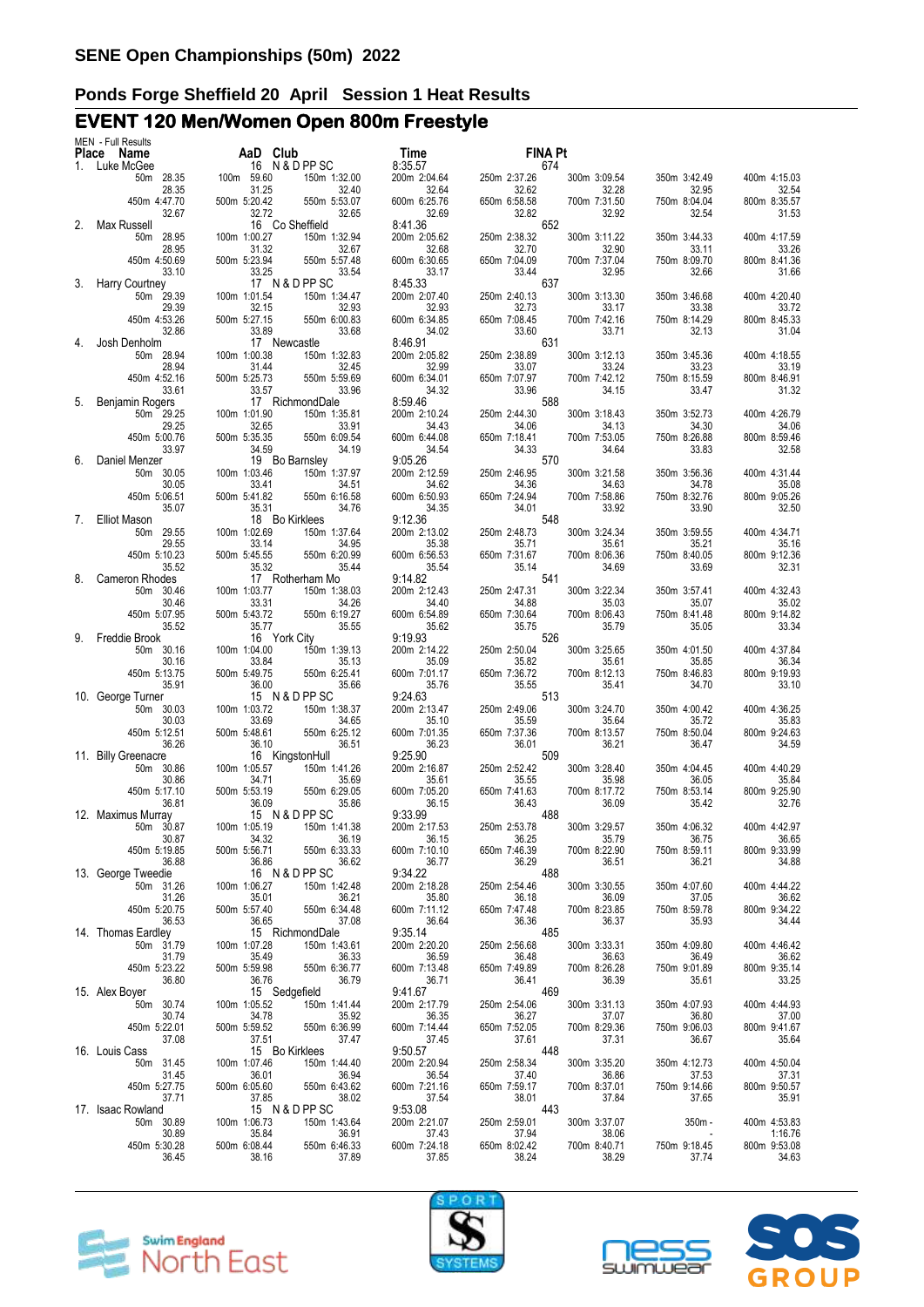# **Ponds Forge Sheffield 20 April Session 1 Heat Results**

|              | 18. Harry Senior                 | 15 Co Leeds                                    | 9:57.61                  | 433                   |                       |                       |                        |
|--------------|----------------------------------|------------------------------------------------|--------------------------|-----------------------|-----------------------|-----------------------|------------------------|
|              | 50m 32.12<br>32.12               | 100m 1:08.51<br>150m 1:45.78<br>36.39<br>37.27 | 200m 2:23.10<br>37.32    | 250m 3:00.40<br>37.30 | 300m 3:38.30<br>37.90 | 350m 4:16.37<br>38.07 | 400m 4:54.87<br>38.50  |
|              | 450m 5:33.24                     | 500m 6:11.34<br>550m 6:49.05                   | 600m 7:27.72             | 650m 8:05.34          | 700m 8:43.97          | 750m 9:20.96          | 800m 9:57.61           |
|              | 38.37                            | 38.10<br>37.71                                 | 38.67                    | 37.62                 | 38.63                 | 36.99                 | 36.65                  |
|              | 19. Luke Dyer<br>50m 32.90       | 15 Co Leeds<br>100m 1:09.20<br>150m 1:46.79    | 10:00.19<br>200m 2:25.22 | 427<br>250m 3:03.04   | 300m 3:40.89          | 350m 4:19.10          | 400m 4:57.74           |
|              | 32.90                            | 36.30<br>37.59                                 | 38.43                    | 37.82                 | 37.85                 | 38.21<br>750m 9:25.49 | 38.64<br>800m 10:00.19 |
|              | 450m 5:36.43<br>38.69            | 500m 6:15.02<br>550m 6:53.90<br>38.59<br>38.88 | 600m 7:32.94<br>39.04    | 650m 8:10.66<br>37.72 | 700m 8:48.87<br>38.21 | 36.62                 | 34.70                  |
|              | Lucas Waligora                   | 17 York City                                   | <b>DNC</b>               |                       |                       |                       |                        |
|              | <b>WOMEN</b> - Full Results      |                                                |                          |                       |                       |                       |                        |
| <b>Place</b> | Name                             | AaD Club<br>16 Co Sheffield                    | Time                     | <b>FINA Pt</b>        |                       |                       |                        |
| 1.           | Ashleigh Baillie<br>50m 30.78    | 100m 1:04.40<br>150m 1:38.31                   | 8:57.67<br>200m 2:12.61  | 733<br>250m 2:46.73   | 300m 3:21.16          | 350m 3:55.25          | 400m 4:29.33           |
|              | 30.78                            | 33.91<br>33.62                                 | 34.30                    | 34.12                 | 34.43                 | 34.09                 | 34.08                  |
|              | 450m 5:02.45<br>33.12            | 500m 5:35.97<br>550m 6:09.45<br>33.52<br>33.48 | 600m 6:43.33<br>33.88    | 650m 7:17.02<br>33.69 | 700m 7:51.11<br>34.09 | 750m 8:24.66<br>33.55 | 800m 8:57.67<br>33.01  |
| 2.           | Laura Hodgson                    | 17 Newcastle                                   | 9:08.95                  | 688                   |                       |                       |                        |
|              | 50m 31.53<br>31.53               | 100m 1:05.06<br>150m 1:39.10<br>33.53<br>34.04 | 200m 2:13.31<br>34.21    | 250m 2:47.87<br>34.56 | 300m 3:22.41<br>34.54 | 350m 3:57.06<br>34.65 | 400m 4:32.05<br>34.99  |
|              | 450m 5:06.88                     | 500m 5:42.10<br>550m 6:16.87                   | 600m 6:51.83             | 650m 7:26.51          | 700m 8:01.06          | 750m 8:35.62          | 800m 9:08.95           |
| 3.           | 34.83<br>Lucy Hedley             | 35.22<br>34.77<br>18 Newcastle                 | 34.96<br>9:13.72         | 34.68<br>671          | 34.55                 | 34.56                 | 33.33                  |
|              | 50m 31.02                        | 100m 1:05.87<br>150m 1:41.12                   | 200m 2:15.57             | 250m 2:50.42          | 300m 3:25.26          | 350m 4:00.26          | 400m 4:35.14           |
|              | 31.02<br>450m 5:09.95            | 34.85<br>35.25<br>500m 5:44.73<br>550m 6:20.05 | 34.45<br>600m 6:55.44    | 34.85<br>650m 7:30.65 | 34.84<br>700m 8:05.74 | 35.00<br>750m 8:40.89 | 34.88<br>800m 9:13.72  |
|              | 34.81                            | 34.78<br>35.32                                 | 35.39                    | 35.21                 | 35.09                 | 35.15                 | 32.83                  |
| 4.           | Evie Dilley                      | 16 N & D PP SC                                 | 9:13.99                  | 670                   |                       |                       |                        |
|              | 50m 30.98<br>30.98               | 100m 1:05.20<br>150m 1:40.10<br>34.22<br>34.90 | 200m 2:15.38<br>35.28    | 250m 2:51.26<br>35.88 | 300m 3:26.66<br>35.40 | 350m 4:02.40<br>35.74 | 400m 4:37.31<br>34.91  |
|              | 450m 5:10.84                     | 500m 5:45.21<br>550m 6:19.93                   | 600m 6:54.94             | 650m 7:29.69          | 700m 8:04.77          | 750m 8:39.87          | 800m 9:13.99           |
| 5.           | 33.53<br>Mollie Fisher           | 34.37<br>34.72<br>17 Rotherham Mo              | 35.01<br>9:15.54         | 34.75<br>664          | 35.08                 | 35.10                 | 34.12                  |
|              | 50m 31.84                        | 100m 1:06.58<br>150m 1:42.11                   | 200m 2:17.35             | 250m 2:52.67          | 300m 3:27.84          | 350m 4:02.60          | 400m 4:37.66           |
|              | 31.84<br>450m 5:12.77            | 34.74<br>35.53<br>500m 5:47.77<br>550m 6:22.63 | 35.24<br>600m 6:57.68    | 35.32<br>650m 7:32.85 | 35.17<br>700m 8:07.90 | 34.76<br>750m 8:42.42 | 35.06<br>800m 9:15.54  |
|              | 35.11                            | 35.00<br>34.86                                 | 35.05                    | 35.17                 | 35.05                 | 34.52                 | 33.12                  |
| 6.           | Lucy Allman<br>50m 31.44         | 16 Co Leeds<br>100m 1:05.35<br>150m 1:39.67    | 9:16.13<br>200m 2:14.13  | 662<br>250m 2:48.87   | 300m 3:23.70          | 350m 3:59.35          | 400m 4:34.60           |
|              | 31.44                            | 33.91<br>34.32                                 | 34.46                    | 34.74                 | 34.83                 | 35.65                 | 35.25                  |
|              | 450m 5:10.00<br>35.40            | 500m 5:45.16<br>550m 6:20.59<br>35.16<br>35.43 | 600m 6:56.24<br>35.65    | 650m 7:31.74<br>35.50 | 700m 8:07.14<br>35.40 | 750m 8:42.24<br>35.10 | 800m 9:16.13<br>33.89  |
| 7.           | Georgia Robertson                | 17 Co Sheffield                                | 9:17.01                  | 659                   |                       |                       |                        |
|              | 50m 31.08                        | 100m 1:05.08<br>150m 1:39.74<br>34.66          | 200m 2:14.38             | 250m 2:49.20<br>34.82 | 300m 3:24.07          | 350m 3:59.42<br>35.35 | 400m 4:34.82<br>35.40  |
|              | 31.08<br>450m 5:10.62            | 34.00<br>550m 6:21.36<br>500m 5:45.99          | 34.64<br>600m 6:56.98    | 650m 7:32.09          | 34.87<br>700m 8:07.39 | 750m 8:42.39          | 800m 9:17.01           |
|              | 35.80                            | 35.37<br>35.37<br>17 Co Leeds                  | 35.62                    | 35.11<br>651          | 35.30                 | 35.00                 | 34.62                  |
| 8.           | Lara Thomson<br>50m 31.34        | 100m 1:06.45<br>150m 1:41.42                   | 9:19.36<br>200m 2:16.38  | 250m 2:51.41          | 300m 3:26.42          | 350m 4:01.60          | 400m 4:36.83           |
|              | 31.34                            | 35.11<br>34.97                                 | 34.96                    | 35.03                 | 35.01                 | 35.18                 | 35.23                  |
|              | 450m 5:11.77<br>34.94            | 500m 5:47.08<br>550m 6:22.49<br>35.31<br>35.41 | 600m 6:58.39<br>35.90    | 650m 7:33.85<br>35.46 | 700m 8:09.32<br>35.47 | 750m 8:44.66<br>35.34 | 800m 9:19.36<br>34.70  |
| 9.           | Jess Widdowson                   | 16 Co Leeds                                    | 9:21.34                  | 644                   |                       |                       |                        |
|              | 50m 32.29<br>32.29               | 100m 1:06.79<br>150m 1:42.07<br>35.28<br>34.50 | 200m 2:17.25<br>35.18    | 250m 2:52.39<br>35.14 | 300m 3:28.01<br>35.62 | 350m 4:03.63<br>35.62 | 400m 4:39.21<br>35.58  |
|              | 450m 5:14.31                     | 500m 5:50.10<br>550m 6:25.61                   | 600m 7:01.26             | 650m 7:36.78          | 700m 8:12.57          | 750m 8:47.35          | 800m 9:21.34           |
|              | 35.10<br>10. Rachel Bradley      | 35.79<br>35.51<br>19 N & D PP SC               | 35.65<br>9:23.06         | 35.52<br>638          | 35.79                 | 34.78                 | 33.99                  |
|              | 50m 31.92                        | 100m 1:07.01<br>150m 1:42.07                   | 200m 2:17.74             | 250m 2:52.95          | 300m 3:28.43          | 350m 4:03.97          | 400m 4:39.61           |
|              | 31.92<br>450m 5:14.93            | 35.09<br>35.06<br>500m 5:50.38<br>550m 6:25.87 | 35.67<br>600m 7:01.83    | 35.21<br>650m 7:37.52 | 35.48<br>700m 8:13.43 | 35.54<br>750m 8:48.56 | 35.64<br>800m 9:23.06  |
|              | 35.32                            | 35.45<br>35.49                                 | 35.96                    | 35.69                 | 35.91                 | 35.13                 | 34.50                  |
|              | 11. Leah Schlosshan<br>50m 32.04 | 17 Co Leeds<br>100m 1:06.48<br>150m 1:42.07    | 9:23.19<br>200m 2:17.50  | 637<br>250m 2:53.26   | 300m 3:28.84          | 350m 4:04.09          | 400m 4:39.38           |
|              | 32.04                            | 34.44<br>35.59                                 | 35.43                    | 35.76                 | 35.58                 | 35.25                 | 35.29                  |
|              | 450m 5:14.32<br>34.94            | 500m 5:49.76<br>550m 6:25.52<br>35.44<br>35.76 | 600m 7:00.94<br>35.42    | 650m 7:36.98<br>36.04 | 700m 8:12.75<br>35.77 | 750m 8:48.37<br>35.62 | 800m 9:23.19<br>34.82  |
|              | 12. Ella Took                    | 18 Newcastle                                   | 9:25.19                  | 631                   |                       |                       |                        |
|              | 50m 31.58<br>31.58               | 150m 1:41.03<br>100m 1:05.81<br>34.23<br>35.22 | 200m 2:16.08<br>35.05    | 250m 2:51.33<br>35.25 | 300m 3:26.74<br>35.41 | 350m 4:01.99<br>35.25 | 400m 4:37.86<br>35.87  |
|              | 450m 5:13.53                     | 550m 6:25.52<br>500m 5:49.45                   | 600m 7:01.64             | 650m 7:37.66          | 700m 8:13.87          | 750m 8:49.93          | 800m 9:25.19           |
|              | 35.67<br>13. Isla Jones          | 35.92<br>36.07<br>15 Co Sheffield              | 36.12<br>9:26.38         | 36.02<br>627          | 36.21                 | 36.06                 | 35.26                  |
|              | 50m 31.26                        | 100m 1:06.24<br>150m 1:41.94                   | 200m 2:17.85             | 250m 2:53.19          | 300m 3:29.19          | 350m 4:05.57          | 400m 4:41.96           |
|              | 31.26<br>450m 5:17.69            | 34.98<br>35.70<br>550m 6:29.61<br>500m 5:53.81 | 35.91<br>600m 7:05.38    | 35.34<br>650m 7:40.70 | 36.00<br>700m 8:16.47 | 36.38<br>750m 8:52.12 | 36.39<br>800m 9:26.38  |
|              | 35.73                            | 36.12<br>35.80                                 | 35.77                    | 35.32                 | 35.77                 | 35.65                 | 34.26                  |
|              | 14. Evangeline Stacey            | 15 Co Leeds                                    | 9:26.90                  | 625                   |                       |                       |                        |
|              | 50m 32.10<br>32.10               | 100m 1:06.58<br>150m 1:42.00<br>34.48<br>35.42 | 200m 2:17.64<br>35.64    | 250m 2:53.65<br>36.01 | 300m 3:29.72<br>36.07 | 350m 4:05.99<br>36.27 | 400m 4:41.80<br>35.81  |
|              | 450m 5:18.13                     | 500m 5:53.96<br>550m 6:29.98                   | 600m 7:06.25             | 650m 7:41.98<br>35.73 | 700m 8:17.98          | 750m 8:53.04          | 800m 9:26.90           |
|              | 36.33<br>15. Emma Wills          | 36.02<br>35.83<br>43 York City                 | 36.27<br>9:32.16         | 608                   | 36.00                 | 35.06                 | 33.86                  |
|              | 50m 32.26                        | 100m 1:06.84<br>150m 1:42.33                   | 200m 2:18.09             | 250m 2:53.47          | 300m 3:29.57          | 350m 4:05.42          | 400m 4:41.73           |
|              | 32.26<br>450m 5:17.72            | 34.58<br>35.49<br>500m 5:54.10<br>550m 6:30.46 | 35.76<br>600m 7:06.87    | 35.38<br>650m 7:43.24 | 36.10<br>700m 8:19.97 | 35.85<br>750m 8:56.42 | 36.31<br>800m 9:32.16  |
|              | 35.99                            | 36.38<br>36.36                                 | 36.41                    | 36.37                 | 36.73                 | 36.45                 | 35.74                  |







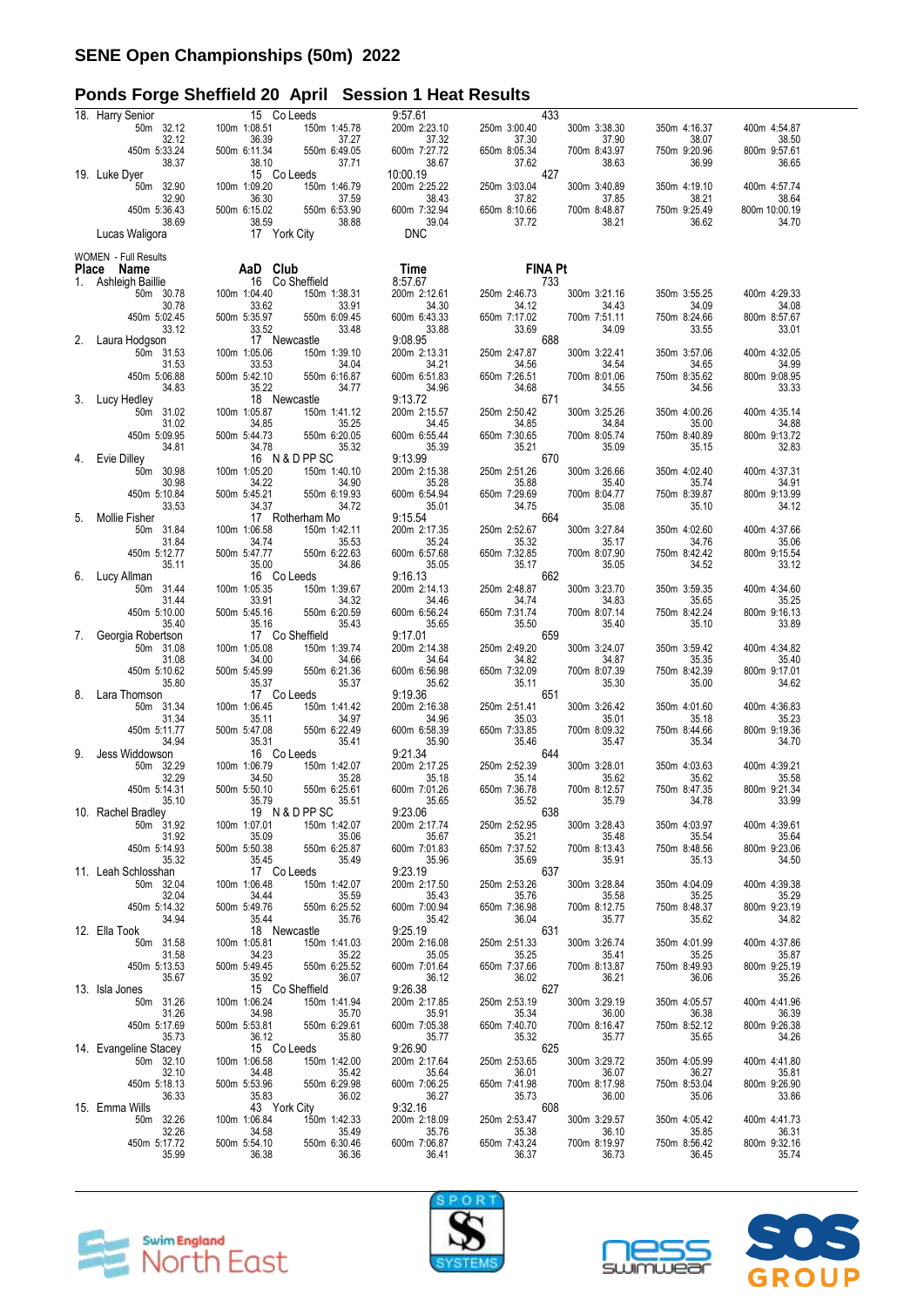# **Ponds Forge Sheffield 20 April Session 1 Heat Results**

| 16. Megan Sharp                    |                                            | 16 Co Leeds                               |                        |                       | 9:34.85                 |                       |                                                                                                                                                                           | 599 |                       |                       |               |         |
|------------------------------------|--------------------------------------------|-------------------------------------------|------------------------|-----------------------|-------------------------|-----------------------|---------------------------------------------------------------------------------------------------------------------------------------------------------------------------|-----|-----------------------|-----------------------|---------------|---------|
| 50m 32.42                          | 100m 1:08.03                               |                                           |                        | 150m 1:43.65          | 200m 2:20.02            |                       | 250m 2:55.92                                                                                                                                                              |     | 300m 3:32.18          | 350m 4:08.59          | 400m 4:45.03  |         |
| 32.42<br>450m 5:21.32              | 500m 5:57.77                               | 35.61                                     |                        | 35.62<br>550m 6:34.21 |                         | 36.37<br>600m 7:10.53 | 35.90<br>650m 7:47.33                                                                                                                                                     |     | 36.26<br>700m 8:23.55 | 36.41<br>750m 8:59.67 | 800m 9:34.85  | 36.44   |
| 36.29                              |                                            |                                           |                        | 36.44                 |                         | 36.32                 |                                                                                                                                                                           |     | 36.22                 | 36.12                 |               | 35.18   |
| 17. Kate Kennedy                   |                                            | 36.45<br>15 N & D PP SC                   |                        |                       |                         | 9:34.99               | $36.80$<br>$36.80$<br>$250m$<br>$250m$                                                                                                                                    |     |                       |                       |               |         |
| 50m 31.66                          | 100m 1:06.91                               |                                           |                        | 150m 1:43.39          | 200m 2:20.03            |                       | 250m 2:56.52                                                                                                                                                              |     | 300m 3:32.80          | 350m 4:09.35          | 400m 4:46.05  |         |
| 31.66<br>450m 5:22.60              | 500m 5:59.61                               | 35.25                                     |                        | 36.48<br>550m 6:36.21 | 600m 7:13.20            | 36.64                 | 36.49<br>650m 7:49.91                                                                                                                                                     |     | 36.28<br>700m 8:26.13 | 36.55<br>750m 9:02.06 | 800m 9:34.99  | 36.70   |
| 36.55                              |                                            | 37.01                                     |                        | 36.60                 |                         | 36.99                 |                                                                                                                                                                           |     | 36.22                 | 35.93                 |               | 32.93   |
| 18. Sedona Reed                    |                                            | 15 Co Leeds                               |                        |                       |                         | 9:36.51               | 36.71<br>594                                                                                                                                                              |     |                       |                       |               |         |
| 50m 32.09                          | 100m 1:07.73                               |                                           |                        | 150m 1:43.56          |                         | 200m 2:19.74          | 250m 2:56.05                                                                                                                                                              |     | 300m 3:32.61          | 350m 4:09.37          | 400m 4:46.13  |         |
| 32.09                              |                                            | 35.64                                     |                        | 35.83                 |                         | 36.18                 | 36.31<br>650m 7:48.66<br>36.13                                                                                                                                            |     | 36.56                 | 36.76                 |               | 36.76   |
| 450m 5:22.55<br>36.42              | 500m 5:59.67                               | 37.12                                     |                        | 550m 6:35.95<br>36.28 | 600m 7:12.53            | 36.58                 | 36.13                                                                                                                                                                     |     | 700m 8:26.05<br>37.39 | 750m 9:02.18<br>36.13 | 800m 9:36.51  | 34.33   |
| 19. Emily Hedley                   |                                            | 16 Newcastle                              |                        |                       | 9:39.39                 |                       | $36.13$ 585                                                                                                                                                               |     |                       |                       |               |         |
| $50m -$                            | 100m 1:05.72                               |                                           |                        | 150m 1:40.88          |                         | 200m 2:16.25          | 250m 2:51.71                                                                                                                                                              |     | 300m 3:27.40          | 350m 4:03.60          | 400m 4:40.22  |         |
|                                    |                                            | 1:05.72                                   |                        | 35.16                 |                         | 35.37                 | 35.46<br>35.46<br>650m -                                                                                                                                                  |     | 35.69                 | 36.20                 |               | 36.62   |
| 450m 5:17.51                       | 500m 5:54.89                               |                                           |                        | 550m -                | 600m 7:10.03            |                       |                                                                                                                                                                           |     | 700m 8:25.37          | 750m -                | 800m 9:39.39  |         |
| 37.29<br>20. Emily Afiya Rickinson |                                            | $\frac{16}{16}$ KingstonHull<br>1.1:08.33 |                        |                       | 9:43.65                 | 1:15.14               | $573$<br>250m 2:58.55                                                                                                                                                     |     | 1:15.34               |                       |               | 1:14.02 |
| 50m 32.33                          | 100m 1:08.33                               |                                           |                        | 150m 1:44.62          | 200m 2:21.68            |                       |                                                                                                                                                                           |     | 300m 3:35.70          | 350m 4:13.03          | 400m 4:49.96  |         |
| 32.33                              |                                            | 36.00                                     |                        | 36.29                 |                         | 37.06                 | 36.87                                                                                                                                                                     |     | 37.15                 | 37.33                 |               | 36.93   |
| 450m 5:26.93                       | 500m 6:04.05                               |                                           |                        | 550m 6:40.67          | 600m 7:18.16            |                       | 650m 7:54.75                                                                                                                                                              |     | 700m 8:31.74          | 750m 9:07.81          | 800m 9:43.65  |         |
| 36.97<br>21. Erin Tankard          |                                            | 37.12<br>15 Co Sheffield                  |                        | 36.62                 |                         | 37.49<br>9:45.06      |                                                                                                                                                                           |     | 36.99                 | 36.07                 |               | 35.84   |
| 50m 32.32                          | 100m 1:08.44                               |                                           |                        | 150m 1:44.59          |                         | 200m 2:21.05          |                                                                                                                                                                           |     | 300m 3:35.31          | 350m 4:13.15          | 400m 4:50.93  |         |
| 32.32                              |                                            | 36.12                                     |                        | 36.15                 |                         | 36.46                 | 36.70                                                                                                                                                                     |     | 37.56                 | 37.84                 |               | 37.78   |
| 450m 5:28.32                       | 500m 6:05.62                               |                                           |                        | 550m 6:42.91          | 600m 7:20.09            |                       | 650m 7:56.69                                                                                                                                                              |     | 700m 8:33.20          | 750m 9:09.34          | 800m 9:45.06  |         |
| 37.39                              |                                            | 37.30                                     |                        | 37.29                 |                         | 37.18                 | 36.60<br>$36.60$ $560$                                                                                                                                                    |     | 36.51                 | 36.14                 |               | 35.72   |
| 22. Emily Oliver<br>50m 31.79      | 100m 1:07.16                               | 16 Bo Kirklees                            |                        | 150m 1:43.54          | 9:48.10<br>200m 2:20.21 |                       | 250m 2:56.95                                                                                                                                                              |     | 300m 3:34.10          | 350m 4:11.50          | 400m 4:49.14  |         |
| 31.79                              |                                            | 35.37                                     |                        | 36.38                 |                         | 36.67                 | 36.74                                                                                                                                                                     |     | 37.15                 | 37.40                 |               | 37.64   |
| 450m 5:26.53                       | 500m 6:04.11                               |                                           |                        | 550m 6:41.95          | 600m 7:19.75            |                       | 650m 7:57.45                                                                                                                                                              |     | 700m 8:34.83          | 750m 9:11.82          | 800m 9:48.10  |         |
| 37.39                              |                                            | 37.58                                     |                        | 37.84                 |                         | 37.80                 | 37.70                                                                                                                                                                     |     | 37.38                 | 36.99                 |               | 36.28   |
| 23. Lauren Heppell<br>50m 32.10    | 100m 1:07.37                               | 16 Newcastle                              |                        | 150m 1:44.18          | 9:53.34<br>200m 2:20.91 |                       | 545<br>250m 2:58.53                                                                                                                                                       |     | 300m 3:35.81          | 350m 4:13.72          | 400m 4:51.43  |         |
| 32.10                              |                                            | 35.27                                     |                        | 36.81                 |                         | 36.73                 | 37.62                                                                                                                                                                     |     | 37.28                 | 37.91                 |               | 37.71   |
| 450m 5:29.25                       | 500m 6:07.65                               |                                           |                        | 550m 6:45.85          | 600m 7:23.67            |                       | 650m 8:01.81                                                                                                                                                              |     | 700m 8:39.69          | 750m 9:17.35          | 800m 9:53.34  |         |
| 37.82                              |                                            | 38.40                                     |                        | 38.20                 |                         | 37.82                 | 38.14                                                                                                                                                                     |     | 37.88                 | 37.66                 |               | 35.99   |
| 24. Lucy Betsho                    |                                            | 18 Billingham                             |                        |                       | 9:53.54                 |                       | 544                                                                                                                                                                       |     |                       |                       |               |         |
| 50m 32.75<br>32.75                 | 100m 1:09.07                               | 36.32                                     |                        | 150m 1:46.29<br>37.22 | 200m 2:24.17            | 37.88                 | 250m 3:02.06<br>37.89                                                                                                                                                     |     | 300m 3:40.17<br>38.11 | 350m 4:17.83<br>37.66 | 400m 4:55.77  | 37.94   |
| 450m 5:33.74                       | 500m 6:11.58                               |                                           |                        | 550m 6:49.45          | 600m 7:26.96            |                       | 650m 8:04.39                                                                                                                                                              |     | 700m 8:41.50          | 750m 9:17.99          | 800m 9:53.54  |         |
| 37.97                              |                                            | 37.84                                     |                        | 37.87                 |                         | 37.51                 | 37.43                                                                                                                                                                     |     | 37.11                 | 36.49                 |               | 35.55   |
| 25. Ellie Peacock                  |                                            | 15 RichmondDale                           |                        |                       | 9:54.28                 |                       | 542                                                                                                                                                                       |     |                       |                       |               |         |
| 50m 33.79<br>33.79                 | 100m 1:10.48                               | 36.69                                     |                        | 150m 1:48.14<br>37.66 | 200m 2:25.63            | 37.49                 | 250m 3:03.23<br>37.60                                                                                                                                                     |     | 300m 3:41.24<br>38.01 | 350m 4:19.33<br>38.09 | 400m 4:56.92  | 37.59   |
| 450m 5:34.42                       | 500m 6:12.57                               |                                           |                        | 550m 6:50.37          | 600m 7:28.17            |                       | 650m 8:05.19                                                                                                                                                              |     | 700m 8:42.80          | 750m 9:19.55          | 800m 9:54.28  |         |
| 37.50                              |                                            | 38.15                                     |                        | 37.80                 |                         | 37.80                 | 37.02<br>$31.02$ 539                                                                                                                                                      |     | 37.61                 | 36.75                 |               | 34.73   |
| 26. Rosie Smith                    |                                            | 18 N & D PP SC                            |                        |                       | 9:55.66                 |                       |                                                                                                                                                                           |     |                       |                       |               |         |
| 50m 33.33<br>33.33                 | 100m 1:09.84                               | 36.51                                     |                        | 150m 1:47.02<br>37.18 | 200m 2:24.65            | 37.63                 | 250m 3:02.27<br>37.62                                                                                                                                                     |     | 300m 3:39.93<br>37.66 | 350m 4:17.74<br>37.81 | 400m 4:55.16  | 37.42   |
| 450m 5:32.65                       | 500m 6:10.27                               |                                           |                        | 550m 6:48.00          | 600m 7:25.71            |                       | 650m 8:03.72                                                                                                                                                              |     | 700m 8:41.15          | 750m 9:19.03          | 800m 9:55.66  |         |
| 37.49                              |                                            | 37.62                                     |                        | 37.73                 |                         | 37.71                 | 38.01                                                                                                                                                                     |     | 37.43                 | 37.88                 |               | 36.63   |
| 27. Ruby Knight                    |                                            | 16 Bo Kirklees                            |                        |                       |                         | 9:56.44               |                                                                                                                                                                           |     |                       |                       |               |         |
| 50m 31.84<br>31.84                 | 100m 1:07.36                               | 35.52                                     |                        | 150m 1:43.91<br>36.55 | 200m 2:21.08            | 37.17                 | 250m 2:58.62<br>37.54                                                                                                                                                     |     | 300m 3:36.17<br>37.55 | 350m 4:13.78<br>37.61 | 400m 4:51.70  | 37.92   |
| 450m 5:29.86                       | 500m 6:08.10                               |                                           |                        | 550m 6:46.42          | 600m 7:24.94            |                       | 650m 8:03.46                                                                                                                                                              |     | 700m 8:41.48          | 750m 9:19.58          | 800m 9:56.44  |         |
| 38.16                              |                                            | 38.24                                     | an Salah Kabupatén Jaw | 38.32                 |                         | 38.52                 | 38.52<br>38.52<br>536                                                                                                                                                     |     | 38.02                 | 38.10                 |               | 36.86   |
| 28. Georgia Clough                 |                                            | 17 Billingham                             |                        |                       |                         | 9:56.50               |                                                                                                                                                                           |     |                       |                       |               |         |
| 50m 32.76<br>32.76                 | 100m 1:08.90                               |                                           |                        | 150m 1:46.89          |                         | 200m 2:24.46<br>37.57 | 250m 3:02.07                                                                                                                                                              |     | 300m 3:39.78          | 350m 4:17.33<br>37.55 | 400m 4:55.53  | 38.20   |
| 450m 5:34.12                       |                                            | 36.14 37.99<br>500m 6:12.63 550m 6:50.61  |                        |                       | 600m 7:29.20            |                       |                                                                                                                                                                           |     |                       | 750m 9:21.27          | 800m 9:56.50  |         |
| 38.59                              |                                            | <sup>38.51</sup><br>18 Bo Kirklees        |                        | 37.98                 | 38.59                   |                       |                                                                                                                                                                           |     |                       | 37.04                 |               | 35.23   |
| 29. Alexandra Woodhead             |                                            |                                           |                        |                       | 10:00.05                |                       | $\begin{array}{cccc}\n & 37.61 & 37.71 \\  & 37.61 & 33.71 \\ \hline\n650 \text{m} & 8:06.60 & 700 \text{m} & 8:44.23 \\  & 37.40 & 527 \\  & & 527 & \dots\n\end{array}$ |     |                       |                       |               |         |
| 50m 33.13                          | 100m 1:09.46                               |                                           |                        | 150m 1:47.17          | 200m 2:24.96            |                       | 250m 3:03.34                                                                                                                                                              |     | 300m 3:41.05          | 350m 4:19.09          | 400m 4:57.15  |         |
| 33.13<br>450m 5:35.22              | 500m 6:12.70                               | 36.33                                     |                        | 37.71<br>550m 6:51.00 | 600m 7:28.61            | 37.79                 |                                                                                                                                                                           |     | 37.71<br>700m 8:44.73 | 38.04<br>750m 9:23.17 | 800m 10:00.05 | 38.06   |
| 38.07                              |                                            | 37.48                                     | 550m 6:                | 38.30                 | 37.61                   |                       | 38.38<br>650m 8:06.78<br>38.17                                                                                                                                            |     | 37.95                 | 38.44                 |               | 36.88   |
| 30. Sally Rutledge                 |                                            | 18 Bo Kirklees                            |                        |                       | 10:00.10                |                       | 527                                                                                                                                                                       |     |                       |                       |               |         |
| 50m 32.49                          | 100m 1:08.31                               |                                           |                        | 150m 1:45.24          | 200m 2:22.80            |                       | 250m 3:00.38                                                                                                                                                              |     | 300m 3:37.89          | 350m 4:15.98          | 400m 4:53.86  |         |
| 32.49<br>450m 5:31.97              | 500m 6:10.09                               | 35.82                                     |                        | 36.93<br>550m 6:48.21 | 600m 7:26.49            | 37.56                 | 37.58<br>650m 8:05.16                                                                                                                                                     |     | 37.51<br>700m 8:43.87 | 38.09<br>750m 9:22.83 | 800m 10:00.10 | 37.88   |
| 38.11                              |                                            |                                           |                        |                       | 38.28                   |                       | 38.67                                                                                                                                                                     |     | 38.71                 | 38.96                 |               | 37.27   |
| 31. Phoebe Fixter                  |                                            | 38.12<br>18 Billingham<br>150m 1:44.66    |                        |                       | 10:00.15                |                       | 38.67<br>527                                                                                                                                                              |     |                       |                       |               |         |
| 50m 32.14                          | 100m 1:08.05                               |                                           |                        | 150m 1:44.66          | 200m 2:21.99            |                       | 250m 2:59.29                                                                                                                                                              |     | 300m 3:37.03          | 350m 4:14.71          | 400m 4:53.08  |         |
| 32.14<br>450m 5:30.92              | 500m 6:09.77                               | 35.91                                     |                        | 36.61<br>550m 6:48.56 | 600m 7:27.82            | 37.33                 | 37.30<br>650m 8:06.78                                                                                                                                                     |     | 37.74<br>700m 8:45.60 | 37.68<br>750m 9:23.89 | 800m 10:00.15 | 38.37   |
| 37.84                              |                                            | 38.85                                     |                        | 38.79                 | 39.26                   |                       |                                                                                                                                                                           |     | 38.82                 | 38.29                 |               | 36.26   |
| 32. Katie Pink                     |                                            | 15 Middlesboro                            |                        |                       | 10:09.38                |                       | 38.96<br>503                                                                                                                                                              |     |                       |                       |               |         |
| 50m 33.44                          | 100m 1:10.70                               |                                           |                        | 150m 1:48.68          | 200m 2:26.72            |                       | 250m 3:05.08                                                                                                                                                              |     | 300m 3:44.06          | 350m 4:22.94          | 400m 5:01.74  |         |
| 33.44<br>450m 5:40.65              | 500m 6:19.28                               | 37.26                                     |                        | 37.98<br>550m 6:58.30 | 600m 7:37.05            | 38.04                 | 38.36<br>38.36<br>650m 8:15.71                                                                                                                                            |     | 38.98<br>700m 8:54.40 | 38.88<br>750m 9:32.62 | 800m 10:09.38 | 38.80   |
| 38.91                              |                                            |                                           |                        | 39.02                 | 38.75                   |                       |                                                                                                                                                                           |     | 38.69                 | 38.22                 |               | 36.76   |
| 33. Abigail Heald                  | $\begin{array}{c} 38.63 \\ 17 \end{array}$ | 17 Co Leeds                               |                        |                       | 10:10.84                |                       | 38.66<br>499                                                                                                                                                              |     |                       |                       |               |         |
|                                    |                                            |                                           |                        | 150m 1:46.15          |                         | 200m 2:24.16          | 250m 3:02.35                                                                                                                                                              |     | 300m 3:40.78          | 350m 4:19.84          | 400m 4:59.08  |         |
| 50m 32.48                          | 100m 1:08.57                               |                                           |                        |                       |                         |                       |                                                                                                                                                                           |     |                       |                       |               |         |
| 32.48                              |                                            | 36.09                                     |                        | 37.58                 |                         | 38.01                 | 38.19                                                                                                                                                                     |     | 38.43                 | 39.06                 |               | 39.24   |
| 450m 5:38.61<br>39.53              | 500m 6:17.79                               | 39.18                                     |                        | 550m 6:57.46<br>39.67 | 600m 7:36.96            | 39.50                 | 650m 8:16.15<br>39.19                                                                                                                                                     |     | 700m 8:55.35<br>39.20 | 750m 9:34.04<br>38.69 | 800m 10:10.84 | 36.80   |







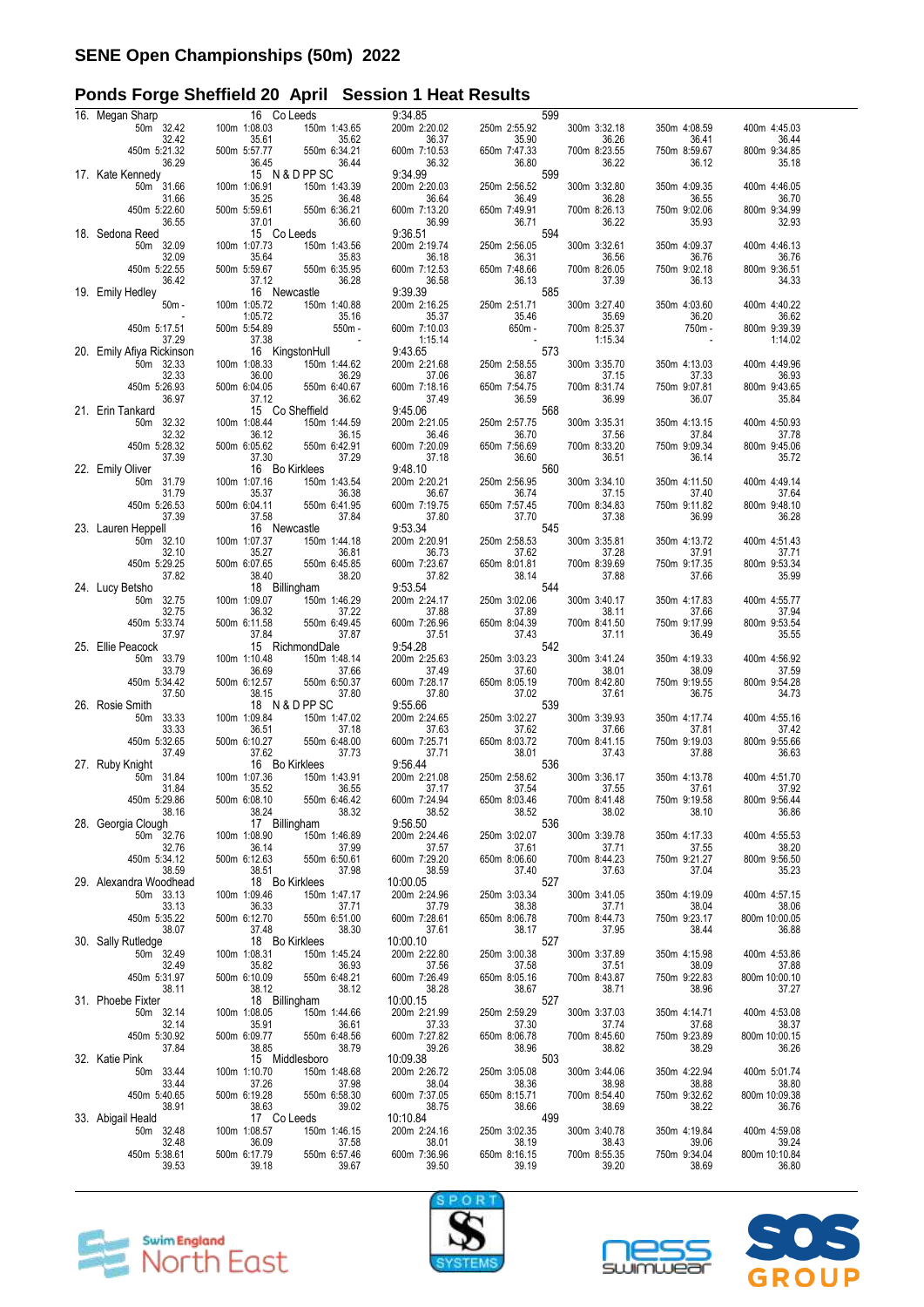# **Ponds Forge Sheffield 20 April Session 1 Heat Results**

| 34. | Olivia Harris            | 15 KingstonHull              | 10:11.73     | 497                          |                               |
|-----|--------------------------|------------------------------|--------------|------------------------------|-------------------------------|
|     | 50 <sub>m</sub><br>34.71 | 150m 1:51.03<br>100m 1:12.87 | 200m 2:29.65 | 250m 3:07.96<br>300m 3:46.98 | 350m 4:25.33<br>400m 5:03.97  |
|     | 34.71                    | 38.16<br>38.16               | 38.62        | 38.31<br>39.02               | 38.35<br>38.64                |
|     | 450m 5:42.92             | 500m 6:22.03<br>550m 7:00.84 | 600m 7:39.50 | 700m 8:57.48<br>650m 8:18.76 | 750m 9:34.86<br>800m 10:11.73 |
|     | 38.95                    | 39.11<br>38.81               | 38.66        | 39.26<br>38.72               | 37.38<br>36.87                |
|     | 35. Molly Gould          | 15 N & D PP SC               | 10:11.94     | 497                          |                               |
|     | 32.55<br>50m             | 100m 1:09.59<br>150m 1:48.14 | 200m 2:26.24 | 300m 3:43.01<br>250m 3:04.28 | 350m 4:21.97<br>400m 5:01.75  |
|     | 32.55                    | 38.55<br>37.04               | 38.10        | 38.04<br>38.73               | 38.96<br>39.78                |
|     | 450m 5:40.61             | 500m 6:19.99<br>550m 6:59.44 | 600m 7:39.21 | 650m 8:18.29<br>700m 8:57.30 | 800m 10:11.94<br>750m 9:35.57 |
|     | 38.86                    | 39.45<br>39.38               | 39.77        | 39.08<br>39.01               | 38.27<br>36.37                |
|     | 36. Megan Wood           | 15 Donc Dartes               | 10:12.32     | 496                          |                               |
|     | 50m 32.83                | 100m 1:09.26<br>150m 1:46.46 | 200m 2:24.47 | 300m 3:39.87<br>250m 3:01.95 | 400m 4:56.53<br>350m 4:18.14  |
|     | 32.83                    | 36.43<br>37.20               | 38.01        | 37.48<br>37.92               | 38.27<br>38.39                |
|     | 450m 5:36.47             | 500m 6:17.23<br>550m 6:57.39 | 600m 7:36.80 | 650m 8:17.29<br>700m 8:56.86 | 750m 9:34.77<br>800m 10:12.32 |
|     | 39.94                    | 40.76<br>40.16               | 39.41        | 40.49<br>39.57               | 37.91<br>37.55                |
|     | 37. Leone Young          | 18 Billingham                | 10:23.13     | 470                          |                               |
|     | 50m 35.05                | 100m 1:12.74<br>150m 1:51.40 | 200m 2:30.24 | 250m 3:09.34<br>300m 3:48.17 | 350m 4:27.48<br>400m 5:07.05  |
|     | 35.05                    | 37.69<br>38.66               | 38.84        | 39.10<br>38.83               | 39.31<br>39.57                |
|     | 450m 5:46.41             | 500m 6:25.99<br>550m 7:05.64 | 600m 7:45.17 | 650m 8:24.78<br>700m 9:04.38 | 750m 9:43.80<br>800m 10:23.13 |
|     | 39.36                    | 39.58<br>39.65               | 39.53        | 39.61<br>39.60               | 39.42<br>39.33                |
|     | Kaye Fenton              | 16 Skipton                   | <b>DNC</b>   |                              |                               |
|     | Daisy Purchase           | 16 Rotherham Mo              | <b>DNC</b>   |                              |                               |





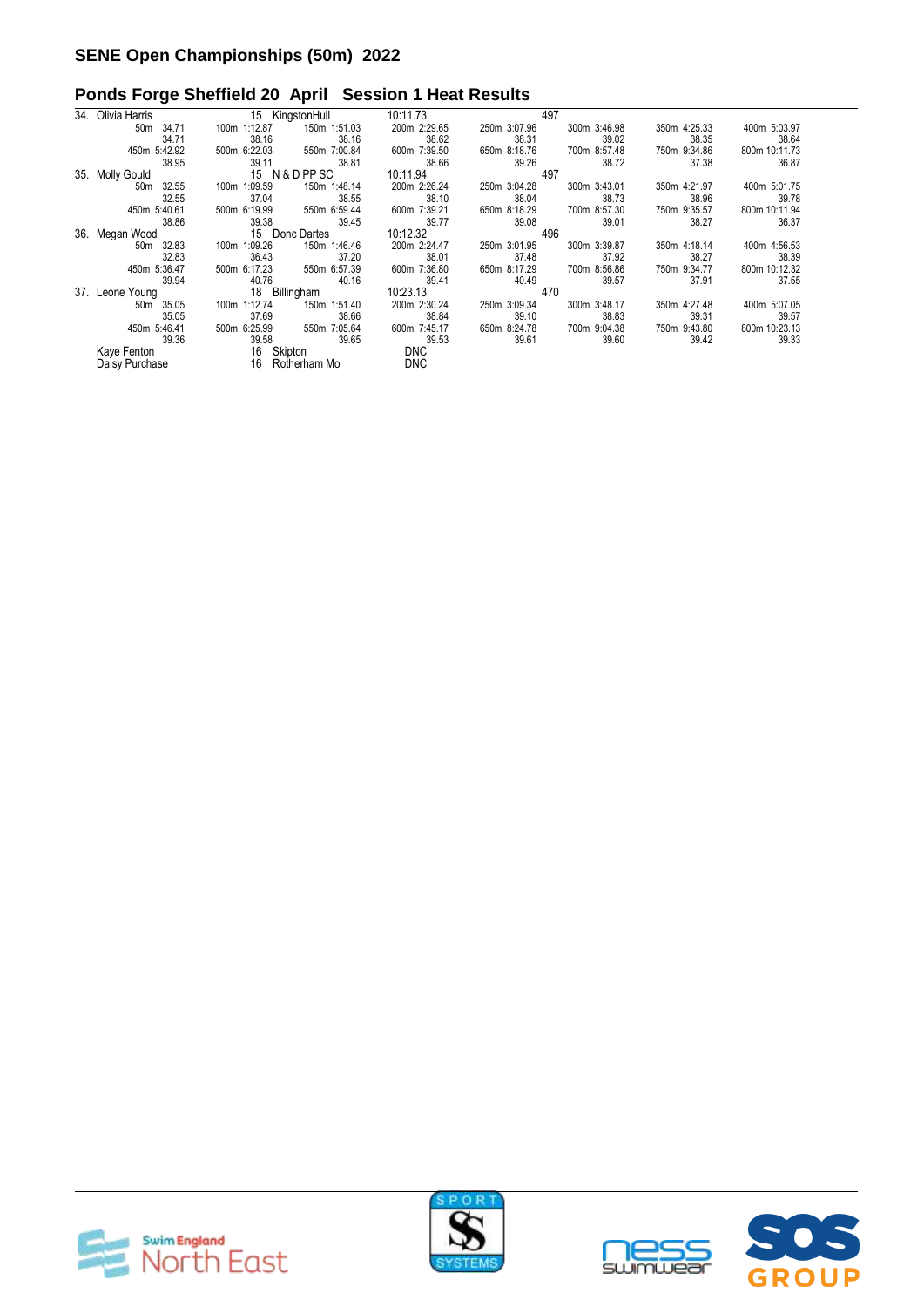### **EVENT 151 FINAL OF EVENT 101 Men 16 Yrs/Under 100m Freestyle**

| <b>Full Results</b> |                      |     |                  |       |                |       |  |  |  |
|---------------------|----------------------|-----|------------------|-------|----------------|-------|--|--|--|
| <b>Place</b>        | Name                 | AaD | Club             | Time  | <b>FINA Pt</b> | 50    |  |  |  |
| 1.                  | Luke McGee           | 16  | N & D PP SC      | 53.54 | 672            | 26.03 |  |  |  |
| 2.                  | Jack Jenkinson       | 16  | Skipton          | 53.74 | 665            | 26.08 |  |  |  |
| 3.                  | Alexandru Lazar      | 15  | N & D PP SC      | 54.93 | 622            | 26.42 |  |  |  |
| 4.                  | Samuel Smith         | 15  | Skipton          | 55.13 | 616            | 26.54 |  |  |  |
| 5.                  | Archie Norton        | 16  | <b>Thirsk WH</b> | 55.57 | 601            | 26.49 |  |  |  |
| 6.                  | Beniamin Thorpe      | 16  | Newcastle        | 55.68 | 597            | 27.43 |  |  |  |
| 7.                  | Rio Daodu            | 15  | KingstonHull     | 55.90 | 590            | 27.09 |  |  |  |
| 8.                  | Angelo Giani Contini | 16  | Newcastle        | 56.02 | 587            | 26.38 |  |  |  |
| 9.                  | Joseph Moment        | 16  | KingstonHull     | 56.30 | 578            | 27.17 |  |  |  |
|                     | 10. William Gowler   | 15  | Middlesboro      | 56.80 | 563            | 26.99 |  |  |  |

# **EVENT 152 FINAL OF EVENT 101 Men 17 Yrs/Over 100m Freestyle**

|              | <b>Full Results</b> |     |                  |            |                |       |
|--------------|---------------------|-----|------------------|------------|----------------|-------|
| <b>Place</b> | Name                | AaD | Club             | Time       | <b>FINA Pt</b> | 50    |
| 1.           | Thomas Watkin       | 20  | Co Sheffield     | 51.21      | 768            | 24.51 |
| 2.           | Harry Nicholson     | 18  | Newcastle        | 51.22      | 768            | 24.74 |
| 3.           | Ben Cope            | 21  | Co Sheffield     | 52.99      | 693            | 25.79 |
| 4.           | Adam Strickland     | 18  | N & D PP SC      | 53.14      | 687            | 25.81 |
| 5.           | Aaron Fox           | 21  | Co Sheffield     | 54.05      | 653            | 25.22 |
| 6.           | Ethan Baylin        | 18  | Tadcaster        | 54.39      | 641            | 25.80 |
| 7.           | Liam Dawson         | 18  | Tadcaster        | 56.81      | 563            | 26.50 |
|              | Simon Robson        | 18  | <b>York City</b> | <b>DNC</b> |                |       |
|              | Lewis Maxwell       | 19  | N & D PP SC      | DNC        |                |       |

### **EVENT 153 FINAL OF EVENT 102 Women 16 Yrs/Under 200m Freestyle**

|       | <b>Full Results</b> |     |                    |         |                |       |         |         |
|-------|---------------------|-----|--------------------|---------|----------------|-------|---------|---------|
| Place | Name                | AaD | Club               | Time    | <b>FINA Pt</b> | 50    | 100     | 150     |
| 1.    | Evie Dilley         | 16  | N & D PP SC        | 2:07.44 | 696            | 29.45 | 1:01.79 | 1:34.73 |
| 2.    | Libby Freeman       | 16  | N & D PP SC        | 2:08.17 | 684            | 29.50 | 1:02.04 | 1:35.39 |
| 3.    | Ava Cook            | 14  | Co Sheffield       | 2:09.73 | 660            | 31.12 | 1:04.59 | 1:37.81 |
| 4.    | Molly Baker         | 15  | Co Sheffield       | 2:10.94 | 642            | 30.73 | 1:04.16 | 1:37.79 |
| 5.    | Lucy Allman         | 16  | Co Leeds           | 2:11.05 | 640            | 30.85 | 1:04.11 | 1:38.01 |
| 6.    | Daisy Purchase      | 16  | Rotherham Mo       | 2:12.24 | 623            | 30.85 | 1:04.42 | 1:38.54 |
| 7.    | Sholah Robinson     | 16  | Co Sheffield       | 2:12.61 | 618            | 30.27 | 1:03.30 | 1:38.08 |
| 8.    | Jessica Smelt       | 15  | <b>Bo Kirklees</b> | 2:14.78 | 589            | 31.37 | 1:05.68 | 1:40.27 |
| 9.    | Rhianna Foster      | 16  | KingstonHull       | 2:15.23 | 583            | 31.53 | 1:05.91 | 1:40.90 |
|       | 10. Emily Hedley    | 16  | Newcastle          | 2:15.45 | 580            | 30.82 | 1:04.65 | 1:40.29 |

### **EVENT 154 FINAL OF EVENT 102 Women 17 Yrs/Over 200m Freestyle**

|              | <b>Full Results</b>    |     |              |         |                |       |         |         |  |
|--------------|------------------------|-----|--------------|---------|----------------|-------|---------|---------|--|
| <b>Place</b> | Name                   | AaD | Club         | Time    | <b>FINA Pt</b> | 50    | 100     | 150     |  |
|              | Kate Clifton           | 22  | Co Sheffield | 2:02.98 | 775            | 28.94 | 1:00.13 | 1:32.55 |  |
| 2.           | Leah Schlosshan        |     | Co Leeds     | 2:05.00 | 738            | 29.54 | 1:01.22 | 1:33.59 |  |
| 3.           | <b>Charlotte Berry</b> | 18  | Co Sheffield | 2:05.81 | 724            | 29.32 | 1:01.58 | 1:33.96 |  |
| 4.           | Lola Davison           | 19  | N & D PP SC  | 2:06.00 | 720            | 29.67 | 1:01.73 | 1:33.96 |  |
| 5.           | Isabelle Goodwin       | 18  | Co Leeds     | 2:07.06 | 703            | 30.68 | 1:03.38 | 1:35.32 |  |
| 6.           | Annabelle Wilkinson    |     | Co Sheffield | 2:07.78 | 691            | 29.61 | 1:02.76 | 1:35.58 |  |
| 7.           | Ellie Walker           | 21  | Tadcaster    | 2:08.47 | 680            | 29.57 | 1:02.60 | 1:35.94 |  |
| 8.           | Lara Thomson           |     | Co Leeds     | 2:10.40 | 650            | 30.36 | 1:03.57 | 1:37.25 |  |
| 9.           | Lucy Hedley            | 18  | Newcastle    | 2:10.78 | 644            | 30.57 | 1:04.36 | 1:38.03 |  |
| 10.          | Laura Hodgson          |     | Newcastle    | 2:12.49 | 620            | 30.95 | 1:04.36 | 1:38.52 |  |

# **EVENT 155 FINAL OF EVENT 103 Men 16 Yrs/Under 50m Breaststroke**

|              | <b>Full Results</b>   |     |                    |            |                |  |  |  |  |
|--------------|-----------------------|-----|--------------------|------------|----------------|--|--|--|--|
| <b>Place</b> | Name                  | AaD | Club               | Time       | <b>FINA Pt</b> |  |  |  |  |
| 1.           | Alfie McGuire         | 16  | Chester Le S       | 31.03      | 584            |  |  |  |  |
| 2.           | Sean Smith            | 15  | Skipton            | 32.20      | 523            |  |  |  |  |
| 3.           | <b>William Morris</b> | 16  | Middlesboro        | 32.46      | 510            |  |  |  |  |
| 4.           | George Brooks         | 15  | Co Leeds           | 32.51      | 508            |  |  |  |  |
| 5.           | <b>William Gowler</b> | 15  | Middlesboro        | 32.65      | 502            |  |  |  |  |
| 6.           | <b>Callum Nurse</b>   | 16  | Cleethorpes        | 32.76      | 497            |  |  |  |  |
| 7.           | <b>Blake Price</b>    | 15  | <b>Bridlington</b> | 32.85      | 492            |  |  |  |  |
| 8.           | Keelan Behan          | 16  | Skipton            | 33.23      | 476            |  |  |  |  |
| 9.           | Archie Norton         | 16  | <b>Thirsk WH</b>   | 33.75      | 454            |  |  |  |  |
|              | Oliver Dodsworth      | 15  | Newcastle          | <b>DNC</b> |                |  |  |  |  |

#### **EVENT 156 FINAL OF EVENT 103 Men 17 Yrs/Over 50m Breaststroke**

|              | <b>Full Results</b> |     |                    |       |                |  |  |  |  |
|--------------|---------------------|-----|--------------------|-------|----------------|--|--|--|--|
| <b>Place</b> | Name                | AaD | Club               | Time  | <b>FINA Pt</b> |  |  |  |  |
| 1.           | Rohan Smith         | 18  | Skipton            | 29.59 | 674            |  |  |  |  |
| 2.           | <b>Richard Ayre</b> | 29  | East Leeds         | 29.63 | 671            |  |  |  |  |
| 3.           | Manson Mak          | 23  | East Leeds         | 29.78 | 661            |  |  |  |  |
| 4.           | Simon Dryden        | 19  | RichmondDale       | 30.14 | 638            |  |  |  |  |
| 5.           | Adam Wood           | 20  | Co Sheffield       | 30.39 | 622            |  |  |  |  |
| 6.           | Joseph Keeley       | 29  | East Leeds         | 30.60 | 609            |  |  |  |  |
| 7.           | Rvan Griffiths      | 19  | Co Sheffield       | 30.66 | 606            |  |  |  |  |
| 8.           | Martin Smith        | 18  | <b>Bo Kirklees</b> | 30.87 | 594            |  |  |  |  |
| 9.           | Christian Ryan      |     | N & D PP SC        | 30.95 | 589            |  |  |  |  |
|              | Ethan Baylin        | 18  | Tadcaster          | DQ 1  |                |  |  |  |  |







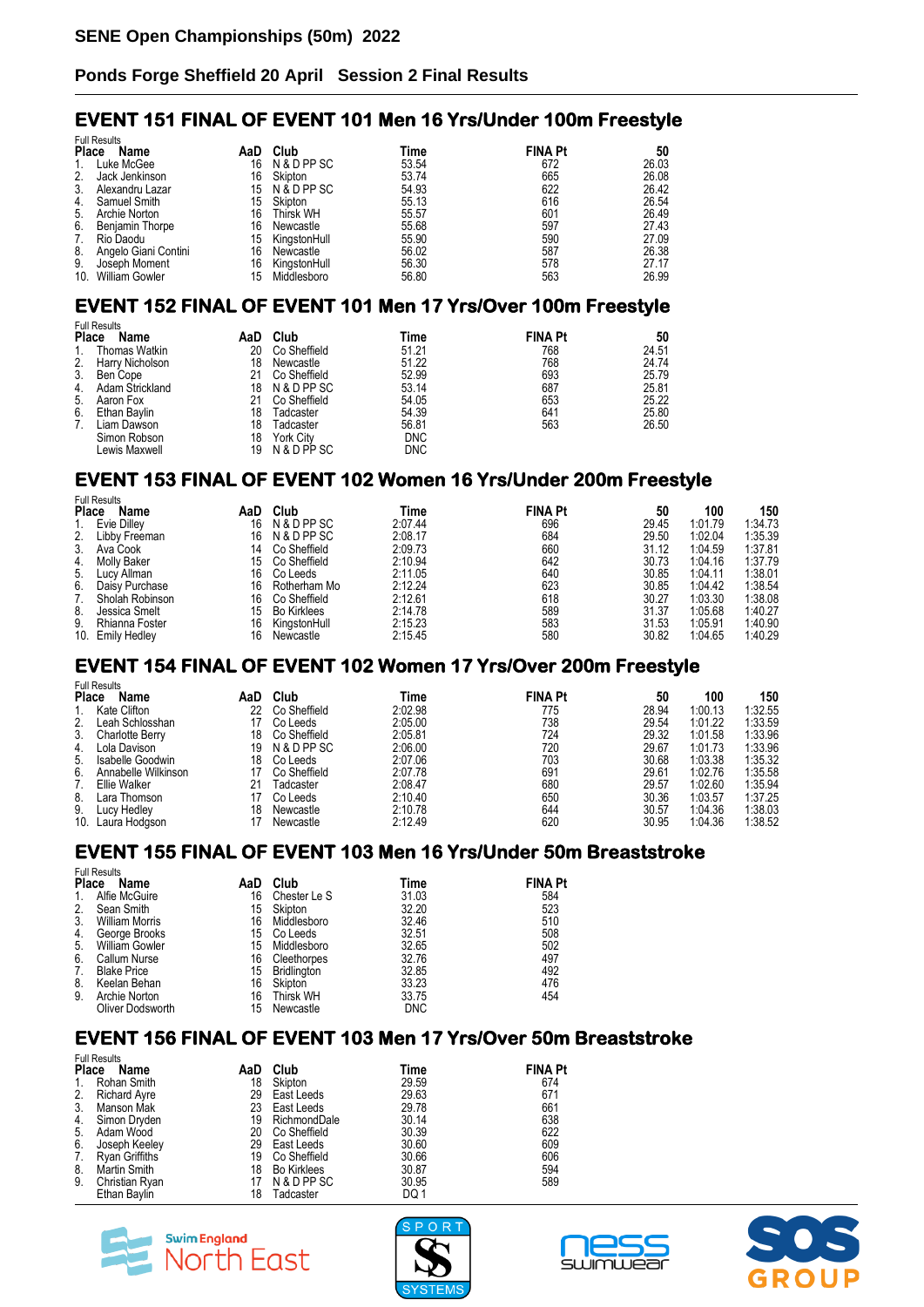### **EVENT 157 FINAL OF EVENT 104 Women 16 /Under 100m Breaststroke**

|              | <b>Full Results</b>        |     |                    |         |                |       |  |  |
|--------------|----------------------------|-----|--------------------|---------|----------------|-------|--|--|
| <b>Place</b> | Name                       | AaD | Club               | Time    | <b>FINA Pt</b> | 50    |  |  |
| 1.           | Charlotte Bianchi          | 16  | Co Sheffield       | 1:13.61 | 661            | 35.15 |  |  |
| 2.           | Eleanor Valentine-Bull     | 16  | <b>Bo Barnsley</b> | 1:16.44 | 590            | 36.43 |  |  |
| 3.           | Anna Finlav                | 15  | N & D PP SC        | 1:16.64 | 585            | 36.80 |  |  |
| 4.           | Daisy Purchase             | 16  | Rotherham Mo       | 1:17.52 | 566            | 36.97 |  |  |
| 5.           | Katie Coventry             |     | 15 N & D PP SC     | 1:17.63 | 563            | 36.52 |  |  |
| 6.           | Hannah Takacs              | 16  | Stokesley          | 1:18.31 | 549            | 36.92 |  |  |
| 7.           | Kasia Rickelton            | 16  | Co Leeds           | 1:19.13 | 532            | 36.83 |  |  |
| 8.           | Nell Williams              | 15  | Co Leeds           | 1:19.21 | 530            | 37.56 |  |  |
| 9.           | Niamh Kav                  | 15  | N & D PP SC        | 1:19.69 | 521            | 37.14 |  |  |
|              | 10. Henrietta Richardson-S | 16  | Cleethorpes        | 1:20.22 | 510            | 37.48 |  |  |

### **EVENT 158 FINAL OF EVENT 104 Women 17 Yrs/Over 100m Breaststroke**

|              | <b>Full Results</b> |     |                    |         |                |       |  |  |
|--------------|---------------------|-----|--------------------|---------|----------------|-------|--|--|
| <b>Place</b> | Name                | AaD | Club               | Time    | <b>FINA Pt</b> | 50    |  |  |
| 1.           | <b>Beth Dennis</b>  | 19  | Co Sheffield       | 1:11.61 | 718            | 33.96 |  |  |
| 2.           | Paige Fenton        | 19  | Skipton            | 1:13.05 | 676            | 35.63 |  |  |
| 3.           | Abigail Miles       | 18  | Co Sheffield       | 1:13.63 | 660            | 34.89 |  |  |
| 4.           | Rebecca Keetley     | 18  | Middlesboro        | 1:15.56 | 611            | 35.62 |  |  |
| 5.           | Katie Stobbs        |     | N & D PP SC        | 1:16.59 | 587            | 35.84 |  |  |
| 6.           | Georgina Wright     | 21  | <b>Bo Kirklees</b> | 1:17.95 | 556            | 36.01 |  |  |
| 7.           | Isabella Montaque   | 18  | Middlesboro        | 1:18.35 | 548            | 36.07 |  |  |
| 8.           | Phoebe McNicholas   | 18  | Stocksbridge       | 1:18.49 | 545            | 36.34 |  |  |
| 9.           | Lauren Richards     | 20  | Co Sheffield       | 1:18.79 | 539            | 36.74 |  |  |
|              | 10. Amelia Osborne  |     | Rotherham Mo       | 1:20.54 | 504            | 38.09 |  |  |

#### **EVENT 159 FINAL OF EVENT 105 Men 16 Yrs/Under 400m IM**

| <b>Full Results</b>   |                              |              |                              |                              |  |
|-----------------------|------------------------------|--------------|------------------------------|------------------------------|--|
| Place Name            | AaD Club                     | Time         | <b>FINA Pt</b>               |                              |  |
| 1. Thomas Wilkinson   | 16 Co Sheffield              | 4:39.69      | 662                          |                              |  |
| 50m 29.05             | 150m 1:40.00<br>100m 1:02.31 | 200m 2:17.19 | 300m 3:35.07<br>250m 2:56.01 | 350m 4:08.38<br>400m 4:39.69 |  |
| 2. Kourosh Khodakhah  | 15 Co Leeds                  | 4:46.96      | 613                          |                              |  |
| 50m 30.20             | 100m 1:04.75<br>150m 1:43.81 | 200m 2:21.47 | 250m 3:01.66<br>300m 3:42.20 | 350m 4:15.62<br>400m 4:46.96 |  |
| 3. Thomas McDermott   | 16 Middlesboro               | 4:47.86      | 607                          |                              |  |
| 50m 30.59             | 100m 1:06.13<br>150m 1:45.21 | 200m 2:23.92 | 250m 3:03.12<br>300m 3:43.15 | 400m 4:47.86<br>350m 4:17.14 |  |
| 4. Daniel Jackson     | 16 Bo Kirklees               | 4:47.89      | 607                          |                              |  |
| 50m 31.89             | 100m 1:08.42<br>150m 1:46.67 | 200m 2:23.30 | 300m 3:42.71<br>250m 3:03.36 | 400m 4:47.89<br>350m 4:16.85 |  |
| 5. Isaac Buchan       | 15 N & D PP SC               | 4:55.08      | 564                          |                              |  |
| 50m 29.33             | 100m 1:03.79<br>150m 1:41.56 | 200m 2:19.35 | 300m 3:46.60<br>250m 3:02.21 | 350m 4:21.59<br>400m 4:55.08 |  |
| 6. Jad Idris          | 16 Co Leeds                  | 5:04.11      | 515                          |                              |  |
| 50m 32.30             | 100m 1:08.02<br>150m 1:48.55 | 200m 2:28.42 | 300m 3:55.42<br>250m 3:11.77 | 350m 4:31.39<br>400m 5:04.11 |  |
| 7. Oliver Whittleston | 15 Co Leeds                  | 5:06.65      | 502                          |                              |  |
| 50m 30.63             | 100m 1:06.45<br>150m 1:45.65 | 200m 2:24.87 | 300m 3:56.32<br>250m 3:10.15 | 350m 4:32.50<br>400m 5:06.65 |  |
| 8. Peter McGrother    | 16 Durham City               | 5:09.34      | 489                          |                              |  |
| 50m 31.59             | 100m 1:08.63<br>150m 1:49.62 | 200m 2:30.28 | 300m 3:58.48<br>250m 3:13.39 | 400m 5:09.34<br>350m 4:35.38 |  |
| 9. George Brooks      | 15 Co Leeds                  | 5:18.00      | 450                          |                              |  |
| 50m 33.63             | 100m 1:09.89<br>150m 1:52.66 | 200m 2:34.63 | 300m 4:03.71<br>250m 3:18.92 | 350m 4:41.76<br>400m 5:18.00 |  |
| 10. Henry King        | 16 Bo Kirklees               | 5:23.91      | 426                          |                              |  |
| 50m 34.54             | 100m 1:15.99<br>150m 1:56.62 | 200m 2:37.86 | 250m 3:24.76<br>300m 4:11.78 | 350m 4:48.51<br>400m 5:23.91 |  |

#### **EVENT 160 FINAL OF EVENT 105 Men 17 Yrs/Over 400m IM**

| <b>Full Results</b> |                               |              |                              |              |              |
|---------------------|-------------------------------|--------------|------------------------------|--------------|--------------|
| Place Name          | AaD Club                      | <b>Time</b>  | <b>FINA Pt</b>               |              |              |
| 1. Charlie Broome   | 18 Co Leeds                   | 4:37.21      | 680                          |              |              |
| 50m 28.43           | 100m 1:01.86<br>150m 1:38.24  | 200m 2:13.31 | 250m 2:53.80 300m 3:33.85    | 350m 4:07.10 | 400m 4:37.21 |
| 2. Luke Clegg       | 17 Bo Kirklees                | 4:43.98      | 633                          |              |              |
| 50m 28.84           |                               | 200m 2:17.50 | 250m 2:57.38 300m 3:38.56    | 350m 4:11.47 | 400m 4:43.98 |
| 3. Jack Senior      | 18 Co Leeds                   | 4:49.85      | 595                          |              |              |
| 50m 30.20           | 100m 1:05.37<br>150m 1:44.10  | 200m 2:22.81 | 250m 3:02.99 300m 3:43.82    | 350m 4:17.80 | 400m 4:49.85 |
| 4. Ben Gilchrist    | 21 RichmondDale               | 4:50.02      | 594                          |              |              |
| 50m 29.14           | 100m 1:03.29 150m 1:44.03     | 200m 2:23.88 | 250m 3:05.11<br>300m 3:47.05 | 350m 4:19.41 | 400m 4:50.02 |
| 5. Joshua Robinson  | 17 N & D PP SC                | 4:52.09      | 581                          |              |              |
| 50m 29.78           | 100m 1:04.02<br>150m 1:43.38  | 200m 2:21.62 | 250m 3:05.18 300m 3:47.94    | 350m 4:20.29 | 400m 4:52.09 |
| 6. Joshua Harris    | 21 Tadcaster                  | 4:52.17      | 581                          |              |              |
| 50m 29.31           |                               | 200m 2:17.79 | 250m 3:00.66 300m 3:44.08    | 350m 4:18.36 | 400m 4:52.17 |
| 7. Finlay Williams  | 18 Co Leeds                   | 5:01.83      | 527                          |              |              |
| 50m 30.62           |                               | 200m 2:26.23 | 250m 3:08.03 300m 3:52.20    | 350m 4:28.00 | 400m 5:01.83 |
| 8. Leo White        | 17 Chester Le S               | 5:05.43      | 508                          |              |              |
| 50m 30.29           | 100m 1:07.03 150m 1:47.37     | 200m 2:26.02 | 300m 3:55.69<br>250m 3:10.58 | $350m -$     | 400m 5:05.43 |
| 9. Aaron Wharton    | 19 RichmondDale               | 5:05.56      | 508                          |              |              |
| 50m 31.72           |                               | 200m 2:30.64 | 250m 3:12.35<br>300m 3:54.85 | 350m 4:30.53 | 400m 5:05.56 |
|                     | 10. Byron Peel 17 N & D PP SC | 5:15.19      | 463                          |              |              |
| 50m 33.38           |                               | 200m 2:29.98 | 300m 4:01.44<br>250m 3:15.25 | 350m 4:39.76 | 400m 5:15.19 |







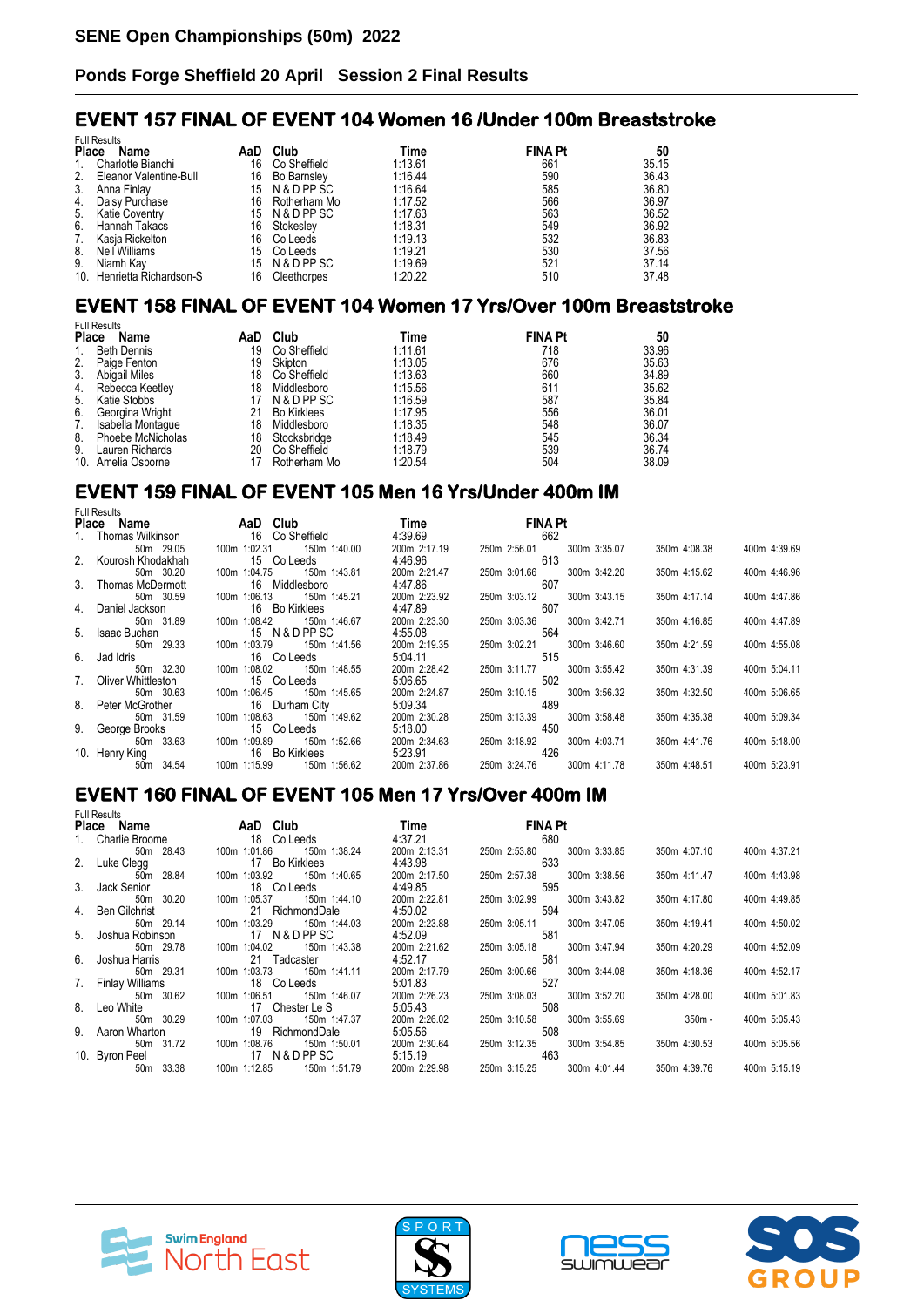#### **EVENT 161 FINAL OF EVENT 106 Women 16 Yrs/Under 100m Butterfly**

|       | <b>Full Results</b>       |     |                    |         |                |       |  |  |
|-------|---------------------------|-----|--------------------|---------|----------------|-------|--|--|
| Place | Name                      | AaD | Club               | Time    | <b>FINA Pt</b> | 50    |  |  |
| 1.    | Naomi Parker              | 16  | N & D PP SC        | 1:04.85 | 626            | 29.54 |  |  |
| 2.    | Isla Williams             | 16  | Co Leeds           | 1:05.28 | 613            | 31.21 |  |  |
| 3.    | Jessica Smelt             | 15  | <b>Bo Kirklees</b> | 1:05.65 | 603            | 31.22 |  |  |
| 4.    | Sophie Murrav             | 16  | Harrogate          | 1:06.44 | 582            | 30.75 |  |  |
| 5.    | Becky Watson              | 16  | N & D PP SC        | 1:06.66 | 576            | 31.66 |  |  |
| 6.    | Isla Jones                | 15  | Co Sheffield       | 1:06.71 | 575            | 31.18 |  |  |
| 7.    | Isabella Shering          | 16  | Co Sheffield       | 1:06.97 | 568            | 31.46 |  |  |
| 8.    | Chloe Cooke               | 15  | Co Sheffield       | 1:07.83 | 547            | 31.51 |  |  |
| 9.    | Mischa Comrie             | 15  | Co Leeds           | 1:08.70 | 526            | 32.79 |  |  |
|       | 10. India Bryant Chesters | 16  | Tadcaster          | 1:09.27 | 513            | 32.11 |  |  |

#### **EVENT 162 FINAL OF EVENT 106 Women 17 Yrs/Over 100m Butterfly**

|              | <b>Full Results</b>   |     |              |         |                |       |  |  |
|--------------|-----------------------|-----|--------------|---------|----------------|-------|--|--|
| <b>Place</b> | Name                  | AaD | Club         | Time    | <b>FINA Pt</b> | 50    |  |  |
| 1.           | Candice Hall          | 25  | Co Sheffield | 1:01.53 | 733            | 28.70 |  |  |
| 2.           | <b>Molly Chambers</b> | 20  | Donc Dartes  | 1:02.12 | 712            | 30.27 |  |  |
| 3.           | Isabelle Goodwin      | 18  | Co Leeds     | 1:02.26 | 707            | 30.15 |  |  |
| 4.           | Annabelle Wilkinson   | 17  | Co Sheffield | 1:03.73 | 659            | 29.67 |  |  |
| 5.           | Amelia Robertson      | 18  | Newcastle    | 1:04.08 | 648            | 29.58 |  |  |
| 6.           | Beth Hall             | 17  | Cleethorpes  | 1:04.89 | 624            | 30.02 |  |  |
| 7.           | Lola Davison          | 19  | N & D PP SC  | 1:05.22 | 615            | 30.75 |  |  |
| 8.           | Faye McDonagh         | 18  | N & D PP SC  | 1:05.81 | 599            | 30.36 |  |  |
| 9.           | Melody Jones          | 19  | N & D PP SC  | 1:05.86 | 597            | 30.26 |  |  |
|              | 10. Amelia Osborne    | 17  | Rotherham Mo | 1:06.11 | 591            | 30.63 |  |  |

### **EVENT 163 FINAL OF EVENT 107 Men 16 Yrs/Under 100m Backstroke**

|              | <b>Full Results</b>    |     |                |         |                |       |  |
|--------------|------------------------|-----|----------------|---------|----------------|-------|--|
| <b>Place</b> | Name                   | AaD | Club           | Time    | <b>FINA Pt</b> | 50    |  |
| 1.           | Luke McGee             | 16  | N & D PP SC    | 1:00.34 | 634            | 29.53 |  |
| 2.           | Rio Daodu              | 15  | KingstonHull   | 1:01.40 | 602            | 29.93 |  |
| 3.           | Reece Blackett         | 16  | Newcastle      | 1:01.43 | 601            | 30.12 |  |
| 4.           | Alexandru Lazar        | 15  | N & D PP SC    | 1:01.61 | 596            | 29.94 |  |
| 5.           | <b>Matthew Mahoney</b> | 16  | Newcastle      | 1:02.60 | 568            | 30.38 |  |
| 6.           | Daniel Barrett         |     | 15 N & D PP SC | 1:04.09 | 529            | 30.65 |  |
| 7.           | Shay Wood              |     | 15 N & D PP SC | 1:04.17 | 527            | 30.91 |  |
| 8.           | Joseph Edgar           | 15  | N & D PP SC    | 1:04.91 | 509            | 31.25 |  |
| 9.           | Luke Gilliver          | 15  | Donc Dartes    | 1:05.02 | 507            | 31.14 |  |
|              | 10. Sean Smith         | 15  | Skipton        | 1:05.54 | 495            | 30.99 |  |

# **EVENT 164 FINAL OF EVENT 107 Men 17 Yrs/Over 100m Backstroke**

| Name                  | AaD                                                                                        | Club         | Time        |                                     | 50             |
|-----------------------|--------------------------------------------------------------------------------------------|--------------|-------------|-------------------------------------|----------------|
| Jay Lelliott          | 27                                                                                         | Co Sheffield | 56.62       | 767                                 | 27.77          |
| Harry Nicholson       | 18                                                                                         | Newcastle    | 56.77       | 761                                 | 27.76          |
| Simon Kliment         | 21                                                                                         | Co Sheffield | 58.25       | 705                                 | 28.47          |
| William Ellis         | 19                                                                                         | N & D PP SC  | 59.67       | 656                                 | 29.24          |
| Simon Robson          | 18                                                                                         | York City    | 1:01.01     | 613                                 | 29.39          |
| Adam Wilson           | 21                                                                                         | Co Sheffield | 1:02.20     | 579                                 | 30.29          |
| <b>Matthew Rooney</b> | 20                                                                                         | Leeds Uni    | 1:02.86     | 561                                 | 30.48          |
|                       | 18                                                                                         | Co Leeds     |             | 489                                 | 30.31          |
|                       |                                                                                            |              |             |                                     |                |
|                       | 17                                                                                         | Co Leeds     |             |                                     |                |
|                       | <b>Full Results</b><br><b>Place</b><br>Charlie Broome<br>Joseph Martin<br>Cohen Stephenson | 22           | N & D PP SC | 1:05.77<br><b>DNC</b><br><b>DNC</b> | <b>FINA Pt</b> |

# **EVENT 165 FINAL OF EVENT 108 Women 16 Yrs/Under 50m Freestyle**

| <b>Full Results</b> |                      |     |                    |       |                |  |  |  |
|---------------------|----------------------|-----|--------------------|-------|----------------|--|--|--|
| <b>Place</b>        | Name                 | AaD | Club               | Time  | <b>FINA Pt</b> |  |  |  |
| 1.                  | Eve Doherty          | 14  | Rotherham Mo       | 27.59 | 631            |  |  |  |
| 2.                  | <b>Holly Stoker</b>  | 16  | N & D PP SC        | 27.77 | 619            |  |  |  |
| 3 <sub>1</sub>      | Laura Burgess        |     | 16 N & D PP SC     | 27.78 | 618            |  |  |  |
| 4.                  | <b>Isabel Farmer</b> | 16  | <b>Bo Kirklees</b> | 27.80 | 617            |  |  |  |
| 5.                  | Sholah Robinson      | 16  | Co Sheffield       | 27.81 | 616            |  |  |  |
| 6.                  | Kate Kennedy         |     | 15 N & D PP SC     | 28.05 | 600            |  |  |  |
| 7.                  | Alex Dunn            | 15  | Co Bradford        | 28.19 | 591            |  |  |  |
| 8.                  | Eliza Hammond        | 16  | King'f Scar        | 28.63 | 565            |  |  |  |
| 9.                  | Olivia Thom          | 16  | York City          | 28.86 | 551            |  |  |  |
|                     | 10. Sophie Murray    | 16  | Harrogate          | 29.31 | 526            |  |  |  |

#### **EVENT 166 FINAL OF EVENT 108 Women 17 Yrs/Over 50m Freestyle**

| <b>Full Results</b> |                         |     |                    |       |                |  |  |
|---------------------|-------------------------|-----|--------------------|-------|----------------|--|--|
| <b>Place</b>        | Name                    | AaD | Club               | Time  | <b>FINA Pt</b> |  |  |
| 1.                  | Harriet Rogers          | 18  | N & D PP SC        | 25.75 | 776            |  |  |
| 2.                  | <b>Clementine Lovel</b> | 19  | Tadcaster          | 26.44 | 717            |  |  |
| 3.                  | <b>Ellie Walker</b>     | 21  | Tadcaster          | 27.17 | 661            |  |  |
| 4.                  | <b>Beth Hall</b>        | 17  | Cleethorpes        | 27.31 | 651            |  |  |
| 5.                  | Georgina Wright         | 21  | <b>Bo Kirklees</b> | 27.65 | 627            |  |  |
| 6.                  | Agatha Scott            |     | Harrogate          | 27.83 | 615            |  |  |
| 7.                  | Giorgia Harvey          | 20  | N & D PP SC        | 27.86 | 613            |  |  |
| 8.                  | Abigail Naylor          |     | <b>Bo Kirklees</b> | 28.50 | 572            |  |  |
| 9.                  | Mollie Garratt          | 18  | York City          | 28.52 | 571            |  |  |
| 10.                 | Isabelle Goodwin        | 18  | Co Leeds           | 28.63 | 565            |  |  |







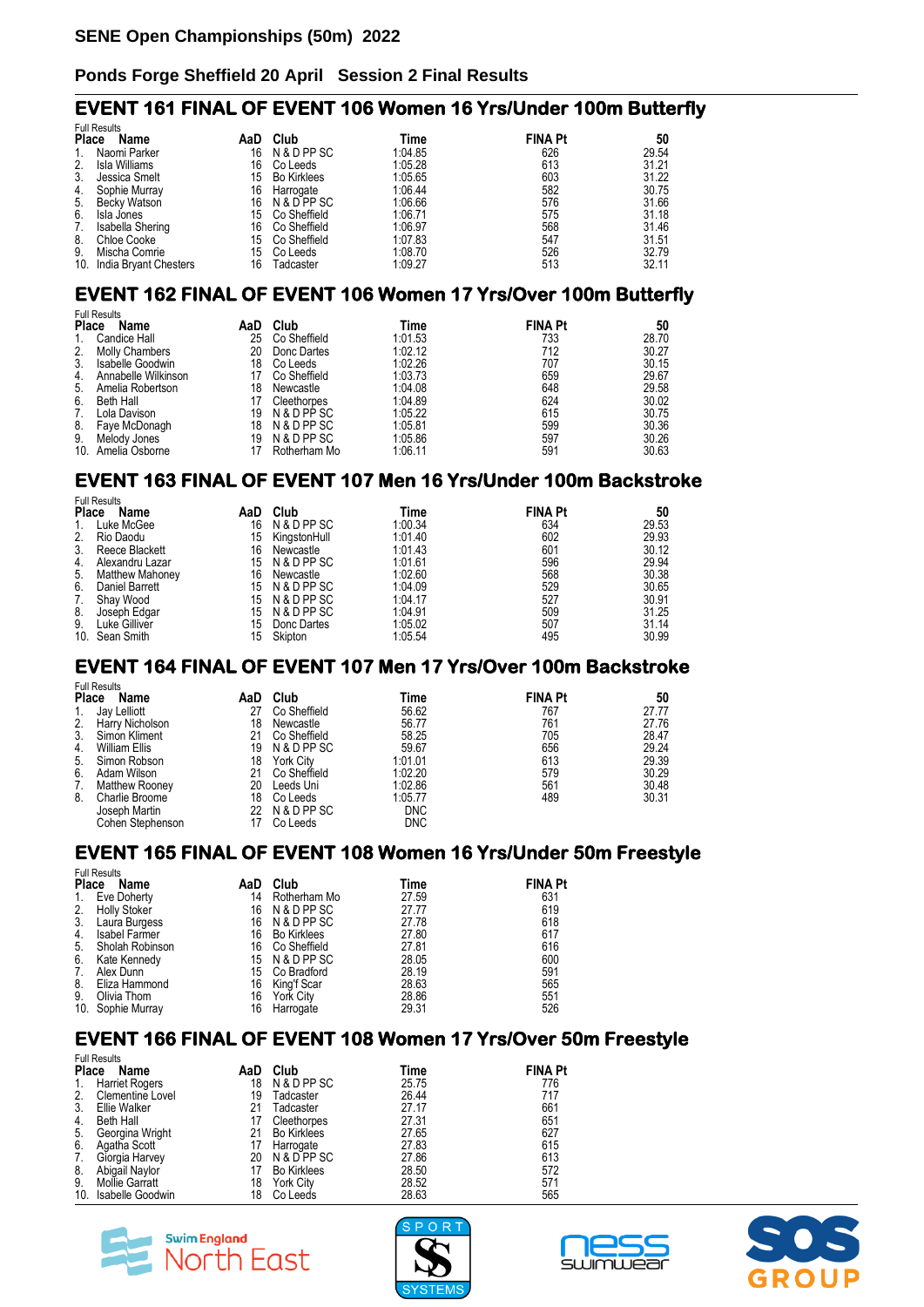#### **EVENT 167 FINAL OF EVENT 109 Men 16 Yrs/Under 200m Butterfly**

|              | <b>Full Results</b>    |     |                    |         |                |       |         |         |
|--------------|------------------------|-----|--------------------|---------|----------------|-------|---------|---------|
| <b>Place</b> | Name                   | AaD | Club               | Time    | <b>FINA Pt</b> | 50    | 100     | 150     |
| 1.           | <b>Toby Parker</b>     | 16  | N & D PP SC        | 2:14.81 | 554            | 29.98 | 1:03.76 | 1:38.83 |
| 2.           | <b>Thomas Maskell</b>  | 16  | N & D PP SC        | 2:14.96 | 552            | 29.80 | 1:04.34 | 1:39.79 |
| 3.           | William Gowler         | 15  | Middlesboro        | 2:18.66 | 509            | 30.35 | 1:04.31 | 1:40.96 |
| 4.           | Kieran Turnbull        | 16  | N & D PP SC        | 2:18.87 | 506            | 30.64 | 1:06.23 | 1:42.71 |
| 5.           | Miles Kinlen           | 15  | Co Sheffield       | 2:20.71 | 487            | 30.23 | 1:06.34 | 1:43.18 |
| 6.           | Kourosh Khodakhah      | 15  | Co Leeds           | 2:21.41 | 480            | 31.41 | 1:07.83 | 1:44.61 |
| 7.           | Freddie Brook          | 16  | <b>York City</b>   | 2:21.74 | 476            | 30.78 | 1:06.79 | 1:44.22 |
| 8.           | Cody Ingram            | 16  | <b>Bo Barnsley</b> | 2:25.41 | 441            | 30.61 | 1:06.98 | 1:46.51 |
| 9.           | Angelo Giani Contini   | 16  | Newcastle          | 2:25.64 | 439            | 30.55 | 1:07.23 | 1:45.71 |
|              | 10. Oliver Whittleston | 15  | Co Leeds           | 2:28.65 | 413            | 32.44 | 1:11.05 | 1:50.00 |

### **EVENT 168 FINAL OF EVENT 109 Men 17 Yrs/Over 200m Butterfly**

| Name           | AaD                                                                                                | Club         | Time        |     | 50             | 100     | 150     |
|----------------|----------------------------------------------------------------------------------------------------|--------------|-------------|-----|----------------|---------|---------|
|                | 27                                                                                                 | Co Sheffield | 2:03.49     | 720 | 27.00          | 57.45   | 1:29.88 |
| Reuben Visda   | 19                                                                                                 | Co Sheffield | 2:07.09     | 661 | 28.44          | 1:00.40 | 1:33.37 |
| Samuel Naylor  | 22                                                                                                 | Newcastle    | 2:12.46     | 584 | 28.66          | 1:01.25 | 1:35.17 |
|                | 18                                                                                                 | N & D PP SC  | 2:12.73     | 580 | 29.50          | 1:02.79 | 1:37.67 |
| Adam Wilson    | 21                                                                                                 | Co Sheffield | 2:12.81     | 579 | 29.34          | 1:02.72 | 1:38.43 |
| Elliot Best    | 18                                                                                                 | Newcastle    | 2:14.28     | 560 | 29.00          | 1:02.83 | 1:38.57 |
| James Newell   | 19                                                                                                 |              | 2:14.51     | 557 | 29.52          | 1:04.13 | 1:39.06 |
| Charlie Broome | 18                                                                                                 | Co Leeds     | 2:18.94     | 506 | 29.55          | 1:05.84 | 1:42.43 |
| Henry Firth    |                                                                                                    | Co Leeds     | 2:19.03     | 505 | 31.42          | 1:05.65 | 1:42.30 |
|                | 21                                                                                                 | RichmondDale | 2:23.10     | 463 | 29.84          | 1:05.81 | 1:43.96 |
| 2.<br>9.       | <b>Full Results</b><br><b>Place</b><br>Jay Lelliott<br>Arthur Llewellyn<br>6.<br>10. Ben Gilchrist |              | N & D PP SC |     | <b>FINA Pt</b> |         |         |

#### **EVENT 169 FINAL OF EVENT 110 Women 16 Yrs/Under 200m IM**

| Name              | AaD                                                       | Club         | Time    |     | 50             | 100     | 150     |
|-------------------|-----------------------------------------------------------|--------------|---------|-----|----------------|---------|---------|
| Phoebe Cooper     | 14                                                        | Co Sheffield | 2:22.41 | 694 | 30.01          | 1:07.16 | 1:49.85 |
| Jessica Reilly    | 16                                                        | Harrogate    | 2:27.15 | 629 | 32.66          | 1:09.37 | 1:52.67 |
| Nell Williams     | 15                                                        | Co Leeds     | 2:27.87 | 620 | 32.51          | 1:12.85 | 1:53.99 |
| Naomi Parker      | 16                                                        | N & D PP SC  | 2:28.46 | 613 | 31.14          | 1:09.00 | 1:54.23 |
| Kasia Rickelton   | 16                                                        | Co Leeds     | 2:28.76 | 609 | 31.79          | 1:10.48 | 1:53.52 |
| Charlotte Bianchi | 16                                                        | Co Sheffield | 2:29.17 | 604 | 33.40          | 1:15.10 | 1:54.48 |
| Sholah Robinson   | 16                                                        | Co Sheffield | 2:30.17 | 592 | 31.31          | 1:11.95 | 1:55.83 |
| Chloe Cooke       | 15                                                        | Co Sheffield | 2:33.09 | 559 | 31.89          | 1:11.59 | 1:58.16 |
| Daisy Purchase    | 16                                                        | Rotherham Mo | 2:33.61 | 553 | 33.65          | 1:13.75 | 1:57.27 |
|                   | 16                                                        | KingstonHull | 2:35.16 | 537 | 33.77          | 1:13.67 | 2:00.26 |
|                   | <b>Full Results</b><br><b>Place</b><br>10. Rhianna Foster |              |         |     | <b>FINA Pt</b> |         |         |

#### **EVENT 170 FINAL OF EVENT 110 Women 17 Yrs/Over 200m IM**  Full Results

| ı uli nesulis          |                                                   |              |            |                |       |         |         |
|------------------------|---------------------------------------------------|--------------|------------|----------------|-------|---------|---------|
| Name                   | AaD                                               | Club         | Time       | <b>FINA Pt</b> | 50    | 100     | 150     |
| Amelia Monaghan        | 20                                                | Co Sheffield | 2:20.70    | 720            | 31.02 | 1:07.32 | 1:48.03 |
| Faye McDonagh          | 18                                                | N & D PP SC  | 2:22.08    | 699            | 30.17 | 1:08.22 | 1:49.73 |
| Rachel Bradley         | 19                                                | N & D PP SC  | 2:24.04    | 671            | 30.97 | 1:07.29 | 1:51.16 |
| Madison Johnson        |                                                   | Donc Dartes  | 2:24.80    | 660            | 29.92 | 1:08.71 | 1:51.58 |
|                        | 19                                                | Skipton      | 2:26.99    | 631            | 30.66 | 1:10.66 | 1:51.45 |
| Beth Hall              |                                                   | Cleethorpes  | 2:28.83    | 608            | 30.30 | 1:09.70 | 1:54.05 |
| Mollie Fisher          |                                                   | Rotherham Mo | 2:29.82    | 596            | 31.66 | 1:10.89 | 1:55.76 |
| Abigail Parkinson      | 18                                                | Tadcaster    | 2:30.42    | 589            | 31.60 | 1:11.28 | 1:57.01 |
| Megan Cairns           |                                                   | Middlesboro  | 2:34.36    | 545            | 33.39 | 1:12.24 | 1:56.73 |
| <b>Isobel Shimells</b> | 18                                                | KingstonHull | <b>DNC</b> |                |       |         |         |
|                        | <b>Place</b><br>2.<br>3.<br>5. Paige Fenton<br>6. |              |            |                |       |         |         |

### **EVENT 171 FINAL OF EVENT 111 Men 16 Yrs/Under 400m Freestyle**

| <b>Full Results</b> |                                   |              |                              |              |              |
|---------------------|-----------------------------------|--------------|------------------------------|--------------|--------------|
| Place Name          | AaD Club                          | <b>Time</b>  | <b>FINA Pt</b>               |              |              |
| 1. Jack Jenkinson   | 16 Skipton                        | 4:13.19      | 656                          |              |              |
| 50m 29.64           | 150m 1:34.45<br>100m 1:01.64      | 200m 2:07.03 | 300m 3:11.85<br>250m 2:39.63 | 350m 3:43.60 | 400m 4:13.19 |
| 2. Joseph Moment    | 16 KingstonHull                   | 4:13.36      | 655                          |              |              |
| 50m 29.28           | 150m 1:34.48<br>100m 1:01.44      | 200m 2:07.48 | 300m 3:12.54<br>250m 2:39.66 | 350m 3:43.98 | 400m 4:13.36 |
| 3. Alexandru Lazar  | 15 N & D PP SC                    | 4:18.04      | 620                          |              |              |
| 50m 29.61           | 100m 1:02.99<br>150m 1:35.99      | 200m 2:09.35 | 250m 2:41.16<br>300m 3:13.47 | 350m 3:45.97 | 400m 4:18.04 |
| 4. Jacob Barnett    | 15 N & D PP SC                    | 4:23.99      | 579                          |              |              |
| 50m 29.62           | 150m 1:36.48<br>100m 1:02.86      | 200m 2:10.19 | 300m 3:16.26<br>250m 2:42.65 | 350m 3:50.08 | 400m 4:23.99 |
| 5. Jack Finnie      | 15 Rotherham Mo                   | 4:27.76      | 555                          |              |              |
| 50m 29.55           | 100m 1:02.67<br>150m 1:36.58      | 200m 2:10.95 | 250m 2:45.12<br>300m 3:19.59 | 350m 3:54.17 | 400m 4:27.76 |
| 6. Rory Bryant      | 16 Bo Kirklees                    | 4:29.21      | 546                          |              |              |
| 50m 30.73           | 150m 1:38.58<br>100m 1:04.52      | 200m 2:13.06 | 300m 3:21.62<br>250m 2:47.22 | 350m 3:55.89 | 400m 4:29.21 |
| 7. Edward Brown     | 16 N & D PP SC                    | 4:29.49      | 544                          |              |              |
| 50m 29.14           | 100m 1:02.50<br>150m 1:36.83      | 200m 2:11.96 | 300m 3:21.75<br>250m 2:46.64 | 350m 3:56.39 | 400m 4:29.49 |
| 8. Benjamin Thorpe  | 16 Newcastle                      | 4:35.21      | 511                          |              |              |
| 50m 30.44           | 100m 1:04.47<br>150m 1:39.51      | 200m 2:14.64 | 250m 2:50.09<br>300m 3:25.60 | 350m 4:00.94 | 400m 4:35.21 |
| 9. George Turner    | 15 N & D PP SC                    | 4:39.61      | 487                          |              |              |
| 50m 30.07           | 150m 1:39.47<br>100m 1:04.16      | 200m 2:15.77 | 250m 2:51.88<br>300m 3:28.26 | 350m 4:04.49 | 400m 4:39.61 |
|                     | 10. Maximus Murray 15 N & D PP SC | 4:39.83      | 486                          |              |              |
| 50m 30.63           | 150m 1:40.32<br>100m 1:04.98      | 200m 2:15.97 | 300m 3:28.75<br>250m 2:52.38 | 350m 4:04.99 | 400m 4:39.83 |







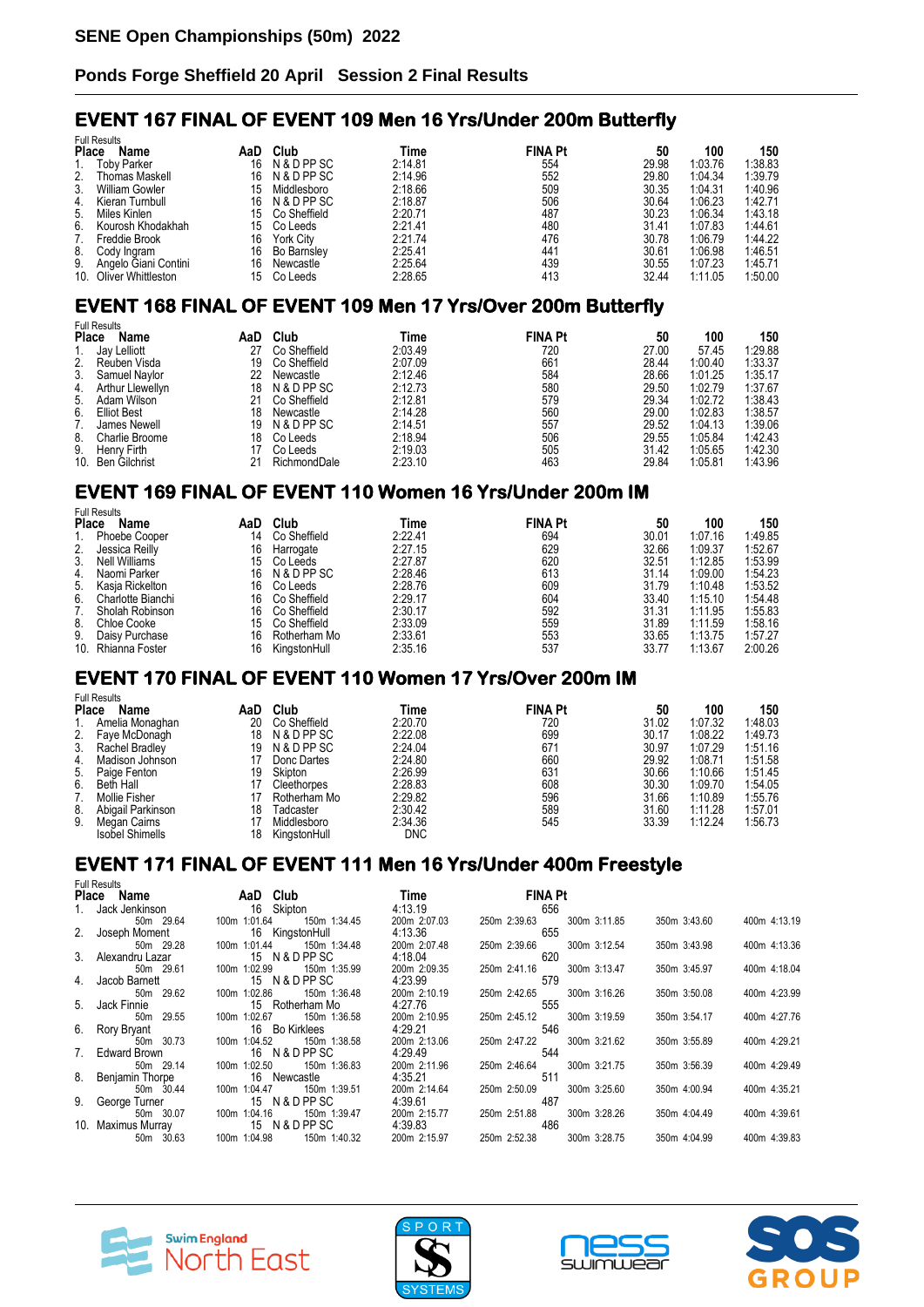#### **EVENT 172 FINAL OF EVENT 111 Men 17 Yrs/Over 400m Freestyle**

| <b>Full Results</b>       |               |                 |              |                |              |              |              |  |  |
|---------------------------|---------------|-----------------|--------------|----------------|--------------|--------------|--------------|--|--|
| Place Name                | AaD Club      |                 | <b>Time</b>  | <b>FINA Pt</b> |              |              |              |  |  |
| 1. George Barber          |               | 21 Co Sheffield | 4:02.64      | 746            |              |              |              |  |  |
| 50m 27.34                 | 100m 57.34    | 150m 1:27.67    | 200m 1:58.55 | 250m 2:29.54   | 300m 3:00.61 | 350m 3:31.67 | 400m 4:02.64 |  |  |
| 2. Ben Cope               |               | 21 Co Sheffield | 4:04.54      | 728            |              |              |              |  |  |
| 50m 27.89                 | 100m 58.20    | 150m 1:29.31    | 200m 2:00.78 | 250m 2:32.08   | 300m 3:03.10 | 350m 3:34.29 | 400m 4:04.54 |  |  |
| 3. Matthew Woodhall       |               | 18 Co Sheffield | 4:06.51      | 711            |              |              |              |  |  |
| 50m 28.23                 | 100m 58.76    | 150m 1:30.21    | 200m 2:02.36 | 250m 2:34.64   | 300m 3:06.99 | 350m 3:37.26 | 400m 4:06.51 |  |  |
| 4. Jay Manners            |               | 23 N & D PP SC  | 4:11.70      | 668            |              |              |              |  |  |
| 50m 28.12                 | 58.98<br>100m | 150m 1:30.58    | 200m 2:02.55 | 250m 2:34.58   | 300m 3:06.96 | 350m 3:39.42 | 400m 4:11.70 |  |  |
| 5. Luke Booth             |               | 17 Rotherham Mo | 4:13.62      | 653            |              |              |              |  |  |
| 50m 28.52                 | 100m 1:00.02  | 150m 1:32.17    | 200m 2:04.93 | 250m 2:37.75   | 300m 3:10.66 | 350m 3:43.00 | 400m 4:13.62 |  |  |
| 6. Barnaby Howarth-Osborn |               | 18 Co Sheffield | 4:14.15      | 649            |              |              |              |  |  |
| 50m 28.49                 | 59.55<br>100m | 150m 1:31.63    | 200m 2:04.91 | 250m 2:37.75   | 300m 3:11.17 | 350m 3:43.52 | 400m 4:14.15 |  |  |
| 7. Ben Shelton            |               | 18 Co Leeds     | 4:16.28      | 633            |              |              |              |  |  |
| 50m 28.00                 | 100m 59.93    | 150m 1:32.96    | 200m 2:06.36 | 250m 2:39.64   | 300m 3:13.11 | 350m 3:46.08 | 400m 4:16.28 |  |  |
| 8. Finley Allman          |               | 17 Co Sheffield | 4:17.45      | 624            |              |              |              |  |  |
| 50m 28.95                 | 100m 1:00.79  | 150m 1:33.85    | 200m 2:07.15 | 250m 2:40.07   | 300m 3:12.91 | 350m 3:45.91 | 400m 4:17.45 |  |  |
| 9. Josh Denholm           |               | 17 Newcastle    | 4:17.51      | 624            |              |              |              |  |  |
| 50m 28.67                 | 100m 1:00.28  | 150m 1:32.61    | 200m 2:05.73 | 250m 2:39.10   | 300m 3:12.72 | 350m 3:45.93 | 400m 4:17.51 |  |  |
| 10. Benjamin Rogers       |               | 17 RichmondDale | 4:20.72      | 601            |              |              |              |  |  |
| 50m 28.58                 | 100m 1:00.52  | 150m 1:33.78    | 200m 2:07.37 | 250m 2:41.12   | 300m 3:14.96 | 350m 3:48.55 | 400m 4:20.72 |  |  |

#### **EVENT 173 FINAL OF EVENT 112 Women 16 Yrs/Under 50m Backstroke**

|              | <b>Full Results</b>   |     |                    |       |                |
|--------------|-----------------------|-----|--------------------|-------|----------------|
| <b>Place</b> | Name                  | AaD | Club               | Time  | <b>FINA Pt</b> |
| 1.           | Gina Warrior          | 16  | Co Bradford        | 30.89 | 666            |
| 1.           | Eva Fear              | 16  | Durham City        | 30.89 | 666            |
| 3.           | Libby Munday          | 16  | KingstonHull       | 31.39 | 634            |
| 4.           | Riona Sorianosos      |     | 16 N&DPPSC         | 31.84 | 608            |
| 5.           | Eliza Hammond         | 16  | King'f Scar        | 31.91 | 604            |
| 6.           | <b>Holly McMaster</b> |     | 16 Rotherham Mo    | 31.95 | 602            |
| 7.           | Jessica Reilly        | 16  | Harrogate          | 32.50 | 572            |
| 8.           | Chloe Ward            | 16  | N & D PP SC        | 32.58 | 567            |
| 9.           | Monica Navarro        | 16  | Co Sheffield       | 32.85 | 554            |
|              | 10. Gracie Beaumont   | 16  | <b>Bo Kirklees</b> | 32.89 | 551            |

### **EVENT 174 FINAL OF EVENT 112 Women 17 Yrs/Over 50m Backstroke**

| Name                  | AaD                                                                                                                | Club             | Time                                                         | <b>FINA Pt</b> |
|-----------------------|--------------------------------------------------------------------------------------------------------------------|------------------|--------------------------------------------------------------|----------------|
|                       | 18                                                                                                                 | Co Leeds         | 29.74                                                        | 746            |
|                       | 18                                                                                                                 | Newcastle        | 29.95                                                        | 731            |
|                       | 18                                                                                                                 |                  | 30.04                                                        | 724            |
| <b>Mollie Garratt</b> | 18                                                                                                                 | <b>York City</b> | 30.36                                                        | 701            |
| Georgina Chadwick     | 18                                                                                                                 |                  | 31.57                                                        | 624            |
| Ellie Walker          | 21                                                                                                                 | Tadcaster        | 31.57                                                        | 624            |
| Grace Idowu           | 18                                                                                                                 | Newcastle        | 31.69                                                        | 617            |
| Giorgia Harvey        |                                                                                                                    |                  | 31.86                                                        | 607            |
| Alex McGill           | 18                                                                                                                 |                  | 32.35                                                        | 580            |
|                       | 21                                                                                                                 | Co Wakefield     | 32.44                                                        | 575            |
|                       | <b>Full Results</b><br><b>Place</b><br>Kidiest Hodgson<br>Amelia Robertson<br>Harriet Rogers<br>10. Bethany Jordan |                  | N & D PP SC<br>Co Sheffield<br>20 N & D PP SC<br>N & D PP SC |                |

#### **EVENT 175 FINAL OF EVENT 113 Men 16 Yrs/Under 200m Breaststroke**

| Name | AaD                                                                                                                                                                                                                         | Club               | Time    |     | 50             | 100     | 150     |
|------|-----------------------------------------------------------------------------------------------------------------------------------------------------------------------------------------------------------------------------|--------------------|---------|-----|----------------|---------|---------|
|      | 16                                                                                                                                                                                                                          | Co Sheffield       | 2:27.68 | 622 | 33.86          | 1:11.49 | 1:49.72 |
|      | 16                                                                                                                                                                                                                          | <b>Bo Kirklees</b> | 2:30.39 | 589 | 34.62          | 1:13.46 | 1:52.11 |
|      | 16                                                                                                                                                                                                                          | Cleethorpes        | 2:31.88 | 572 | 34.45          | 1:13.48 | 1:53.38 |
|      | 16                                                                                                                                                                                                                          | Middlesboro        | 2:32.78 | 562 | 35.16          | 1:14.67 | 1:55.41 |
|      | 15                                                                                                                                                                                                                          | N & D PP SC        | 2:33.48 | 554 | 34.86          | 1:14.46 | 1:54.17 |
|      | 16                                                                                                                                                                                                                          | Middlesboro        | 2:34.86 | 540 | 34.25          | 1:13.66 | 1:54.67 |
|      | 15                                                                                                                                                                                                                          | Newcastle          | 2:36.81 | 520 | 34.73          | 1:15.73 | 1:56.50 |
|      | 16                                                                                                                                                                                                                          | Durham City        | 2:38.16 | 507 | 34.81          | 1:14.82 | 1:56.13 |
|      | 16                                                                                                                                                                                                                          | N & D PP SC        | 2:43.82 | 456 | 37.70          | 1:19.23 | 2:01.28 |
|      | 15                                                                                                                                                                                                                          | Co Leeds           | 2:46.66 | 433 | 37.70          | 1:20.36 | 2:03.62 |
|      | <b>Full Results</b><br><b>Place</b><br>Thomas Wilkinson<br>Daniel Jackson<br>Callum Nurse<br>Thomas McDermott<br>Jack Kelso<br>William Morris<br>Oliver Dodsworth<br>Louis Dubbeldam<br>George Tweedie<br>10. George Brooks |                    |         |     | <b>FINA Pt</b> |         |         |

#### **EVENT 176 FINAL OF EVENT 113 Men 17 Yrs/Over 200m Breaststroke**

|              | <b>Full Results</b> |     |                    |         |                |       |         |         |
|--------------|---------------------|-----|--------------------|---------|----------------|-------|---------|---------|
| <b>Place</b> | <b>Name</b>         | AaD | Club               | Time    | <b>FINA Pt</b> | 50    | 100     | 150     |
|              | <b>Isaac Hall</b>   | 18  | N & D PP SC        | 2:22.20 | 697            | 31.62 | 1:08.10 | 1:45.13 |
| 2.           | Christian Rvan      |     | N & D PP SC        | 2:25.21 | 655            | 33.33 | 1:10.90 | 1:48.19 |
| 3.           | Rvan Griffiths      | 19  | Co Sheffield       | 2:25.41 | 652            | 34.24 | 1:11.86 | 1:49.20 |
| 4.           | Mykhavlo Rozenfeld  | 21  | Co Sheffield       | 2:26.66 | 635            | 32.75 | 1:09.55 | 1:47.62 |
| 5.           | Simon Robson        | 18  | <b>York City</b>   | 2:29.11 | 605            | 32.94 | 1:11.29 | 1:49.95 |
| 6.           | Jacob Davison       |     | Chester Le S       | 2:30.12 | 592            | 33.25 | 1:11.61 | 1:50.86 |
| 7.           | Thomas Bergmann     |     | Co Sheffield       | 2:32.54 | 565            | 34.45 | 1:13.31 | 1:53.39 |
| 8.           | James Robinson      |     | Co Leeds           | 2:32.84 | 561            | 34.73 | 1:13.97 | 1:53.30 |
| 9.           | Jack Senior         | 18  | Co Leeds           | 2:33.22 | 557            | 34.81 | 1:13.44 | 1:53.05 |
|              | 10. Martin Smith    | 18  | <b>Bo Kirklees</b> | 2:36.83 | 520            | 34.44 | 1:14.14 | 1:55.25 |







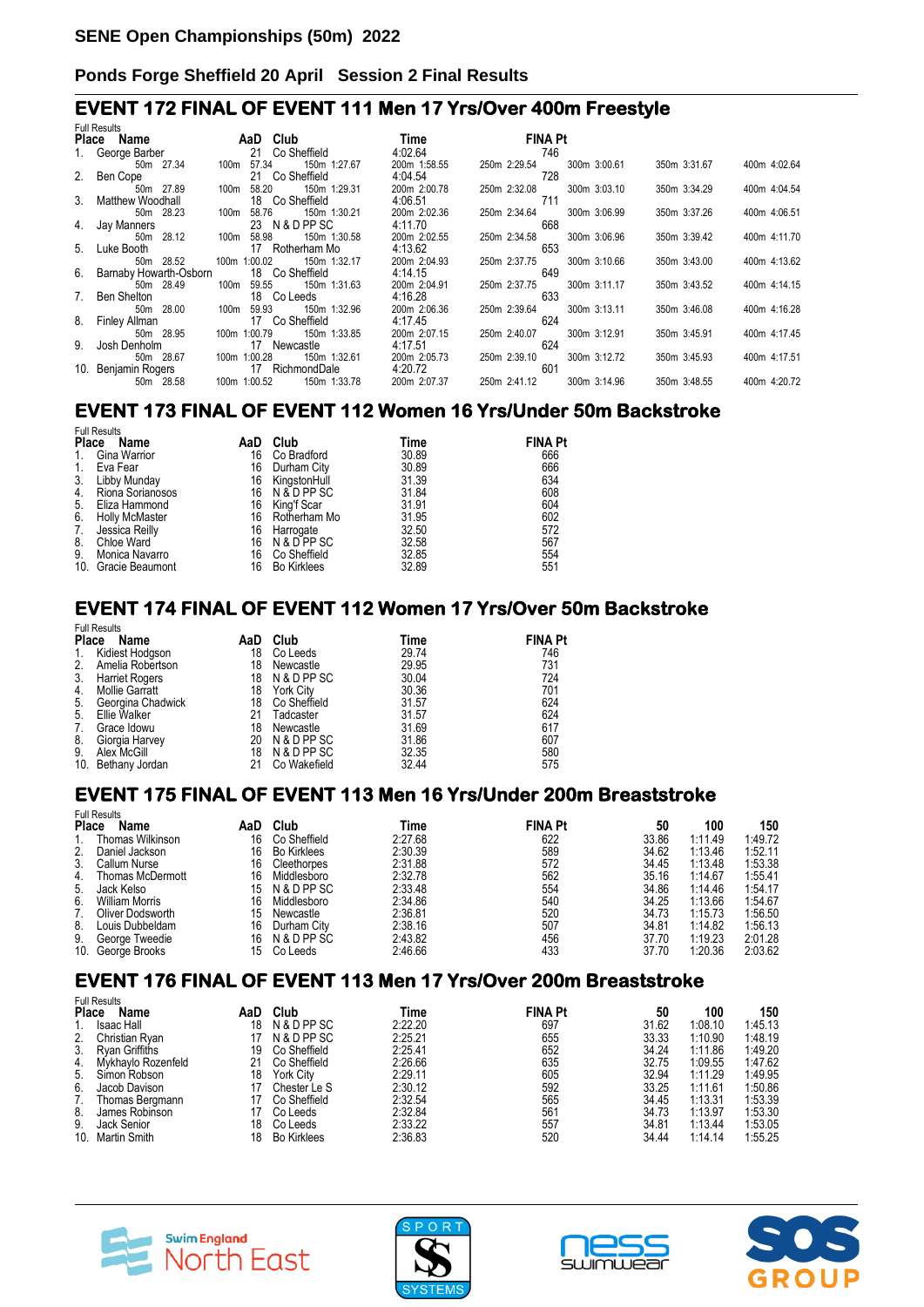#### **EVENT 177 FINAL OF EVENT 114 Women 16 Yrs/Under 200m Backstroke**

| <b>Full Results</b> |                  |     |              |         |                |       |         |         |
|---------------------|------------------|-----|--------------|---------|----------------|-------|---------|---------|
| <b>Place</b>        | Name             | AaD | Club         | Time    | <b>FINA Pt</b> | 50    | 100     | 150     |
|                     | Sophie Bromley   | 16  | Co Sheffield | 2:19.77 | 687            | 33.24 | 1:08.39 | 1:44.03 |
| 2.                  | Libby Freeman    | 16  | N & D PP SC  | 2:24.16 | 626            | 33.19 | 1:09.52 | 1:46.63 |
| 3.                  | Phoebe Cooper    | 14  | Co Sheffield | 2:24.78 | 618            | 33.21 | 1:10.18 | 1:48.91 |
| 4.                  | Emily Hedley     | 16  | Newcastle    | 2:25.08 | 614            | 34.34 | 1:11.23 | 1:48.98 |
|                     | 5. Ava Cook      | 14  | Co Sheffield | 2:25.17 | 613            | 35.22 | 1:12.06 | 1:49.33 |
| 6.                  | Gina Warrior     | 16  | Co Bradford  | 2:26.89 | 592            | 34.51 |         | 1:50.42 |
| 7.                  | Chloe Ward       | 16  | N & D PP SC  | 2:28.29 | 575            | 34.35 | 1:12.00 | 1:50.51 |
| 8.                  | Libby Munday     | 16  | KingstonHull | 2:29.00 | 567            | 34.93 | 1:12.24 | 1:51.10 |
| 9.                  | Tahlia Mulleaque | 16  | Co Sheffield | 2:31.78 | 536            | 34.75 | 1:13.13 | 1:52.42 |
|                     | 10. Eva Fear     | 16  | Durham City  | 2:32.62 | 527            |       | 1:13.69 | 1:53.91 |

# **EVENT 178 FINAL OF EVENT 114 Women 17 Yrs/Over 200m Backstroke**

| <b>Full Results</b> |                      |     |              |         |                |       |         |         |
|---------------------|----------------------|-----|--------------|---------|----------------|-------|---------|---------|
| Place               | Name                 | AaD | Club         | Time    | <b>FINA Pt</b> | 50    | 100     | 150     |
|                     | <b>Chloe Golding</b> | 24  | Co Sheffield | 2:13.02 | 797            | 31.92 | 1:05.83 |         |
| 2.                  | Candice Hall         | 25  | Co Sheffield | 2:19.09 | 697            | 32.26 | 1:07.35 | 1:42.93 |
| 3.                  | Amelia Robertson     | 18  | Newcastle    | 2:21.33 | 664            | 32.51 | 1:08.20 | 1:44.51 |
| 4.                  | Georgina Chadwick    | 18  | Co Sheffield | 2:22.27 | 651            | 33.63 | 1:09.26 | 1:45.93 |
| 5.                  | Abigail Miles        | 18  | Co Sheffield | 2:24.20 | 625            | 33.61 | 1:10.11 | 1:47.44 |
| 6.                  | Madison Peveller     |     | N & D PP SC  | 2:25.63 | 607            | 34.05 | 1:11.24 | 1:49.23 |
| 7.                  | Kidiest Hodason      | 18  | Co Leeds     | 2:26.26 | 599            | 33.45 | 1:10.11 | 1:48.68 |
| 8.                  | Lissie Burbidge      | 19  | Co Sheffield | 2:27.18 | 588            | 34.91 | 1:11.79 | 1:50.18 |
| 9.                  | Ellie Walker         |     | Tadcaster    | 2:31.89 | 535            | 34.44 | 1:12.07 | 1:51.36 |
| 10.                 | Lara Thomson         |     | Co Leeds     | 2:31.93 | 535            | 35.66 | 1:14.83 | 1:53.46 |

### **EVENT 179 FINAL OF EVENT 115 Men 16 Yrs/Under 50m Butterfly**

|              | <b>Full Results</b>   |     |                    |       |                |  |  |  |  |  |
|--------------|-----------------------|-----|--------------------|-------|----------------|--|--|--|--|--|
| <b>Place</b> | Name                  | AaD | Club               | Time  | <b>FINA Pt</b> |  |  |  |  |  |
| $1_{\cdot}$  | <b>Thomas Maskell</b> | 16  | N & D PP SC        | 26.49 | 594            |  |  |  |  |  |
| 2.           | Daniel Jackson        | 16  | <b>Bo Kirklees</b> | 26.58 | 588            |  |  |  |  |  |
| 3.           | Alfie McGuire         | 16  | Chester Le S       | 26.89 | 568            |  |  |  |  |  |
| 4.           | Samuel Smith          | 15  | Skipton            | 26.96 | 563            |  |  |  |  |  |
| 5.           | Rio Daodu             | 15  | KingstonHull       | 26.97 | 563            |  |  |  |  |  |
| 6.           | <b>William Gowler</b> | 15  | Middlesboro        | 27.39 | 537            |  |  |  |  |  |
| 7.           | Isaac Buchan          |     | 15 N & D PP SC     | 27.61 | 524            |  |  |  |  |  |
| 8.           | Alexandru Lazar       |     | 15 N & D PP SC     | 27.64 | 523            |  |  |  |  |  |
| 9.           | Cody Ingram           | 16  | Bo Barnsley        | 27.83 | 512            |  |  |  |  |  |
|              | 10. Toby Parker       | 16  | N & D PP SC        | 27.86 | 510            |  |  |  |  |  |

#### **EVENT 180 FINAL OF EVENT 115 Men 17 Yrs/Over 50m Butterfly**  Full Results

| Name                    | AaD                                                         | Club                | Time                                                       | <b>FINA Pt</b> |
|-------------------------|-------------------------------------------------------------|---------------------|------------------------------------------------------------|----------------|
|                         | 28                                                          | East Leeds          | 25.09                                                      | 699            |
|                         | 19                                                          | Skipton             | 25.27                                                      | 684            |
| Aaron Fox               | 21                                                          |                     | 25.33                                                      | 679            |
| Kieran Grant            | 17                                                          | <b>Bev Barracud</b> | 25.40                                                      | 673            |
| Adam Wood               | 20                                                          | Co Sheffield        | 25.94                                                      | 632            |
| Jamie Ewart             | 26                                                          |                     | 26.29                                                      | 607            |
| Charlie Broome          | 18                                                          |                     | 26.57                                                      | 588            |
| Jack Ashurst            |                                                             |                     | 26.66                                                      | 582            |
| <b>Blaine Underwood</b> | 18                                                          | Bo Barnsley         | 26.96                                                      | 563            |
| Thomas English          | 18                                                          | Chester Le S        | <b>DNC</b>                                                 |                |
|                         | i uli nesults<br><b>Place</b><br>Ryan Flanagan<br>Ned Sharp |                     | Co Sheffield<br>AFSHartlepol<br>Co Leeds<br>18 N & D PP SC |                |







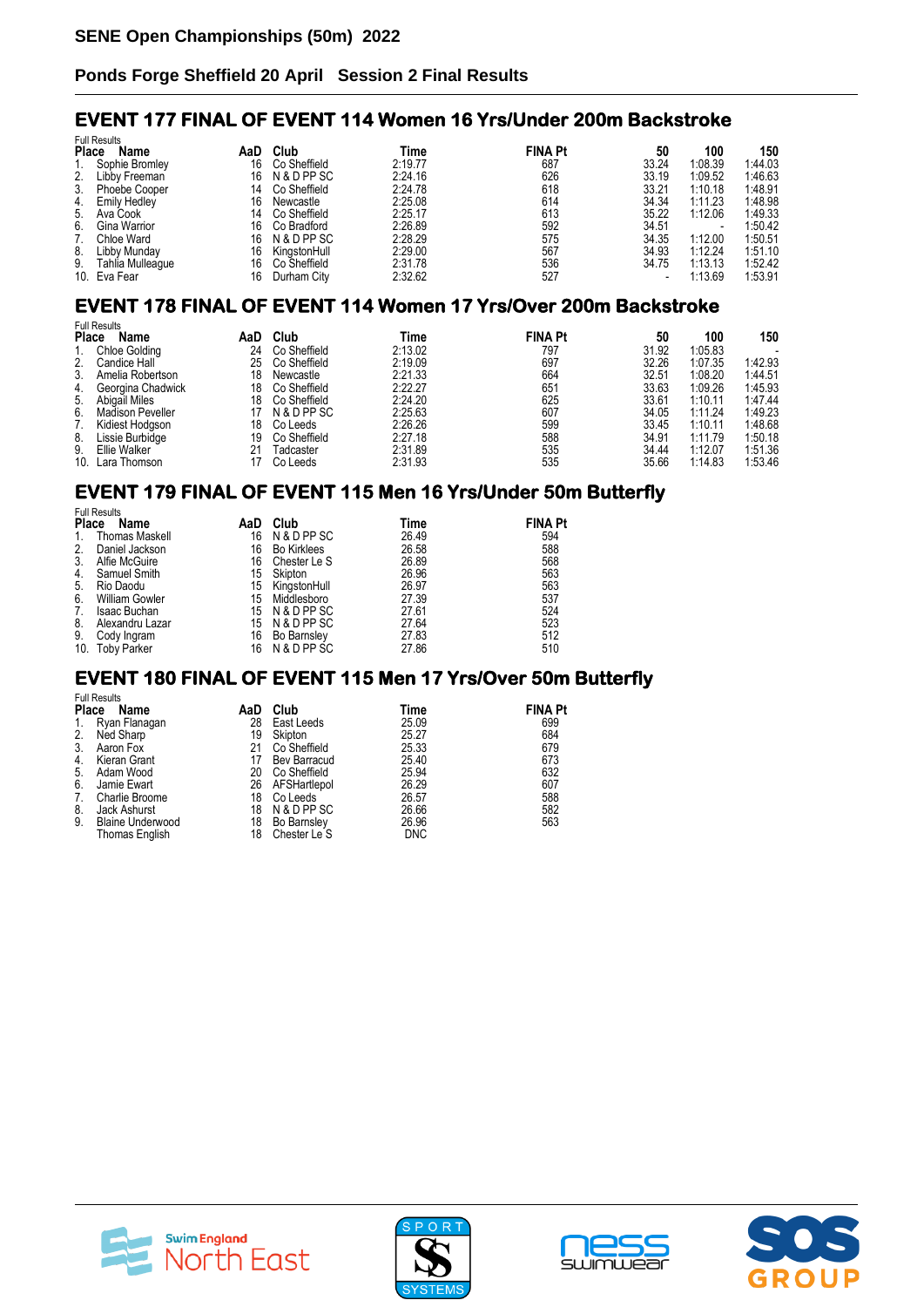# **EVENT 181 Men 14/16 Yrs 800m Freestyle Team**

| <b>Full Results</b> |                                                                                                                       |                           |              |                |              |              |              |
|---------------------|-----------------------------------------------------------------------------------------------------------------------|---------------------------|--------------|----------------|--------------|--------------|--------------|
| Place Name          |                                                                                                                       | <b>A.G. Club</b>          | Time         | <b>FINA Pt</b> |              |              |              |
| 1. N & D PP SC      |                                                                                                                       | N & D PP SC               | 8:08.37      | 629            |              |              |              |
| 50m 26.71           | 100m 56.17                                                                                                            | 150m 1:27.55              | 200m 1:58.26 | 250m 2:25.64   | 300m 2:56.09 | 350m 3:27.99 | 400m 3:59.66 |
| 450m 4:28.04        | 500m 5:00.61                                                                                                          | 550m 5:33.07              | 600m 6:04.33 | 650m 6:31.96   | 700m 7:03.30 | 750m 7:35.47 | 800m 8:08.37 |
| 2. Co Sheffield     | <b>Co Sheffield</b>                                                                                                   |                           | 8:24.35      | 571            |              |              |              |
| 50m 28.33           | 100m 59.15                                                                                                            | 150m 1:30.96              | 200m 2:01.70 | 250m 2:29.46   | 300m 2:59.63 | 350m 3:30.84 | 400m 4:00.84 |
| 450m 4:30.47        |                                                                                                                       | 500m 5:02.82 550m 5:35.77 | 600m 6:07.22 | 650m 6:36.87   | 700m 7:11.77 | 750m 7:48.83 | 800m 8:24.35 |
| 3. Newcastle        |                                                                                                                       | Newcastle                 | 8:24.36      | 571            |              |              |              |
| 50m 28.58           | 100m 1:00.61                                                                                                          | 150m 1:33.50              | 200m 2:05.25 | 250m 2:33.85   | 300m 3:07.35 | 350m 3:41.70 | 400m 4:15.31 |
| 450m 4:43.13        | 500m 5:13.92                                                                                                          | 550m 5:46.28              | 600m 6:20.33 | 650m 6:48.78   | 700m 7:20.25 | 750m 7:52.38 | 800m 8:24.36 |
| 4. Co Leeds         |                                                                                                                       | Co Leeds                  | 8:30.53      | 551            |              |              |              |
| 50m 28.87           |                                                                                                                       | 100m 1:00.28 150m 1:32.28 | 200m 2:02.61 | 250m 2:32.51   | 300m 3:05.26 | 350m 3:38.77 | 400m 4:11.20 |
| 450m 4:41.04        | 500m 5:13.89                                                                                                          | 550m 5:47.47              | 600m 6:20.76 | 650m 6:50.99   | 700m 7:23.90 | 750m 7:57.31 | 800m 8:30.53 |
| 5. N & D PP SC B    |                                                                                                                       | N & D PP SC               | 8:30.83      | 550            |              |              |              |
| 50m 28.80           | 100m 1:00.56                                                                                                          | 150m 1:33.90              | 200m 2:07.34 | 250m 2:36.68   | 300m 3:09.86 | 350m 3:44.16 | 400m 4:17.03 |
| 450m 4:45.46        | 500m 5:17.15                                                                                                          | 550m 5:50.70              | 600m 6:24.48 | 650m 6:52.82   | 700m 7:25.60 | 750m 7:59.16 | 800m 8:30.83 |
| 6. Bo Kirklees      |                                                                                                                       | <b>Bo Kirklees</b>        | 8:43.10      | 512            |              |              |              |
| 50m 29.94           | 100m 1:02.48                                                                                                          | 150m 1:35.41              | 200m 2:07.83 | 250m 2:37.60   | 300m 3:11.47 | 350m 3:46.18 | 400m 4:20.23 |
| 450m 4:50.04        | 500m 5:23.73                                                                                                          | 550m 5:59.07              | 600m 6:33.74 | 650m 7:04.17   | 700m 7:37.64 | 750m 8:11.21 | 800m 8:43.10 |
| 7. N&DPPSCC         |                                                                                                                       | N & D PP SC               | 8:47.35      | 499            |              |              |              |
| 50m 28.29           | 100m 59.66                                                                                                            | 150m 1:33.62              | 200m 2:07.22 | 250m 2:38.08   | 300m 3:12.65 | 350m 3:48.00 | 400m 4:23.50 |
| 450m 4:52.55        | 500m 5:26.43                                                                                                          | 550m 6:01.68              | 600m 6:37.13 | 650m 7:06.54   | 700m 7:40.24 | 750m 8:14.00 | 800m 8:47.35 |
| 8. Chester Le S     |                                                                                                                       | Chester Le S              | 8:50.19      | 491            |              |              |              |
| 50m 29.41           | 100m 1:01.69                                                                                                          | 150m 1:35.65              | 200m 2:09.16 | 250m 2:37.52   | 300m 3:11.22 | 350m 3:48.58 | 400m 4:25.75 |
| 450m 4:56.42        |                                                                                                                       | 500m 5:30.84 550m 6:07.46 | 600m 6:43.50 | 650m 7:10.30   | 700m 7:41.65 | 750m 8:15.68 | 800m 8:50.19 |
| 9. Pocklington      |                                                                                                                       | Pocklington               | 9:36.35      | 382            |              |              |              |
| 50m 32.62           | 100m 1:10.57                                                                                                          | 150m 1:49.91              | 200m 2:26.96 | 250m 3:01.06   | 300m 3:40.79 | 350m 4:23.69 | 400m 4:35.85 |
| 450m -              | 500m -                                                                                                                | 550m 6:45.70              | 600m 7:22.03 | 650m 7:53.00   | 700m 8:28.04 | 750m 9:03.59 | 800m 9:36.35 |
| Middlesboro         |                                                                                                                       | Middlesboro               | <b>DNC</b>   |                |              |              |              |
| KingstonHull        | <b>Example 25 Service Street Service Street Street Street Street Street Street Street Street Street Street Street</b> |                           | <b>DNC</b>   |                |              |              |              |
|                     |                                                                                                                       |                           |              |                |              |              |              |

# **EVENT 182 Men 17 Yrs/Over 800m Freestyle Team**

| <b>Full Results</b> |              |                    |              |                |              |              |              |
|---------------------|--------------|--------------------|--------------|----------------|--------------|--------------|--------------|
| Place<br>Name       | A.G Club     |                    | Time         | <b>FINA Pt</b> |              |              |              |
| 1. Co Sheffield     |              | Co Sheffield       | 7:38.31      | 761            |              |              |              |
| 50m 27.19           | 100m 56.48   | 150m 1:25.77       | 200m 1:54.01 | 250m 2:20.08   | 300m 2:49.50 | 350m 3:18.85 | 400m 3:47.54 |
| 450m 4:14.09        | 500m 4:43.55 | 550m 5:13.50       | 600m 5:43.60 | 650m 6:09.73   | 700m 6:38.88 | 750m 7:08.82 | 800m 7:38.31 |
| 2. N&DPPSC          |              | N & D PP SC        | 7:51.26      | 700            |              |              |              |
| 50m 27.13           | 100m 56.66   | 150m 1:26.50       | 200m 1:55.42 | 250m 2:22.26   | 300m 2:51.96 | 350m 3:22.92 | 400m 3:54.07 |
| 450m 4:21.76        | 500m 4:51.95 | 550m 5:22.36       | 600m 5:52.74 | 650m 6:19.89   | 700m 6:49.78 | 750m 7:20.64 | 800m 7:51.26 |
| 3. Newcastle        | Newcastle    |                    | 8:06.02      | 638            |              |              |              |
| 50m 26.97           | 100m 57.05   | 150m 1:26.86       | 200m 1:58.26 | 250m 2:26.12   | 300m 2:57.37 | 350m 3:29.67 | 400m 4:02.09 |
| 450m 4:29.64        | 500m 5:01.14 | 550m 5:33.26       | 600m 6:04.48 | 650m 6:32.69   | 700m 7:03.45 | 750m 7:34.84 | 800m 8:06.02 |
| 4. N&DPPSCB         |              | N & D PP SC        | 8:19.62      | 587            |              |              |              |
| 50m 28.40           | 100m 1:00.29 | 150m 1:33.71       | 200m 2:06.64 | 250m 2:33.97   | 300m 3:05.15 | 350m 3:37.68 | 400m 4:09.78 |
| 450m 4:37.91        | 500m 5:08.81 | 550m 5:40.99       | 600m 6:12.86 | 650m 6:40.46   | 700m 7:12.71 | 750m 7:46.80 | 800m 8:19.62 |
| 5. Chester Le S     |              | Chester Le S       | 8:29.95      | 552            |              |              |              |
| 50m 26.60           | 100m 57.43   | 150m 1:30.54       | 200m 2:03.10 | 250m 2:32.65   | 300m 3:05.96 | 350m 4:42.45 | 400m 4:14.16 |
| 450m 5:48.07        | 500m 5:14.26 | $550m -$           | 600m 6:21.60 | 650m 6:49.98   | 700m 7:22.16 | 750m 7:56.69 | 800m 8:29.95 |
| <b>Bo Kirklees</b>  |              | <b>Bo Kirklees</b> | <b>DNC</b>   |                |              |              |              |







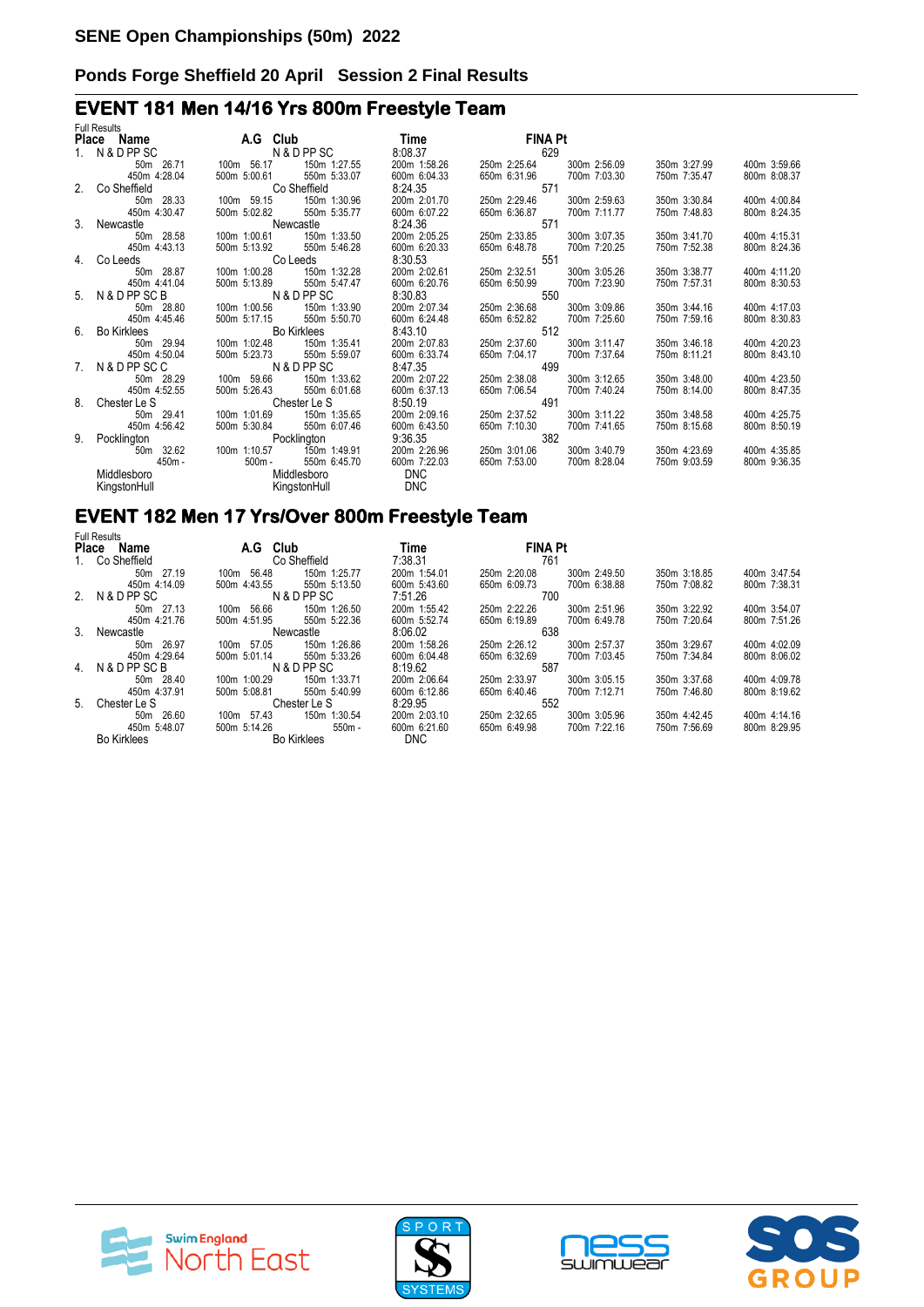# **EVENT 201 Women Open 100m Freestyle**

| 16 Yrs/Under Age Group - Full Results                                                   |          |                             |              |                    |                 |                |
|-----------------------------------------------------------------------------------------|----------|-----------------------------|--------------|--------------------|-----------------|----------------|
| Place<br>Name                                                                           |          | AaD Club                    | Class        | Time               | FINA Pt         | 50             |
| 1.<br>Phoebe Cooper                                                                     | 14       | Co Sheffield                |              | 58.83              | 679             | 28.14          |
| 2.<br>Sholah Robinson                                                                   | 16       | Co Sheffield                |              | 1:00.28            | 631             | 28.58          |
| 3.<br>Isabel Farmer                                                                     | 16       | <b>Bo Kirklees</b>          |              | 1:00.33            | 629             | 29.16          |
| 4.<br>Eve Doherty                                                                       | 14       | Rotherham Mo                |              | 1:00.54            | 623             | 29.11          |
| 5.<br><b>Holly Stoker</b>                                                               | 16       | N & D PP SC                 |              | 1:00.71            | 617             | 28.81          |
| 6.<br>Jessica Smelt                                                                     | 15       | <b>Bo Kirklees</b>          |              | 1:00.73            | 617             | 29.08          |
| 7.<br>Laura Burgess                                                                     | 16       | N & D PP SC                 |              | 1:00.97            | 610             | 29.41          |
| 8.<br>Sophie McLure                                                                     | 16       | Tadcaster                   |              | 1:01.08            | 606             | 29.51          |
| 9.<br>Molly Baker                                                                       | 15       | Co Sheffield                |              | 1:01.10            | 606             | 29.86          |
| 10. Olivia Thom                                                                         | 16       | <b>York City</b>            |              | 1:01.16            | 604             | 29.35          |
| 11. Helena Wyness                                                                       | 16       | N & D PP SC                 |              | 1:01.55            | 592             | 29.85          |
| 12. Kate Kennedy                                                                        | 15       | N & D PP SC                 |              | 1:01.69            | 588             | 29.41          |
| 13. Emily Maxwell                                                                       | 15       | N & D PP SC                 |              | 1:01.81            | 585             | 29.08          |
| 14. Pearl Lightwood                                                                     | 16       | Middlesboro                 |              | 1:01.87            | 583             | 29.26          |
| 15. Ella Summers                                                                        | 16       | Scunthorpe A                |              | 1:01.89            | 583             | 29.83          |
| 16. Esmé Ovenstone                                                                      | 16       | RichmondDale                |              | 1:01.98            | 580             | 29.83          |
| 17. Ruby Knight                                                                         | 16       | <b>Bo Kirklees</b>          |              | 1:02.05            | 578             | 29.55          |
| 18. Rhianna Foster                                                                      | 16       | KingstonHull                |              | 1:02.27            | 572             | 29.90          |
| 19. Emily Afiya Rickinson                                                               | 16       | KingstonHull                |              | 1:02.43            | 568             | 30.23          |
| 20. Kaye Fenton                                                                         | 16       | Skipton                     |              | 1:02.45            | 567             | 29.92          |
| 21. Alex Dunn                                                                           | 15<br>14 | Co Bradford                 |              | 1:02.55            | 564             | 29.82          |
| 22. Emma Price                                                                          | 16       | N & D PP SC                 |              | 1:02.62<br>1:02.64 | 563<br>562      | 30.45          |
| 23. Libby Munday                                                                        | 15       | KingstonHull<br>N & D PP SC |              | 1:02.81            | 558             | 29.97<br>30.23 |
| 24. Anna Finlay<br>25. Lauren Heppell                                                   | 16       | Newcastle                   |              | 1:03.06            | 551             | 30.11          |
| 26. Arianna Stokes                                                                      | 16       | N & D PP SC                 |              | 1:03.42            | 542             | 29.54          |
| 27. Molly Gould                                                                         | 15       | N & D PP SC                 |              | 1:03.77            | 533             | 30.64          |
| 28. Emily Burrell                                                                       | 16       | N & D PP SC                 |              | 1:04.68            | 510             | 30.72          |
| 29. Elvie Warburton                                                                     |          | 15 Co Sheffield             |              | 1:05.12            | 500             | 30.52          |
| 17 Yrs/Over Age Group - Full Results                                                    |          |                             |              |                    |                 |                |
| Place<br>Name                                                                           | AaD      | Club                        | Class        | Time               | <b>FINA Pt</b>  | 50             |
| 1.<br><b>Kate Clifton</b>                                                               | 22       | Co Sheffield                |              | 56.81              | 754             | 27.51          |
| 2.<br><b>Harriet Rogers</b>                                                             | 18       | N & D PP SC                 |              | 58.52              | 689             | 27.79          |
| 3.<br>Georgina Wright                                                                   | 21       | <b>Bo Kirklees</b>          |              | 58.54              | 689             | 28.34          |
| 4.<br><b>Charlotte Berry</b>                                                            | 18       | Co Sheffield                |              | 58.61              | 686             | 28.21          |
| 5.<br>Lara Thomson                                                                      | 17       | Co Leeds                    |              | 58.72              | 682             | 28.34          |
| 6.<br>Beth Hall                                                                         | 17       | Cleethorpes                 |              | 58.79              | 680             | 28.35          |
| 7.<br>Kidiest Hodgson                                                                   | 18       | Co Leeds                    |              | 59.00              | 673             | 28.42          |
| 8.<br>Ellie Walker                                                                      | 21       | Tadcaster                   |              | 59.03              | 672             | 28.82          |
| 9.<br>Lola Davison                                                                      | 19       | N & D PP SC                 |              | 59.51              | 656             | 28.65          |
| 10. Isabelle Goodwin                                                                    | 18       | Co Leeds                    |              | 59.62              | 652             | 29.31          |
| 11.<br>Lucy Hedley                                                                      | 18       | Newcastle                   |              | 59.95              | 641             | 28.99          |
| 12. Giorgia Harvey                                                                      | 20       | N & D PP SC                 |              | 1:00.43            | 626             | 28.72          |
| 13. Agatha Scott                                                                        | 17       | Harrogate                   |              | 1:00.66            | 619             | 28.59          |
| 14. Rachel Bradley                                                                      | 19       | N & D PP SC                 |              | 1:00.71            | 617             | 28.96          |
| 14. Madison Peveller                                                                    | 17       | N & D PP SC                 |              | 1:00.71            | 617             | 29.24          |
| 16. Mollie Garratt                                                                      | 18       | <b>York City</b>            |              | 1:01.56            | 592             | 29.47          |
| 17. Mollie Fisher                                                                       | 17       | Rotherham Mo                |              | 1:01.64            | 590             | 29.52          |
| 18. Abigail Naylor                                                                      | 17       | <b>Bo Kirklees</b>          |              | 1:01.82            | 585             | 29.43          |
| 19. Sarah Wright                                                                        | 20       | N & D PP SC                 |              | 1:02.21            | 574             | 29.63          |
| 20. Christa Wilson                                                                      | 19       | N & D PP SC                 |              | 1:02.84            | 557             | 30.47          |
| 21. Grace Maskell                                                                       | 19       | N & D PP SC                 |              | 1:03.63            | 536             | 29.96          |
| 22. Abbie Hampshire                                                                     | 22       | Skipton                     | 10           | 1:06.56            | 468             | 31.85          |
| Abigail Parkinson                                                                       | 18       | Tadcaster                   |              | <b>DNC</b>         |                 |                |
| Combined Result - Multi-Classification by British Para-Swimming Points<br>Place<br>Name | AaD      | Club                        | <b>Class</b> | Time               | <b>BDPoints</b> | 50             |
| 1.<br>Abbie Hampshire                                                                   | 22       | Skipton                     | 10           | 1:06.56            | 666             | 31.85          |
|                                                                                         |          |                             |              |                    |                 |                |







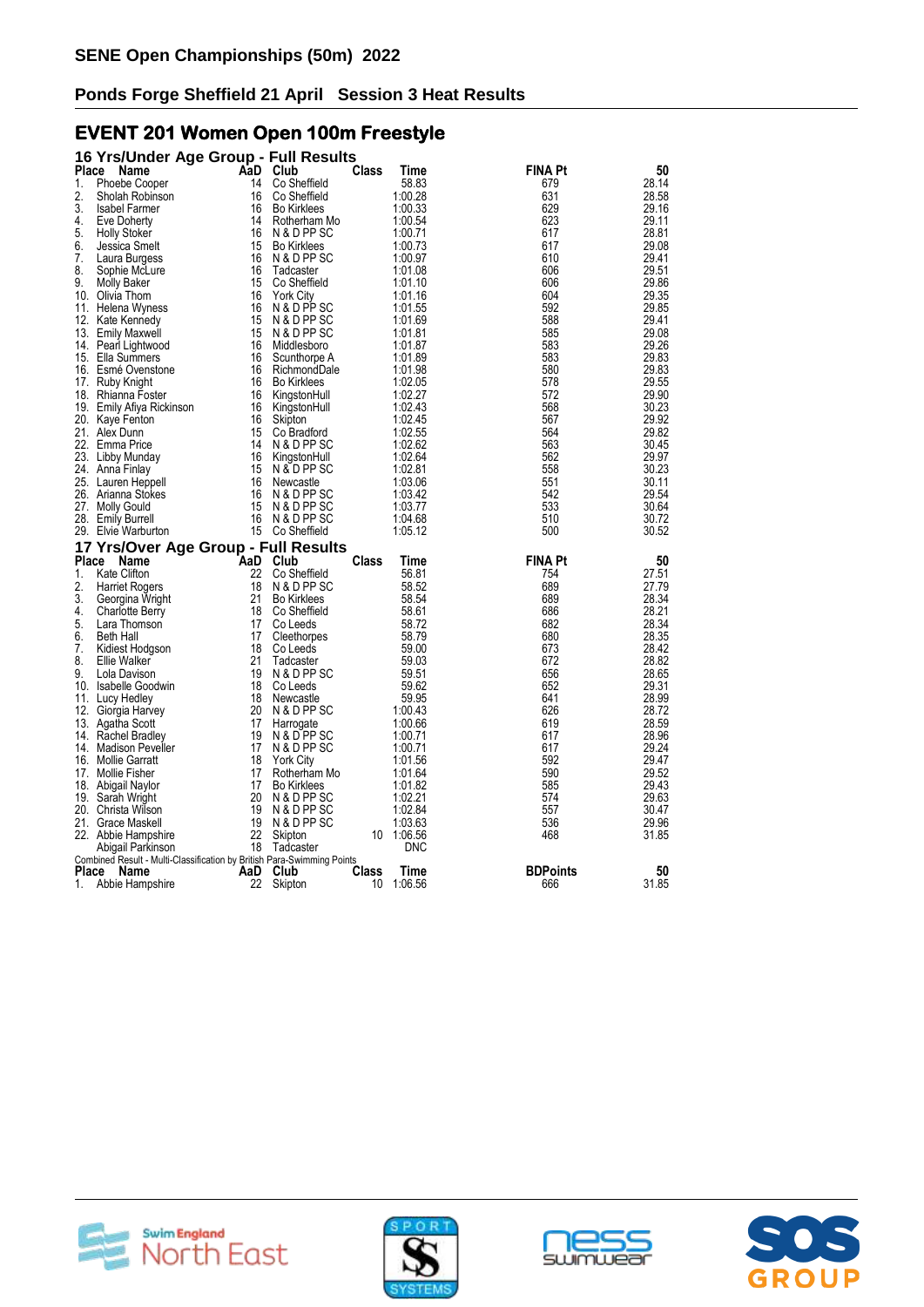# **EVENT 202 Men Open 200m Freestyle**

|              | 16 Yrs/Under Age Group - Full Results                                                  |     |                    |              |            |                 |       |         |         |
|--------------|----------------------------------------------------------------------------------------|-----|--------------------|--------------|------------|-----------------|-------|---------|---------|
| <b>Place</b> | Name                                                                                   |     | AaD Club           | Class        | Time       | FINA Pt         | 50    | 100     | 150     |
| 1.           | Luke McGee                                                                             | 16  | N & D PP SC        |              | 1:56.97    | 663             | 26.98 | 56.66   | 1:27.49 |
| 2.           | Jack Jenkinson                                                                         | 16  | Skipton            |              | 1:58.98    | 630             | 27.45 | 58.10   | 1:28.57 |
| 3.           | Max Russell                                                                            | 16  | Co Sheffield       |              | 1:59.40    | 623             | 27.93 | 58.07   | 1:28.96 |
| 4.           | Thomas Wilkinson                                                                       | 16  | Co Sheffield       |              | 2:00.92    | 600             | 27.50 | 58.28   | 1:29.87 |
| 5.           | Benjamin Thorpe                                                                        | 16  | Newcastle          |              | 2:02.05    | 583             | 28.18 | 59.35   | 1:31.41 |
| 6.           | Alexandru Lazar                                                                        | 15  | N & D PP SC        |              | 2:02.18    | 581             | 27.67 | 58.49   | 1:30.68 |
| 7.           | Kourosh Khodakhah                                                                      | 15  | Co Leeds           |              | 2:02.46    | 577             | 28.53 | 59.89   | 1:31.73 |
| 8.           | Shay Wood                                                                              | 15  | N & D PP SC        |              | 2:03.69    | 560             | 28.11 | 59.58   | 1:31.56 |
| 9.           | <b>Finn Ripley</b>                                                                     | 15  | Middlesboro        |              | 2:03.90    | 557             | 27.71 | 59.20   | 1:32.38 |
| 10.          | Joseph Moment                                                                          | 16  | KingstonHull       |              | 2:04.30    | 552             | 28.14 | 59.87   | 1:32.41 |
| 11.          | <b>William Gowler</b>                                                                  | 15  | Middlesboro        |              | 2:04.43    | 550             | 28.05 | 59.58   | 1:32.32 |
| 12.          | Thomas Maskell                                                                         | 16  | N & D PP SC        |              | 2:04.64    | 548             | 29.27 | 1:00.85 | 1:33.16 |
|              | 13. Edward Brown                                                                       | 16  | N & D PP SC        |              | 2:04.94    | 544             | 28.31 | 59.84   | 1:33.05 |
| 14.          | Jack Finnie                                                                            | 15  | Rotherham Mo       |              | 2:05.43    | 537             | 28.74 | 1:00.75 | 1:33.31 |
|              | 15. Rory Bryant                                                                        | 16  | <b>Bo Kirklees</b> |              | 2:06.04    | 529             | 28.95 | 1:00.75 | 1:33.33 |
|              | 16. Kieran Turnbull                                                                    | 16  | N & D PP SC        |              | 2:06.54    | 523             | 29.30 | 1:01.17 | 1:33.90 |
| 17.          | <b>Toby Parker</b>                                                                     | 16  | N & D PP SC        |              | 2:06.86    | 519             | 27.87 | 59.27   | 1:32.11 |
|              | 18. Thomas Smith                                                                       | 16  | RichmondDale       |              | 2:07.10    | 516             | 28.74 | 1:00.76 | 1:34.28 |
| 19.          | Samuel Smith                                                                           | 15  | Skipton            |              | 2:07.61    | 510             | 29.62 | 1:02.29 | 1:34.92 |
|              | 20. Matthew Mahoney                                                                    | 16  | Newcastle          |              | 2:09.18    | 492             | 28.95 | 1:01.02 | 1:35.22 |
| 21.          | Zach Larsen                                                                            | 16  | Chester Le S       |              | 2:09.52    | 488             | 27.45 | 59.58   | 1:35.32 |
|              | 22. Freddie Brook                                                                      | 16  | <b>York City</b>   |              | 2:09.86    | 484             | 29.37 | 1:02.30 | 1:35.79 |
|              | Joshua McCollin                                                                        | 15  | KingstonHull       |              | <b>DNC</b> |                 |       |         |         |
|              | 17 Yrs/Over Age Group - Full Results                                                   |     |                    |              |            |                 |       |         |         |
|              | Place<br>Name                                                                          | AaD | Club               | Class        | Time       | <b>FINA Pt</b>  | 50    | 100     | 150     |
| 1.           | Lewis Maxwell                                                                          | 19  | N & D PP SC        |              | 1:54.81    | 701             | 27.05 | 56.58   | 1:26.53 |
| 2.           | Ben Cope                                                                               | 21  | Co Sheffield       |              | 1:55.86    | 682             | 27.57 | 57.22   | 1:26.88 |
| 3.           | George Barber                                                                          | 21  | Co Sheffield       |              | 1:56.10    | 678             | 27.58 | 57.39   | 1:26.94 |
| 4.           | Harry Nicholson                                                                        | 18  | Newcastle          |              | 1:56.38    | 673             | 26.90 | 56.75   | 1:27.05 |
| 5.           | <b>Thomas Watkin</b>                                                                   | 20  | Co Sheffield       |              | 1:56.79    | 666             | 26.98 | 56.19   | 1:27.48 |
| 6.           | Matthew Woodhall                                                                       | 18  | Co Sheffield       |              | 1:57.22    | 658             | 27.46 | 57.41   | 1:27.46 |
| 7.           | Reuben Visda                                                                           | 19  | Co Sheffield       |              | 1:57.64    | 651             | 27.36 | 57.00   | 1:27.71 |
| 8.           | <b>Harry Courtney</b>                                                                  | 17  | N & D PP SC        |              | 1:58.53    | 637             | 27.04 | 56.77   | 1:27.70 |
| 9.           | Barnaby Howarth-Osborn                                                                 | 18  | Co Sheffield       |              | 1:58.84    | 632             | 27.91 | 58.18   | 1:28.52 |
| 10.          | Ned Sharp                                                                              | 19  | Skipton            |              | 1:59.40    | 623             | 27.85 | 58.19   | 1:27.97 |
| 11.          | Adam Strickland                                                                        | 18  | N & D PP SC        |              | 1:59.64    | 619             | 27.32 | 57.23   | 1:28.21 |
| 12.          | Finlay Chapman                                                                         | 21  | Co Sheffield       |              | 1:59.81    | 617             | 27.73 | 57.88   | 1:29.09 |
| 13.          | <b>Ben Shelton</b>                                                                     | 18  | Co Leeds           |              | 1:59.92    | 615             | 27.89 | 57.79   | 1:28.83 |
| 14.          | Simon Robson                                                                           | 18  | <b>York City</b>   |              | 2:00.07    | 613             | 28.17 | 58.97   | 1:30.09 |
|              | 15. Luke Booth                                                                         | 17  | Rotherham Mo       |              | 2:00.16    | 611             | 27.66 | 58.17   | 1:29.62 |
| 16.          | Samuel Naylor                                                                          | 22  | Newcastle          |              | 2:00.99    | 599             | 28.12 | 58.84   | 1:30.11 |
| 17.          | Josh Denholm                                                                           | 17  | Newcastle          |              | 2:01.54    | 591             | 27.79 | 58.02   | 1:29.55 |
| 18.          | Joshua Robinson                                                                        | 17  | N & D PP SC        |              | 2:01.86    | 586             | 28.13 | 59.11   | 1:30.74 |
| 19.          | Luke Clegg                                                                             | 17  | <b>Bo Kirklees</b> |              | 2:01.90    | 585             | 27.27 | 57.32   | 1:29.09 |
|              | 20. Mason Bland                                                                        | 18  | KingstonHull       |              | 2:02.15    | 582             | 28.33 | 59.16   | 1:31.25 |
| 21.          | James Newell                                                                           | 19  | N & D PP SC        |              | 2:03.19    | 567             | 27.96 | 1:00.37 | 1:31.76 |
|              | 22. Max Upton                                                                          | 19  | Billingham         |              | 2:03.48    | 563             | 27.69 | 59.02   | 1:31.19 |
|              | 23. Theo Clark                                                                         | 19  | Co Sheffield       |              | 2:03.70    | 560             | 28.46 | 59.40   | 1:31.67 |
| 24.          | Benjamin Rogers                                                                        | 17  | RichmondDale       |              | 2:03.72    | 560             | 28.10 | 59.40   | 1:32.02 |
|              | 25. Ben Gilchrist                                                                      | 21  | RichmondDale       |              | 2:05.12    | 541             | 28.37 | 59.97   | 1:32.44 |
|              | 26. Kieran Grant                                                                       | 17  | Bev Barracud       |              | 2:06.94    | 518             | 27.80 | 59.22   | 1:32.78 |
|              | 27. Lyndon Longhorne                                                                   | 27  | Derwentside        |              | 4 3:24.63  | 123             | 48.14 | 1:39.96 | 2:32.00 |
|              | Charlie Broome                                                                         | 18  | Co Leeds           |              | <b>DNC</b> |                 |       |         |         |
|              | Henry Oliver<br>Combined Result - Multi-Classification by British Para-Swimming Points | 20  | Co Sheffield       |              | <b>DNC</b> |                 |       |         |         |
| Place        | Name                                                                                   | AaD | Club               | <b>Class</b> | Time       | <b>BDPoints</b> | 50    | 100     | 150     |
| 1.           | Lyndon Longhorne                                                                       | 27  | Derwentside        | 4            | 3:24.63    | 522             | 48.14 | 1:39.96 | 2:32.00 |
|              |                                                                                        |     |                    |              |            |                 |       |         |         |







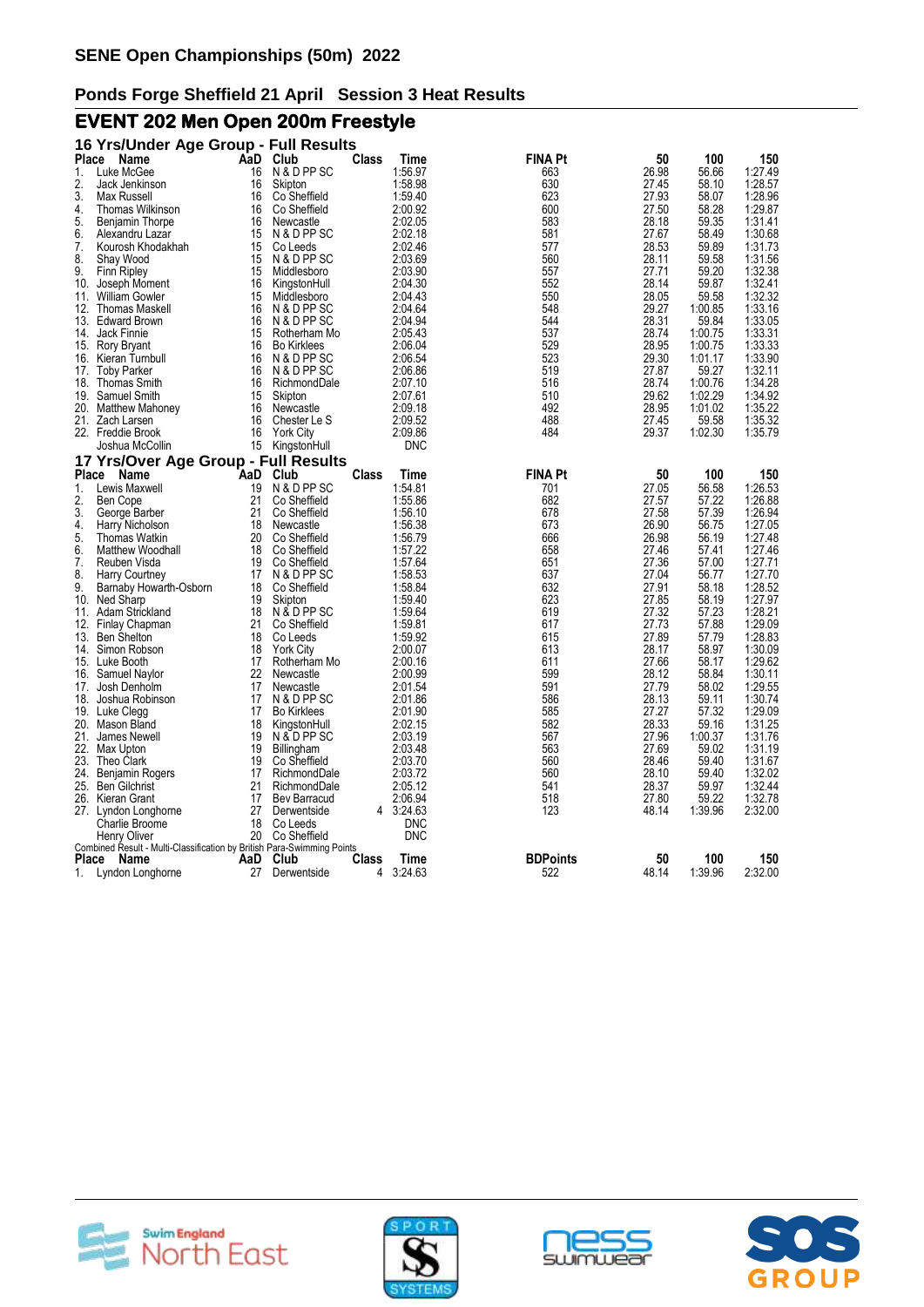# **EVENT 203 Women Open 50m Breaststroke**

| 16 Yrs/Under Age Group - Full Results                                                                                                                                                                                                                                                                                                                                                                                                                                                                                                                                                                                             |                                                                                                                                                                                                                                                      |       |                |
|-----------------------------------------------------------------------------------------------------------------------------------------------------------------------------------------------------------------------------------------------------------------------------------------------------------------------------------------------------------------------------------------------------------------------------------------------------------------------------------------------------------------------------------------------------------------------------------------------------------------------------------|------------------------------------------------------------------------------------------------------------------------------------------------------------------------------------------------------------------------------------------------------|-------|----------------|
|                                                                                                                                                                                                                                                                                                                                                                                                                                                                                                                                                                                                                                   |                                                                                                                                                                                                                                                      |       | FINA Pt        |
|                                                                                                                                                                                                                                                                                                                                                                                                                                                                                                                                                                                                                                   |                                                                                                                                                                                                                                                      |       | 567            |
|                                                                                                                                                                                                                                                                                                                                                                                                                                                                                                                                                                                                                                   |                                                                                                                                                                                                                                                      |       | 560            |
|                                                                                                                                                                                                                                                                                                                                                                                                                                                                                                                                                                                                                                   |                                                                                                                                                                                                                                                      |       | 559            |
|                                                                                                                                                                                                                                                                                                                                                                                                                                                                                                                                                                                                                                   |                                                                                                                                                                                                                                                      |       | 551            |
|                                                                                                                                                                                                                                                                                                                                                                                                                                                                                                                                                                                                                                   |                                                                                                                                                                                                                                                      |       | 540            |
|                                                                                                                                                                                                                                                                                                                                                                                                                                                                                                                                                                                                                                   |                                                                                                                                                                                                                                                      |       | 540            |
|                                                                                                                                                                                                                                                                                                                                                                                                                                                                                                                                                                                                                                   |                                                                                                                                                                                                                                                      |       | 537            |
|                                                                                                                                                                                                                                                                                                                                                                                                                                                                                                                                                                                                                                   |                                                                                                                                                                                                                                                      |       | 536            |
|                                                                                                                                                                                                                                                                                                                                                                                                                                                                                                                                                                                                                                   |                                                                                                                                                                                                                                                      |       | 534            |
|                                                                                                                                                                                                                                                                                                                                                                                                                                                                                                                                                                                                                                   |                                                                                                                                                                                                                                                      |       | 522            |
|                                                                                                                                                                                                                                                                                                                                                                                                                                                                                                                                                                                                                                   |                                                                                                                                                                                                                                                      |       | 521            |
|                                                                                                                                                                                                                                                                                                                                                                                                                                                                                                                                                                                                                                   |                                                                                                                                                                                                                                                      |       | 519            |
|                                                                                                                                                                                                                                                                                                                                                                                                                                                                                                                                                                                                                                   |                                                                                                                                                                                                                                                      |       | 512            |
|                                                                                                                                                                                                                                                                                                                                                                                                                                                                                                                                                                                                                                   |                                                                                                                                                                                                                                                      |       | 507            |
|                                                                                                                                                                                                                                                                                                                                                                                                                                                                                                                                                                                                                                   |                                                                                                                                                                                                                                                      |       | 503            |
|                                                                                                                                                                                                                                                                                                                                                                                                                                                                                                                                                                                                                                   |                                                                                                                                                                                                                                                      |       | 489            |
|                                                                                                                                                                                                                                                                                                                                                                                                                                                                                                                                                                                                                                   |                                                                                                                                                                                                                                                      |       | 487            |
|                                                                                                                                                                                                                                                                                                                                                                                                                                                                                                                                                                                                                                   |                                                                                                                                                                                                                                                      |       | 487            |
|                                                                                                                                                                                                                                                                                                                                                                                                                                                                                                                                                                                                                                   |                                                                                                                                                                                                                                                      |       | 481            |
|                                                                                                                                                                                                                                                                                                                                                                                                                                                                                                                                                                                                                                   |                                                                                                                                                                                                                                                      |       | 469            |
|                                                                                                                                                                                                                                                                                                                                                                                                                                                                                                                                                                                                                                   |                                                                                                                                                                                                                                                      |       | 459            |
|                                                                                                                                                                                                                                                                                                                                                                                                                                                                                                                                                                                                                                   |                                                                                                                                                                                                                                                      |       | 458            |
|                                                                                                                                                                                                                                                                                                                                                                                                                                                                                                                                                                                                                                   |                                                                                                                                                                                                                                                      |       | 456            |
|                                                                                                                                                                                                                                                                                                                                                                                                                                                                                                                                                                                                                                   |                                                                                                                                                                                                                                                      |       | 451            |
|                                                                                                                                                                                                                                                                                                                                                                                                                                                                                                                                                                                                                                   |                                                                                                                                                                                                                                                      |       | 445            |
|                                                                                                                                                                                                                                                                                                                                                                                                                                                                                                                                                                                                                                   |                                                                                                                                                                                                                                                      |       | 445            |
|                                                                                                                                                                                                                                                                                                                                                                                                                                                                                                                                                                                                                                   |                                                                                                                                                                                                                                                      |       | 431            |
|                                                                                                                                                                                                                                                                                                                                                                                                                                                                                                                                                                                                                                   |                                                                                                                                                                                                                                                      |       | 431            |
|                                                                                                                                                                                                                                                                                                                                                                                                                                                                                                                                                                                                                                   |                                                                                                                                                                                                                                                      |       | 422            |
|                                                                                                                                                                                                                                                                                                                                                                                                                                                                                                                                                                                                                                   |                                                                                                                                                                                                                                                      |       | 412            |
|                                                                                                                                                                                                                                                                                                                                                                                                                                                                                                                                                                                                                                   |                                                                                                                                                                                                                                                      |       | 384            |
|                                                                                                                                                                                                                                                                                                                                                                                                                                                                                                                                                                                                                                   |                                                                                                                                                                                                                                                      |       |                |
| <b>16 Yrs/Under Age Group - Full Results<br/> 16 Confield<br/> 1. Charlotte Bianchi<br/> 1. Charlotte Bianchi<br/> 1. 6 Confield<br/> 1. Time<br/> 1. Says (Subset Hearfield<br/> 1. Says (Subset Hearfield<br/> 4. Niamh Takkas<br/> 5. Notel Hearfield<br/> 1. Says Ri</b><br><b>17 Yrs/Over Age Group - Full Results<br/>Place Name AaD Club<br/>1 Paige Fenton 19 Skipton</b><br>17 Yrs/Over Age Group - Full Resul<br>1. Paige Fenton 19 Skipton<br>1. Paige Fenton 19 Skipton<br>21 Bo Kirklees<br>3. Beth Dennis<br>4. Katie Stobbs 117 N & D PP SC<br>5. Rebecca Keetley 18 Middlesboro<br>6. Rebecca Neetley 18 Middlesb |                                                                                                                                                                                                                                                      |       |                |
|                                                                                                                                                                                                                                                                                                                                                                                                                                                                                                                                                                                                                                   |                                                                                                                                                                                                                                                      | Time  | <b>FINA Pt</b> |
|                                                                                                                                                                                                                                                                                                                                                                                                                                                                                                                                                                                                                                   |                                                                                                                                                                                                                                                      | 33.28 | 682            |
|                                                                                                                                                                                                                                                                                                                                                                                                                                                                                                                                                                                                                                   |                                                                                                                                                                                                                                                      |       | 630            |
|                                                                                                                                                                                                                                                                                                                                                                                                                                                                                                                                                                                                                                   |                                                                                                                                                                                                                                                      |       | 626            |
|                                                                                                                                                                                                                                                                                                                                                                                                                                                                                                                                                                                                                                   |                                                                                                                                                                                                                                                      |       | 601            |
|                                                                                                                                                                                                                                                                                                                                                                                                                                                                                                                                                                                                                                   |                                                                                                                                                                                                                                                      |       | 586            |
|                                                                                                                                                                                                                                                                                                                                                                                                                                                                                                                                                                                                                                   |                                                                                                                                                                                                                                                      |       | 579            |
|                                                                                                                                                                                                                                                                                                                                                                                                                                                                                                                                                                                                                                   |                                                                                                                                                                                                                                                      |       | 557            |
|                                                                                                                                                                                                                                                                                                                                                                                                                                                                                                                                                                                                                                   |                                                                                                                                                                                                                                                      |       | 555<br>546     |
|                                                                                                                                                                                                                                                                                                                                                                                                                                                                                                                                                                                                                                   |                                                                                                                                                                                                                                                      |       | 543            |
|                                                                                                                                                                                                                                                                                                                                                                                                                                                                                                                                                                                                                                   |                                                                                                                                                                                                                                                      |       | 540            |
|                                                                                                                                                                                                                                                                                                                                                                                                                                                                                                                                                                                                                                   |                                                                                                                                                                                                                                                      |       | 537            |
|                                                                                                                                                                                                                                                                                                                                                                                                                                                                                                                                                                                                                                   |                                                                                                                                                                                                                                                      |       | 526            |
|                                                                                                                                                                                                                                                                                                                                                                                                                                                                                                                                                                                                                                   |                                                                                                                                                                                                                                                      |       | 501            |
|                                                                                                                                                                                                                                                                                                                                                                                                                                                                                                                                                                                                                                   |                                                                                                                                                                                                                                                      |       | 500            |
|                                                                                                                                                                                                                                                                                                                                                                                                                                                                                                                                                                                                                                   |                                                                                                                                                                                                                                                      |       | 495            |
|                                                                                                                                                                                                                                                                                                                                                                                                                                                                                                                                                                                                                                   |                                                                                                                                                                                                                                                      |       | 481            |
| 18. Aine Hughes                                                                                                                                                                                                                                                                                                                                                                                                                                                                                                                                                                                                                   | Skipton 33.28<br>Bo Kirklees 34.17<br>Co Sheffield 34.24<br>N & D PP SC 34.24<br>Middlesboro 35.01<br>Co Bradford 35.15<br>Co Sheffield 35.54<br>Stocksbridge 35.64<br>Middlesboro 35.83<br>Middlesboro 35.83<br>Middlesboro 35.83<br>Middlesboro 35 |       | 477            |







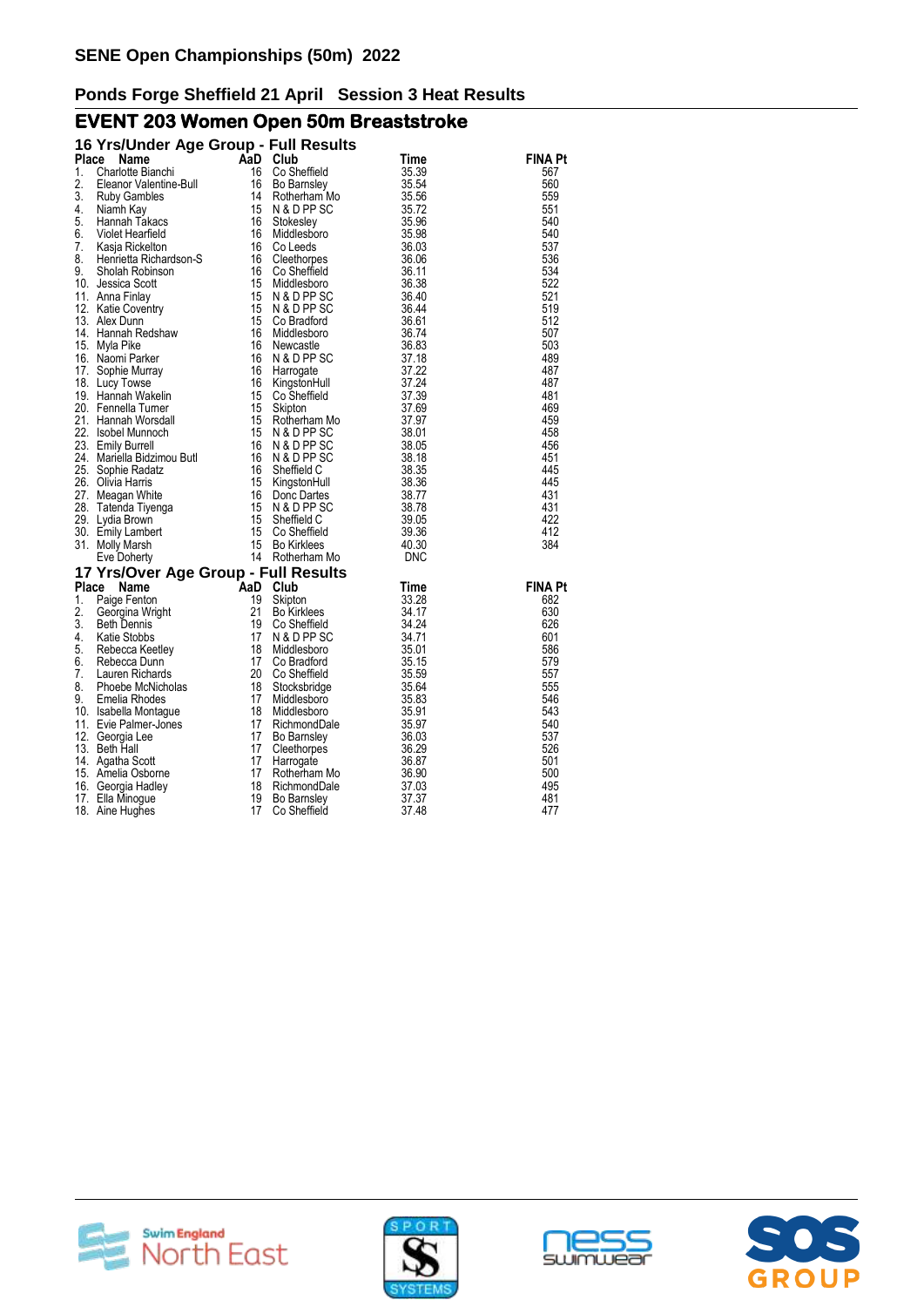# **EVENT 204 Men Open 100m Breaststroke**

|              | 16 Yrs/Under Age Group - Full Results       |          |                                 |                    |                |                |
|--------------|---------------------------------------------|----------|---------------------------------|--------------------|----------------|----------------|
| <b>Place</b> | Name                                        | AaD      | Club                            | Time               | FINA Pt        | 50             |
| 1.           | Daniel Jackson                              | 16       | <b>Bo Kirklees</b>              | 1:09.45            | 549            | 32.79          |
| 2.           | Thomas Wilkinson                            | 16       | Co Sheffield                    | 1:10.59            | 523            | 33.19          |
| 3.           | Thomas McDermott                            | 16       | Middlesboro                     | 1:11.24            | 508            | 34.07          |
| 4.           | Callum Nurse                                | 16       | Cleethorpes                     | 1:11.56            | 502            | 33.21          |
| 5.           | <b>William Morris</b>                       | 16       | Middlesboro                     | 1:12.13            | 490            | 33.00          |
| 6.           | Oliver Dodsworth                            | 15       | Newcastle                       | 1:12.50            | 482            | 33.27          |
| 7.           | Archie Norton                               | 16       | <b>Thirsk WH</b>                | 1:12.77            | 477            | 34.55          |
| 8.           | Jack Kelso                                  | 15       | N & D PP SC                     | 1:12.91            | 474            | 34.12          |
| 9.           | <b>Blake Price</b>                          | 15       | <b>Bridlington</b>              | 1:12.93            | 474            | 33.18          |
|              | 10. Jacob Barnett                           | 15       | N & D PP SC                     | 1:13.01            | 472            | 33.84          |
|              | 11. Sean Smith                              | 15       | Skipton                         | 1:13.11            | 470            | 34.23          |
|              | 12. George Brooks                           | 15       | Co Leeds                        | 1:13.23            | 468            | 34.05          |
|              | 13. Louis Dubbeldam                         | 16       | Durham City                     | 1:14.49            | 445            | 34.72          |
|              | 14. Alfie McGuire                           | 16<br>16 | Chester Le S                    | 1:15.30            | 431<br>420     | 34.17          |
|              | 15. George Tweedie<br>16. Jamie Bleanch     | 15       | N & D PP SC<br><b>York City</b> | 1:15.91<br>1:15.95 | 420            | 35.52<br>35.46 |
|              |                                             | 16       |                                 |                    | 415            |                |
|              | 17. Michael Elsaify                         | 16       | Billingham<br>Stocksbridge      | 1:16.23<br>1:16.31 | 414            | 34.38<br>34.89 |
|              | 18. Finley McNicholas<br>19. Joseph Levison | 15       | Wetherby                        | 1:16.64            | 408            | 35.14          |
|              | 20. Peter McGrother                         | 16       | Durham City                     | 1:16.72            | 407            | 36.38          |
|              | 21. Rudi Chan                               | 16       | <b>York City</b>                | 1:16.80            | 406            | 35.36          |
|              | 22. Zach Beattie                            | 15       | <b>Bo Kirklees</b>              | 1:16.89            | 404            | 36.09          |
|              | 23. Ben Hartridge                           | 16       | N & D PP SC                     | 1:17.05            | 402            | 35.88          |
|              | 24. Jack McGurk                             | 16       | Consett                         | 1:17.64            | 393            | 35.36          |
|              | 25. Sam Livingstone                         | 15       | N & D PP SC                     | 1:18.10            | 386            | 36.34          |
|              | Keelan Behan                                | 16       | Skipton                         | <b>DNC</b>         |                |                |
|              | Alexander McCallum                          |          | 15 Selby                        | DQ 4               |                |                |
|              | 17 Yrs/Over Age Group - Full Results        |          |                                 |                    |                |                |
| Place        | <b>Name</b>                                 | AaD      | Club                            | Time               | <b>FINA Pt</b> | 50             |
| 1.           | <b>Ryan Griffiths</b>                       | 19       | Co Sheffield                    | 1:06.53            | 624            | 31.44          |
| 2.           | Christian Ryan                              | 17       | N & D PP SC                     | 1:06.54            | 624            | 31.82          |
| 3.           | Arthur Llewellyn                            | 18       | N & D PP SC                     | 1:07.26            | 604            | 31.87          |
| 4.           | Rohan Smith                                 | 18       | Skipton                         | 1:07.58            | 596            | 31.98          |
| 5.           | Martin Smith                                | 18       | <b>Bo Kirklees</b>              | 1:07.63            | 594            | 31.38          |
| 6.           | Simon Robson                                | 18       | <b>York City</b>                | 1:08.27            | 578            | 31.94          |
| 7.           | <b>Isaac Hall</b>                           | 18       | N & D PP SC                     | 1:08.62            | 569            | 31.75          |
| 8.           | Mykhaylo Rozenfeld                          | 21       | Co Sheffield                    | 1:09.04            | 559            | 32.35          |
| 9.           | Max Elphick                                 | 26       | Co Sheffield                    | 1:09.39            | 550            | 32.32          |
|              | 10. Joseph Keeley                           | 29       | East Leeds                      | 1:09.51            | 547            | 32.23          |
|              | 11. Jacob Davison                           | 17<br>18 | Chester Le S                    | 1:10.25<br>1:10.46 | 530<br>526     | 32.51          |
|              | 12. Ethan Baylin<br>13. Jack Senior         | 18       | Tadcaster<br>Co Leeds           | 1:10.66            | 521            | 32.02<br>33.27 |
|              | 14. Joseph Moore                            | 21       | Harrogate                       | 1:11.36            | 506            | 32.85          |
|              | 15. Ben Swann                               | 17       | N & D PP SC                     | 1:11.49            | 503            | 32.50          |
|              | 16. Oli Lill                                | 20       | Co Sheffield                    | 1:11.65            | 500            | 32.48          |
|              | 17. Thomas Bergmann                         | 17       | Co Sheffield                    | 1:12.01            | 492            | 33.50          |
|              | 18. Daniel Stevens                          | 17       | Bev Barracud                    | 1:12.56            | 481            | 33.84          |
|              | 19. Blaine Underwood                        | 18       | <b>Bo Barnsley</b>              | 1:13.34            | 466            | 32.38          |
|              | 20. Roman Wallace                           | 18       | <b>Bo Barnsley</b>              | 1:13.50            | 463            | 33.79          |
|              | 21. William Sutcliffe                       | 17       | <b>Bev Barracud</b>             | 1:13.78            | 458            | 34.07          |
|              | Simon Dryden                                | 19       | RichmondDale                    | DNC                |                |                |
|              | Aidan Fothergill                            | 18       | <b>York City</b>                | DNC                |                |                |
|              | Joseph Martin                               | 22       | N & D PP SC                     | <b>DNC</b>         |                |                |







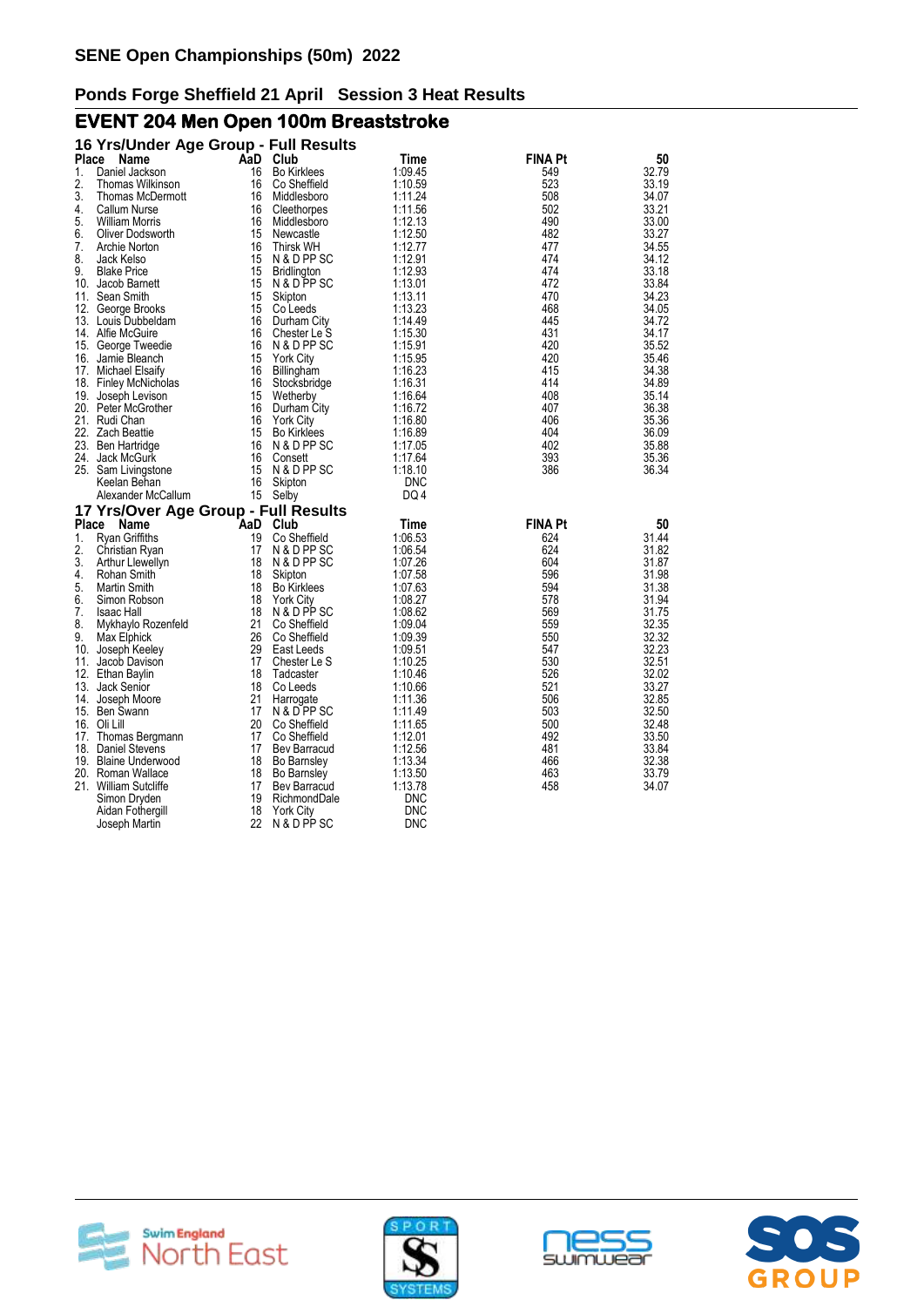# **EVENT 205 Women Open 400m IM**

|       | 16 Yrs/Under Age Group - Full Results<br>Place Name | AaD Club                                 |                                         | Time                                | <b>FINA Pt</b>                       |                       |                       |                       |
|-------|-----------------------------------------------------|------------------------------------------|-----------------------------------------|-------------------------------------|--------------------------------------|-----------------------|-----------------------|-----------------------|
| 1.    | Daisy Purchase<br>50m 32.92<br>32.92                | 16 Rotherham Mo<br>100m 1:11.04<br>38.12 | 150m 1:51.71<br>40.67                   | 5:14.69<br>200m 2:31.20<br>39.49    | 606<br>250m 3:16.49<br>45.29         | 300m 4:02.42<br>45.93 | 350m 4:39.36<br>36.94 | 400m 5:14.69<br>35.33 |
| 2.    | Emma Price<br>50m 32.92                             | 14 N & D PP SC<br>100m 1:10.71           | 150m 1:52.49                            | 5:17.76<br>200m 2:32.66             | 588<br>250m 3:16.87                  | 300m 4:03.90          | 350m 4:42.11          | 400m 5:17.76          |
| 3.    | 32.92<br>Jessica Reilly<br>50m 34.33                | 37.79<br>16 Harrogate<br>100m 1:14.30    | 41.78<br>150m 1:53.73                   | 40.17<br>5:17.84<br>200m 2:32.90    | 44.21<br>588<br>250m 3:18.17         | 47.03<br>300m 4:04.14 | 38.21<br>350m 4:41.81 | 35.65<br>400m 5:17.84 |
| 4.    | 34.33<br>Isla Williams<br>50m 32.77                 | 39.97<br>16 Co Leeds<br>100m 1:10.66     | 39.43<br>150m 1:52.29                   | 39.17<br>5:18.79<br>200m 2:32.58    | 45.27<br>583<br>250m 3:18.29         | 45.97<br>300m 4:04.74 | 37.67<br>350m 4:42.31 | 36.03<br>400m 5:18.79 |
| 5.    | 32.77<br>Isabella Shering                           | 37.89<br>16 Co Sheffield                 | 41.63                                   | 40.29<br>5:19.77                    | 45.71<br>577                         | 46.45                 | 37.57                 | 36.48                 |
| 6.    | 50m 32.81<br>32.81<br><b>Chloe Cooke</b>            | 100m 1:10.17<br>37.36<br>15 Co Sheffield | 150m 1:50.88<br>40.71                   | 200m 2:30.84<br>39.96<br>5:20.02    | 250m 3:18.38<br>47.54<br>576         | 300m 4:06.27<br>47.89 | 350m 4:43.81<br>37.54 | 400m 5:19.77<br>35.96 |
|       | 50m 31.89<br>31.89<br>Sedona Reed                   | 100m 1:09.49<br>37.60<br>15 Co Leeds     | 150m 1:51.32<br>41.83                   | 200m 2:31.87<br>40.55<br>5:21.78    | 250m 3:20.27<br>48.40<br>567         | 300m 4:07.54<br>47.27 | 350m 4:44.52<br>36.98 | 400m 5:20.02<br>35.50 |
| 8.    | 50m 34.49<br>34.49<br>Molly Baker                   | 100m 1:13.73<br>39.24<br>15 Co Sheffield | 150m 1:54.41<br>40.68                   | 200m 2:34.43<br>40.02<br>5:22.08    | 250m 3:23.74<br>49.31<br>565         | 300m 4:11.62<br>47.88 | 350m 4:47.78<br>36.16 | 400m 5:21.78<br>34.00 |
|       | 50m 34.64<br>34.64                                  | 100m 1:16.44<br>41.80                    | 150m 1:58.56<br>42.12                   | 200m 2:39.18<br>40.62               | 250m 3:25.88<br>46.70                | 300m 4:13.01<br>47.13 | 350m 4:47.70<br>34.69 | 400m 5:22.08<br>34.38 |
| 9.    | Rhianna Foster<br>50m 34.21<br>34.21                | 16 KingstonHull<br>100m 1:14.99<br>40.78 | 150m 1:56.14<br>41.15                   | 5:23.79<br>200m 2:37.73<br>41.59    | 556<br>250m 3:24.54<br>46.81         | 300m 4:11.37<br>46.83 | 350m 4:48.38<br>37.01 | 400m 5:23.79<br>35.41 |
|       | 10. Evie O'Halleron-Hutchi<br>50m 32.82<br>32.82    | 15 N & D PP SC<br>100m 1:10.63<br>37.81  | 150m 1:53.50<br>42.87                   | 5:25.10<br>200m 2:35.51<br>42.01    | 549<br>250m 3:22.66<br>47.15         | 300m 4:09.98<br>47.32 | 350m 4:48.57<br>38.59 | 400m 5:25.10<br>36.53 |
|       | 11. Tahlia Mulleague<br>50m 33.74                   | 16 Co Sheffield<br>100m 1:13.46          | 150m 1:55.25<br>41.79                   | 5:26.77<br>200m 2:35.92             | 541<br>250m 3:24.32<br>48.40         | 300m 4:12.82<br>48.50 | 350m 4:50.95<br>38.13 | 400m 5:26.77          |
|       | 33.74<br>12. Kasja Rickelton<br>50m 32.54           | 39.72<br>16 Co Leeds<br>100m 1:11.12     | 150m 1:54.61                            | 40.67<br>5:27.15<br>200m 2:37.51    | 539<br>250m 3:23.61                  | 300m 4:10.77          | 350m 4:49.48          | 35.82<br>400m 5:27.15 |
|       | 32.54<br>13. Mischa Comrie<br>50m 32.62             | 38.58<br>15 Co Leeds<br>100m 1:11.62     | 43.49<br>150m 1:53.79                   | 42.90<br>5:28.46<br>200m 2:34.88    | 46.10<br>533<br>250m 3:23.27         | 47.16<br>300m 4:12.95 | 38.71<br>350m 4:50.36 | 37.67<br>400m 5:28.46 |
|       | 32.62<br>14. Lea Westen<br>50m 34.54                | 39.00<br>15 RichmondDale<br>100m 1:14.47 | 42.17<br>150m 1:59.51                   | 41.09<br>5:30.49<br>200m 2:43.55    | 48.39<br>523<br>250m 3:28.42         | 49.68<br>300m 4:14.82 | 37.41<br>350m 4:53.46 | 38.10<br>400m 5:30.49 |
|       | 34.54<br>15. Katie Pink                             | 39.93<br>15 Middlesboro                  | 45.04                                   | 44.04<br>5:31.58                    | 44.87<br>518                         | 46.40                 | 38.64                 | 37.03                 |
|       | 50m 34.88<br>34.88<br>16. Emily Lambert             | 100m 1:14.25<br>39.37<br>15 Co Sheffield | 150m 1:57.21<br>42.96                   | 200m 2:39.38<br>42.17<br>5:32.74    | 250m 3:27.18<br>47.80<br>512         | 300m 4:16.70<br>49.52 | 350m 4:55.14<br>38.44 | 400m 5:31.58<br>36.44 |
|       | 50m 33.73<br>33.73<br>Sholah Robinson               | 100m 1:14.07<br>40.34<br>16 Co Sheffield | 150m 1:59.44<br>45.37                   | 200m 2:44.20<br>44.76<br><b>DNC</b> | 250m 3:29.60<br>45.40                | 300m 4:17.30<br>47.70 | 350m 4:55.50<br>38.20 | 400m 5:32.74<br>37.24 |
|       | <b>Emily Oliver</b>                                 | 16 Bo Kirklees                           |                                         | <b>DNC</b>                          |                                      |                       |                       |                       |
| Place | 17 Yrs/Over Age Group - Full Results<br>Name        | <b>Exalt Club</b>                        |                                         | Time                                | <b>FINA Pt</b>                       |                       |                       |                       |
| 1.    | Amelia Monaghan<br>50m 31.86<br>31.86               | 20 Co Sheffield<br>100m 1:07.47<br>35.61 | 150m 1:47.40<br>39.93                   | 4:59.42<br>200m 2:26.21<br>38.81    | 703<br>250m 3:08.23<br>42.02         | 300m 3:50.82<br>42.59 | 350m 4:26.07<br>35.25 | 400m 4:59.42<br>33.35 |
| 2.    | Annabelle Wilkinson<br>50m 30.21<br>30.21           | 17 Co Sheffield<br>100m 1:05.33          | 150m 1:45.34<br>35.12 40.01             | 4:59.44<br>200m 2:23.71<br>38.37    | 703<br>250m 3:05.96 300<br>42.25 637 | 300m 3:50.04          | 350m 4:25.54          | 400m 4:59.44<br>33.90 |
| 3.    | Faye McDonagh<br>50m 30.88                          | 100m 1:07.65                             | 18 N & D PP SC<br>150m 1:48.45          | 5:09.47<br>200m 2:29.50             | 250m 3:13.48                         | 44.08<br>300m 3:58.70 | 35.50<br>350m 4:34.12 | 400m 5:09.47          |
| 4.    | 30.88<br>Mollie Fisher<br>50m 32.07                 | 36.77<br>17 Rotherham Mo<br>100m 1:10.27 | 40.80<br>150m 1:51.20                   | 41.05<br>5:14.48<br>200m 2:31.31    | 43.98<br>607<br>250m 3:17.15         | 45.22<br>300m 4:03.53 | 35.42<br>350m 4:39.65 | 35.35<br>400m 5:14.48 |
| 5.    | 32.07<br>Madison Johnson<br>50m 32.11               | 38.20<br>17 Donc Dartes<br>100m 1:08.29  | 40.93<br>150m 1:50.22                   | 40.11<br>5:18.36<br>200m 2:30.90    | 45.84<br>585<br>585                  | 46.38<br>300m 4:05.08 | 36.12<br>350m 4:41.95 | 34.83<br>400m 5:18.36 |
| 6.    | 32.11<br>Niamh Carroll                              | 36.18<br>17 Tadcaster                    | 41.93                                   | 40.68<br>5:21.49                    | 250m 3:17.89 300<br>46.99 568        | 47.19                 | 36.87                 | 36.41                 |
| 7.    | 50m 33.12<br>33.12<br>Sophie Bourne                 | 100m 1:11.55<br>38.43<br>17 Sheffield C  | 150m 1:52.61<br>41.06                   | 200m 2:32.86<br>40.25<br>5:22.60    | 250m 3:18.98<br>46.12<br>562         | 300m 4:05.96<br>46.98 | 350m 4:43.86<br>37.90 | 400m 5:21.49<br>37.63 |
| 8.    | 50m 34.47<br>34.47<br><b>Isobel Shimells</b>        | 100m 1:14.45<br>39.98<br>18 KingstonHull | 150m 1:54.77<br>40.32                   | 200m 2:34.07<br>39.30<br>5:22.68    | 250m 3:21.78<br>47.71<br>562<br>562  | 300m 4:08.39<br>46.61 | 350m 4:46.52<br>38.13 | 400m 5:22.60<br>36.08 |
| 9.    | 50m 33.44<br>33.44<br>Megan Cairns                  | 100m 1:10.93<br>37.49<br>17 Middlesboro  | 150m 1:51.94<br>41.01                   | 200m 2:33.30<br>41.36<br>5:24.74    | 250m 3:20.54<br>47.24<br>551         | 300m 4:08.37<br>47.83 | 350m 4:46.95<br>38.58 | 400m 5:22.68<br>35.73 |
|       | 50m 34.37<br>34.37                                  | 100m 1:15.09<br>40.72                    | 150m 1:56.25<br>41.16                   | 200m 2:37.11<br>40.86               | 250m 3:22.66<br>45.55                | 300m 4:08.38<br>45.72 | 350m 4:46.85<br>38.47 | 400m 5:24.74<br>37.89 |
|       | 10. Leoni Jones<br>50m 32.27<br>32.27               | 18 N & D PP SC<br>100m 1:11.14<br>38.87  | 150m 1:53.55<br>42.41                   | 5:27.82<br>200m 2:35.43<br>41.88    | 536<br>250m 3:23.52<br>48.09         | 300m 4:13.35<br>49.83 | 350m 4:51.16<br>37.81 | 400m 5:27.82<br>36.66 |
|       | 11. Annabel Cooper<br>50m 32.45<br>32.45            | 100m 1:11.02<br>38.57                    | 17 N & D PP SC<br>150m 1:52.32<br>41.30 | 5:27.92<br>200m 2:33.78<br>41.46    | 535<br>250m 3:21.97<br>48.19         | 300m 4:11.11<br>49.14 | 350m 4:49.92<br>38.81 | 400m 5:27.92<br>38.00 |







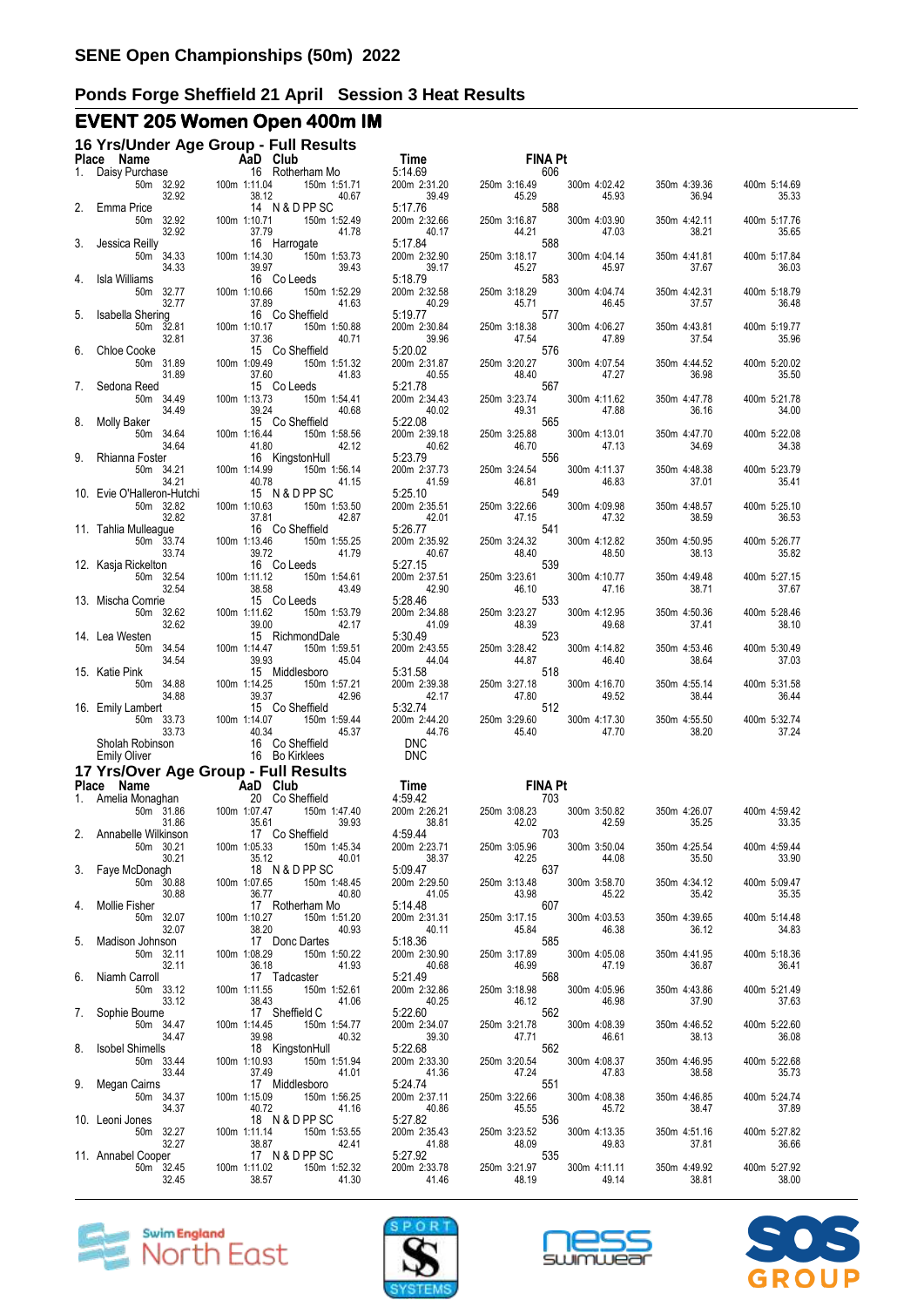|                       | 20 Co Sheffield                                                                                                                | 5:27.92         | 535                          |                              |
|-----------------------|--------------------------------------------------------------------------------------------------------------------------------|-----------------|------------------------------|------------------------------|
| 50m 32.85             | 150m 1:54.90<br>1:12.76<br>100m                                                                                                | 200m 2:37.16    | 300m 4:10.17<br>250m 3:22.59 | 350m 4:49.25<br>400m 5:27.92 |
| 32.85                 | 39.91<br>42.14                                                                                                                 | 42.26           | 45.43<br>47.58               | 39.08<br>38.67               |
|                       |                                                                                                                                |                 |                              |                              |
| 50m 33.27             | 150m 1:57.22<br>1:12.72<br>100m                                                                                                | 200m 2:39.87    | 300m 4:13.15<br>250m 3:26.22 | 400m 5:33.48<br>350m 4:54.05 |
| 33.27                 | 39.45<br>44.50                                                                                                                 | 42.65           | 46.35<br>46.93               | 40.90<br>39.43               |
|                       | 18 Middlesboro                                                                                                                 | 5:36.82         | 494                          |                              |
| 35.32<br>50m          | 150m 2:00.51<br>1:17.13<br>100m                                                                                                | 200m 2:41.58    | 300m 4:18.60<br>250m 3:30.31 | 400m 5:36.82<br>350m 4:57.93 |
| 35.32                 | 41.81<br>43.38                                                                                                                 | 41.07           | 48.73<br>48.29               | 38.89<br>39.33               |
|                       | 17 Rotherham Mo                                                                                                                | 5:37.65         | 490                          |                              |
| 50m 34.94             | 1:16.24<br>150m 2:00.87<br>100m                                                                                                | 200m 2:43.37    | 300m 4:20.57<br>250m 3:31.70 | 350m 5:01.37<br>400m 5:37.65 |
| 34.94                 | 41.30<br>44.63                                                                                                                 | 42.50           | 48.33<br>48.87               | 36.28<br>40.80               |
|                       | 17 Co Leeds                                                                                                                    | 5:38.51         | 487                          |                              |
| 50m 34.66             | 150m 2:00.23<br>100m 1:15.02                                                                                                   | 200m 2:43.92    | 300m 4:20.88<br>250m 3:32.17 | 350m 5:00.46<br>400m 5:38.51 |
| 34.66                 | 40.36<br>45.21                                                                                                                 | 43.69           | 48.25<br>48.71               | 38.05<br>39.58               |
|                       | 18 Bo Kirklees                                                                                                                 | 5:38.57         | 486                          |                              |
| 50 <sub>m</sub> 33.04 | 150m 1:55.94<br>100m 1:11.69                                                                                                   | 200m 2:39.40    | 300m 4:21.33<br>250m 3:29.79 | 350m 5:00.47<br>400m 5:38.57 |
| 33.04                 | 38.65<br>44.25                                                                                                                 | 43.46           | 51.54<br>50.39               | 38.10<br>39.14               |
|                       | 11. Holly Gregory<br>13. Georgia Hadley<br>14. Ellie Baister<br>15. Daisy Guttridge<br>16. Abigail Heald<br>17. Sally Rutledge | 18 RichmondDale | 5:33.48                      | 509                          |







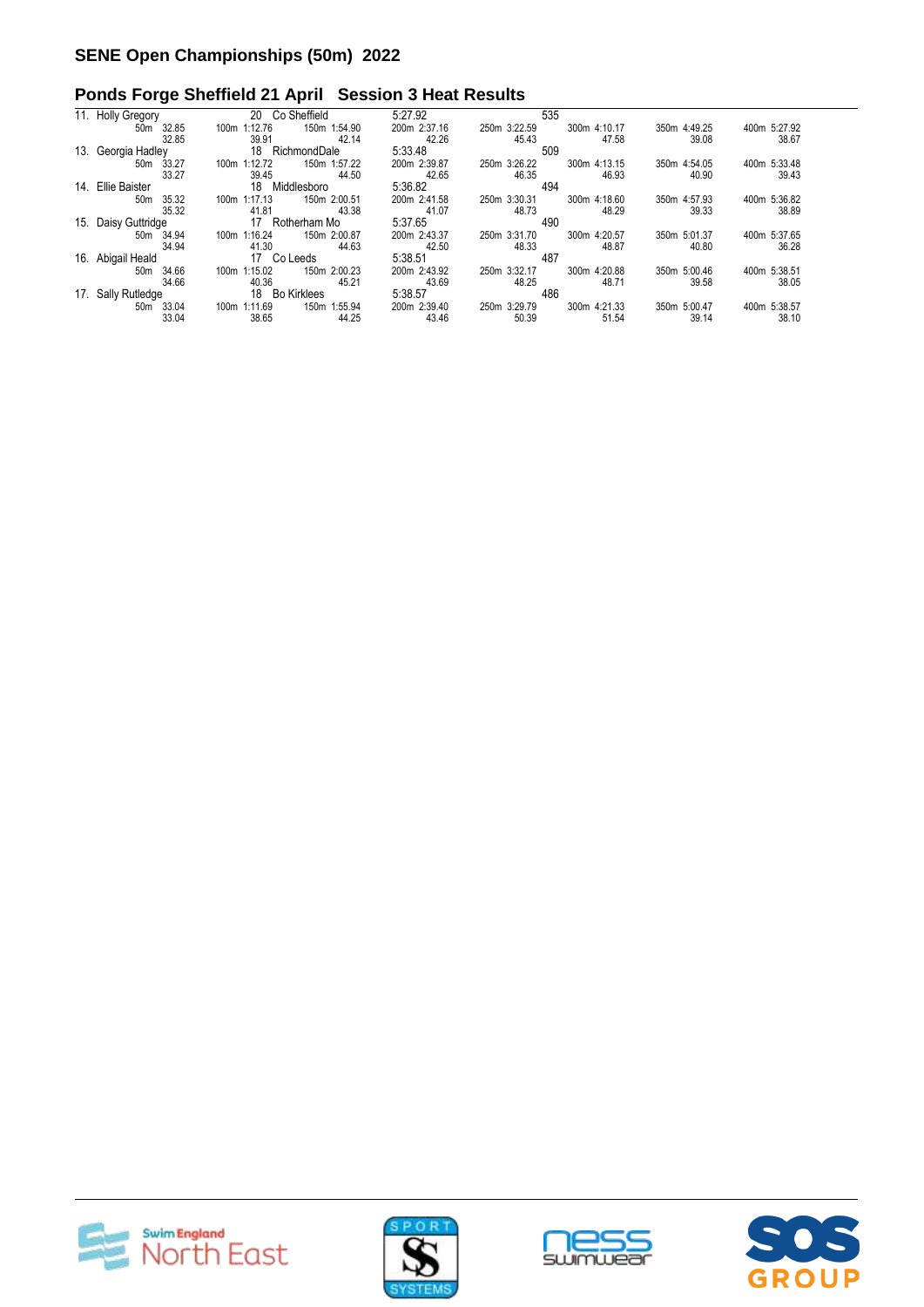# **EVENT 206 Men Open 100m Butterfly**

|            | 16 Yrs/Under Age Group - Full Results           |     |                    |            |                |       |
|------------|-------------------------------------------------|-----|--------------------|------------|----------------|-------|
| Place      | Name                                            | AaD | Club               | Time       | FINA Pt        | 50    |
| 1.         | Rio Daodu                                       | 15  | KingstonHull       | 59.64      | 570            | 27.48 |
| 2.         | Max Russell                                     | 16  | Co Sheffield       | 1:00.02    | 559            | 28.28 |
| 3.         | Isaac Buchan                                    | 15  | N & D PP SC        | 1:00.50    | 546            | 28.24 |
| 4.         | Samuel Smith                                    | 15  | Skipton            | 1:00.56    | 544            | 27.90 |
| 5.         | Miles Kinlen                                    | 15  | Co Sheffield       | 1:01.28    | 525            | 28.59 |
| 6.         | <b>Toby Parker</b>                              | 16  | N & D PP SC        | 1:01.54    | 518            | 28.38 |
| 7.         | Cody Ingram                                     | 16  | <b>Bo Barnsley</b> | 1:01.58    | 517            | 28.02 |
| 8.         | Lewis Hawden                                    | 16  | Pocklington        | 1:01.72    | 514            | 28.33 |
| 9.         | Angelo Giani Contini                            | 16  | Newcastle          | 1:01.74    | 513            | 28.35 |
|            | 10. Kieran Turnbull                             | 16  | N & D PP SC        | 1:01.79    | 512            | 28.80 |
| 11.        | <b>William Gowler</b>                           | 15  | Middlesboro        | 1:02.13    | 504            | 28.36 |
|            | 12. Oliver Whittleston                          | 15  | Co Leeds           | 1:02.46    | 496            | 29.30 |
|            | 13. Ethan Williams                              | 15  | Newcastle          | 1:02.48    | 495            | 29.16 |
|            | 14. Kourosh Khodakhah                           | 15  | Co Leeds           | 1:02.62    | 492            | 29.86 |
|            | 15. Luke Gaughan                                | 15  | <b>Billingham</b>  | 1:03.01    | 483            | 29.07 |
|            | 16. Adam Marshall                               | 16  | Newcastle          | 1:03.20    | 479            | 29.50 |
| 17.        | Sean Smith                                      | 15  | Skipton            | 1:03.43    | 473            | 29.38 |
| 18.        | Jack Finnie                                     | 15  | Rotherham Mo       | 1:03.48    | 472            | 29.67 |
|            | 19. Rory Bryant                                 | 16  | <b>Bo Kirklees</b> | 1:03.60    | 470            | 29.58 |
|            | 20. Callum Broadhead                            | 15  | Donc Dartes        | 1:03.69    | 468            | 29.07 |
| 21.        | Joshua McCollin                                 | 15  | KingstonHull       | 1:03.70    | 467            | 29.69 |
|            | 22. Oliver Hinchcliffe                          | 16  | Rotherham Mo       | 1:03.91    | 463            | 29.63 |
|            | 23. Alfie McGuire                               | 16  | Chester Le S       | 1:03.98    | 461            | 29.26 |
|            | 24. Harry Bell                                  | 16  | Middlesboro        | 1:04.10    | 459            | 29.24 |
|            | 25. Luke Gilliver                               | 15  | Donc Dartes        | 1:04.54    | 449            | 29.07 |
|            | 26. Keelan Behan                                | 16  | Skipton            | 1:04.60    | 448            | 29.89 |
|            | 27. Freddie Brook                               | 16  | <b>York City</b>   | 1:05.89    | 422            | 30.96 |
|            | 28. Sam Ainsley                                 | 15  | Hartlepool         | 1:06.66    | 408            | 30.37 |
|            | Yassin Khashaba                                 | 15  | Newcastle          | <b>DNC</b> |                |       |
|            | Reece Blackett                                  | 16  | Newcastle          | <b>DNC</b> |                |       |
|            | Finn Ripley                                     |     | 15 Middlesboro     | <b>DNC</b> |                |       |
|            |                                                 |     |                    |            |                |       |
|            |                                                 |     |                    |            |                |       |
| Place      | 17 Yrs/Over Age Group - Full Results<br>Name    | AaD | Club               | Time       | <b>FINA Pt</b> | 50    |
| 1.         | Aaron Fox                                       | 21  | Co Sheffield       | 56.46      | 671            | 26.04 |
| 2.         | Ned Sharp                                       | 19  | Skipton            | 56.59      | 667            | 27.09 |
| 3.         | Finley Allman                                   | 17  | Co Sheffield       | 57.77      | 627            | 26.98 |
| 4.         | Charlie Broome                                  | 18  | Co Leeds           | 57.86      | 624            | 26.79 |
| 5.         | Reuben Visda                                    | 19  | Co Sheffield       | 58.12      | 615            | 27.64 |
| 6.         | Kieran Grant                                    | 17  | Bev Barracud       | 58.27      | 611            | 27.07 |
| 7.         | George Barber                                   | 21  | Co Sheffield       | 58.34      | 608            | 26.53 |
| 8.         | Adam Wood                                       | 20  | Co Sheffield       | 58.39      | 607            | 27.31 |
| 9.         | Max Upton                                       | 19  | Billingham         | 58.67      | 598            | 27.16 |
| 10.        | Jack Ashurst                                    | 18  | N & D PP SC        | 58.73      | 596            | 26.97 |
| 11.        | Elliot Best                                     | 18  | Newcastle          | 59.21      | 582            | 27.72 |
| 12.        | Adam Strickland                                 | 18  | N & D PP SC        | 59.61      | 570            | 27.63 |
|            | 13. Henry Oliver                                | 20  | Co Sheffield       | 59.64      | 570            | 27.17 |
|            | 14. Adel Acheli                                 | 20  | Co Sheffield       | 59.65      | 569            | 27.72 |
| 15.        | James Robinson                                  | 17  | Co Leeds           | 59.69      | 568            | 28.03 |
| 15.        | Jay Manners                                     | 23  | N & D PP SC        | 59.69      | 568            | 27.96 |
| 17.        | <b>Toby Mayfield</b>                            | 18  | <b>York City</b>   | 59.75      | 566            | 27.56 |
|            |                                                 | 18  | N & D PP SC        | 59.85      | 564            | 28.11 |
|            | 18. Arthur Llewellyn<br>19. Richard Butterworth | 18  | N & D PP SC        | 1:00.06    | 558            | 27.80 |
|            |                                                 | 21  | Co Sheffield       | 1:00.18    | 554            | 28.04 |
|            | 20. Finlay Chapman<br>21. Ben Shelton           | 18  | Co Leeds           | 1:00.25    |                | 28.10 |
|            | 22. Martin Smith                                | 18  | <b>Bo Kirklees</b> | 1:00.28    | 552<br>552     | 27.56 |
|            | Samuel Navlor                                   | 22  | Newcastle          | 1:00.49    | 546            | 28.39 |
| 23.<br>24. | James Newell                                    | 19  | N & D PP SC        | 1:00.54    | 544            | 29.05 |
| 25.        | Shaheen Alghofari                               | 22  | East Leeds         | 1:00.74    | 539            | 27.71 |
|            | 26. Adham Shaaban                               | 17  | Tadcaster          | 1:00.98    | 533            | 29.02 |
| 27.        | Thomas English                                  | 18  | Chester Le S       | 1:01.11    | 529            | 27.52 |
| 28.        | David Gillespie                                 | 19  | Co Sheffield       | 1:01.12    |                | 28.76 |
| 29.        | Max Elphick                                     | 26  | Co Sheffield       | 1:01.33    | 529<br>524     | 28.41 |
|            | 29. Adam Wilson                                 | 21  | Co Sheffield       | 1:01.33    | 524            | 28.69 |
|            | 31. William Baines                              | 17  | N & D PP SC        | 1:03.68    | 468            | 28.96 |







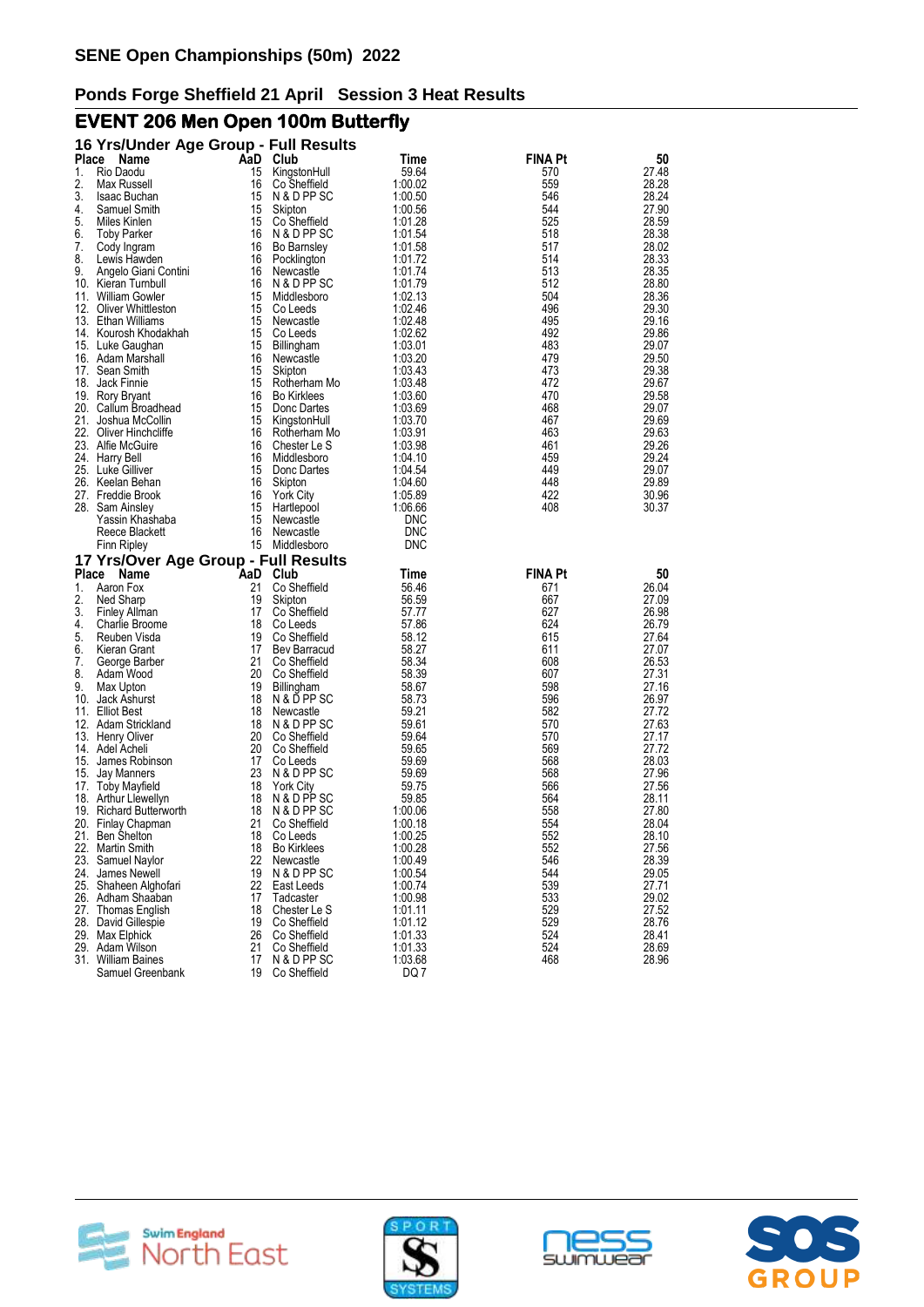# **EVENT 207 Women Open 100m Backstroke**

|                    | 16 Yrs/Under Age Group - Full Results                                  |           |                            |             |                    |                        |                |
|--------------------|------------------------------------------------------------------------|-----------|----------------------------|-------------|--------------------|------------------------|----------------|
| <b>Place</b>       | Name                                                                   | AaD       | Club                       | Class       | Time               | FINA Pt                | 50             |
| 1.                 | Sophie Bromley                                                         | 16        | Co Sheffield               |             | 1:05.72            | 668                    | 31.67          |
| 2.                 | Gina Warrior                                                           | 16        | Co Bradford                |             | 1:07.09            | 627                    | 32.16          |
| 3.                 | Libby Munday                                                           | 16        | KingstonHull               |             | 1:07.53            | 615                    | 33.08          |
| 4.                 | Eva Fear                                                               | 16        | Durham City                |             | 1:07.77            | 609                    | 32.42          |
| 5.                 | <b>Emily Hedley</b>                                                    | 16        | Newcastle                  |             | 1:08.26            | 596                    | 33.33          |
| 6.                 | Gracie Beaumont                                                        | 16        | <b>Bo Kirklees</b>         |             | 1:09.00            | 577                    | 33.12          |
| 7.                 | Riona Sorianosos                                                       | 16        | N & D PP SC                |             | 1:09.50            | 564                    | 33.29          |
| 8.                 | Olivia Thom                                                            | 16        | <b>York City</b>           |             | 1:09.59            | 562                    | 33.45          |
| 9.                 | Ava Cook                                                               | 14        | Co Sheffield               |             | 1:09.82            | 557                    | 34.25          |
|                    | 10. Naomi Parker                                                       | 16        | N & D PP SC                |             | 1:10.13            | 549                    | 33.83          |
| 11.                | Eliza Hammond                                                          | 16        | King'f Scar                |             | 1:10.34            | 544                    | 33.78          |
|                    | 12. Kaye Fenton                                                        | 16        | Skipton                    |             | 1:10.40            | 543                    | 34.22          |
|                    | 13. Tammi Plumtree                                                     | 14        | Rotherham Mo               |             | 1:11.07            | 528                    | 34.33          |
|                    | 14. Chloe Ward                                                         | 16        | N & D PP SC                |             | 1:11.18            | 525                    | 34.00          |
|                    | 15. Emily Maxwell                                                      | 15        | N & D PP SC                |             | 1:11.52            | 518                    | 34.80          |
|                    | 16. Holly McMaster                                                     | 16        | Rotherham Mo               |             | 1:11.90            | 510                    | 33.97          |
| 17.                | Megan Chu                                                              | 15        | KingstonHull               |             | 1:12.27            | 502                    | 34.49          |
| 17.                | Sophia Gledhill                                                        | 15        | Co Bradford                |             | 1:12.27            | 502                    | 35.21          |
|                    | 17. Elvie Warburton                                                    | 15        | Co Sheffield               |             | 1:12.27            | 502                    | 34.65          |
|                    | 20. Tahlia Mulleague                                                   | 16        | Co Sheffield               |             | 1:12.57            | 496                    | 35.13          |
|                    | 21. Mariella Bidzimou Butl                                             | 16        | N & D PP SC                |             | 1:13.66            | 474                    | 33.92          |
|                    | 22. Anna Finlay                                                        | 15<br>15  | N & D PP SC<br>N & D PP SC |             | 1:15.11<br>1:15.20 | 447<br>445             | 36.14<br>35.24 |
|                    | 23. Ruby Diment                                                        |           | 14 Rotherham Mo            |             | <b>DNC</b>         |                        |                |
|                    | Eve Doherty                                                            |           |                            |             |                    |                        |                |
| Place              | 17 Yrs/Over Age Group - Full Results<br>Name                           | AaD       | Club                       | Class       | Time               | <b>FINA Pt</b>         | 50             |
| 1.                 | <b>Chloe Golding</b>                                                   | 24        | Co Sheffield               |             | 1:03.83            | 729                    | 30.75          |
| 2.                 | Amelia Robertson                                                       | 18        | Newcastle                  |             | 1:03.99            | 723                    | 31.55          |
| 3.                 | <b>Mollie Garratt</b>                                                  | 18        | <b>York City</b>           |             | 1:04.33            | 712                    | 31.46          |
| 4.                 | Kidiest Hodgson                                                        | 18        | Co Leeds                   |             | 1:04.70            | 700                    | 31.66          |
| 5.                 | <b>Madison Peveller</b>                                                | 17        | N & D PP SC                |             | 1:05.55            | 673                    | 31.89          |
| 6.                 | <b>Abigail Miles</b>                                                   | 18        | Co Sheffield               |             | 1:06.00            | 659                    | 31.93          |
| 7.                 | Georgina Chadwick                                                      | 18        | Co Sheffield               |             | 1:06.12            | 655                    | 32.28          |
| 8.                 | Ellie Walker                                                           | 21        | Tadcaster                  |             | 1:07.02            | 629                    | 32.62          |
| 9.                 | Lissie Burbidge                                                        | 19        | Co Sheffield               |             | 1:08.38            | 593                    | 33.36          |
|                    | 10. Alex McGill                                                        | 18        | N & D PP SC                |             | 1:09.31            | 569                    | 33.04          |
| 11.                | Grace Idowu                                                            | 18        | Newcastle                  |             | 1:09.65            | 561                    | 32.96          |
|                    | 12. Tabitha Browning                                                   | 17        | Tadcaster                  |             | 1:10.57            | 539                    | 34.11          |
|                    | 13. Lillie Bryant                                                      | 18        | <b>Bo Kirklees</b>         |             | 1:11.96            | 508                    | 34.92          |
| 14.                | Sarah Wright                                                           | 20        | N & D PP SC                |             | 1:12.03            | 507                    | 34.09          |
| 15.                | Giorgia Harvey                                                         | 20        | N & D PP SC                |             | 1:12.16            | 504                    | 34.02          |
| 16.                | <b>Isobel Shimells</b>                                                 | 18        | KingstonHull               |             | 1:12.24            | 502                    | 34.69          |
| 17.                | Abigail Naylor                                                         | 17        | <b>Bo Kirklees</b>         |             | 1:12.57            | 496                    | 34.67          |
|                    | 18. Ellie Baister                                                      | 18        | Middlesboro                |             | 1:13.29            | 481                    | 35.20          |
|                    | 19. Amy Heron                                                          | 18        | N & D PP SC                |             | 1:13.47            | 478                    | 34.33          |
|                    | 20. Abbie Hampshire                                                    | 22        | Skipton                    | 10          | 1:16.11            | 430                    | 36.90          |
|                    | Emma Moore                                                             | 20        | Harrogate                  |             | <b>DNC</b>         |                        |                |
|                    | Francesca Crocker                                                      | 22        | Co Sheffield               |             | <b>DNC</b>         |                        |                |
|                    | Louisa Ibberson                                                        | 17        | Harrogate                  |             | <b>DNC</b>         |                        |                |
|                    | Bethany Jordan                                                         | 21        | Co Wakefield               |             | <b>DNC</b>         |                        |                |
|                    | Combined Result - Multi-Classification by British Para-Swimming Points |           |                            |             |                    |                        |                |
| <b>Place</b><br>1. | Name                                                                   | AaD<br>22 | Club                       | Class<br>10 | Time<br>1:16.11    | <b>BDPoints</b><br>647 | 50<br>36.90    |
|                    | Abbie Hampshire                                                        |           | Skipton                    |             |                    |                        |                |







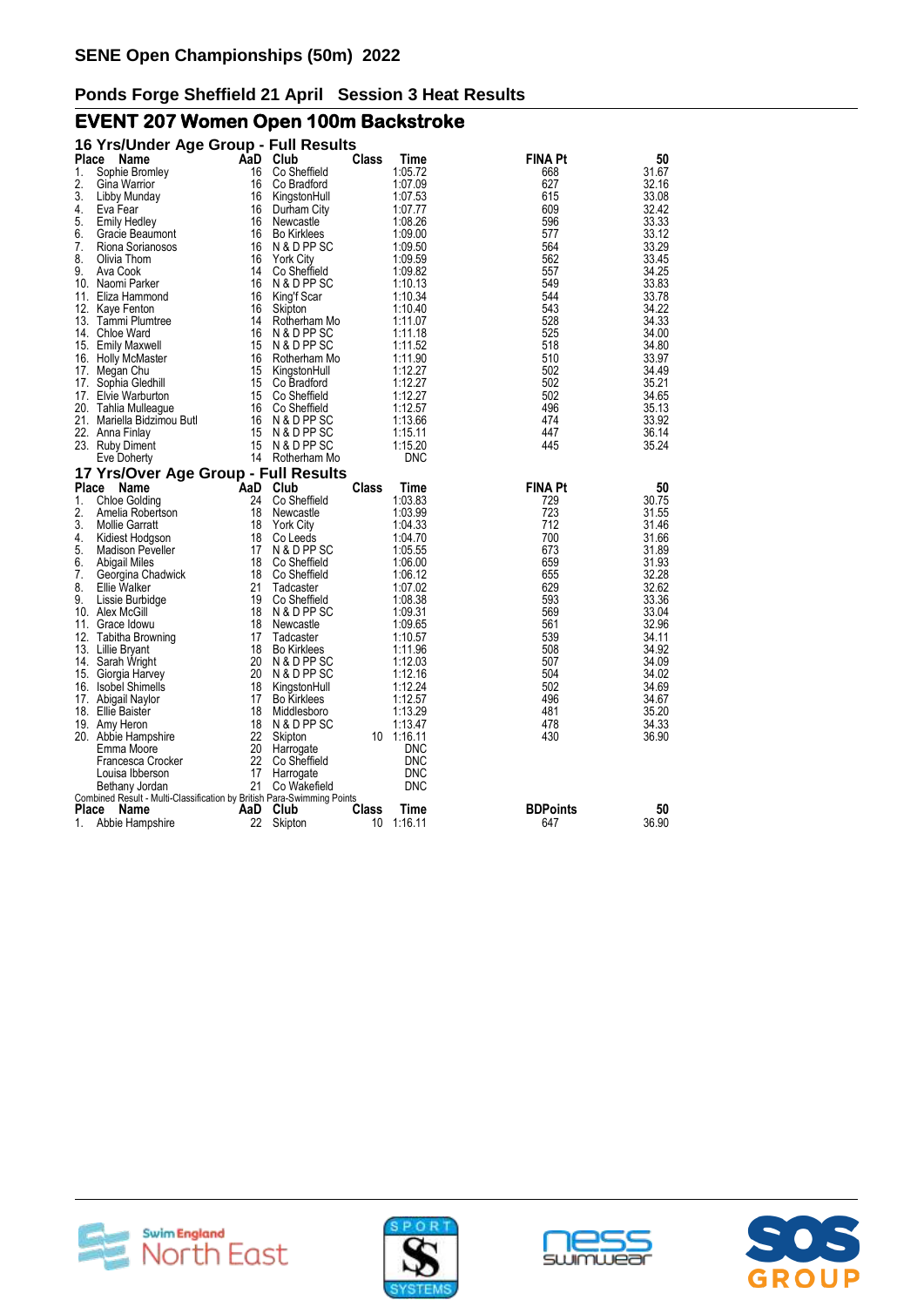# **EVENT 208 Men Open 50m Freestyle**

|              | 16 Yrs/Under Age Group - Full Results |     |                    |             |                |
|--------------|---------------------------------------|-----|--------------------|-------------|----------------|
| <b>Place</b> | Name                                  |     | AaD Club           | <b>Time</b> | <b>FINA Pt</b> |
| 1.           | Luke McGee                            | 16  | N & D PP SC        | 24.66       | 609            |
| 2.           | Rio Daodu                             | 15  | KingstonHull       | 24.90       | 592            |
| 3.           | Jack Jenkinson                        | 16  | Skipton            | 24.99       | 585            |
| 4.           | Daniel Jackson                        | 16  | <b>Bo Kirklees</b> | 25.29       | 565            |
| 5.           | William Gowler                        | 15  | Middlesboro        | 25.37       | 559            |
| 6.           | Finley McNicholas                     | 16  | Stocksbridge       | 25.38       | 559            |
| 7.           | <b>Philip Suddes</b>                  | 16  | <b>York City</b>   | 25.42       | 556            |
| 8.           | Archie Norton                         | 16  | Thirsk WH          | 25.46       | 553            |
| 9.           | <b>Toby Parker</b>                    | 16  | N & D PP SC        | 25.50       | 551            |
|              | 10. Samuel Smith                      | 15  | Skipton            | 25.60       | 544            |
|              | 11. Angelo Giani Contini              | 16  | Newcastle          | 25.62       | 543            |
|              | 12. Benjamin Thorpe                   | 16  | Newcastle          | 25.67       | 540            |
|              | 13. James Cam                         | 15  | Rotherham Mo       | 25.84       | 529            |
|              | 14. Thomas Smith                      | 16  | RichmondDale       | 25.87       | 528            |
|              | 15. Joseph Moment                     | 16  | KingstonHull       | 25.92       | 524            |
|              | 16. Yash Gandhi                       | 16  | Scunthorpe A       | 26.00       | 520            |
|              | 16. Alfie McGuire                     | 16  | Chester Le S       | 26.00       | 520            |
|              | 18. Rory Bryant                       | 16  | <b>Bo Kirklees</b> | 26.01       | 519            |
|              | 19. Finn Ripley                       | 15  | Middlesboro        | 26.04       | 517            |
|              | 20. Daniel Barrett                    | 15  | N & D PP SC        | 26.05       | 517            |
|              | 21. Keelan Behan                      | 16  | Skipton            | 26.13       | 512            |
|              | 22. Zach Larsen                       | 16  | Chester Le S       | 26.21       | 507            |
|              | 23. Jack Finnie                       | 15  | Rotherham Mo       | 26.26       | 504            |
|              | 24. Edward Brown                      | 16  | N & D PP SC        | 26.28       | 503            |
|              | 25. Sam Beukenholdt                   | 16  | N & D PP SC        | 26.30       | 502            |
|              | 26. Luke Gaughan                      | 15  | Billingham         | 26.45       | 494            |
|              | 27. Lewis Hawden                      | 16  | Pocklington        | 26.79       | 475            |
|              | 28. Henri Kingdom                     | 16  | KingstonHull       | 26.86       | 471            |
|              | Joshua McCollin                       | 15  | KingstonHull       | DNC         |                |
|              | Alexandru Lazar                       | 15  | N & D PP SC        | <b>DNC</b>  |                |
|              | <b>Matthew Roberts</b>                |     | 16 Co Leeds        | DQ 9        |                |
|              |                                       |     |                    |             |                |
|              | 17 Yrs/Over Age Group - Full Results  |     |                    |             |                |
| Place        | Name                                  | AaD | Club               | Time        | <b>FINA Pt</b> |
| 1.           | Thomas Watkin                         | 20  | Co Sheffield       | 24.03       | 658            |
| 2.           | Rohan Smith                           | 18  | Skipton            | 24.29       | 637            |
| 3.           | Ned Sharp                             | 19  | Skipton            | 24.35       | 633            |
| 4.           | Ryan Flanagan                         | 28  | East Leeds         | 24.43       | 627            |
| 5.           | Adam Strickland                       | 18  | N & D PP SC        | 24.47       | 623            |
| 6.           | Ethan Baylin                          | 18  | Tadcaster          | 24.48       | 623            |
| 7.           | Adam Wood                             | 20  | Co Sheffield       | 24.54       | 618            |
| 8.           | Aaron Fox                             | 21  | Co Sheffield       | 24.61       | 613            |
| 9.           | Kieran Grant                          | 17  | Bev Barracud       | 24.69       | 607            |
|              | 10. Liam Dawson                       | 18  | Tadcaster          | 24.70       | 606            |
|              | 11. Matthew Rooney                    | 20  | Leeds Uni          | 24.74       | 603            |
|              | 12. Jamie Ewart                       | 26  | AFSHartlepol       | 24.84       | 596            |
|              | 13. Thomas English                    | 18  | Chester Le S       | 24.86       | 595            |
|              | 14. Fraser Buxton                     | 18  | Co Bradford        | 25.06       | 580            |
|              | 15. Martin Smith                      | 18  | <b>Bo Kirklees</b> | 25.22       | 569            |
| 16.          | Jack Ashurst                          | 18  | N & D PP SC        | 25.54       | 548            |
|              | 17. Max Upton                         | 19  | Billingham         | 25.56       | 547            |
|              | Henry Oliver                          | 20  | Co Sheffield       | <b>DNC</b>  |                |







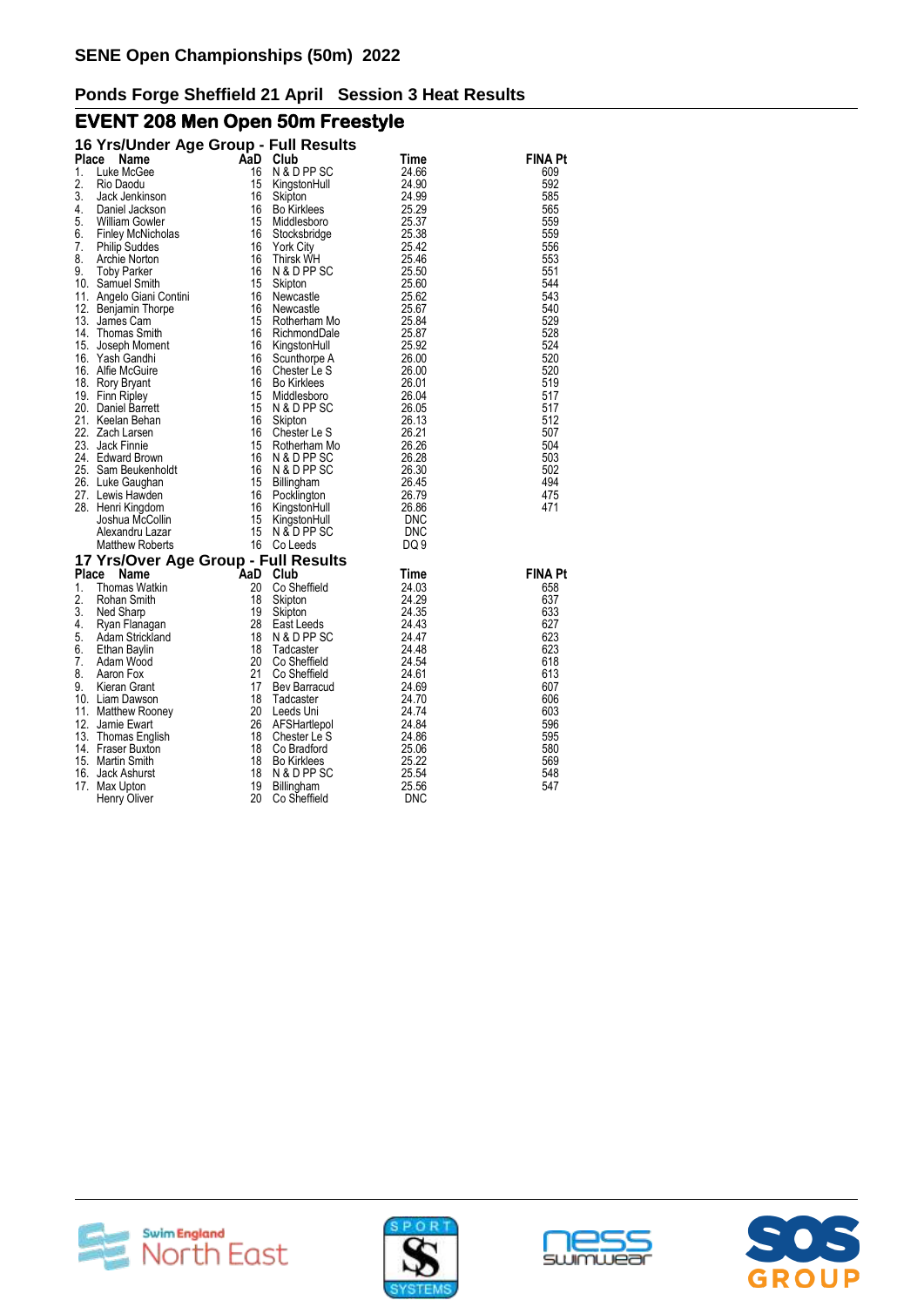# **EVENT 209 Women Open 200m Butterfly**

|       | 16 Yrs/Under Age Group - Full Results |     |                    |              |                |       |         |         |
|-------|---------------------------------------|-----|--------------------|--------------|----------------|-------|---------|---------|
| Place | Name                                  |     | AaD Club           | Time         | <b>FINA Pt</b> | 50    | 100     | 150     |
| 1.    | Ashleigh Baillie                      | 16  | Co Sheffield       | 2:18.05      | 686            | 30.81 | 1:05.78 | 1:41.44 |
| 2.    | <b>Chloe Cooke</b>                    | 15  | Co Sheffield       | 2:28.97      | 546            | 32.76 | 1:10.58 | 1:49.61 |
| 3.    | <b>Nell Williams</b>                  | 15  | Co Leeds           | 2:29.51      | 540            | 34.13 | 1:10.75 | 1:50.31 |
| 4.    | Evangeline Stacey                     | 15  | Co Leeds           | 2:29.63      | 539            | 34.20 | 1:12.39 | 1:51.51 |
| 5.    | Ellie Peacock                         | 15  | RichmondDale       | 2:29.77      | 537            | 33.22 | 1:10.37 | 1:50.42 |
| 6.    | India Bryant Chesters                 | 16  | Tadcaster          | 2:32.32      | 511            | 33.60 | 1:12.46 | 1:52.48 |
| 7.    | Sophia Gledhill                       | 15  | Co Bradford        | 2:33.04      | 504            | 33.66 | 1:12.14 | 1:52.26 |
| 8.    | Isabella Shering                      | 16  | Co Sheffield       | 2:33.15      | 503            | 33.46 | 1:12.60 | 1:52.44 |
| 9.    | Kasja Rickelton                       | 16  | Co Leeds           | 2:33.31      | 501            | 32.48 | 1:10.78 | 1:51.97 |
| 10.   | Becky Watson                          | 16  | N & D PP SC        | 2:33.69      | 497            | 33.04 | 1:11.76 | 1:53.15 |
| 11.   | Isla Williams                         | 16  | Co Leeds           | 2:33.73      | 497            | 33.78 | 1:12.50 | 1:52.50 |
| 12.   | Sophie Murray                         | 16  | Harrogate          | 2:34.55      | 489            | 32.19 | 1:11.10 | 1:51.75 |
| 13.   | Chloe Ward                            | 16  | N & D PP SC        | 2:35.72      | 478            | 33.01 | 1:12.48 | 1:53.25 |
|       | 14. Katie Pink                        | 15  | Middlesboro        | 2:36.74      | 469            | 34.86 | 1:14.98 | 1:57.33 |
|       | 15. Emily Lambert                     | 15  | Co Sheffield       | 2:37.19      | 465            | 34.59 | 1:14.53 | 1:56.21 |
| 16.   | Evie O'Halleron-Hutchi                | 15  | N & D PP SC        | 2:38.36      | 455            | 34.01 | 1:13.93 | 1:56.14 |
| 17.   | Alice Ward                            | 15  | N & D PP SC        | 2:39.71      | 443            |       | 1:14.98 | 1:57.21 |
| 18.   | <b>Molly Gould</b>                    | 15  | N & D PP SC        | 2:40.10      | 440            | 34.48 | 1:14.87 | 1:57.28 |
| 19.   | Megan Wood                            | 15  | Donc Dartes        | 2:41.01      | 433            | 33.83 | 1:14.57 | 1:58.63 |
|       | 17 Yrs/Over Age Group - Full Results  |     |                    |              |                |       |         |         |
| Place | Name                                  | AaD | Club               | Time         | <b>FINA Pt</b> | 50    | 100     | 150     |
| 1.    | <b>Molly Chambers</b>                 | 20  | Donc Dartes        | 2:17.30      | 698            | 30.49 | 1:05.88 | 1:41.36 |
| 2.    | <b>Candice Hall</b>                   | 25  | Co Sheffield       | 2:17.67      | 692            | 30.16 | 1:04.87 | 1:40.25 |
| 3.    | <b>Isabelle Goodwin</b>               | 18  | Co Leeds           | 2:18.64      | 678            | 30.81 | 1:06.50 | 1:42.81 |
| 4.    | Melody Jones                          | 19  | N & D PP SC        | 2:26.99      | 569            | 31.48 | 1:08.14 | 1:47.22 |
| 5.    | Naomi Sheavills                       | 18  | Chester Le S       | 2:27.16      | 567            | 31.65 | 1:08.40 | 1:46.84 |
| 6.    | Leone Young                           | 18  | Billingham         | 2:27.76      | 560            | 32.83 | 1:10.01 | 1:48.93 |
| 7.    | Christa Wilson                        | 19  | N & D PP SC        | 2:28.34      | 553            | 32.59 | 1:10.03 | 1:48.63 |
| 8.    | Rosie Smith                           | 18  | N & D PP SC        | 2:30.96      | 525            | 32.23 | 1:09.68 | 1:50.19 |
| 9.    | Leoni Jones                           | 18  | N & D PP SC        | 2:33.22      | 502            | 32.92 | 1:12.60 | 1:53.00 |
| 10.   | Freya Tyas                            | 17  | <b>York City</b>   | 2:33.85      | 496            | 33.44 | 1:13.15 | 1:52.43 |
| 11.   | Annabel Cooper                        | 17  | N & D PP SC        | 2:34.83      | 486            | 32.64 | 1:10.76 | 1:51.87 |
| 12.   | Niamh Carroll                         | 17  | Tadcaster          | 2:36.95      | 467            | 34.35 | 1:14.07 | 1:55.63 |
| 13.   | Amelia Osborne                        | 17  | Rotherham Mo       | 2:39.32      | 446            | 33.54 | 1:13.84 | 1:56.77 |
|       | 14. Tiffany Jones                     | 17  | N & D PP SC        | 2:39.68      | 443            | 34.89 | 1:15.73 | 1:57.82 |
| 15.   | Sally Rutledge                        | 18  | <b>Bo Kirklees</b> | 2:46.65      | 390            | 34.43 | 1:15.49 | 2:00.31 |
|       | Maisy Smith                           | 17  | KingstonHull       | <b>DNC</b>   |                |       |         |         |
|       | Lucy Ellis                            | 17  | Rotherham Mo       | <b>DQ 10</b> |                |       |         |         |







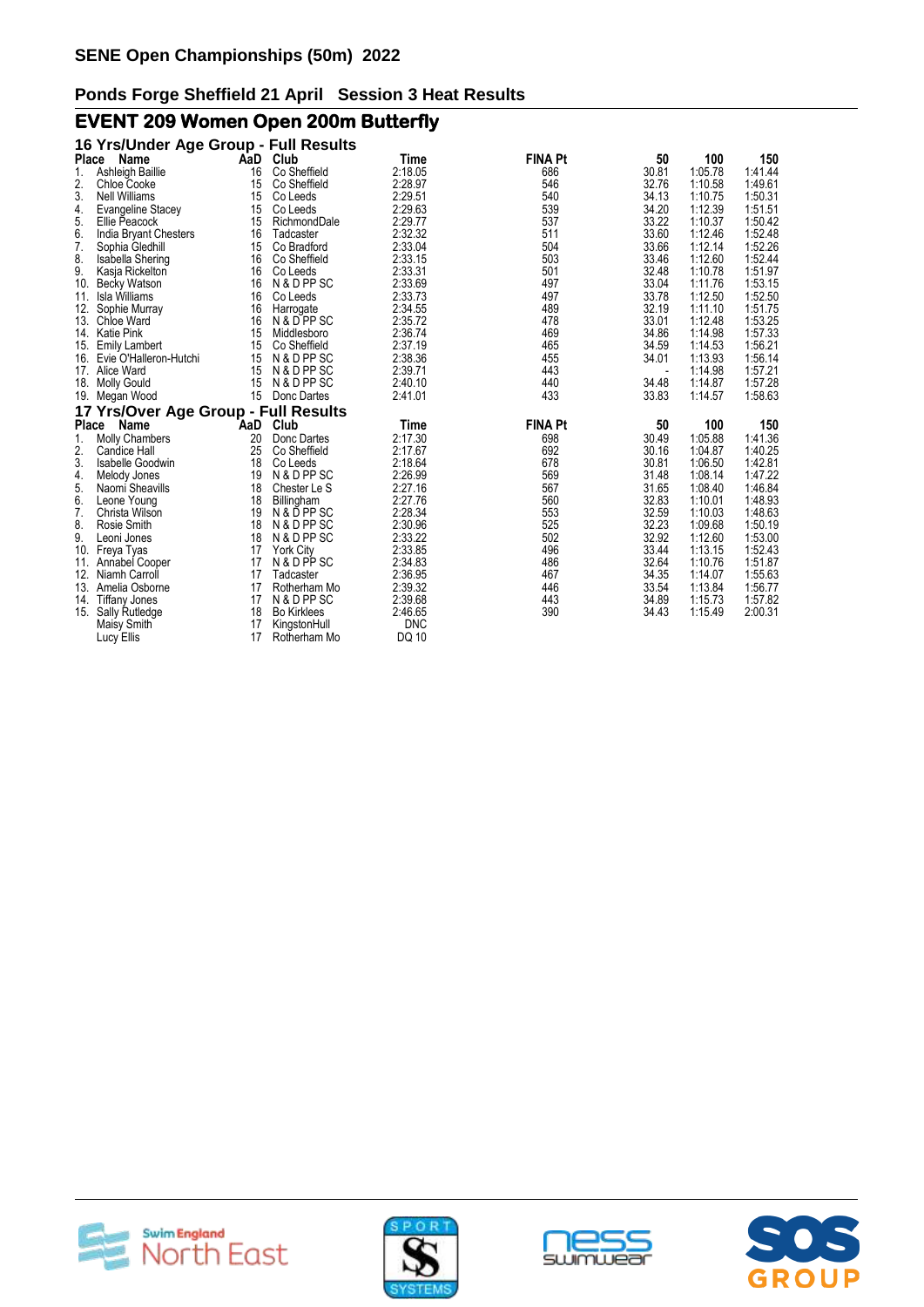# **EVENT 210 Men Open 200m IM**

|           | 16 Yrs/Under Age Group - Full Results         |          |                                   |                    |                |                |                    |                    |
|-----------|-----------------------------------------------|----------|-----------------------------------|--------------------|----------------|----------------|--------------------|--------------------|
| Place     | Name                                          |          | AaD Club                          | Time               | <b>FINA Pt</b> | 50             | 100                | 150                |
| 1.        | Luke McGee                                    | 16       | N & D PP SC                       | 2:15.86            | 590            | 29.22          | 1:04.25            | 1:45.38            |
| 2.        | Daniel Jackson                                | 16       | <b>Bo Kirklees</b>                | 2:17.04            | 575            | 29.50          | 1:06.70            | 1:44.77            |
| 3.        | Reece Blackett                                | 16       | Newcastle                         | 2:18.02            | 563            | 29.10          | 1:03.05            | 1:44.57            |
| 4.        | <b>Thomas McDermott</b>                       | 16       | Middlesboro                       | 2:18.56            | 556            | 29.73          | 1:05.98            | 1:46.02            |
| 5.        | Alexandru Lazar                               | 15       | N & D PP SC                       | 2:19.49            | 545            | 29.39          | 1:03.89            | 1:47.79            |
| 6.        | Isaac Buchan                                  | 15       | N & D PP SC                       | 2:19.84            | 541            | 28.99          | 1:03.88            | 1:46.32            |
| 7.        | Jacob Brown                                   | 15       | Tadcaster                         | 2:20.51            | 534            | 29.20          | 1:04.76            | 1:47.54            |
| 8.        | Shay Wood                                     | 15       | N & D PP SC                       | 2:20.86            | 530            | 30.27          | 1:06.31            | 1:48.30            |
| 9.<br>10. | <b>Oliver Whittleston</b><br>Sean Smith       | 15<br>15 | Co Leeds<br>Skipton               | 2:21.78<br>2:23.11 | 519<br>505     | 29.87<br>29.79 | 1:05.86<br>1:06.60 | 1:49.61<br>1:50.44 |
| 11.       | Joshua McCollin                               | 15       | KingstonHull                      | 2:24.12            | 494            | 29.73          | 1:06.73            | 1:51.16            |
|           | 12. Finn Ripley                               | 15       | Middlesboro                       | 2:24.13            | 494            | 29.14          | 1:07.10            | 1:52.35            |
|           | 13. Jack Kelso                                | 15       | N & D PP SC                       | 2:24.78            | 488            | 31.28          | 1:09.53            | 1:51.17            |
|           | 14. Louis Dubbeldam                           | 16       | Durham City                       | 2:24.96            | 486            | 32.11          | 1:08.85            | 1:51.89            |
|           | 15. Jad Idris                                 | 16       | Co Leeds                          | 2:25.19            | 484            | 31.26          | 1:09.40            | 1:51.97            |
|           | 16. George Tweedie                            | 16       | N & D PP SC                       | 2:25.29            | 483            | 31.29          | 1:09.83            | 1:51.78            |
|           | 17. Peter McGrother                           | 16       | Durham City                       | 2:25.30            | 482            | 31.24          | 1:09.85            | 1:51.96            |
| 18.       | Jacob Barnett                                 | 15       | N & D PP SC                       | 2:25.39            | 482            | 30.38          | 1:08.48            | 1:50.31            |
|           | 19. William Gowler                            | 15       | Middlesboro                       | 2:27.34            | 463            | 29.70          | 1:07.29            | 1:51.44            |
|           | 20. Henry King                                | 16       | <b>Bo Kirklees</b>                | 2:28.64            | 451            | 32.04          | 1:09.21            | 1:54.10            |
|           | 21. Lewis Hawden                              | 16       | Pocklington                       | 2:28.82            | 449            | 29.39          | 1:08.76            | 1:52.76            |
|           | 22. George Brooks                             | 15       | Co Leeds                          | 2:31.62            | 425            | 30.68          | 1:11.32            | 1:56.09            |
|           | Thomas Wilkinson                              |          | 16 Co Sheffield                   | <b>DNC</b>         |                |                |                    |                    |
|           | 17 Yrs/Over Age Group - Full Results          |          |                                   |                    |                |                |                    |                    |
| Place     | Name                                          | AaD      | Club                              | Time               | <b>FINA Pt</b> | 50             | 100                | 150                |
| 1.        | Charlie Broome                                | 18       | Co Leeds                          | 2:10.13            | 672            | 27.12          | 1:00.48            | 1:39.95            |
| 2.        | Arthur Llewellyn                              | 18       | N & D PP SC                       | 2:13.16            | 627            | 28.48          | 1:03.57            | 1:40.98            |
| 3.        | Jay Manners                                   | 23       | N & D PP SC                       | 2:13.38            | 624            | 28.41          | 1:04.17            | 1:42.74            |
| 4.        | Simon Robson                                  | 18       | <b>York City</b>                  | 2:13.71            | 619            | 29.17          | 1:03.23            | 1:41.32            |
| 5.        | Luke Clegg                                    | 17       | <b>Bo Kirklees</b>                | 2:14.94            | 602            | 28.59          | 1:02.43            | 1:42.60            |
| 6.        | Theo Clark                                    | 19       | Co Sheffield                      | 2:16.21            | 586            | 28.46          | 1:03.73            | 1:43.33            |
| 7.        | Barnaby Howarth-Osborn                        | 18       | Co Sheffield                      | 2:16.82            | 578            | 29.09          | 1:05.36            | 1:45.21            |
| 8.<br>9.  | Martin Smith                                  | 18<br>18 | <b>Bo Kirklees</b>                | 2:17.06<br>2:17.39 | 575<br>571     | 29.18<br>28.47 | 1:04.34<br>1:04.57 | 1:44.21<br>1:45.92 |
| 10.       | <b>Toby Mayfield</b><br><b>Isaac Hall</b>     | 18       | <b>York City</b><br>N & D PP SC   | 2:17.42            | 570            | 31.62          | 1:08.07            | 1:45.75            |
| 11.       | James Robinson                                | 17       | Co Leeds                          | 2:17.57            | 569            | 28.87          | 1:05.00            | 1:45.56            |
| 12.       | Joshua Harris                                 | 21       | Tadcaster                         | 2:17.64            | 568            | 28.46          | 1:03.12            | 1:44.97            |
| 13.       | Jack Senior                                   | 18       | Co Leeds                          | 2:17.69            | 567            | 29.67          | 1:05.15            | 1:44.40            |
| 14.       | Thomas Bergmann                               | 17       | Co Sheffield                      | 2:17.88            | 565            | 29.70          | 1:05.60            | 1:45.23            |
|           | 15. Cameron Rhodes                            | 17       | Rotherham Mo                      | 2:19.47            | 546            | 29.16          | 1:06.55            | 1:47.34            |
|           | 16. Lucas Waligora                            | 17       | <b>York City</b>                  | 2:19.84            | 541            | 28.99          | 1:05.12            | 1:47.25            |
|           | 17. Jacob Davison                             | 17       | Chester Le S                      | 2:20.59            | 533            | 29.70          | 1:06.57            | 1:47.34            |
| 18.       | Benjamin Rogers                               | 17       | RichmondDale                      | 2:20.64            | 532            | 29.91          | 1:06.34            | 1:48.12            |
|           | 19. Joshua Robinson                           | 17       | N & D PP SC                       | 2:20.73            | 531            | 29.15          | 1:05.99            | 1:49.20            |
|           | 20. Luke Booth                                | 17       | Rotherham Mo                      | 2:21.00            | 528            | 30.47          | 1:08.03            | 1:49.15            |
|           | 21. Christian Ryan                            | 17       | N & D PP SC                       | 2:21.46            | 523            | 29.54          | 1:10.21            | 1:47.67            |
| 22.       | Cohen Stephenson                              | 17       | Co Leeds                          | 2:21.72            | 520            | 28.84          | 1:05.15            | 1:47.05            |
|           | 23. Ben Gilchrist                             | 21       | RichmondDale                      | 2:22.95            | 507            | 29.01          | 1:07.68            | 1:49.95            |
|           | 24. Harry Courtney                            | 17       | N & D PP SC                       | 2:23.09            | 505            | 29.89          | 1:06.94            | 1:52.70            |
|           | 25. Byron Peel                                | 17       | N & D PP SC                       | 2:24.65            | 489            | 31.33          | 1:07.15            | 1:50.47            |
| 26.       | <b>Thomas English</b><br>27. Blaine Underwood | 18<br>18 | Chester Le S                      | 2:25.29<br>2:26.94 | 483<br>466     | 28.25<br>27.76 | 1:07.19<br>1:05.31 | 1:51.56<br>1:52.00 |
|           | 28. William Baines                            | 17       | <b>Bo Barnsley</b><br>N & D PP SC | 2:27.28            | 463            | 29.60          | 1:08.15            | 1:52.81            |
|           | James Hodgson                                 | 17       | Newcastle                         | DNC                |                |                |                    |                    |
|           | Kieran Grant                                  | 17       | Bev Barracud                      | DNC                |                |                |                    |                    |
|           | Joseph Martin                                 | 22       | N & D PP SC                       | DNC                |                |                |                    |                    |
|           |                                               |          |                                   |                    |                |                |                    |                    |







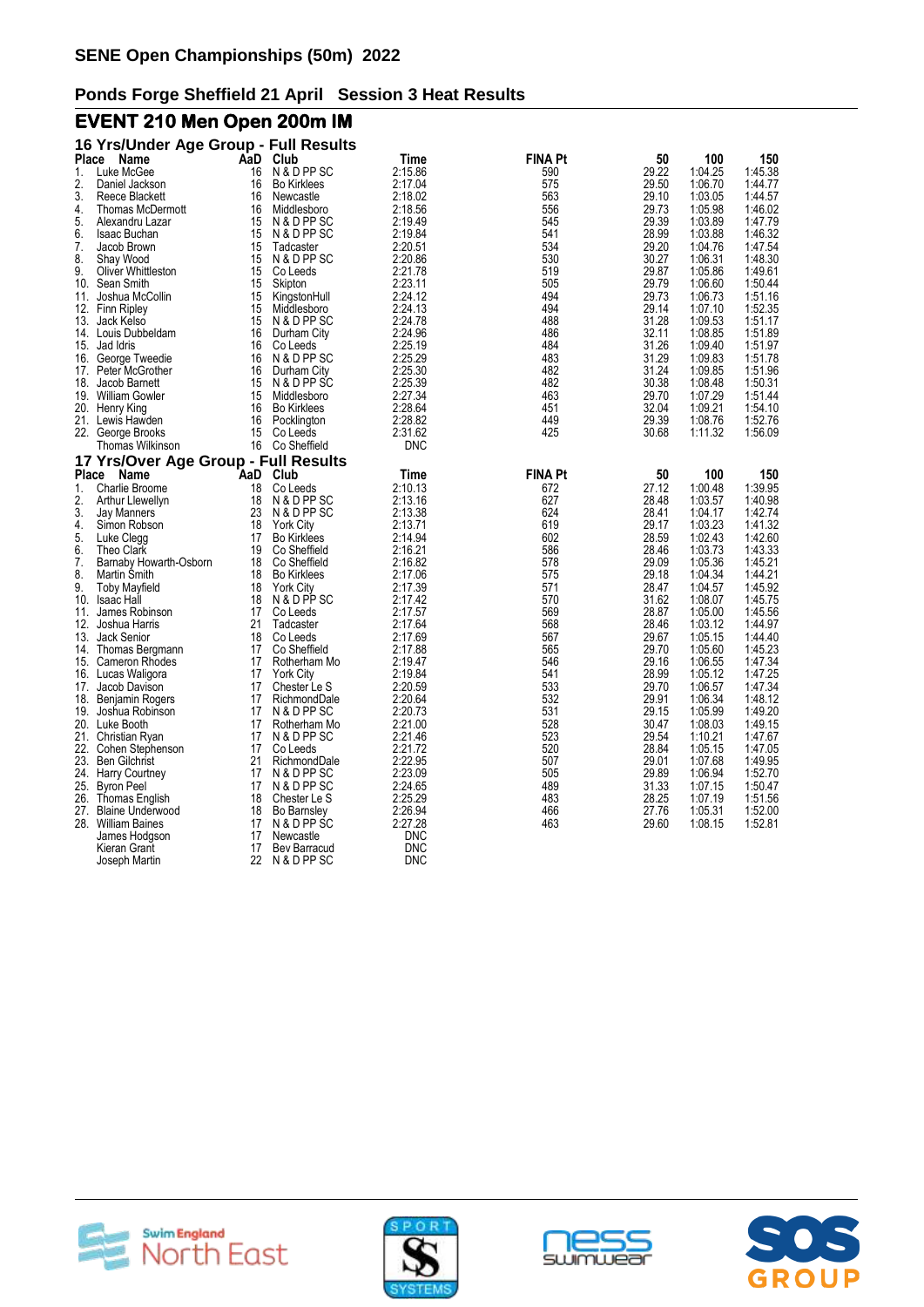# **EVENT 211 Women Open 400m Freestyle**

|    | 16 Yrs/Under Age Group - Full Results                                                                     |                                       |                                                                    |                                                  | FINA Pt                                                 |                       |                                                |
|----|-----------------------------------------------------------------------------------------------------------|---------------------------------------|--------------------------------------------------------------------|--------------------------------------------------|---------------------------------------------------------|-----------------------|------------------------------------------------|
|    | <b>Place Name AaD Club</b><br>1. Ashleigh Baillie 16 Co Sheffield<br>50m 30.64 100m 1:03.70 150m<br>30.64 |                                       | 150m 1:37.39<br>33.06<br>33.69                                     | 33.62                                            | 728<br>250m 2:44.10<br>33.09                            | 300m 3:17.60<br>33.50 | 350m 3:50.61<br>400m 4:22.85<br>33.01<br>32.24 |
|    | Evie Dilley<br>50m 31.00<br>31.00                                                                         | 100m 1:04.50<br>33.50                 | 16 N & D PP SC<br>150m 1:39.05<br>34.55                            | 4:30.38<br>200m 2:13.93<br>34.88                 | 668<br>250m 2:47.27<br>34 <sup>29</sup><br>33.34        | 300m 3:21.61<br>34.34 | 400m 4:30.38<br>350m 3:55.99<br>34.38<br>34.39 |
|    | Phoebe Cooper<br>50m 30.26<br>30.26                                                                       | 100m 1:04.02<br>33.76                 | 14 Co Sheffield<br>150m 1:38.79<br>34.77                           | 4:30.75<br>200m 2:13.21<br>34.42                 | 666<br>250m 2:48.74<br>35.53                            | 300m 3:24.09<br>35.35 | 400m 4:30.75<br>350m 3:57.03<br>32.94<br>33.72 |
| 4. | Ava Cook<br>50m 31.87<br>31.87                                                                            | 100m 1:06.48<br>34.61                 | 14 Co Sheffield<br>150m 1:40.96<br>34.48                           | 4:31.63<br>200m 2:15.81<br>34.85                 | 659<br>250m 2:50.29<br>34.48                            | 300m 3:24.82<br>34.53 | 350m 3:58.67<br>400m 4:31.63<br>33.85<br>32.96 |
| 5. | Isla Jones<br>50m 31.18<br>31.18                                                                          | 100m 1:04.71<br>33.53                 | 15 Co Sheffield<br>150m 1:39.23<br>34.52                           | 4:31.93<br>200m 2:14.18<br>34.95                 | 657<br>250m 2:48.84<br>34.66                            | 300m 3:23.39<br>34.55 | 350m 3:58.11<br>400m 4:31.93<br>33.82<br>34.72 |
| 6. | Lucy Allman<br>50m 31.34                                                                                  | 100m 1:04.70                          | 16 Co Leeds<br>150m 1:39.11                                        | 4:33.57<br>200m 2:13.74                          | 645<br>250m 2:48.61                                     | 300m 3:23.85          | 400m 4:33.57<br>350m 3:58.97                   |
| 7. | 31.34<br><b>Molly Baker</b><br>50m 31.52                                                                  | 33.36<br>100m 1:06.17                 | 34.41<br>15 Co Sheffield<br>150m 1:40.91                           | 34.63<br>4:35.92<br>200m 2:16.12                 | 34.87<br>629<br>250m 2:51.14                            | 35.24<br>300m 3:26.59 | 35.12<br>34.60<br>350m 4:01.62<br>400m 4:35.92 |
| 8. | 31.52<br>Erin Tankard<br>50m 30.40                                                                        | 34.65<br>100m 1:04.10                 | 34.74<br>15 Co Sheffield<br>150m 1:39.76                           | 35.21<br>4:38.73<br>200m 2:15.19                 | 35.02<br>610<br>250m 2:51.42                            | 35.45<br>300m 3:27.24 | 35.03<br>34.30<br>350m 4:03.48<br>400m 4:38.73 |
|    | 30.40<br>9. Helena Wyness<br>50m 31.89                                                                    | 33.70<br>100m 1:07.04                 | 35.66<br>16 N & D PP SC<br>150m 1:42.56                            | 35.43<br>4:40.28<br>200m 2:18.11                 | 36.23<br>600<br>250m 2:53.80                            | 35.82<br>300m 3:29.52 | 36.24<br>35.25<br>400m 4:40.28<br>350m 4:04.90 |
|    | 31.89<br>10. Emily Hedley<br>50m 31.52                                                                    | 35.15<br>100m 1:06.56                 | 35.52<br>16 Newcastle<br>150m 1:41.51                              | 35.55<br>4:40.35<br>200m 2:17.23                 | 35.09<br>600<br>250m 2:53.00                            | 35.72<br>300m 3:28.85 | 35.38<br>35.38<br>350m 4:05.22<br>400m 4:40.35 |
|    | 31.52<br>11. Jessica Smelt<br>50m 32.41                                                                   | 35.04<br>100m 1:07.68                 | 34.95<br>15 Bo Kirklees<br>150m 1:43.51                            | 35.72<br>4:41.25<br>200m 2:19.87                 | 35.77<br>an an Aire.<br>Tagairtí<br>594<br>250m 2:55.93 | 35.85<br>300m 3:32.21 | 36.37<br>35.13<br>350m 4:07.40<br>400m 4:41.25 |
|    | 32.41<br>12. Megan Sharp<br>50m 31.80                                                                     | 35.27<br>100m 1:06.74                 | 35.83<br>16 Co Leeds<br>150m 1:42.44                               | 36.36<br>4:41.38<br>200m 2:18.67                 | 36.06<br>593<br>250m 2:54.52                            | 36.28<br>300m 3:30.41 | 35.19<br>33.85<br>350m 4:06.58<br>400m 4:41.38 |
|    | 31.80<br>13. Jess Widdowson<br>50m 32.40                                                                  | 34.94<br>100m 1:07.91                 | 35.70<br>16 Co Leeds<br>150m 1:42.99                               | 36.23<br>4:41.45<br>200m 2:18.48                 | 35.85<br>593<br>250m 2:53.89                            | 35.89<br>300m 3:30.20 | 36.17<br>34.80<br>350m 4:05.92<br>400m 4:41.45 |
|    | 32.40<br>14. Sedona Reed<br>50m 32.17                                                                     | 35.51<br>100m 1:07.34                 | 35.08<br>15 Co Leeds<br>150m 1:43.46                               | 35.49<br>4:41.64<br>200m 2:19.52                 | 35.41<br>591<br>250m 2:55.90                            | 36.31<br>300m 3:32.17 | 35.72<br>35.53<br>350m 4:07.83<br>400m 4:41.64 |
|    | 32.17<br>15. Emily Afiya Rickinson<br>50m 32.74                                                           | 35.17<br>100m 1:08.25                 | 36.12<br>16 KingstonHull<br>150m 1:44.60                           | 36.06<br>4:42.09<br>200m 2:20.71                 | 36.38<br>588<br>250m 2:56.50                            | 36.27<br>300m 3:32.32 | 35.66<br>33.81<br>400m 4:42.09<br>350m 4:07.66 |
|    | 32.74<br>16. Rhianna Foster<br>50m 31.61                                                                  | 35.51<br>100m 1:06.82                 | 36.35<br>16 KingstonHull<br>150m 1:43.13                           | 36.11<br>4:42.49<br>200m 2:19.29                 | 35.79<br>586<br>250m 2:55.56                            | 35.82<br>300m 3:31.81 | 35.34<br>34.43<br>350m 4:08.06<br>400m 4:42.49 |
|    | 31.61<br>17. Olivia Thom<br>50m 31.21                                                                     | 35.21                                 | 36.31<br>16 York City<br>150m 1:41.74                              | 36.16<br>4:42.78<br>200m 2:17.22                 | 36.27<br>584<br>250m 2:53.34                            | 36.25<br>300m 3:29.70 | 36.25<br>34.43<br>350m 4:06.41<br>400m 4:42.78 |
|    | 31.21 34.88<br>Reilly<br>50m 31.49 100m 1:06.71<br>49 100m 1:06.71<br>101.112<br>18. Jessica Reilly       | 100m 1:06.09<br>34.88                 | 35.65<br>16 Harrogate<br>150m 1:42.52                              | 35.48<br>4:43.47<br>200m 2:19.37                 | 36.12<br>580<br>250m 2:55.76                            | 36.36<br>300m 3:32.30 | 36.71<br>36.37<br>350m 4:08.25<br>400m 4:43.47 |
|    | 19. Sophie McLure<br>50m 31.32                                                                            | 100m 1:06.51                          | 35.81<br>16 Tadcaster                                              | 36.85<br>4:44.07<br>200m 2:18.52                 | 36.39<br>576<br>250m 2:54.98                            | 36.54<br>300m 3:31.96 | 35.95<br>35.22<br>350m 4:08.93<br>400m 4:44.07 |
|    | 31.32<br>20. Lauren Heppell<br>50m 31.58                                                                  | 100m 1:06.37                          | :06.51 150m 1:42.27<br>35.19 35.76<br>16 Newcastle<br>150m 1:42.25 | 36.25<br>4:44.22<br>200m 2:18.92                 | 36.46<br>575                                            | 36.98<br>300m 3:32.15 | 36.97<br>35.14<br>350m 4:08.92<br>400m 4:44.22 |
|    | 31.58<br>21. Kate Kennedy                                                                                 |                                       | 35.88<br>34.79<br>15 N & D PP SC                                   | 36.67<br>4:44.79                                 | 250m 2:55.38<br>36.46<br>572<br>250m 2:56.01            | 36.77<br>300m 3:33.03 | 36.77<br>35.30<br>350m 4:08.94<br>400m 4:44.79 |
|    | 50m 31.46<br>31.46<br>22. Ruby Knight<br>50m 31.99                                                        | 100m 1:06.72<br>35.26<br>100m 1:07.23 | 150m 1:42.55<br>35.83<br>16 Bo Kirklees<br>150m 1:42.96            | 200m 2:19.27<br>36.72<br>4:45.32<br>200m 2:19.17 | 36.74<br>569<br>250m 2:55.49                            | 37.02<br>300m 3:32.28 | 35.91<br>35.85<br>350m 4:09.48<br>400m 4:45.32 |
|    | 31.99<br>23. Emily Oliver                                                                                 | 35.24                                 | 35.73<br>16 Bo Kirklees                                            | 36.21<br>4:46.31                                 | 36.32<br>563                                            | 36.79                 | 37.20<br>35.84<br>350m 4:10.29                 |
|    | 50m 31.50<br>31.50<br>24. Megan Wood                                                                      | 100m 1:06.43<br>34.93                 | 150m 1:42.67<br>36.24<br>15 Donc Dartes                            | 200m 2:19.48<br>36.81<br>4:50.26                 | 250m 2:56.75<br>37.27<br>540                            | 300m 3:33.57<br>36.82 | 400m 4:46.31<br>36.02<br>36.72                 |
|    | 50m 31.90<br>31.90<br>25. Pearl Lightwood                                                                 | 100m 1:07.72<br>35.82                 | 150m 1:45.33<br>37.61<br>16 Middlesboro                            | 200m 2:22.85<br>37.52<br>4:51.89                 | 250m 3:00.39<br>37.54<br>531                            | 300m 3:37.78<br>37.39 | 350m 4:15.69<br>400m 4:50.26<br>37.91<br>34.57 |
|    | 50m 31.86<br>31.86<br>26. Florence Ladbury                                                                | 100m 1:07.51<br>35.65                 | 150m 1:44.20<br>36.69<br>15 Harrogate                              | 200m 2:22.12<br>37.92<br>4:57.71                 | 250m 2:59.74<br>37.62<br>501                            | 300m 3:37.60<br>37.86 | 350m 4:15.30<br>400m 4:51.89<br>37.70<br>36.59 |
|    | 50m 32.20<br>32.20<br>27. Molly Gould                                                                     | 100m 1:07.92<br>35.72                 | 150m 1:45.60<br>37.68<br>15 N & D PP SC                            | 200m 2:23.80<br>38.20<br>4:59.28                 | 250m 3:01.98<br>38.18<br>493                            | 300m 3:40.32<br>38.34 | 350m 4:19.29<br>400m 4:57.71<br>38.97<br>38.42 |
|    | 50m 32.77<br>32.77<br>28. Halle Seymour                                                                   | 100m 1:09.96<br>37.19                 | 150m 1:48.24<br>38.28<br>16 N & D PP SC                            | 200m 2:27.54<br>39.30<br>5:00.37                 | 250m 3:06.17<br>38.63<br>30.00<br>487                   | 300m 3:44.71<br>38.54 | 350m 4:23.72<br>400m 4:59.28<br>39.01<br>35.56 |
|    | 50m 33.02<br>33.02                                                                                        | 100m 1:09.68<br>36.66                 | 150m 1:46.98<br>37.30                                              | 200m 2:25.59<br>38.61                            | 250m 3:04.09<br>38.50                                   | 300m 3:43.33<br>39.24 | 350m 4:22.44<br>400m 5:00.37<br>37.93<br>39.11 |







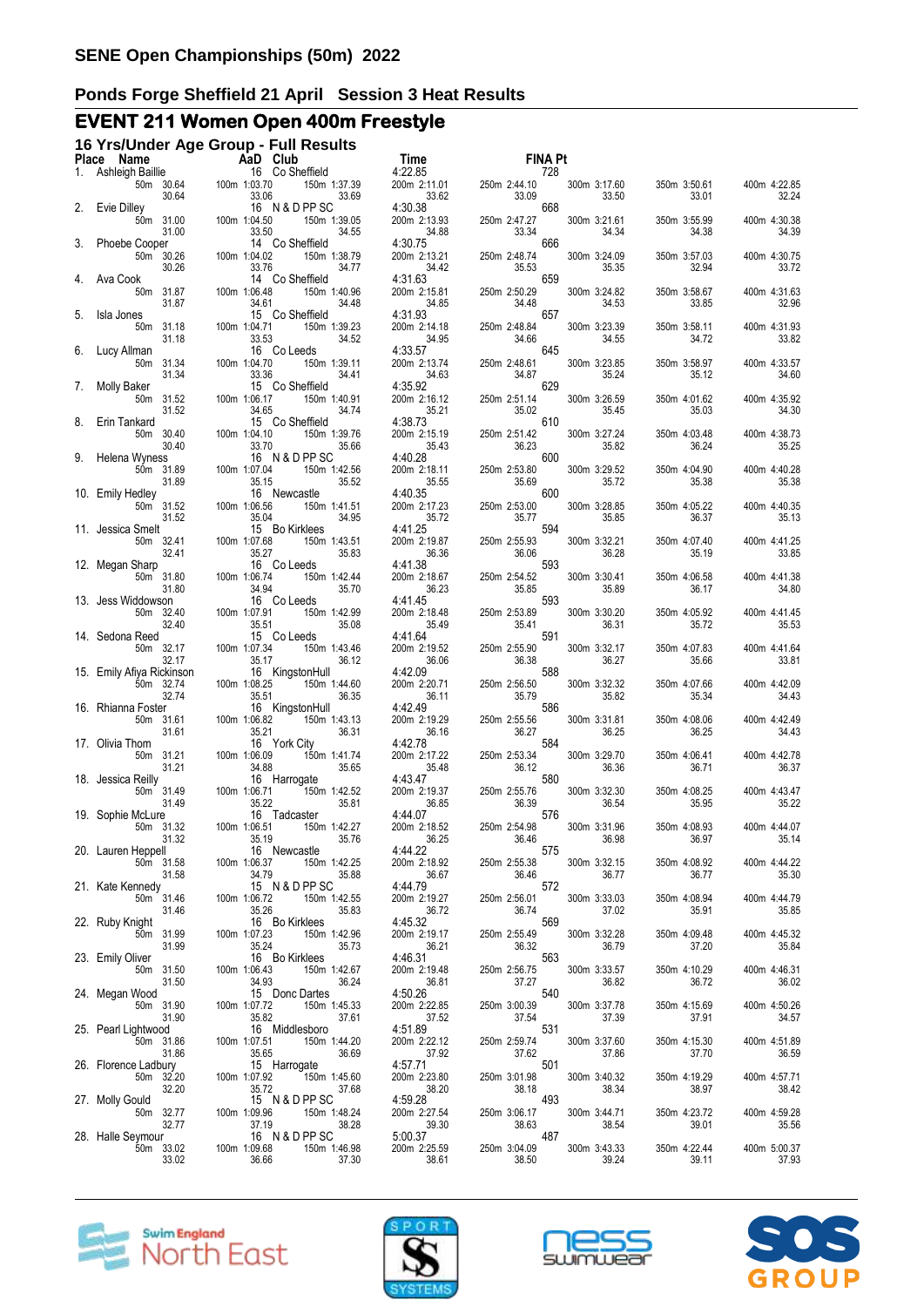|    | 17 Yrs/Over Age Group - Full Results                                                                                                                                                                                                                                   |           |                                                                                                                                                                                                                                                                                               |              |                 |                       |                                                                                                                                                                                                                                                                                |                           |       |              |                       |                       |
|----|------------------------------------------------------------------------------------------------------------------------------------------------------------------------------------------------------------------------------------------------------------------------|-----------|-----------------------------------------------------------------------------------------------------------------------------------------------------------------------------------------------------------------------------------------------------------------------------------------------|--------------|-----------------|-----------------------|--------------------------------------------------------------------------------------------------------------------------------------------------------------------------------------------------------------------------------------------------------------------------------|---------------------------|-------|--------------|-----------------------|-----------------------|
|    | Place Name<br>1. Laura Hodgson<br>1. Laura Hodgson<br>50m 31.14<br>2. Lucy Hedley<br>50m 31.04<br>100m 1:04.63<br>150m<br>16 Newcastle<br>50m 31.04<br>100m 1:04.53<br>150m<br>17 Newcastle<br>16 Newcastle<br>50m 31.14<br>100m 1:04.53<br>150m<br>17 Newcastle       |           |                                                                                                                                                                                                                                                                                               |              |                 |                       | <b>COMPAGNEY SINGLES</b><br>150m 1:38.44 2000m 2:12.48 250m 2:46.36 300m 3:20.54<br>150m 1:38.44 200m 2:12.48 250m 2:46.36 300m 3:20.54<br>150m 1:38.85 4:28.64 200m 2:12.78 250m 2:46.68 300m 3:21.22<br>1661 4:28.96 33.90 34.54<br>1661 4:                                  |                           |       |              |                       |                       |
|    |                                                                                                                                                                                                                                                                        |           |                                                                                                                                                                                                                                                                                               |              |                 |                       |                                                                                                                                                                                                                                                                                |                           |       |              |                       |                       |
|    |                                                                                                                                                                                                                                                                        |           |                                                                                                                                                                                                                                                                                               |              |                 |                       |                                                                                                                                                                                                                                                                                |                           |       |              | 350m 3:54.56          | 400m 4:26.95          |
|    |                                                                                                                                                                                                                                                                        |           |                                                                                                                                                                                                                                                                                               |              |                 |                       |                                                                                                                                                                                                                                                                                |                           |       |              | 34.02                 | 32.39                 |
|    |                                                                                                                                                                                                                                                                        |           |                                                                                                                                                                                                                                                                                               |              |                 |                       |                                                                                                                                                                                                                                                                                |                           |       |              |                       |                       |
|    |                                                                                                                                                                                                                                                                        |           |                                                                                                                                                                                                                                                                                               |              |                 | 150m 1:38.85          |                                                                                                                                                                                                                                                                                |                           |       |              | 350m 3:54.98          | 400m 4:28.64          |
|    |                                                                                                                                                                                                                                                                        |           |                                                                                                                                                                                                                                                                                               |              |                 |                       |                                                                                                                                                                                                                                                                                |                           |       |              | 33.76                 | 33.66                 |
|    | 3. Abigail Miles                                                                                                                                                                                                                                                       |           | 31.04<br>31.04<br>Miles<br>50m 30.74<br>31.04<br>33.53<br>81.04<br>33.53<br>33.54<br>33.54<br>33.54<br>33.54<br>33.54<br>33.55<br>33.55<br>33.55<br>33.55<br>33.55<br>33.55<br>33.55<br>33.55<br>33.55<br>33.54<br>33.55<br>31.44<br>34.69<br>31.44<br>34.69<br>7 C<br>50m 31.44<br>30.55<br> |              | 18 Co Sheffield |                       |                                                                                                                                                                                                                                                                                |                           |       |              |                       |                       |
|    |                                                                                                                                                                                                                                                                        |           |                                                                                                                                                                                                                                                                                               |              |                 |                       |                                                                                                                                                                                                                                                                                |                           |       |              | 350m 3:55.98          | 400m 4:28.96          |
|    |                                                                                                                                                                                                                                                                        |           |                                                                                                                                                                                                                                                                                               |              |                 |                       |                                                                                                                                                                                                                                                                                |                           |       |              | 34.09                 | 32.98                 |
|    | 4. Rachel Bradley                                                                                                                                                                                                                                                      |           |                                                                                                                                                                                                                                                                                               |              | 19 N & D PP SC  |                       |                                                                                                                                                                                                                                                                                |                           |       |              |                       |                       |
|    |                                                                                                                                                                                                                                                                        |           |                                                                                                                                                                                                                                                                                               |              |                 |                       |                                                                                                                                                                                                                                                                                |                           |       |              | 350m 3:58.73<br>34.43 | 400m 4:32.68<br>33.95 |
|    | 5. Georgia Robertson                                                                                                                                                                                                                                                   |           |                                                                                                                                                                                                                                                                                               |              | 17 Co Sheffield |                       |                                                                                                                                                                                                                                                                                |                           |       |              |                       |                       |
|    |                                                                                                                                                                                                                                                                        |           |                                                                                                                                                                                                                                                                                               |              |                 |                       |                                                                                                                                                                                                                                                                                |                           |       |              | 350m 3:59.13          | 400m 4:34.44          |
|    |                                                                                                                                                                                                                                                                        | 30.55     |                                                                                                                                                                                                                                                                                               | 33.70        |                 | 33.91                 |                                                                                                                                                                                                                                                                                | 250m 2:47.70 300          |       | 35.57        | 35.86                 | 35.31                 |
| 6. | Mollie Fisher                                                                                                                                                                                                                                                          |           |                                                                                                                                                                                                                                                                                               |              | 17 Rotherham Mo |                       |                                                                                                                                                                                                                                                                                |                           |       |              |                       |                       |
|    |                                                                                                                                                                                                                                                                        | 50m 31.66 | 100m 1:06.35                                                                                                                                                                                                                                                                                  |              |                 | 150m 1:41.23          |                                                                                                                                                                                                                                                                                |                           |       | 300m 3:26.11 | 350m 4:01.00          | 400m 4:35.43          |
|    |                                                                                                                                                                                                                                                                        | 31.66     |                                                                                                                                                                                                                                                                                               | 34.69        |                 | 34.88                 |                                                                                                                                                                                                                                                                                |                           |       | 34.90        | 34.89                 | 34.43                 |
|    | 7. Ella Took                                                                                                                                                                                                                                                           |           |                                                                                                                                                                                                                                                                                               |              | 18 Newcastle    |                       | 200m 2:12.73<br>34.97<br>4:35.43<br>200m 2:16.21<br>34.98<br>4:37.88<br>200m 2:16.34<br>250m 2:51.65<br>26 16 16<br>27.165<br>27.165<br>27.165<br>27.165<br>27.165<br>27.165<br>27.165<br>27.165<br>27.165<br>27.165<br>27.165<br>27.165<br>27.165<br>27.165<br>27.165<br>27.1 |                           |       |              |                       |                       |
|    |                                                                                                                                                                                                                                                                        | 50m 31.81 |                                                                                                                                                                                                                                                                                               | 100m 1:06.12 |                 | 150m 1:41.21          |                                                                                                                                                                                                                                                                                |                           |       | 300m 3:27.06 | 350m 4:02.77          | 400m 4:37.88          |
|    |                                                                                                                                                                                                                                                                        | 31.81     |                                                                                                                                                                                                                                                                                               | 34.31        |                 | 35.09                 |                                                                                                                                                                                                                                                                                |                           |       |              | 35.71                 | 35.11                 |
|    | 8. Isabelle Goodwin<br>50m 32.71 100m 1:07.66 150m 1:43.06                                                                                                                                                                                                             |           |                                                                                                                                                                                                                                                                                               |              |                 |                       |                                                                                                                                                                                                                                                                                |                           |       |              |                       |                       |
|    |                                                                                                                                                                                                                                                                        |           |                                                                                                                                                                                                                                                                                               |              |                 |                       |                                                                                                                                                                                                                                                                                |                           |       |              | 350m 4:04.50          | 400m 4:38.03          |
|    |                                                                                                                                                                                                                                                                        | 32.71     |                                                                                                                                                                                                                                                                                               | 34.95        |                 | 35.40                 |                                                                                                                                                                                                                                                                                |                           |       |              | 35.30                 | 33.53                 |
|    | 9. Emma Wills                                                                                                                                                                                                                                                          |           |                                                                                                                                                                                                                                                                                               |              | 43 York City    |                       | 200m 2:16.34<br>250m 2:16.34<br>35.13<br>35.31<br>4:38.03<br>200m 2:16.58<br>35.52<br>35.52<br>35.52<br>35.84<br>4:39.95<br>200m 2:16.80<br>250m 2:53.42<br>36.78<br>35.78<br>200m 2:16.80<br>250m 2:52.39<br>300m 3:27.99<br>35.48<br>4:39.95<br>200m 2:13.47<br>250m 2       |                           |       |              |                       |                       |
|    |                                                                                                                                                                                                                                                                        | 50m 31.75 |                                                                                                                                                                                                                                                                                               | 100m 1:05.97 | 150m 1:41.32    |                       |                                                                                                                                                                                                                                                                                |                           |       |              | 350m 4:04.58          | 400m 4:39.95          |
|    |                                                                                                                                                                                                                                                                        | 31.75     |                                                                                                                                                                                                                                                                                               |              | 19 N & D PP SC  | 35.35                 |                                                                                                                                                                                                                                                                                |                           |       |              | 36.59                 | 35.37                 |
|    | 9. Lola Davison                                                                                                                                                                                                                                                        |           | 100m 1:05.97<br>34.22<br>19 100m 1:03.89                                                                                                                                                                                                                                                      |              |                 |                       |                                                                                                                                                                                                                                                                                |                           |       |              |                       |                       |
|    |                                                                                                                                                                                                                                                                        | 50m 30.46 |                                                                                                                                                                                                                                                                                               |              |                 | 150m 1:38.32<br>34.43 |                                                                                                                                                                                                                                                                                |                           |       |              | 350m 4:03.24<br>37.21 | 400m 4:39.95<br>36.71 |
|    | 30.46 33.43<br>11. Lillie Bryant 18 B<br>50m 32.48 100m 1:07.41                                                                                                                                                                                                        |           |                                                                                                                                                                                                                                                                                               |              | 18 Bo Kirklees  |                       |                                                                                                                                                                                                                                                                                |                           |       |              |                       |                       |
|    |                                                                                                                                                                                                                                                                        |           |                                                                                                                                                                                                                                                                                               |              | 150m 1:43.04    |                       |                                                                                                                                                                                                                                                                                |                           |       |              | 350m 4:09.09          | 400m 4:44.40          |
|    |                                                                                                                                                                                                                                                                        |           |                                                                                                                                                                                                                                                                                               |              |                 | 35.63                 |                                                                                                                                                                                                                                                                                |                           |       |              | 36.63                 | 35.31                 |
|    | 32.48 34.93<br>18 Billingham 18 Billingham                                                                                                                                                                                                                             |           |                                                                                                                                                                                                                                                                                               |              |                 |                       |                                                                                                                                                                                                                                                                                |                           |       |              |                       |                       |
|    |                                                                                                                                                                                                                                                                        | 50m 31.96 |                                                                                                                                                                                                                                                                                               |              |                 |                       |                                                                                                                                                                                                                                                                                |                           |       |              | 350m 4:14.71          | 400m 4:49.58          |
|    |                                                                                                                                                                                                                                                                        | 31.96     |                                                                                                                                                                                                                                                                                               | 36.26        |                 | 36.80                 | 37.15                                                                                                                                                                                                                                                                          |                           | 37.53 | 37.55        | 37.46                 | 34.87                 |
|    | 13. Alexandra Woodhead                                                                                                                                                                                                                                                 |           |                                                                                                                                                                                                                                                                                               |              | 18 Bo Kirklees  |                       | 4:52.69                                                                                                                                                                                                                                                                        | $37.53$<br>250m $3:00.51$ | 527   |              |                       |                       |
|    | 50m 32.27                                                                                                                                                                                                                                                              |           |                                                                                                                                                                                                                                                                                               | 100m 1:07.68 |                 | 150m 1:45.15          | 200m 2:22.83                                                                                                                                                                                                                                                                   | 250m 3:00.51              |       | 300m 3:38.16 | 350m 4:16.05          | 400m 4:52.69          |
|    |                                                                                                                                                                                                                                                                        |           |                                                                                                                                                                                                                                                                                               |              |                 | 37.47                 |                                                                                                                                                                                                                                                                                |                           |       | 37.65        | 37.89                 | 36.64                 |
|    |                                                                                                                                                                                                                                                                        |           |                                                                                                                                                                                                                                                                                               |              | 17 Tadcaster    |                       |                                                                                                                                                                                                                                                                                |                           |       |              |                       |                       |
|    |                                                                                                                                                                                                                                                                        |           |                                                                                                                                                                                                                                                                                               |              |                 | 150m 1:44.04          |                                                                                                                                                                                                                                                                                |                           |       | 300m 3:37.30 | 350m 4:16.72          | 400m 4:54.55          |
|    |                                                                                                                                                                                                                                                                        |           |                                                                                                                                                                                                                                                                                               |              |                 | 36.50                 |                                                                                                                                                                                                                                                                                |                           |       | 38.73        | 39.42                 | 37.83                 |
|    |                                                                                                                                                                                                                                                                        |           |                                                                                                                                                                                                                                                                                               |              | 18 Bo Kirklees  |                       |                                                                                                                                                                                                                                                                                |                           |       |              |                       |                       |
|    |                                                                                                                                                                                                                                                                        |           |                                                                                                                                                                                                                                                                                               |              |                 | 150m 1:49.70          |                                                                                                                                                                                                                                                                                |                           |       | 300m 3:44.66 | 350m 4:22.48          | 400m 4:59.09          |
|    |                                                                                                                                                                                                                                                                        |           |                                                                                                                                                                                                                                                                                               |              | 17 Tadcaster    | 38.30                 |                                                                                                                                                                                                                                                                                |                           |       | 38.16        | 37.82                 | 36.61                 |
|    | 30.27<br>14. Libby Walker<br>17 Ta<br>50m 31.63<br>100m 1:07.54<br>17 Ta<br>50m 31.63<br>100m 1:07.54<br>18 B6<br>100m 1:107.54<br>18 B6<br>50m 34.13<br>100m 1:11.40<br>50m 34.13<br>100m 1:11.40<br>17 Ta<br>17 Ta<br>50m 34.13<br>100m 1:11.40<br>17 Ta<br>50m 32.9 |           |                                                                                                                                                                                                                                                                                               |              |                 | 150m 1:48.80          |                                                                                                                                                                                                                                                                                |                           |       | 300m 3:46.39 | 350m 4:25.28          | 400m 5:02.42          |
|    |                                                                                                                                                                                                                                                                        | 32.96     |                                                                                                                                                                                                                                                                                               | 37.40        |                 | 38.44                 | 200m 2:22.83<br>4:54.55<br>200m 2:20.96<br>37.68<br>4:54.55<br>200m 2:20.96<br>36.92<br>4:59.09<br>250m 2:68.57<br>36.92<br>250m 3:06.50<br>38.60<br>5:02.42<br>200m 2:27.19<br>38.39<br>DNC<br>250m -<br>$\frac{1}{38.39}$                                                    |                           |       | 1:19.20      | 38.89                 | 37.14                 |
|    | 32.96<br>Abigail Parkinson                                                                                                                                                                                                                                             |           |                                                                                                                                                                                                                                                                                               |              | 18 Tadcaster    |                       | <b>DNC</b>                                                                                                                                                                                                                                                                     |                           |       |              |                       |                       |
|    |                                                                                                                                                                                                                                                                        |           |                                                                                                                                                                                                                                                                                               |              |                 |                       |                                                                                                                                                                                                                                                                                |                           |       |              |                       |                       |







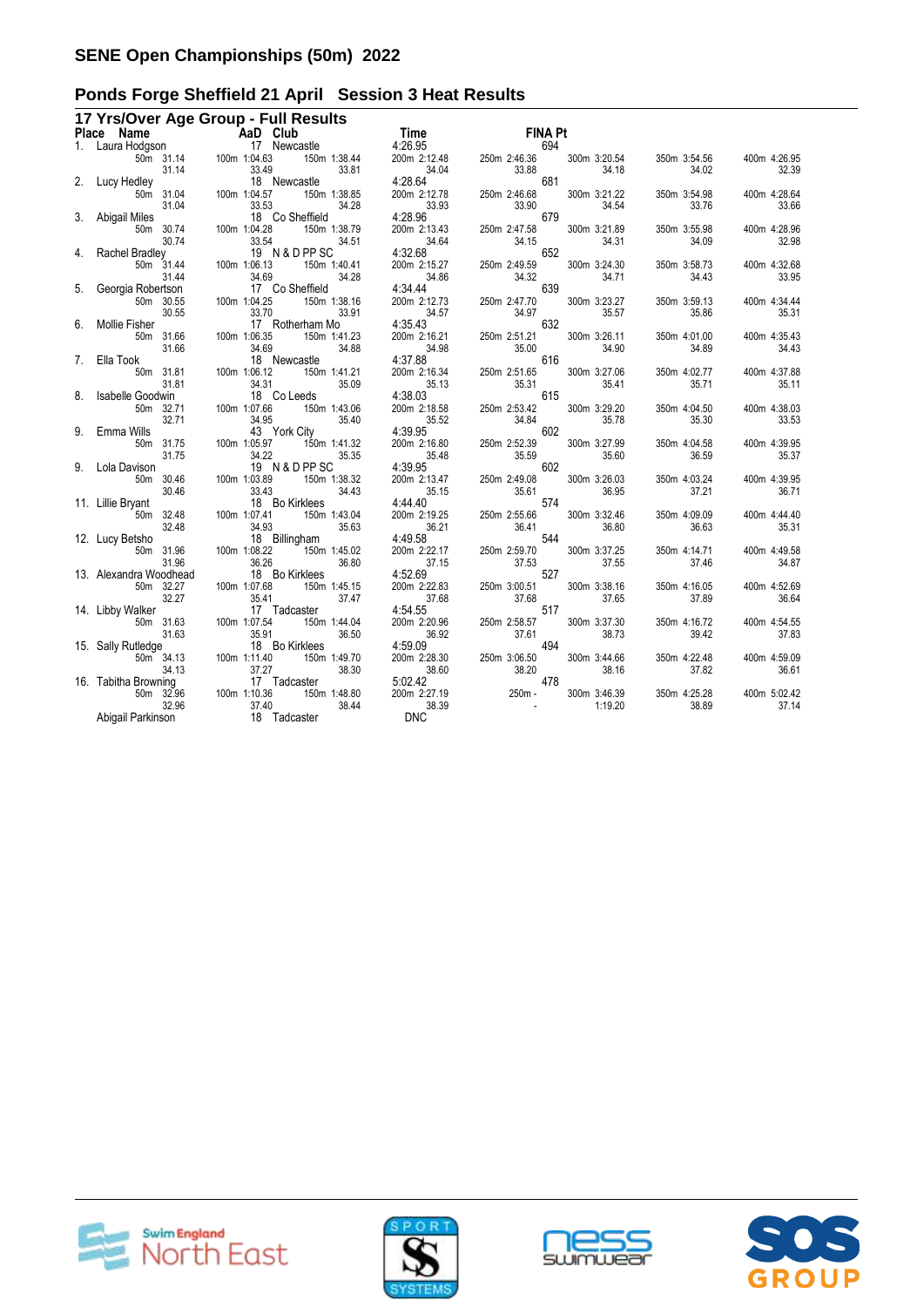# **EVENT 212 Men Open 50m Backstroke**

|                  | 16 Yrs/Under Age Group - Full Results                                  |          |                               |              |                |                 |    |
|------------------|------------------------------------------------------------------------|----------|-------------------------------|--------------|----------------|-----------------|----|
| Place            | Name                                                                   | AaD      | Club                          | <b>Class</b> | Time           | <b>FINA Pt</b>  |    |
| 1.               | Rio Daodu                                                              | 15       | KingstonHull                  |              | 27.40          | 655             |    |
| 2.               | Matthew Mahoney                                                        | 16       | Newcastle                     |              | 28.71          | 569             |    |
| 3.               | Thomas Maskell                                                         | 16       | N & D PP SC                   |              | 29.13          | 545             |    |
| 4.               | Alexandru Lazar                                                        | 15       | N & D PP SC                   |              | 29.21          | 540             |    |
| 5.               | Joseph Edgar                                                           | 15       | N & D PP SC                   |              | 29.27          | 537             |    |
| 6.               | Jacob Brown                                                            | 15       | Tadcaster                     |              | 29.29          | 536             |    |
| 7.               | Reece Blackett                                                         | 16       | Newcastle                     |              | 29.32          | 534             |    |
| 8.               | Daniel Barrett                                                         | 15       | N & D PP SC                   |              | 29.76          | 511             |    |
| 9.               | Ben Hartridge                                                          | 16       | N & D PP SC                   |              | 29.85          | 506             |    |
|                  | 10. Sean Smith                                                         | 15       | Skipton                       |              | 30.04          | 497             |    |
|                  | 11. Lewis Hawden                                                       | 16       | Pocklington                   |              | 30.10          | 494             |    |
|                  | 12. Archie Norton                                                      | 16       | <b>Thirsk WH</b>              |              | 30.28          | 485             |    |
|                  | 13. Shay Wood                                                          | 15       | N & D PP SC                   |              | 30.45          | 477             |    |
|                  | 14. Adam Marshall                                                      | 16       | Newcastle                     |              | 30.51          | 474             |    |
|                  | 15. Blake Hooper                                                       | 16       | Chester Le S                  |              | 30.59          | 470             |    |
|                  | 16. Matthew Roberts                                                    | 16       | Co Leeds                      |              | 30.65          | 468             |    |
|                  | 17. Ethan Williams                                                     | 15<br>15 | Newcastle                     |              | 30.81<br>31.27 | 460<br>440      |    |
| 18.              | Joseph Burgess                                                         | 16       | Skipton<br><b>Bo Kirklees</b> |              | 31.63          | 426             |    |
|                  | 19. Rory Bryant<br>20. Samuel Hill                                     | 16       | Saltburn Mar                  |              | 31.87          | 416             |    |
|                  | 21. Cody Ingram                                                        | 16       | <b>Bo Barnsley</b>            |              | 31.89          | 415             |    |
|                  | <b>William Gowler</b>                                                  | 15       | Middlesboro                   |              | DNC            |                 |    |
|                  | Thomas Smith                                                           | 16       | RichmondDale                  |              | <b>DNC</b>     |                 |    |
|                  | Joshua McCollin                                                        | 15       | KingstonHull                  |              | <b>DNC</b>     |                 |    |
|                  |                                                                        |          |                               |              |                |                 |    |
| Place            | 17 Yrs/Over Age Group - Full Results<br>Name                           | AaD Club |                               | Class        | Time           | <b>FINA Pt</b>  |    |
| 1.               | Harry Nicholson                                                        | 18       | Newcastle                     |              | 26.62          | 714             |    |
| 2.               | Lewis Maxwell                                                          | 19       | N & D PP SC                   |              | 26.73          | 705             |    |
| 3.               | Samuel Greenbank                                                       | 19       | Co Sheffield                  |              | 27.40          | 655             |    |
| 4.               | Simon Kliment                                                          | 21       | Co Sheffield                  |              | 27.48          | 649             |    |
| 5.               | <b>William Ellis</b>                                                   | 19       | N & D PP SC                   |              | 28.06          | 610             |    |
| 6.               | Charlie Broome                                                         | 18       | Co Leeds                      |              | 28.31          | 594             |    |
| $\overline{7}$ . | Matthew Rooney                                                         |          | 20 Leeds Uni                  |              | 28.32          | 593             |    |
| 8.               | James Hayes                                                            | 18       | N & D PP SC                   |              | 28.51          | 581             |    |
| 9.               | Shaheen Alghofari                                                      | 22       | East Leeds                    |              | 28.62          | 575             |    |
|                  | 10. Ethan Baylin                                                       | 18       | Tadcaster                     |              | 28.87          | 560             |    |
|                  | 11. Kenneth Juan                                                       | 17       | N & D PP SC                   |              | 29.00          | 552             |    |
| 12.              | Jamie Ewart                                                            | 26       | AFSHartlepol                  |              | 29.07          | 548             |    |
|                  | 13. Cohen Stephenson                                                   | 17       | Co Leeds                      |              | 29.14          | 544             |    |
|                  | 14. Roan Sheriff                                                       | 17       | Skipton                       |              | 29.48          | 526             |    |
|                  | 15. Richard Butterworth                                                | 18       | N & D PP SC                   |              | 29.58          | 520             |    |
|                  | 16. Lyndon Longhorne                                                   | 27       | Derwentside                   | 4            | 52.11          |                 | 95 |
|                  | Kieran Grant                                                           | 17       | Bev Barracud                  |              | <b>DNC</b>     |                 |    |
|                  | Combined Result - Multi-Classification by British Para-Swimming Points |          |                               |              |                |                 |    |
| Place            | Name                                                                   | AaD      | Club                          | Class        | Time           | <b>BDPoints</b> |    |
| 1.               | Lyndon Longhorne                                                       | 27       | Derwentside                   | 4            | 52.11          | 486             |    |







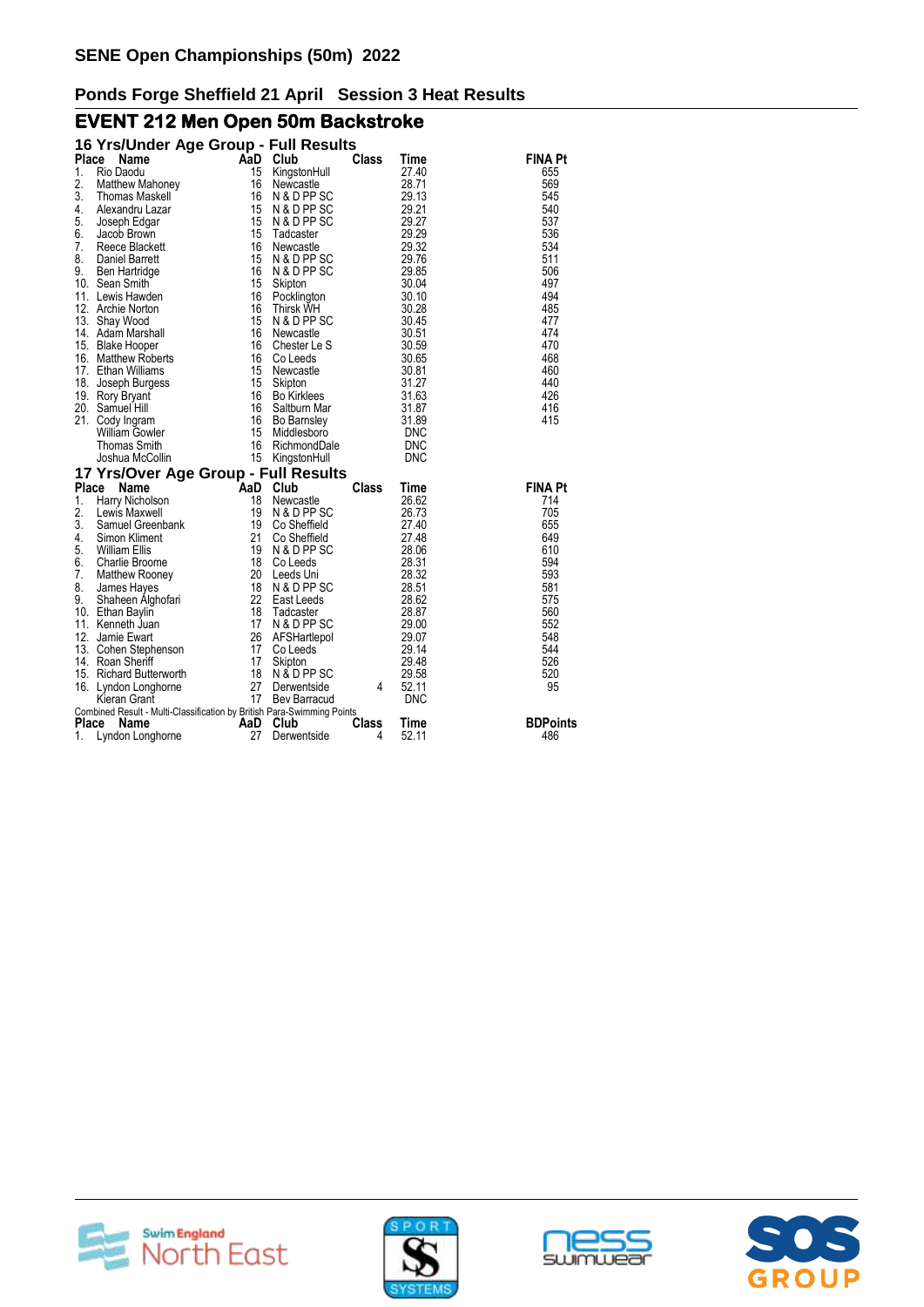# **EVENT 213 Women Open 200m Breaststroke**

|       | 16 Yrs/Under Age Group - Full Results |     |                    |            |                |       |         |         |
|-------|---------------------------------------|-----|--------------------|------------|----------------|-------|---------|---------|
| Place | <b>Name</b>                           |     | AaD Club           | Time       | <b>FINA Pt</b> | 50    | 100     | 150     |
| 1.    | Charlotte Bianchi                     | 16  | Co Sheffield       | 2:35.00    | 720            | 36.08 | 1:15.60 | 1:55.52 |
| 2.    | Eleanor Valentine-Bull                | 16  | <b>Bo Barnsley</b> | 2:46.55    | 580            | 37.52 | 1:21.32 | 2:04.99 |
| 3.    | <b>Katie Coventry</b>                 | 15  | N & D PP SC        | 2:47.33    | 572            | 37.89 | 1:20.50 | 2:04.41 |
| 4.    | <b>Nell Williams</b>                  | 15  | Co Leeds           | 2:47.93    | 566            | 38.43 | 1:21.27 | 2:04.59 |
| 5.    | Daisy Purchase                        | 16  | Rotherham Mo       | 2:51.05    | 536            | 39.81 | 1:23.98 | 2:08.55 |
| 6.    | Hannah Takacs                         | 16  | Stokesley          | 2:51.72    | 529            | 38.59 | 1:22.76 | 2:07.22 |
| 7.    | <b>Molly Baker</b>                    | 15  | Co Sheffield       | 2:51.90    | 528            | 39.86 | 1:24.69 | 2:08.81 |
| 8.    | Anna Finlay                           | 15  | N & D PP SC        | 2:52.10    | 526            | 38.59 | 1:21.92 | 2:06.30 |
| 9.    | Libby Freeman                         | 16  | N & D PP SC        | 2:52.40    | 523            | 38.84 | 1:22.46 | 2:07.40 |
| 10.   | Kasja Rickelton                       | 16  | Co Leeds           | 2:52.50    | 522            | 37.59 | 1:21.91 | 2:06.79 |
| 11.   | Hannah Wakelin                        | 15  | Co Sheffield       | 2:53.20    | 516            | 38.55 | 1:23.02 | 2:08.40 |
|       | 12. Lea Westen                        | 15  | RichmondDale       | 2:53.58    | 512            | 39.81 | 1:24.74 | 2:10.04 |
|       | 13. Henrietta Richardson-S            | 16  | Cleethorpes        | 2:54.03    | 508            | 39.74 | 1:24.01 | 2:09.30 |
| 14.   | <b>Emily Oliver</b>                   | 16  | <b>Bo Kirklees</b> | 2:54.15    | 507            | 39.42 | 1:23.19 | 2:08.41 |
|       | 15. Hannah Worsdall                   | 15  | Rotherham Mo       | 2:54.35    | 506            | 39.32 | 1:24.80 | 2:10.49 |
|       | 16. Evie O'Halleron-Hutchi            | 15  | N & D PP SC        | 2:54.36    | 506            | 39.41 | 1:23.73 | 2:09.02 |
|       | 17. Isobel Munnoch                    | 15  | N & D PP SC        | 2:55.79    | 493            | 40.10 | 1:25.27 | 2:10.87 |
| 18.   | Lucy Towse                            | 16  | KingstonHull       | 2:56.62    | 486            | 39.04 | 1:23.89 | 2:10.77 |
|       | 19. Olivia Harris                     | 15  | KingstonHull       | 2:56.74    | 485            | 39.60 | 1:24.60 | 2:10.45 |
|       | 20. Hannah Redshaw                    | 16  | Middlesboro        | 2:57.24    | 481            | 41.00 | 1:26.31 | 2:12.11 |
|       | 21. Casey Campbell                    | 15  | N & D PP SC        | 2:57.63    | 478            | 39.12 | 1:23.98 | 2:11.08 |
| 22.   | Myla Pike                             | 16  | Newcastle          | 2:58.74    | 469            | 40.68 | 1:25.75 | 2:11.66 |
| 23.   | Jessica Scott                         | 15  | Middlesboro        | 3:00.36    | 457            | 40.47 | 1:26.23 | 2:13.04 |
| 24.   | Niamh Kay                             | 15  | N & D PP SC        | 3:00.38    | 457            | 40.16 | 1:26.35 | 2:13.36 |
| 25.   | Mariella Bidzimou Butl                | 16  | N & D PP SC        | 3:00.45    | 456            | 40.47 | 1:26.49 | 2:14.27 |
|       | 26. Lydia Brown                       | 15  | Sheffield C        | 3:00.52    | 456            | 42.28 | 1:27.94 | 2:15.98 |
|       | 27. Hannah Sharpe                     | 16  | Newcastle          | 3:06.56    | 413            | 40.59 | 1:27.77 | 2:17.22 |
|       | 28. Molly Marsh                       | 15  | <b>Bo Kirklees</b> | 3:07.70    | 405            | 41.83 | 1:30.35 | 2:19.30 |
|       | 29. Christina Black                   | 15  | Tadcaster          | 3:07.88    | 404            | 41.16 | 1:28.72 | 2:18.09 |
|       | Sophie Radatz                         | 16  | Sheffield C        | DNC        |                |       |         |         |
|       | <b>Ruby Gambles</b>                   | 14  | Rotherham Mo       | <b>DNC</b> |                |       |         |         |
|       | <b>Violet Hearfield</b>               | 16  | Middlesboro        | <b>DNC</b> |                |       |         |         |
|       | 17 Yrs/Over Age Group - Full Results  |     |                    |            |                |       |         |         |
| Place | Name                                  | AaD | Club               | Time       | <b>FINA Pt</b> | 50    | 100     | 150     |
| 1.    | <b>Beth Dennis</b>                    | 19  | Co Sheffield       | 2:35.73    | 710            | 35.96 | 1:15.69 | 1:55.89 |
| 2.    | Leah Schlosshan                       | 17  | Co Leeds           | 2:37.10    | 691            | 35.55 | 1:15.47 | 1:56.29 |
| 3.    | Paige Fenton                          | 19  | Skipton            | 2:39.54    | 660            | 36.26 | 1:17.57 | 1:59.88 |
| 4.    | Rebecca Keetley                       | 18  | Middlesboro        | 2:43.14    | 617            | 36.11 | 1:17.52 | 1:59.99 |
| 5.    | Annabelle Wilkinson                   | 17  | Co Sheffield       | 2:44.00    | 608            | 36.57 | 1:18.05 | 2:00.62 |
| 6.    | Faye McDonagh                         | 18  | N & D PP SC        | 2:48.74    | 558            | 38.02 | 1:20.95 | 2:04.75 |
| 7.    | Aine Hughes                           | 17  | Co Sheffield       | 2:51.16    | 535            | 37.70 | 1:20.84 | 2:05.87 |
| 8.    | Maisy Smith                           | 17  | KingstonHull       | 2:51.50    | 531            | 38.60 | 1:22.07 | 2:06.34 |
| 9.    | Megan Cairns                          | 17  | Middlesboro        | 2:51.65    | 530            | 39.07 | 1:22.99 | 2:06.99 |
| 10.   | Agatha Scott                          | 17  | Harrogate          | 2:52.07    | 526            | 38.50 | 1:22.37 | 2:07.22 |
| 11.   | Georgia Hadley                        | 18  | RichmondDale       | 2:52.39    | 523            | 37.38 | 1:20.80 | 2:06.45 |
|       | 12. Lucy Hatfield                     | 21  | Stocksbridge       | 2:54.94    | 501            | 39.14 | 1:23.13 | 2:08.84 |
| 13.   | <b>Isobel Shimells</b>                | 18  | KingstonHull       | 2:55.72    | 494            | 39.16 | 1:22.28 | 2:08.57 |
| 14.   | Millie Ellicker                       | 18  | Loftus Dol         | 2:55.82    | 493            | 39.39 | 1:23.86 | 2:10.22 |
| 15.   | Libby Walker                          | 17  | Tadcaster          | 2:57.76    | 477            | 40.98 | 1:26.75 | 2:12.07 |
| 16.   | Evie Palmer-Jones                     | 17  | RichmondDale       | 2:58.77    | 469            | 38.99 | 1:24.74 | 2:11.92 |
|       | 17. Daisy Guttridge                   | 17  | Rotherham Mo       | 3:04.20    | 429            | 41.20 | 1:28.37 | 2:16.51 |
|       | Georgia Lee                           | 17  | <b>Bo Barnsley</b> | <b>DNC</b> |                |       |         |         |
|       | Lauren Richards                       | 20  | Co Sheffield       | <b>DNC</b> |                |       |         |         |
|       | Amelia Osborne                        | 17  | Rotherham Mo       | <b>DNC</b> |                |       |         |         |
|       | Rebecca Dunn                          | 17  | Co Bradford        | <b>DNC</b> |                |       |         |         |
|       | Katie Stobbs                          | 17  | N & D PP SC        | DQ 15      |                |       |         |         |







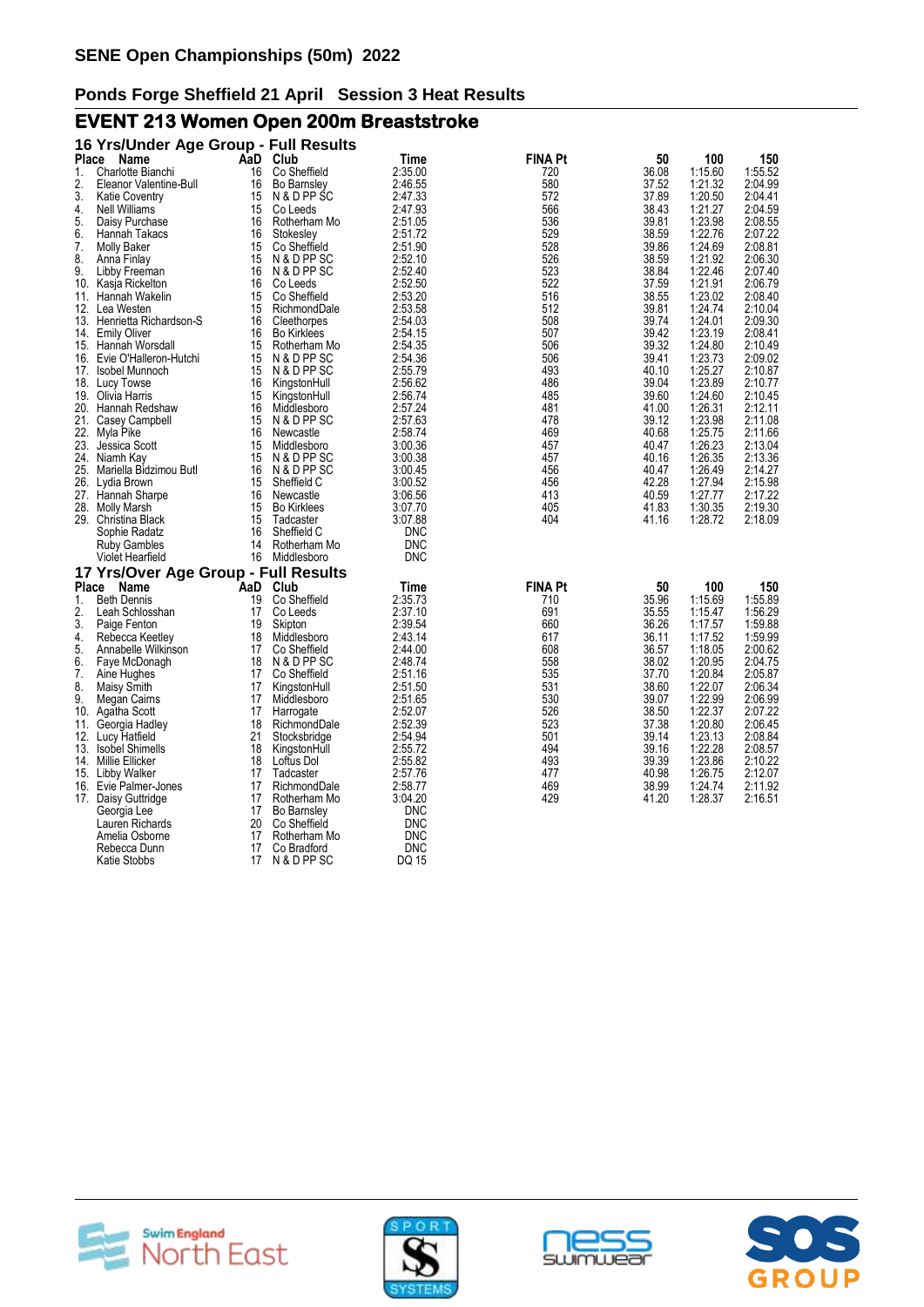# **EVENT 214 Men Open 200m Backstroke**

|       | 16 Yrs/Under Age Group - Full Results      |          |                             |                    |                |                |                    |                    |
|-------|--------------------------------------------|----------|-----------------------------|--------------------|----------------|----------------|--------------------|--------------------|
| Place | Name                                       | AaD      | Club                        | Time               | <b>FINA Pt</b> | 50             | 100                | 150                |
| 1.    | Reece Blackett                             | 16       | Newcastle                   | 2:15.35            | 565            | 30.90          | 1:04.92            | 1:40.22            |
| 2.    | <b>Matthew Mahoney</b>                     | 16       | Newcastle                   | 2:18.08            | 532            | 31.73          | 1:06.65            | 1:42.84            |
| 3.    | Isaac Buchan                               | 15       | N & D PP SC                 | 2:18.54            | 527            | 32.71          | 1:08.43            | 1:44.37            |
| 4.    | Alexandru Lazar                            | 15       | N & D PP SC                 | 2:19.62            | 515            | 32.36          | 1:08.33            | 1:44.33            |
| 5.    | Adam Marshall                              | 16       | Newcastle                   | 2:19.91            | 511            | 31.70          | 1:07.62            | 1:44.11            |
| 6.    | Shay Wood                                  | 15       | N & D PP SC                 | 2:20.57            | 504            | 31.94          | 1:07.62            | 1:44.27            |
| 7.    | Oliver Whittleston                         | 15       | Co Leeds                    | 2:20.82            | 502            | 33.34          | 1:09.40            | 1:45.75            |
| 8.    | Jacob Brown                                | 15       | Tadcaster                   | 2:21.08            | 499            |                | 1:09.52            | 1:46.37            |
| 9.    | Joshua McCollin                            | 15       | KingstonHull                | 2:22.38            | 485            | 33.44          | 1:09.61            | 1:46.66            |
| 10.   | Joseph Moment                              | 16       | KingstonHull                | 2:23.32            | 476            | 32.17          | 1:09.10            | 1:46.68            |
| 11.   | <b>Blake Hooper</b><br>12. Kieran Turnbull | 16<br>16 | Chester Le S<br>N & D PP SC | 2:23.95<br>2:24.34 | 469<br>466     | 32.98<br>33.58 | 1:09.08<br>1:10.18 | 1:46.98<br>1:47.18 |
|       | 13. Ethan Williams                         | 15       | Newcastle                   | 2:25.37            | 456            | 33.72          | 1:09.07            | 1:46.92            |
| 14.   | Callum Aitken                              | 16       | <b>York City</b>            | 2:26.32            | 447            | 33.20          | 1:09.84            | 1:48.40            |
|       | 15. Daniel Moorhouse                       | 15       | Durham City                 | 2:26.58            | 445            | 33.76          | 1:10.66            | 1:48.39            |
|       | 16. Louis Dubbeldam                        | 16       | Durham City                 | 2:27.96            | 432            | 34.38          | 1:11.65            | 1:50.13            |
| 17.   | Joseph Edgar                               | 15       | N & D PP SC                 | 2:30.38            | 412            | 33.37          | 1:10.88            | 1:51.75            |
|       | 18. Max Hartis                             | 15       | N & D PP SC                 | 2:30.58            | 410            | 35.36          | 1:13.29            | 1:51.95            |
|       | 19. Lewis Kestle                           | 15       | N & D PP SC                 | 2:30.80            | 408            | 33.84          | 1:12.39            | 1:52.69            |
| 20.   | Joseph Burgess                             | 15       | Skipton                     | 2:31.69            | 401            | 34.44          | 1:13.17            | 1:52.39            |
|       | 21. William Durrans                        | 15       | Rotherham Mo                | 2:32.44            | 395            | 33.87          | 1:11.98            | 1:52.35            |
|       | Daniel Barrett                             | 15       | N & D PP SC                 | <b>DNC</b>         |                |                |                    |                    |
|       | <b>Thomas McDermott</b>                    | 16       | Middlesboro                 | <b>DNC</b>         |                |                |                    |                    |
|       | 17 Yrs/Over Age Group - Full Results       |          |                             |                    |                |                |                    |                    |
| Place | Name                                       | AaD      | Club                        | Time               | <b>FINA Pt</b> | 50             | 100                | 150                |
| 1.    | Jay Lelliott                               | 27       | Co Sheffield                | 2:03.05            | 752            | 28.91          | 59.46              | 1:31.15            |
| 2.    | Samuel Greenbank                           | 19       | Co Sheffield                | 2:08.96            | 653            | 29.77          | 1:02.33            | 1:35.21            |
| 3.    | Harry Nicholson                            | 18       | Newcastle                   | 2:09.95            | 638            | 28.88          | 1:01.68            | 1:35.29            |
| 4.    | William Ellis                              | 19       | N & D PP SC                 | 2:12.28            | 605            | 30.66          | 1:04.19            | 1:38.45            |
| 5.    | Simon Kliment                              | 21       | Co Sheffield                | 2:12.81            | 598            | 30.08          | 1:04.04            | 1:39.10            |
| 6.    | <b>Charlie Broome</b>                      | 18       | Co Leeds                    | 2:13.08            | 594            | 31.01          | 1:05.24            | 1:40.12            |
| 7.    | Jacob Elwell                               | 18       | N & D PP SC                 | 2:13.28            | 592            | 30.79          | 1:04.70            | 1:39.20            |
| 8.    | Mason Bland                                | 18       | KingstonHull                | 2:14.14            | 580            | 31.05          | 1:05.01            | 1:40.07            |
| 9.    | Adam Wilson                                | 21       | Co Sheffield                | 2:14.24            | 579            | 31.84          | 1:05.88            | 1:39.92            |
| 10.   | Joseph Martin                              | 22       | N & D PP SC                 | 2:14.65            | 574            | 31.62          | 1:06.05            | 1:40.66            |
| 11.   | Simon Robson                               | 18       | <b>York City</b>            | 2:15.21            | 567            | 31.23          | 1:05.92            | 1:40.99            |
|       | 12. Benjamin Cross                         | 17       | Co Sheffield                | 2:15.65            | 561            | 32.01          | 1:06.45            | 1:41.45            |
|       | 13. Joshua Harris                          | 21       | Tadcaster                   | 2:16.44            | 551            | 31.24          | 1:05.60            | 1:40.92            |
| 14.   | <b>Elliot Best</b>                         | 18       | Newcastle                   | 2:17.03            | 544            | 31.39          | 1:06.46            | 1:41.69            |
|       | 15. Samuel Naylor                          | 22       | Newcastle                   | 2:18.26            | 530            | 31.96          | 1:06.30            | 1:41.90            |
|       | 16. Daniel Pollard                         | 17       | KingstonHull                | 2:21.31            | 496            | 33.32          | 1:10.00            | 1:46.75            |
| 16.   | Cohen Stephenson                           | 17       | Co Leeds                    | 2:21.31            | 496            | 32.88          | 1:09.63            | 1:46.82            |
|       | 18. Daniel Bailey                          | 19       | Donc Dartes                 | 2:21.39            | 495            | 32.18          | 1:08.57            | 1:45.45            |
|       | 19. Finlay Williams                        | 18       | Co Leeds                    | 2:22.02            | 489            | 32.49          | 1:08.67            | 1:45.93            |
| 20.   | Thomas Bergmann                            | 17       | Co Sheffield                | 2:23.37            | 475            | 32.31          | 1:09.00            | 1:46.51            |
| 21.   | <b>Harry Courtney</b>                      | 17       | N & D PP SC                 | 2:24.17            | 467            | 33.97          | 1:09.88            | 1:47.05            |
| 22.   | Toma Saha                                  | 17       | Middlesboro                 | 2:24.21            | 467            | 32.94          | 1:09.35            | 1:46.89            |
| 23.   | Noah Wragg                                 | 19       | <b>Bo Barnsley</b>          | 2:26.06            | 449            | 32.71          | 1:09.40            | 1:48.13            |
|       | 24. Leo White                              | 17       | Chester Le S                | 2:27.07            | 440            | 33.90          | 1:11.59            | 1:49.74            |
|       | 25. Byron Peel                             | 17       | N & D PP SC                 | 2:27.16            | 439            | 33.98          | 1:11.22            | 1:49.86            |
|       | 26. Henry Firth                            | 17       | Co Leeds                    | 2:29.97            | 415            | 35.06          | 1:12.33            | 1:51.84            |
|       | Kieran Grant<br>Roan Sheriff               | 17       | Bev Barracud                | <b>DNC</b>         |                |                |                    |                    |
|       |                                            | 17       | Skipton                     | <b>DNC</b>         |                |                |                    |                    |







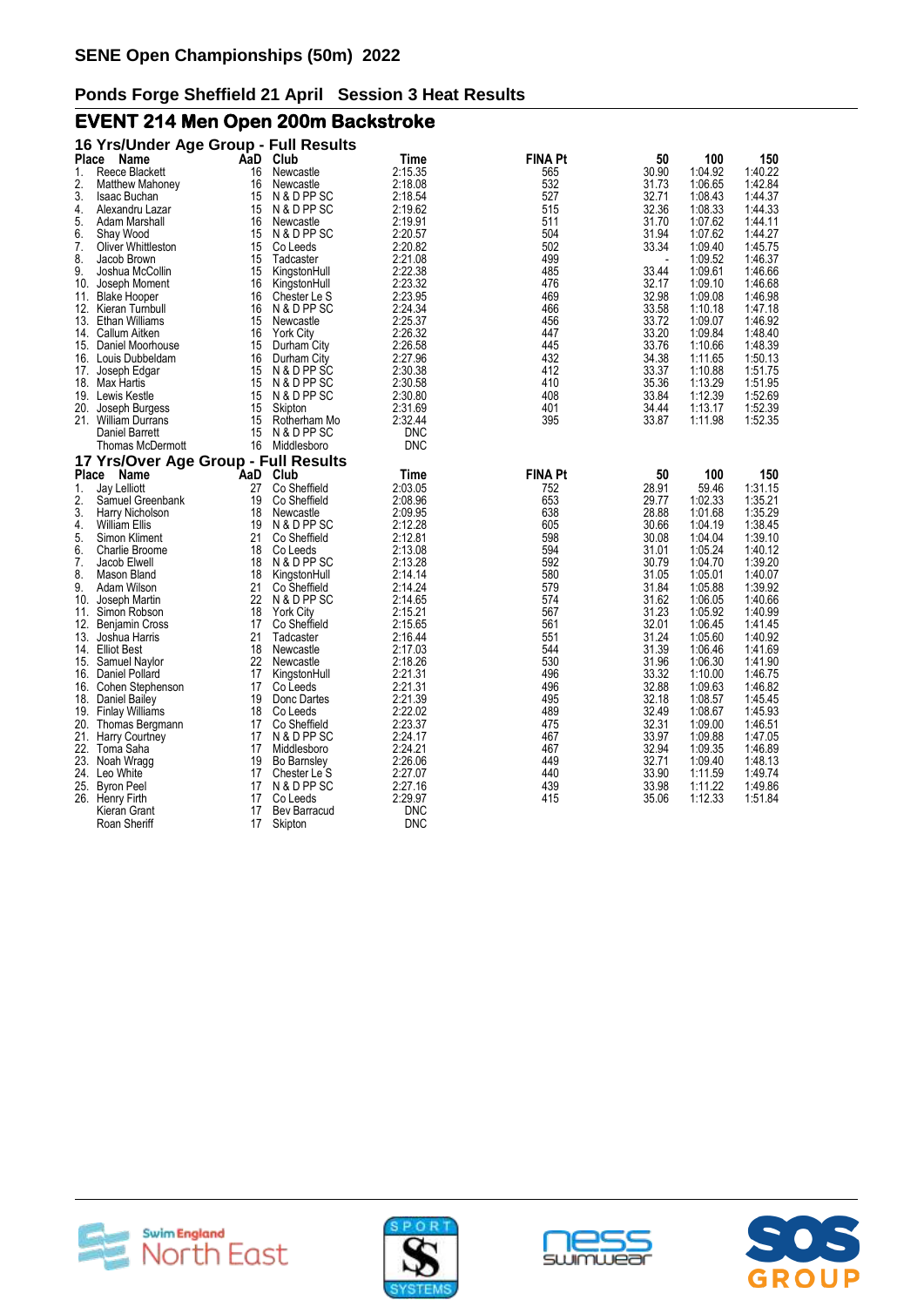# **EVENT 215 Women Open 50m Butterfly**

|       | 16 Yrs/Under Age Group - Full Results                                                |          |                    |       |                |
|-------|--------------------------------------------------------------------------------------|----------|--------------------|-------|----------------|
| Place | Name                                                                                 | AaD Club |                    | Time  | <b>FINA Pt</b> |
| 1.    | Becky Watson                                                                         | 16       | N & D PP SC        | 29.24 | 583            |
| 2.    | Sholah Robinson                                                                      | 16       | Co Sheffield       | 29.28 | 580            |
| 3.    | Naomi Parker                                                                         | 16       | N & D PP SC        | 29.37 | 575            |
| 4.    | Arianna Stokes                                                                       | 16       | N & D PP SC        | 29.52 | 566            |
| 5.    | <b>Ruby Gambles</b>                                                                  | 14       | Rotherham Mo       | 29.78 | 552            |
| 6.    | Sophie Murray                                                                        | 16       | Harrogate          | 29.86 | 547            |
| 7.    | <b>Emily Maxwell</b>                                                                 | 15       | N & D PP SC        | 30.10 | 534            |
| 8.    | Isla Williams                                                                        | 16       | Co Leeds           | 30.14 | 532            |
| 9.    | Jessica Smelt                                                                        | 15       | <b>Bo Kirklees</b> | 30.29 | 524            |
|       | 10. Riona Sorianosos                                                                 | 16       | N & D PP SC        | 30.67 | 505            |
|       | 10. Esmé Ovenstone                                                                   | 16       | RichmondDale       | 30.67 | 505            |
|       | 12. Eva Fear<br>12. India Bryant Chesters                                            | 16       | Durham City        | 30.70 | 503            |
|       |                                                                                      | 16       | Tadcaster          | 30.70 | 503            |
|       |                                                                                      | 16       | <b>Bo Kirklees</b> | 30.71 | 503            |
|       | 15. Libby Munday                                                                     | 16       | KingstonHull       | 30.82 | 498            |
|       | 16. Fennella Turner                                                                  | 15       | Skipton            | 30.92 | 493            |
|       | 17. Monica Navarro                                                                   | 16       | Co Sheffield       | 31.02 | 488            |
|       | 18. Emily Burrell                                                                    | 16       | N & D PP SC        | 31.08 | 485            |
|       | 19. Sophia Gledhill                                                                  | 15       | Co Bradford        | 31.09 | 485            |
|       | 20. Mischa Comrie                                                                    | 15       | Co Leeds           | 31.14 | 482            |
|       | 21. Laura Burgess                                                                    | 16       | N & D PP SC        | 31.26 | 477            |
|       | 21. Ella Summers                                                                     | 16       | Scunthorpe A       | 31.26 | 477            |
|       | 23. Ruby Knight                                                                      | 16       | <b>Bo Kirklees</b> | 31.41 | 470            |
|       | 24. Lily-Mae Pratt                                                                   | 16       | Skipton            | 31.46 | 468            |
|       |                                                                                      | 15       | Co Leeds           | 31.48 | 467            |
|       |                                                                                      | 16       | Bo Barnsley        | 31.63 | 460            |
|       | 25. Erin Thom<br>26. Millie Northrop<br>27. Henrietta Richardson-S<br>~~ Mally Gould | 16       | Cleethorpes        | 31.73 | 456            |
|       |                                                                                      | 15       | N & D PP SC        | 31.73 | 456            |
|       | 29. Chloe Cooke                                                                      | 15       | Co Sheffield       | 31.75 | 455            |
|       | 30. Chloe Ward                                                                       | 16       | N & D PP SC        | 31.78 | 454            |
|       | 31. Emily Lambert                                                                    | 15       | Co Sheffield       | 32.04 | 443            |
|       | 32. Megan Chu                                                                        | 15       | KingstonHull       | 32.17 | 437            |
|       | 33. Alex Dunn                                                                        | 15       | Co Bradford        | 32.21 | 436            |
|       | Francessca Fairless                                                                  |          | 16 N & D PP SC     | DNC   |                |
|       | 17 Yrs/Over Age Group - Full Results                                                 |          |                    |       |                |
|       | Place<br>Name                                                                        | AaD      | Club               | Time  | <b>FINA Pt</b> |
| 1.    | <b>Harriet Rogers</b>                                                                | 18       | N & D PP SC        | 27.87 | 673            |
| 2.    | <b>Isabelle Goodwin</b>                                                              | 18       | Co Leeds           | 28.35 | 639            |
| 3.    | Madison Johnson                                                                      | 17       | Donc Dartes        | 28.80 | 610            |
| 4.    | Amelia Robertson                                                                     | 18       | Newcastle          | 28.82 | 609            |
| 5.    | <b>Molly Chambers</b>                                                                | 20       | Donc Dartes        | 28.93 | 602            |
| 6.    | Clementine Lovel                                                                     | 19       | Tadcaster          | 28.99 | 598            |
| 7.    | Lola Davison                                                                         | 19       | N & D PP SC        | 29.21 | 585            |
| 8.    | <b>Madison Peveller</b>                                                              | 17       | N & D PP SC        | 29.46 | 570            |
| 8.    | <b>Mollie Garratt</b>                                                                | 18       | <b>York City</b>   | 29.46 | 570            |
|       | 10. Beth Hall                                                                        | 17       | Cleethorpes        | 29.47 | 569            |
|       | 11. Amelia Osborne                                                                   | 17       | Rotherham Mo       | 29.48 | 569            |
|       | 12. Abigail Parkinson                                                                | 18       | Tadcaster          | 29.49 | 568            |
|       | 13. Sarah Wright                                                                     | 20       | N & D PP SC        | 29.76 | 553            |
|       | 14. Giorgia Harvey                                                                   | 20       | N & D PP SC        | 29.85 | 548            |
|       | 15. Katie Wiles                                                                      | 17       | Co Bradford        | 29.87 | 547            |
|       | 16. Paige Fenton                                                                     | 19       | Skipton            | 29.90 | 545            |
|       | 17. Melody Jones                                                                     | 19       | N & D PP SC        | 29.94 | 543            |
|       | 18. Niamh Boulding                                                                   | 20       | <b>Bo Kirklees</b> | 30.16 | 531            |
|       | 19. Ellie Walker                                                                     | 21       | Tadcaster          | 30.46 | 515            |
|       | 20. Isabella Montaque                                                                | 18       | Middlesboro        | 30.91 | 493            |

# **EVENT 215 Women Open 50m Butterfly - Swim-Off**

# **16 Yrs/Under Age Group - Full Results**

| Place | Name                | AaD Club                          | Time           | <b>FINA Pt</b> |
|-------|---------------------|-----------------------------------|----------------|----------------|
|       | 1. Riona Sorianosos | 16 N & D PP SC<br>16 RichmondDale | 30.28<br>30.71 | 525<br>503     |
|       | 2. Esmé Ovenstone   |                                   |                |                |







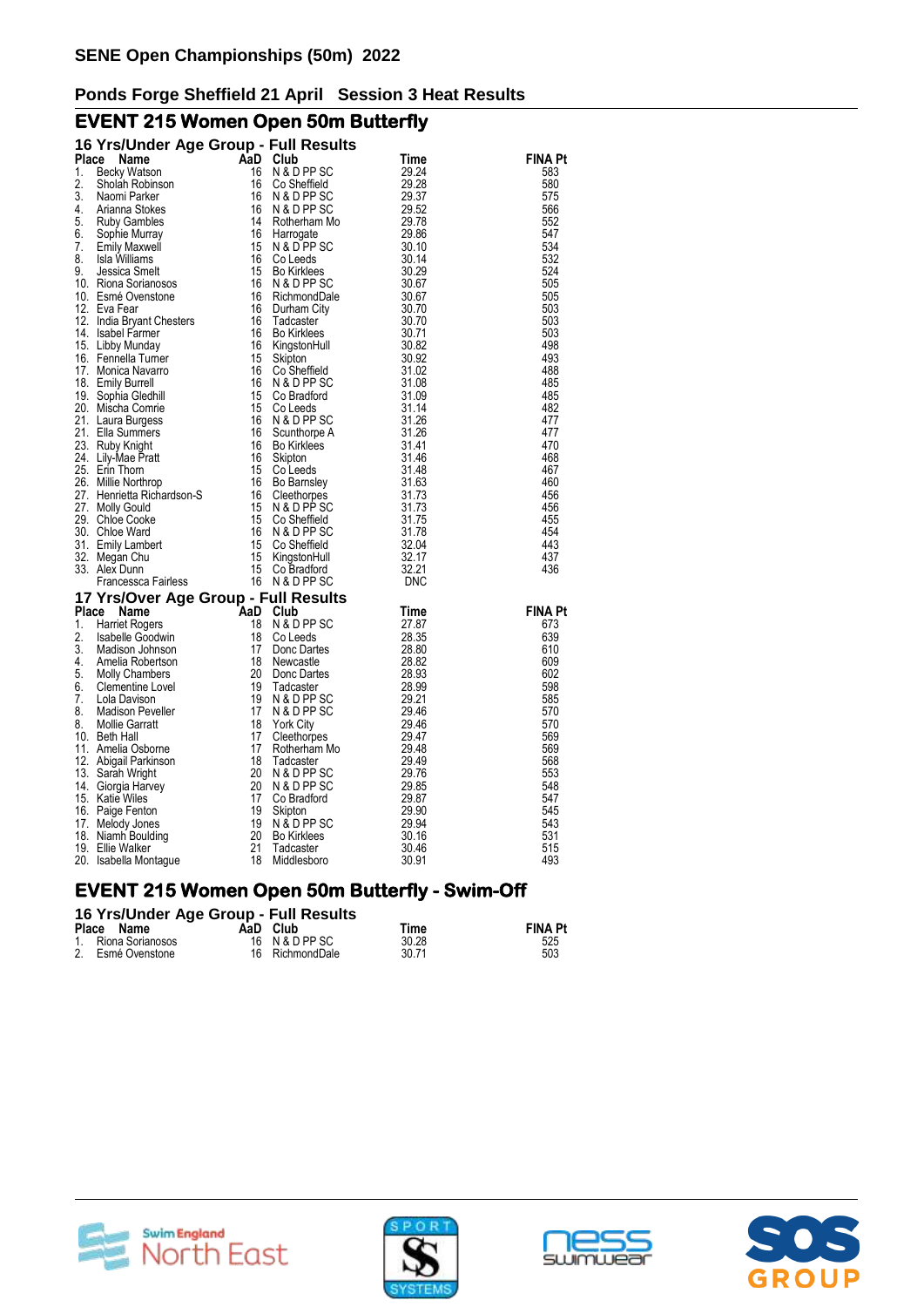# **EVENT 216 Men 14/16 Yrs 400m Freestyle Team**

| <b>Plute-all forms 2.5 time and 2.6 Columb 12.5 Time 18.0 2.6 2.5 2.5 2.5 2.5 2.5 2.5 2.5 3.6 2.5 2.5 3.6 2.6 2.5 2.5 3.6 2.5 2.5 3.6 2.5 2.5 3.6 2.5 2.5 3.6 2.5 2.5 3.6 2.5 2.5 3.6 2.5 2.5 3.6 2.5 2.5 3.6 2.5 2.5 3.6 2.5 2</b> |
|-------------------------------------------------------------------------------------------------------------------------------------------------------------------------------------------------------------------------------------|
|                                                                                                                                                                                                                                     |
|                                                                                                                                                                                                                                     |
|                                                                                                                                                                                                                                     |
|                                                                                                                                                                                                                                     |
|                                                                                                                                                                                                                                     |
|                                                                                                                                                                                                                                     |
|                                                                                                                                                                                                                                     |
|                                                                                                                                                                                                                                     |
|                                                                                                                                                                                                                                     |
|                                                                                                                                                                                                                                     |
|                                                                                                                                                                                                                                     |
|                                                                                                                                                                                                                                     |
|                                                                                                                                                                                                                                     |
|                                                                                                                                                                                                                                     |
|                                                                                                                                                                                                                                     |
|                                                                                                                                                                                                                                     |
|                                                                                                                                                                                                                                     |
|                                                                                                                                                                                                                                     |
|                                                                                                                                                                                                                                     |
|                                                                                                                                                                                                                                     |
|                                                                                                                                                                                                                                     |
|                                                                                                                                                                                                                                     |
|                                                                                                                                                                                                                                     |
|                                                                                                                                                                                                                                     |
|                                                                                                                                                                                                                                     |
|                                                                                                                                                                                                                                     |
|                                                                                                                                                                                                                                     |
|                                                                                                                                                                                                                                     |
|                                                                                                                                                                                                                                     |
|                                                                                                                                                                                                                                     |
|                                                                                                                                                                                                                                     |
|                                                                                                                                                                                                                                     |
|                                                                                                                                                                                                                                     |
|                                                                                                                                                                                                                                     |
|                                                                                                                                                                                                                                     |
|                                                                                                                                                                                                                                     |
|                                                                                                                                                                                                                                     |
|                                                                                                                                                                                                                                     |
|                                                                                                                                                                                                                                     |
|                                                                                                                                                                                                                                     |
|                                                                                                                                                                                                                                     |
|                                                                                                                                                                                                                                     |
|                                                                                                                                                                                                                                     |
|                                                                                                                                                                                                                                     |
|                                                                                                                                                                                                                                     |
|                                                                                                                                                                                                                                     |
|                                                                                                                                                                                                                                     |

# **EVENT 217 Men 17 Yrs/Over 400m Freestyle Team**

|    | <b>Full Results</b> |       |      |                                           |                                                                                                                                                                                                                                    |                                       |                                          |                                    |                       |
|----|---------------------|-------|------|-------------------------------------------|------------------------------------------------------------------------------------------------------------------------------------------------------------------------------------------------------------------------------------|---------------------------------------|------------------------------------------|------------------------------------|-----------------------|
|    |                     |       |      | Place Name A.G Club                       | <b>Time contract the state of the state of the state of the state of the state of the state of the state of the state of the state of the state of the state of the state of the state of the state of the state of the state </b> | FINA Pt                               |                                          |                                    |                       |
|    | 1. Co Sheffield     |       |      | <b>Co Sheffield</b>                       | 3:28.43                                                                                                                                                                                                                            | 736                                   |                                          |                                    |                       |
|    | 50m 24.55           | 24.55 |      | 100m 51.25 150m 1:16.59<br>26.70 25.34    | 200m 1:43.66<br>27.07                                                                                                                                                                                                              |                                       | 250m 2:08.63 300m 2:35.56<br>24.97 26.93 | 350m 3:00.72<br>25.16              | 400m 3:28.43<br>27.71 |
|    | 2. N & D PP SC      |       |      | N & D PP SC                               | 3:33.58                                                                                                                                                                                                                            | 684                                   |                                          |                                    |                       |
|    | 50m 25.16           | 25.16 |      | 100m 52.61 150m 1:17.62<br>27.45 25.01    | 200m 1:45.36<br>27.74                                                                                                                                                                                                              | 250m 2:11.33 300m 2:39.48             | 25.97 28.15                              | 350m 3:05.41<br>25.93              | 400m 3:33.58<br>28.17 |
|    | 3. Leeds Uni        |       |      | Leeds Uni                                 | 3:35.25                                                                                                                                                                                                                            |                                       | 668                                      |                                    |                       |
|    | 50m 24.95           | 24.95 |      | 100m 50.94 150m 1:16.87<br>25.99<br>25.93 | 200m 1:45.21<br>28.34                                                                                                                                                                                                              | 250m 2:11.15 300m 2:40.79<br>25.94    | 29.64                                    | 350m 3:06.63<br>25.84              | 400m 3:35.25<br>28.62 |
|    | 4. Newcastle        |       |      | Newcastle                                 | 3:39.08                                                                                                                                                                                                                            | 634                                   |                                          |                                    |                       |
|    | 50m 25.17           | 25.17 | 100m | 52.02 150m 1:19.17<br>26.85<br>27.15      | 200m 1:47.98<br>28.81                                                                                                                                                                                                              | 26.46                                 | 250m 2:14.44 300m 2:43.92<br>29.48       | 350m 3:09.90<br>25.98              | 400m 3:39.08<br>29.18 |
|    | 5. Tadcaster        |       |      | Tadcaster                                 | 3:40.28                                                                                                                                                                                                                            | 624                                   |                                          |                                    |                       |
|    | 50m 25.74           | 25.74 |      | 100m 54.43 150m 1:19.49<br>28.69 25.06    | 200m 1:48.01<br>28.52                                                                                                                                                                                                              |                                       | 250m 2:15.04 300m 2:44.71<br>27.03 29.67 | 350m 3:10.89 400m 3:40.28<br>26.18 | 29.39                 |
| 6. | Co Leeds <b>Co</b>  |       |      | Co Leeds <b>Co</b>                        | 3:43.42                                                                                                                                                                                                                            | 598                                   |                                          |                                    |                       |
|    | 50m 26.25           | 26.25 |      | 100m 54.64 150m 1:20.37<br>28.39 25.73    | 200m 1:50.57<br>30.20                                                                                                                                                                                                              | 250m 2:17.52 300m 2:47.27<br>26.95    | 29.75                                    | 350m 3:13.50<br>26.23              | 400m 3:43.42<br>29.92 |
|    | 7. N&DPPSCB         |       |      | N & D PP SC                               | 3:45.88                                                                                                                                                                                                                            | 578                                   |                                          |                                    |                       |
|    | 50m 27.17           | 27.17 |      | 100m 57.45 150m 1:23.77<br>30.28 26.32    | 200m 1:53.67<br>29.90                                                                                                                                                                                                              | 250m 2:20.33 300m 2:50.12<br>26.66 20 | 29.79                                    | 350m 3:16.49<br>26.37              | 400m 3:45.88<br>29.39 |
| 8. | Chester Le S        |       |      | <b>Chester Le S</b>                       | 3:50.74                                                                                                                                                                                                                            | 542                                   |                                          |                                    |                       |
|    | 50m 25.94           | 25.94 |      | 100m 54.88 150m 1:23.02<br>28.94 28.14    | 200m 1:55.52<br>32.50<br><b>DNC</b>                                                                                                                                                                                                | 250m 2:22.54 300m 2:52.98<br>27.02    | 30.44                                    | 350m 3:20.32<br>27.34              | 400m 3:50.74<br>30.42 |
|    | Bo Kirklees         |       |      | Bo Kirklees                               |                                                                                                                                                                                                                                    |                                       |                                          |                                    |                       |







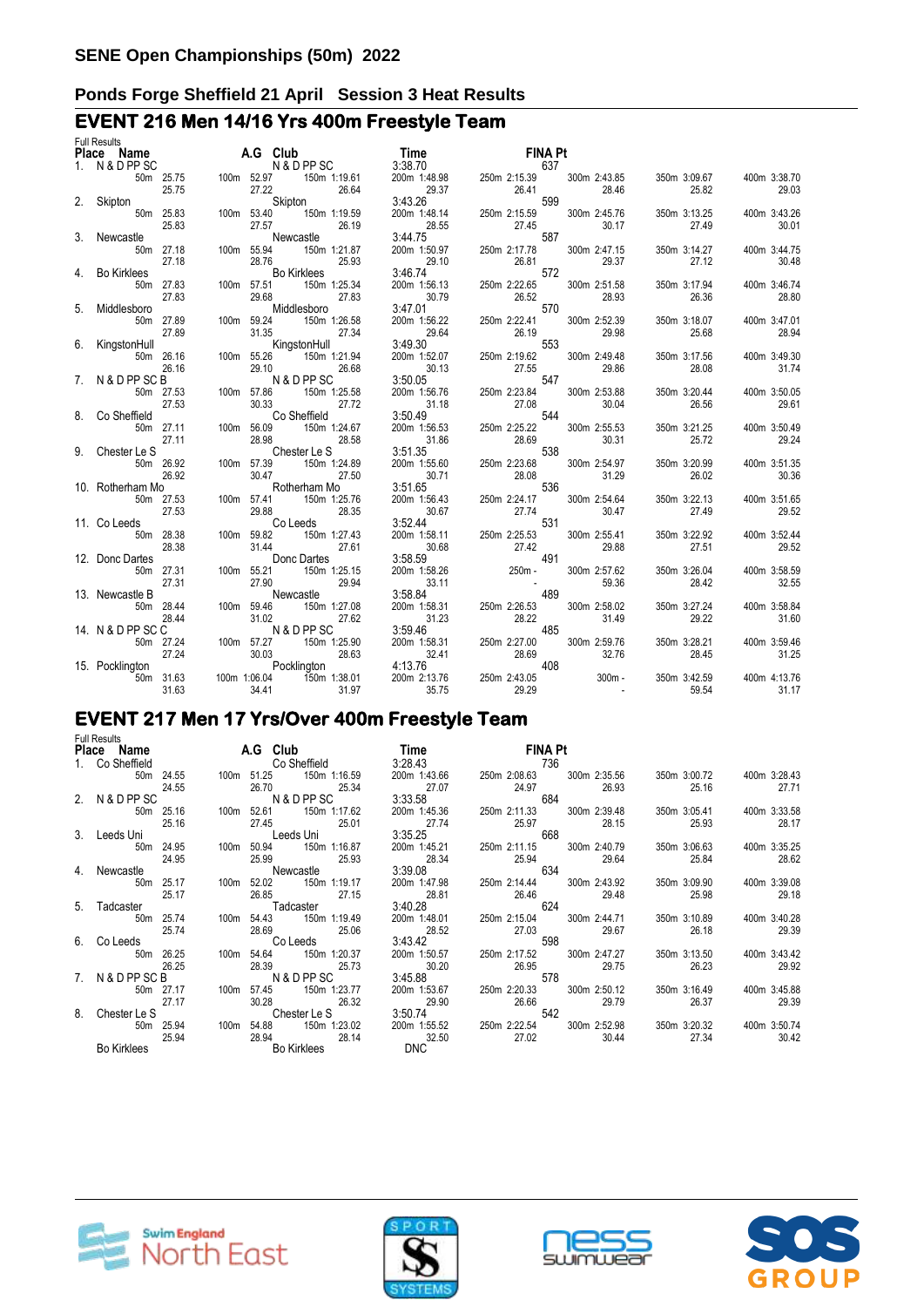# **EVENT 218 Women 14/16 Yrs 400m Medley Team**

| <b>Full Results</b>                                                                                                                                                                                                                                           |       |  |                                   |                                                                                                  |  |  |       |              |                           |              |
|---------------------------------------------------------------------------------------------------------------------------------------------------------------------------------------------------------------------------------------------------------------|-------|--|-----------------------------------|--------------------------------------------------------------------------------------------------|--|--|-------|--------------|---------------------------|--------------|
| Full Results<br>1. Co Sheffield<br>50m 31.55<br>50m 31.55<br>50m 31.55<br>50m 31.55<br>50m 31.55<br>50m 30.77<br>100m 1:04.91<br>100m 1:04.91<br>100m 1:39.14<br>100m 1:39.14<br>100m 1:39.14<br>100m 1:39.14<br>100m 1:39.14<br>100m 1:39.12<br>100m 1:39.12 |       |  |                                   |                                                                                                  |  |  |       |              |                           |              |
|                                                                                                                                                                                                                                                               |       |  |                                   |                                                                                                  |  |  |       |              |                           |              |
|                                                                                                                                                                                                                                                               |       |  |                                   |                                                                                                  |  |  |       |              | 350m 3:47.97 400m 4:18.79 |              |
|                                                                                                                                                                                                                                                               |       |  |                                   |                                                                                                  |  |  |       | 27.52        |                           | 30.82        |
|                                                                                                                                                                                                                                                               |       |  |                                   |                                                                                                  |  |  |       |              |                           |              |
|                                                                                                                                                                                                                                                               |       |  |                                   |                                                                                                  |  |  |       | 350m 3:54.61 |                           | 400m 4:26.08 |
|                                                                                                                                                                                                                                                               |       |  |                                   |                                                                                                  |  |  |       | 28.14        |                           | 31.47        |
|                                                                                                                                                                                                                                                               |       |  |                                   |                                                                                                  |  |  |       |              |                           |              |
|                                                                                                                                                                                                                                                               |       |  |                                   |                                                                                                  |  |  |       | 350m 4:02.26 |                           | 400m 4:32.65 |
|                                                                                                                                                                                                                                                               |       |  |                                   |                                                                                                  |  |  |       | 28.00        |                           | 30.39        |
|                                                                                                                                                                                                                                                               |       |  |                                   |                                                                                                  |  |  |       |              |                           |              |
|                                                                                                                                                                                                                                                               |       |  |                                   |                                                                                                  |  |  |       | 350m 4:03.58 |                           | 400m 4:35.80 |
|                                                                                                                                                                                                                                                               |       |  |                                   |                                                                                                  |  |  |       | 29.49        |                           | 32.22        |
|                                                                                                                                                                                                                                                               |       |  |                                   |                                                                                                  |  |  |       |              |                           |              |
|                                                                                                                                                                                                                                                               |       |  |                                   |                                                                                                  |  |  |       |              |                           |              |
|                                                                                                                                                                                                                                                               |       |  |                                   |                                                                                                  |  |  |       | 350m 4:06.51 |                           | 400m 4:38.58 |
|                                                                                                                                                                                                                                                               |       |  |                                   |                                                                                                  |  |  |       | 29.82        |                           | 32.07        |
|                                                                                                                                                                                                                                                               |       |  |                                   |                                                                                                  |  |  |       |              |                           |              |
|                                                                                                                                                                                                                                                               |       |  |                                   |                                                                                                  |  |  |       | 350m 4:07.98 |                           | 400m 4:39.15 |
|                                                                                                                                                                                                                                                               |       |  |                                   |                                                                                                  |  |  |       | 28.34        |                           | 31.17        |
|                                                                                                                                                                                                                                                               |       |  |                                   |                                                                                                  |  |  |       |              |                           |              |
|                                                                                                                                                                                                                                                               |       |  |                                   |                                                                                                  |  |  |       | 350m 4:07.29 |                           | 400m 4:39.34 |
|                                                                                                                                                                                                                                                               |       |  |                                   |                                                                                                  |  |  |       | 30.07        |                           | 32.05        |
|                                                                                                                                                                                                                                                               |       |  |                                   |                                                                                                  |  |  |       |              |                           |              |
|                                                                                                                                                                                                                                                               |       |  |                                   |                                                                                                  |  |  |       | 350m 4:09.13 |                           | 400m 4:40.80 |
|                                                                                                                                                                                                                                                               |       |  |                                   |                                                                                                  |  |  |       | 29.23        |                           | 31.67        |
|                                                                                                                                                                                                                                                               |       |  |                                   |                                                                                                  |  |  |       |              |                           |              |
|                                                                                                                                                                                                                                                               |       |  |                                   |                                                                                                  |  |  |       | 350m 4:07.90 |                           | 400m 4:41.08 |
|                                                                                                                                                                                                                                                               |       |  |                                   |                                                                                                  |  |  |       | 29.48        |                           | 33.18        |
|                                                                                                                                                                                                                                                               |       |  |                                   |                                                                                                  |  |  |       |              |                           |              |
|                                                                                                                                                                                                                                                               |       |  |                                   |                                                                                                  |  |  |       | 350m 4:09.79 |                           | 400m 4:42.01 |
|                                                                                                                                                                                                                                                               |       |  |                                   |                                                                                                  |  |  |       | 29.44        |                           | 32.22        |
|                                                                                                                                                                                                                                                               |       |  |                                   |                                                                                                  |  |  |       |              |                           |              |
|                                                                                                                                                                                                                                                               |       |  |                                   |                                                                                                  |  |  |       | 350m 4:09.64 |                           | 400m 4:42.28 |
|                                                                                                                                                                                                                                                               |       |  |                                   |                                                                                                  |  |  |       | 29.50        |                           | 32.64        |
| 4. N & D PP SC $3448$<br>5. Bo Kirkles Son 3.291<br>5. Bo Kirkles Son 3.443 100m 1:06 18 150m 1:443 200m 2:25 32 30m 3:35 32 30m 3:36 32 30m 3:36 34<br>5. Bo Kirkles Son 3:37 3100m 1:08 45 150m 1:47.01<br>6. Rotherham Mo<br>6. Rot                        |       |  |                                   | 523<br>200m 2:35.46<br>45.48<br>4:48.38<br>200m 2:36.49<br>44.39<br>250m 3:08.99<br>250m 3:08.99 |  |  |       |              |                           |              |
|                                                                                                                                                                                                                                                               |       |  |                                   |                                                                                                  |  |  |       | 350m 4:14.03 |                           | 400m 4:45.89 |
|                                                                                                                                                                                                                                                               | 34.88 |  |                                   |                                                                                                  |  |  | 37.28 | 28.97        |                           | 31.86        |
| 13. Middlesboro                                                                                                                                                                                                                                               |       |  | $36.92$<br>$38.18$<br>Middlesboro |                                                                                                  |  |  |       |              |                           |              |
|                                                                                                                                                                                                                                                               |       |  |                                   |                                                                                                  |  |  |       | 350m 4:16.05 |                           | 400m 4:48.38 |
|                                                                                                                                                                                                                                                               |       |  |                                   |                                                                                                  |  |  |       | 29.09        |                           | 32.33        |
|                                                                                                                                                                                                                                                               |       |  |                                   |                                                                                                  |  |  |       |              |                           |              |
|                                                                                                                                                                                                                                                               |       |  |                                   |                                                                                                  |  |  |       | 350m 4:15.11 |                           | 400m 4:49.29 |
|                                                                                                                                                                                                                                                               |       |  |                                   |                                                                                                  |  |  |       | 30.20        |                           | 34.18        |
|                                                                                                                                                                                                                                                               |       |  |                                   |                                                                                                  |  |  |       |              |                           |              |
|                                                                                                                                                                                                                                                               |       |  |                                   |                                                                                                  |  |  |       | 350m 4:58.86 |                           | 400m 5:40.58 |
|                                                                                                                                                                                                                                                               |       |  |                                   |                                                                                                  |  |  |       | 36.75        |                           | 41.72        |
|                                                                                                                                                                                                                                                               |       |  |                                   |                                                                                                  |  |  |       |              |                           |              |
|                                                                                                                                                                                                                                                               |       |  |                                   |                                                                                                  |  |  |       |              |                           |              |

# **EVENT 219 Women 17 Yrs/Over 400m Medley Team**

|   | <b>Full Results</b>          |           |  |                                  |       | Place Name A.G Club Time Time FINA Pt                                                      |       |       |     |       |         |                                                     |              |              |
|---|------------------------------|-----------|--|----------------------------------|-------|--------------------------------------------------------------------------------------------|-------|-------|-----|-------|---------|-----------------------------------------------------|--------------|--------------|
|   |                              |           |  |                                  |       | 1. Colleeds Colleeds 4:15.83 730                                                           |       |       |     |       |         |                                                     |              |              |
|   |                              |           |  |                                  |       |                                                                                            |       |       |     |       |         |                                                     |              |              |
|   | 50m 31.09                    |           |  | 100m 1:04.80 150m 1:38.43        |       |                                                                                            |       |       |     |       |         | 350m 3:45.57 400m 4:15.83                           |              |              |
|   | 31.09                        |           |  | 33.71 33.63                      |       | 38.76                                                                                      | 28.75 |       |     | 32.16 |         | 27.47                                               |              | 30.26        |
|   | 2. Co Sheffield              |           |  | Co Sheffield                     |       | 4:16.66 723                                                                                |       |       |     |       |         |                                                     |              |              |
|   |                              | 50m 31.18 |  | 100m 1:03.51   150m 1:36.48      |       | 200m 2:15.22                                                                               |       |       |     |       |         | 250m 2:43.67 300m 3:17.32 350m 3:45.73 400m 4:16.66 |              |              |
|   | 31.18                        |           |  |                                  |       | 32.33 32.97 38.74 28.45<br>N & D PP SC 4:27.07 642                                         | 28.45 |       |     | 33.65 |         | 28.41                                               |              | 30.93        |
|   | 3. N & D PP SC               |           |  |                                  |       |                                                                                            |       |       |     |       |         |                                                     |              |              |
|   |                              | 50m 31.99 |  | 100m 1:06.65   150m 1:41.32      |       | 200m 2:22.49  250m 2:52.62  300m 3:29.04                                                   |       |       |     |       |         | 350m 3:56.24 400m 4:27.07                           |              |              |
|   |                              | 31.99     |  |                                  |       | 34.66 34.67 41.17 30.13<br>N&DPPSC 4:31.96 608                                             |       |       |     | 36.42 |         | 27.20                                               |              | 30.83        |
|   | 4. N & D PP SC B N & D PP SC |           |  |                                  |       |                                                                                            |       |       |     |       |         |                                                     |              |              |
|   |                              | 50m 32.68 |  |                                  |       | 100m 1:08.47 150m 1:44.26 200m 2:25.91 250m 2:55.99 300m 3:31.43 350m 3:59.78 400m 4:31.96 |       |       |     |       |         |                                                     |              |              |
|   |                              | 32.68     |  |                                  |       | 41.65 30.08<br>4:34.38 592                                                                 |       |       |     | 35.44 |         | 28.35                                               |              | 32.18        |
|   | 5. Tadcaster                 |           |  | 35.79 35.79<br>Tadcaster         |       | 4:34.38                                                                                    |       |       |     |       |         |                                                     |              |              |
|   |                              | 50m 32.64 |  |                                  |       |                                                                                            |       |       |     |       |         | 350m 4:03.33 400m 4:34.38                           |              |              |
|   |                              |           |  |                                  |       | $31.31$ $34.97$                                                                            |       |       |     |       |         | 27.78                                               |              | 31.05        |
|   | 6. Bo Kirklees               |           |  | 32.64 35.70 37.62<br>Bo Kirklees |       | 4:41.99                                                                                    |       |       | 545 |       |         |                                                     |              |              |
|   |                              | 50m 34.86 |  | 100m 1:11.74   150m 1:47.07      |       | $200 \text{ m}$ 2:30.43 $250 \text{ m}$ 3:01.09 $300 \text{ m}$ -                          |       |       |     |       |         | 350m 4:08.88                                        | 400m 4:41.99 |              |
|   |                              | 34.86     |  |                                  |       |                                                                                            | 30.66 |       |     |       | 1:07.79 |                                                     |              | 33.11        |
|   | 7. Rotherham Mo              |           |  |                                  |       | 36.88 35.33 43.36<br>Rotherham Mo 4:44.38                                                  | 531   |       |     |       |         |                                                     |              |              |
|   |                              | 50m 35.34 |  |                                  |       | 200m 2:34.21 250m 3:05.92 300m 3:43.11                                                     |       |       |     |       |         | 350m 4:12.38                                        |              | 400m 4:44.38 |
|   |                              | 35.34     |  | 38.66 37.44                      |       | 42.77                                                                                      |       | 31.71 |     | 37.19 |         | 29.27                                               |              | 32.00        |
| 8 | Middlesboro                  |           |  | Middlesboro                      |       | 4:50.50                                                                                    |       |       | 498 |       |         |                                                     |              |              |
|   |                              |           |  |                                  |       | 50m 35.23 100m 1:14.65 150m 1:49.73 200m 2:32.17 250m 3:03.22 300m 3:42.42 350m 4:14.43    |       |       |     |       |         |                                                     | 400m 4:50.50 |              |
|   |                              | 35.23     |  | 39.42                            | 35.08 | 42.44                                                                                      |       | 31.05 |     | 39.20 |         | 32.01                                               |              | 36.07        |
|   | Pocklington                  |           |  | Pocklington                      |       | <b>DNC</b>                                                                                 |       |       |     |       |         |                                                     |              |              |
|   |                              |           |  |                                  |       |                                                                                            |       |       |     |       |         |                                                     |              |              |







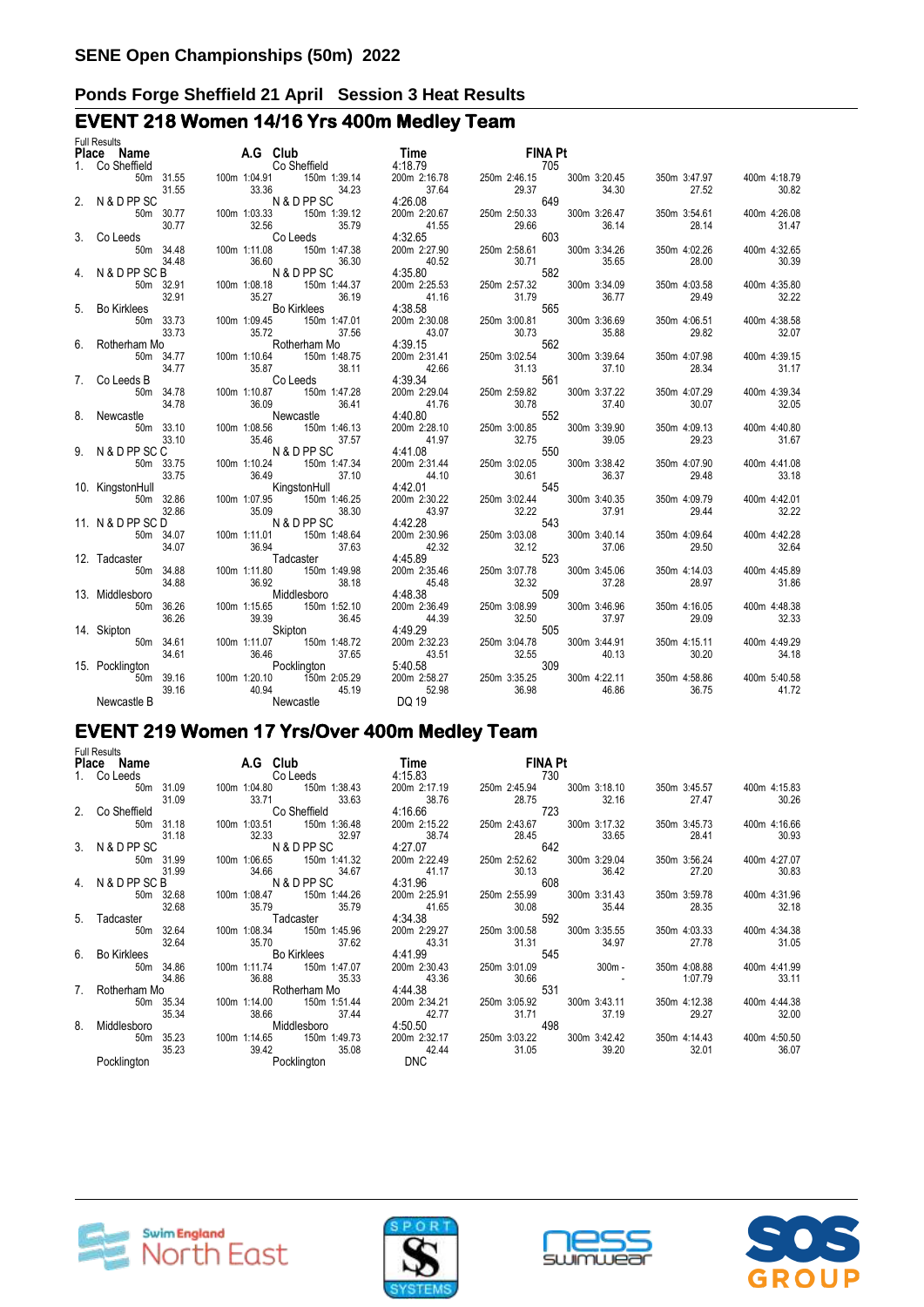# **EVENT 220 Men/Women Open 1500m Freestyle**

|              | MEN 15/16 Yrs Age Group - Full Results                  |                         |                                 |                          |                         |                         |                         |                         |
|--------------|---------------------------------------------------------|-------------------------|---------------------------------|--------------------------|-------------------------|-------------------------|-------------------------|-------------------------|
|              | Place Name                                              | AaD Club                |                                 | Time                     |                         | <b>FINA Pt</b>          |                         |                         |
| 1.           | Kourosh Khodakhah<br>50m 30.47                          | 100m 1:03.83            | 15 Co Leeds<br>150m 1:37.93     | 17:02.76<br>200m 2:11.91 | 250m 2:46.33            | 617<br>300m 3:20.35     | 350m 3:54.57            | 400m 4:28.70            |
|              | 30.47                                                   | 33.36                   | 34.10                           | 33.98                    | 34.42                   | 34.02                   | 34.22                   | 34.13                   |
|              | 450m 5:02.81                                            | 500m 5:37.06            | 550m 6:11.57                    | 600m 6:45.74             | 650m 7:20.11            | 700m 7:54.73            | 750m 8:29.11            | 800m 9:03.51            |
|              | 34.11<br>850m 9:38.02                                   | 34.25<br>900m 10:12.35  | 34.51<br>950m 10:46.95          | 34.17<br>1000m 11:21.24  | 34.37<br>1050m 11:55.90 | 34.62<br>1100m 12:30.19 | 34.38<br>1150m 13:04.64 | 34.40<br>1200m 13:39.04 |
|              | 34.51                                                   | 34.33                   | 34.60                           | 34.29                    | 34.66                   | 34.29                   | 34.45                   | 34.40                   |
|              | 1250m 14:13.28                                          | 1300m 14:47.96          | 1350m 15:22.20                  | 1400m 15:56.09           | 1450m 16:30.03          | 1500m 17:02.76          |                         |                         |
| 2.           | 34.24<br>Jack Finnie                                    | 34.68                   | 34.24<br>15 Rotherham Mo        | 33.89<br>17:38.95        | 33.94                   | 32.73<br>556            |                         |                         |
|              | 50m 31.71                                               | 100m 1:05.84            | 150m 1:41.05                    | 200m 2:16.28             | 250m 2:51.91            | 300m 3:27.35            | 350m 4:02.88            | 400m 4:38.54            |
|              | 31.71                                                   | 34.13                   | 35.21                           | 35.23                    | 35.63                   | 35.44                   | 35.53                   | 35.66                   |
|              | 450m 5:14.06<br>35.52                                   | 500m 5:49.56<br>35.50   | 550m 6:25.20<br>35.64           | 600m 7:00.87<br>35.67    | 650m 7:36.01<br>35.14   | 700m 8:11.61<br>35.60   | 750m 8:46.79<br>35.18   | 800m 9:22.31<br>35.52   |
|              | 850m 9:57.66                                            | 900m 10:33.42           | 950m 11:08.62                   | 1000m 11:44.62           | 1050m 12:19.86          | 1100m 12:55.61          | 1150m 13:30.88          | 1200m 14:06.63          |
|              | 35.35                                                   | 35.76                   | 35.20                           | 36.00                    | 35.24                   | 35.75                   | 35.27                   | 35.75                   |
|              | 1250m 14:42.68<br>36.05                                 | 1300m 15:18.00<br>35.32 | 1350m 15:53.53<br>35.53         | 1400m 16:28.94<br>35.41  | 1450m 17:04.39<br>35.45 | 1500m 17:38.95<br>34.56 |                         |                         |
| 3.           | Jad Idris                                               |                         | 16 Co Leeds                     | 17:49.31                 |                         | 540                     |                         |                         |
|              | 50m 32.61                                               | 100m 1:08.18            | 150m 1:44.08                    | 200m 2:19.89             | 250m 2:55.86            | 300m 3:31.72            | 350m 4:07.74            | 400m 4:43.81            |
|              | 32.61                                                   | 35.57                   | 35.90                           | 35.81                    | 35.97                   | 35.86                   | 36.02                   | 36.07                   |
|              | 450m 5:19.66<br>35.85                                   | 500m 5:55.73<br>36.07   | 550m 6:31.45<br>35.72           | 600m 7:07.20<br>35.75    | 650m 7:43.20<br>36.00   | 700m 8:19.04<br>35.84   | 750m 8:54.67<br>35.63   | 800m 9:30.47<br>35.80   |
|              | 850m 10:06.05                                           | 900m 10:41.67           | 950m 11:17.00                   | 1000m 11:53.02           | 1050m 12:28.67          | 1100m 13:04.41          | 1150m 13:40.56          | 1200m 14:16.46          |
|              | 35.58                                                   | 35.62                   | 35.33                           | 36.02                    | 35.65                   | 35.74                   | 36.15                   | 35.90                   |
|              | 1250m 14:52.72<br>36.26                                 | 1300m 15:28.45<br>35.73 | 1350m 16:04.95<br>36.50         | 1400m 16:40.99<br>36.04  | 1450m 17:16.21<br>35.22 | 1500m 17:49.31<br>33.10 |                         |                         |
| 4.           | George Turner                                           |                         | 15 N & D PP SC                  | 18:02.85                 |                         | 520                     |                         |                         |
|              | 50m 30.88                                               | 100m 1:06.12            | 150m 1:41.80                    | 200m 2:17.74             | 250m 2:53.06            | 300m 3:29.27            | 350m 4:05.44            | 400m 4:41.61            |
|              | 30.88<br>450m 5:17.65                                   | 35.24<br>500m 5:54.04   | 35.68                           | 35.94<br>600m 7:06.60    | 35.32<br>650m 7:42.98   | 36.21                   | 36.17                   | 36.17                   |
|              | 36.04                                                   | 36.39                   | 550m 6:30.20<br>36.16           | 36.40                    | 36.38                   | 700m 8:18.78<br>35.80   | 750m 8:55.13<br>36.35   | 800m 9:31.22<br>36.09   |
|              | 850m 10:07.49                                           | 900m 10:43.97           | 950m 11:20.33                   | 1000m 11:57.18           | 1050m 12:34.10          | 1100m 13:10.38          | 1150m 13:46.98          | 1200m 14:23.72          |
|              | 36.27                                                   | 36.48                   | 36.36                           | 36.85                    | 36.92                   | 36.28                   | 36.60                   | 36.74                   |
|              | 1250m 15:00.70<br>36.98                                 | 1300m 15:37.58<br>36.88 | 1350m 16:14.35<br>36.77         | 1400m 16:50.92<br>36.57  | 1450m 17:27.48<br>36.56 | 1500m 18:02.85<br>35.37 |                         |                         |
|              |                                                         |                         |                                 |                          |                         |                         |                         |                         |
|              |                                                         |                         |                                 |                          |                         |                         |                         |                         |
| <b>Place</b> | <b>MEN 17 Yrs/Over Age Group - Full Results</b><br>Name | AaD Club                |                                 | Time                     | <b>FINA Pt</b>          |                         |                         |                         |
| 1.           | Matthew Woodhall                                        |                         | 18 Co Sheffield                 | 16:19.13                 |                         | 703                     |                         |                         |
|              | 50m 28.90                                               | 100m 1:00.20            | 150m 1:32.17                    | 200m 2:04.67             | 250m 2:37.68            | 300m 3:10.82            | 350m 3:43.82            | 400m 4:16.71            |
|              | 28.90<br>450m 4:49.60                                   | 31.30<br>500m 5:22.43   | 31.97<br>550m 5:55.39           | 32.50<br>600m 6:28.69    | 33.01<br>650m 7:01.82   | 33.14<br>700m 7:34.90   | 33.00<br>750m 8:07.65   | 32.89<br>800m 8:40.93   |
|              | 32.89                                                   | 32.83                   | 32.96                           | 33.30                    | 33.13                   | 33.08                   | 32.75                   | 33.28                   |
|              | 850m 9:14.26                                            | 900m 9:47.48            | 950m 10:20.73                   | 1000m 10:53.85           | 1050m 11:26.93          | 1100m 12:00.04          | 1150m 12:32.93          | 1200m 13:05.99          |
|              | 33.33<br>1250m 13:38.49                                 | 33.22<br>1300m 14:11.61 | 33.25<br>1350m 14:44.60         | 33.12<br>1400m 15:17.69  | 33.08<br>1450m 15:48.60 | 33.11<br>1500m 16:19.13 | 32.89                   | 33.06                   |
|              | 32.50                                                   | 33.12                   | 32.99                           | 33.09                    | 30.91                   | 30.53                   |                         |                         |
| 2.           | Josh Denholm                                            |                         | 17 Newcastle                    | 16:42.30                 |                         | 656                     |                         |                         |
|              | 50m 29.44<br>29.44                                      | 100m 1:02.11            | 150m 1:35.52                    | 200m 2:09.30             | 250m 2:42.75            | 300m 3:16.33            | 350m 3:49.52            | 400m 4:23.25            |
|              | 450m 4:56.49                                            | 32.67<br>500m 5:30.08   | 33.41<br>550m 6:03.20           | 33.78<br>600m 6:36.94    | 33.45<br>650m 7:10.31   | 33.58<br>700m 7:43.76   | 33.19<br>750m 8:17.15   | 33.73<br>800m 8:50.66   |
|              | 33.24                                                   | 33.59                   | 33.12                           | 33.74                    | 33.37                   | 33.45                   | 33.39                   | 33.51                   |
|              | 850m 9:24.44                                            | 900m 9:58.15            | 950m 10:31.61                   | 1000m 11:05.33           | 1050m 11:39.06          | 1100m 12:12.63          | 1150m 12:45.93          | 1200m 13:19.66          |
|              | 33.78<br>1250m 13:53.01                                 | 33.71<br>1300m 14:27.22 | 33.46<br>1350m 15:01.04         | 33.72<br>1400m 15:34.63  | 33.73<br>1450m 16:08.57 | 33.57<br>1500m 16:42.30 | 33.30                   | 33.73                   |
|              | 33.35                                                   | 34.21                   | 33.82                           | 33.59                    | 33.94                   | 33.73                   |                         |                         |
| 3.           | Joshua Robinson                                         |                         | 17 N & D PP SC                  | 17:23.44                 |                         | 581                     |                         |                         |
|              | 50m 30.96<br>30.96                                      | 100m 1:05.16<br>34.20   | 150m 1:39.94<br>34.78           | 200m 2:14.94<br>35.00    | 250m 2:49.74<br>34.80   | 300m 3:25.26<br>35.52   | 350m 4:00.55<br>35.29   | 400m 4:35.88<br>35.33   |
|              | 450m 5:11.23                                            | 500m 5:46.32            | 550m 6:21.44                    | 600m 6:56.70             | 650m 7:31.80            | 700m 8:07.49            | 750m 8:42.58            | 800m 9:17.84            |
|              | 35.35                                                   | 35.09                   | 35.12                           | 35.26                    | 35.10                   | 35.69                   | 35.09                   | 35.26                   |
|              | 850m 9:52.92<br>35.08                                   | 900m 10:28.44<br>35.52  | 950m 11:03.84<br>35.40          | 1000m 11:39.27<br>35.43  | 1050m 12:13.38<br>34.11 | 1100m 12:48.80<br>35.42 | 1150m 13:22.75<br>33.95 | 1200m 13:57.11<br>34.36 |
|              | 1250m 14:31.55                                          | 1300m 15:06.41          | 1350m 15:41.09                  | 1400m 16:15.72           | 1450m 16:49.73          | 1500m 17:23.44          |                         |                         |
|              | 34.44                                                   | 34.86                   | 34.68                           | 34.63                    | 34.01                   | 33.71                   |                         |                         |
| 4.           | Leo White<br>50m 30.65                                  | 100m 1:05.04            | 17 Chester Le S<br>150m 1:40.14 | 17:40.66<br>200m 2:15.36 | 250m -                  | 553<br>300m 3:26.48     | 350m 4:02.01            | 400m 4:37.99            |
|              | 30.65                                                   | 34.39                   | 35.10                           | 35.22                    |                         | 1:11.12                 | 35.53                   | 35.98                   |
|              | 450m 5:13.97                                            | 500m 5:49.15            | 550m 6:25.01                    | 600m 7:00.91             | 650m 7:36.82            | 700m 8:12.14            | 750m 8:47.73            | 800m 9:23.83            |
|              | 35.98                                                   | 35.18                   | 35.86                           | 35.90                    | 35.91                   | 35.32                   | 35.59                   | 36.10<br>1200m 14:09.20 |
|              | 850m 9:59.37<br>35.54                                   | 900m 10:35.12<br>35.75  | 950m 11:10.86<br>35.74          | 1000m 11:46.71<br>35.85  | 1050m 12:22.09<br>35.38 | 1100m 12:57.48<br>35.39 | 1150m 13:33.22<br>35.74 | 35.98                   |
|              | 1250m 14:44.62<br>35.42                                 | 1300m 15:20.49<br>35.87 | 1350m 15:55.81<br>35.32         | 1400m 16:31.54<br>35.73  | 1450m 17:06.83<br>35.29 | 1500m 17:40.66<br>33.83 |                         |                         |







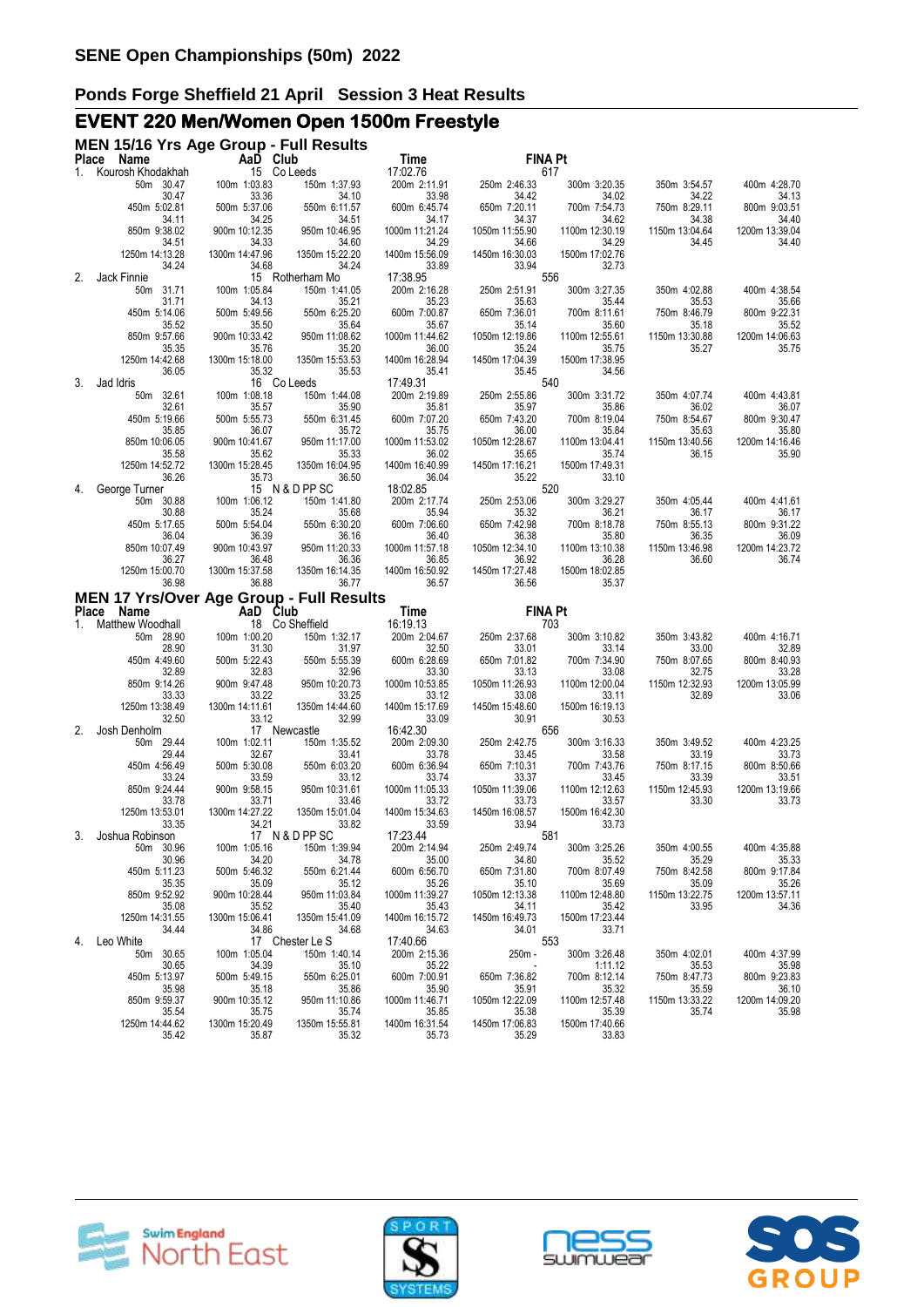|    | <b>WOMEN 15/16 Yrs Age Group - Full Results</b>   |                         |                                 |                          |                         |                         |                         |                         |
|----|---------------------------------------------------|-------------------------|---------------------------------|--------------------------|-------------------------|-------------------------|-------------------------|-------------------------|
| 1. | Place Name<br>Lucy Allman                         | AaD Club                | 16 Co Leeds                     | Time<br>17:53.17         | <b>FINA Pt</b>          | 631                     |                         |                         |
|    | 50m 32.00<br>32.00                                | 100m 1:06.47<br>34.47   | 150m 1:41.62<br>35.15           | 200m 2:16.98<br>35.36    | 250m 2:52.33<br>35.35   | 300m 3:27.90<br>35.57   | 350m 4:03.72<br>35.82   | 400m 4:39.19<br>35.47   |
|    | 450m 5:15.12<br>35.93                             | 500m 5:51.00<br>35.88   | 550m 6:27.08<br>36.08           | 600m 7:02.77<br>35.69    | 650m 7:38.72<br>35.95   | 700m 8:14.33<br>35.61   | 750m 8:50.31<br>35.98   | 800m 9:25.90<br>35.59   |
|    | 850m 10:01.97<br>36.07                            | 900m 10:38.05<br>36.08  | 950m 11:14.20<br>36.15          | 1000m 11:50.06<br>35.86  | 1050m 12:26.55<br>36.49 | 1100m 13:03.02<br>36.47 | 1150m 13:39.48<br>36.46 | 1200m 14:15.80<br>36.32 |
|    | 1250m 14:52.45<br>36.65                           | 1300m 15:28.86<br>36.41 | 1350m 16:05.55<br>36.69         | 1400m 16:41.77<br>36.22  | 1450m 17:18.18<br>36.41 | 1500m 17:53.17<br>34.99 |                         |                         |
| 2. | Megan Sharp                                       |                         | 16 Co Leeds                     | 18:07.20                 |                         | 606                     |                         |                         |
|    | 50m 32.64<br>32.64                                | 100m 1:08.53<br>35.89   | 150m 1:44.81<br>36.28           | 200m 2:21.11<br>36.30    | 250m 2:57.30<br>36.19   | 300m 3:33.74<br>36.44   | 350m 4:09.83<br>36.09   | 400m 4:46.04<br>36.21   |
|    | 450m 5:22.42<br>36.38                             | 500m 5:58.87<br>36.45   | 550m 6:35.10<br>36.23           | 600m 7:11.67<br>36.57    | 650m 7:48.28<br>36.61   | 700m 8:24.99<br>36.71   | 750m 9:01.50<br>36.51   | 800m 9:38.32<br>36.82   |
|    | 850m 10:14.84<br>36.52                            | 900m 10:51.53<br>36.69  | 950m 11:28.10<br>36.57          | 1000m 12:04.82<br>36.72  | 1050m 12:41.14<br>36.32 | 1100m 13:17.67<br>36.53 | 1150m 13:54.01<br>36.34 | 1200m 14:30.38<br>36.37 |
|    | 1250m 15:06.86<br>36.48                           | 1300m 15:43.45<br>36.59 | 1350m 16:19.62<br>36.17         | 1400m 16:56.09<br>36.47  | 1450m 17:32.11<br>36.02 | 1500m 18:07.20<br>35.09 |                         |                         |
| 3. | Jess Widdowson<br>50m 32.86                       | 100m 1:08.02            | 16 Co Leeds<br>150m 1:43.80     | 18:13.27                 | 250m 2:55.84            | 596                     | 350m 4:08.60            | 400m 4:45.21            |
|    | 32.86                                             | 35.16                   | 35.78                           | 200m 2:19.78<br>35.98    | 36.06                   | 300m 3:32.07<br>36.23   | 36.53                   | 36.61                   |
|    | 450m 5:21.66<br>36.45                             | 500m 5:58.77<br>37.11   | 550m 6:34.40<br>35.63           | 600m 7:10.95<br>36.55    | 650m 7:47.70<br>36.75   | 700m 8:24.02<br>36.32   | 750m 9:01.10<br>37.08   | 800m 9:38.01<br>36.91   |
|    | 850m 10:14.45                                     | 900m 10:51.26           | 950m 11:28.00                   | 1000m 12:04.44           | 1050m 12:40.80          | 1100m 13:18.27          | 1150m 13:55.16          | 1200m 14:31.67          |
|    | 36.44<br>1250m 15:08.57                           | 36.81<br>1300m 15:46.04 | 36.74<br>1350m 16:23.34         | 36.44<br>1400m 17:00.63  | 36.36<br>1450m 17:37.35 | 37.47<br>1500m 18:13.27 | 36.89                   | 36.51                   |
| 4. | 36.90<br>Helena Wyness                            | 37.47                   | 37.30<br>16 N & D PP SC         | 37.29<br>18:40.69        | 36.72                   | 35.92<br>554            |                         |                         |
|    | 50m 33.13                                         | 100m 1:09.42            | 150m 1:46.64                    | 200m 2:23.88             | 250m 3:01.02            | 300m 3:38.18            | 350m 4:15.40            | 400m 4:52.47            |
|    | 33.13<br>450m 5:29.80                             | 36.29<br>500m 6:07.33   | 37.22<br>550m 6:44.88           | 37.24<br>600m 7:22.51    | 37.14<br>650m 8:00.26   | 37.16<br>700m 8:38.32   | 37.22<br>750m 9:16.06   | 37.07<br>800m 9:53.68   |
|    | 37.33                                             | 37.53                   | 37.55                           | 37.63                    | 37.75                   | 38.06                   | 37.74                   | 37.62                   |
|    | 850m 10:31.64<br>37.96                            | 900m 11:09.29<br>37.65  | 950m 11:47.18<br>37.89          | 1000m 12:24.87<br>37.69  | 1050m 13:02.45<br>37.58 | 1100m 13:39.99<br>37.54 | 1150m 14:17.42<br>37.43 | 1200m 14:54.85<br>37.43 |
|    | 1250m 15:32.54<br>37.69                           | 1300m 16:10.68<br>38.14 | 1350m 16:48.80<br>38.12         | 1400m 17:27.18<br>38.38  | 1450m 18:04.16<br>36.98 | 1500m 18:40.69<br>36.53 |                         |                         |
| 5. | Sedona Reed                                       |                         | 15 Co Leeds                     | 18:42.32                 |                         | 551                     |                         |                         |
|    | 50m 32.73<br>32.73                                | 100m 1:08.60<br>35.87   | 150m 1:44.94<br>36.34           | 200m 2:22.26<br>37.32    | 250m 2:59.51<br>37.25   | 300m 3:37.15<br>37.64   | 350m 4:14.58<br>37.43   | 400m 4:51.90<br>37.32   |
|    | 450m 5:29.59<br>37.69                             | 500m 6:07.66<br>38.07   | 550m 6:45.71<br>38.05           | 600m 7:24.26<br>38.55    | 650m 8:01.97<br>37.71   | 700m 8:40.06<br>38.09   | 750m 9:18.13<br>38.07   | 800m 9:56.13<br>38.00   |
|    | 850m 10:33.85                                     | 900m 11:11.93           | 950m 11:49.70                   | 1000m 12:27.15           | 1050m 13:05.57          | 1100m 13:42.99          | 1150m 14:20.29          | 1200m 14:57.89          |
|    | 37.72<br>1250m 15:35.58                           | 38.08<br>1300m 16:14.18 | 37.77<br>1350m 16:51.94         | 37.45<br>1400m 17:29.84  | 38.42<br>1450m 18:06.73 | 37.42<br>1500m 18:42.32 | 37.30                   | 37.60                   |
| 6. | 37.69<br><b>Holly Stoker</b>                      | 38.60                   | 37.76<br>16 N & D PP SC         | 37.90<br>19:02.43        | 36.89                   | 35.59<br>523            |                         |                         |
|    | 33.06<br>50m                                      | 100m 1:09.32            | 150m 1:46.74                    | 200m 2:24.24             | 250m 3:01.97            | 300m 3:39.27            | 350m 4:17.00            | 400m 4:54.91            |
|    | 33.06<br>450m 5:33.60                             | 36.26<br>500m 6:11.99   | 37.42<br>550m 6:50.96           | 37.50<br>600m 7:29.51    | 37.73<br>650m 8:07.86   | 37.30<br>700m 8:46.13   | 37.73<br>750m 9:24.51   | 37.91<br>800m 10:02.63  |
|    | 38.69                                             | 38.39                   | 38.97                           | 38.55                    | 38.35                   | 38.27                   | 38.38                   | 38.12                   |
|    | 850m 10:41.35<br>38.72                            | 900m 11:20.26<br>38.91  | 950m 11:59.27<br>39.01          | 1000m 12:38.40<br>39.13  | 1050m 13:17.30<br>38.90 | 1100m 13:55.90<br>38.60 | 1150m 14:34.65<br>38.75 | 1200m 15:13.56<br>38.91 |
|    | 1250m 15:51.87<br>38.31                           | 1300m 16:30.22<br>38.35 | 1350m 17:08.31<br>38.09         | 1400m 17:46.97<br>38.66  | 1450m 18:25.69<br>38.72 | 1500m 19:02.43<br>36.74 |                         |                         |
|    | Emily Afiya Rickinson                             | 16                      | KingstonHull                    | <b>DNC</b>               |                         |                         |                         |                         |
|    | Jessica Reilly<br>Megan Wood                      | 16<br>15                | Harrogate<br>Donc Dartes        | <b>DNC</b><br><b>DNF</b> |                         |                         |                         |                         |
|    | <b>WOMEN 17 Yrs/Over Age Group - Full Results</b> |                         |                                 |                          |                         |                         |                         |                         |
|    | Place Name                                        | AaD Club                |                                 | Time                     | <b>FINA Pt</b>          |                         |                         |                         |
| 1. | Georgia Robertson<br>50m 31.17                    | 100m 1:05.70            | 17 Co Sheffield<br>150m 1:40.98 | 17:58.54<br>200m 2:16.40 | 250m 2:51.83            | 621<br>300m 3:27.27     | 350m 4:03.33            | 400m 4:39.42            |
|    | 31.17<br>450m 5:15.46                             | 34.53<br>500m 5:51.50   | 35.28<br>550m 6:27.73           | 35.42<br>600m 7:04.10    | 35.43<br>650m 7:40.26   | 35.44<br>700m 8:16.64   | 36.06<br>750m 8:53.30   | 36.09<br>800m 9:29.59   |
|    | 36.04                                             | 36.04                   | 36.23                           | 36.37                    | 36.16                   | 36.38                   | 36.66                   | 36.29                   |
|    | 850m 10:05.99<br>36.40                            | 900m 10:42.55<br>36.56  | 950m 11:18.97<br>36.42          | 1000m 11:55.75<br>36.78  | 1050m 12:31.86<br>36.11 | 1100m 13:08.07<br>36.21 | 1150m 13:44.65<br>36.58 | 1200m 14:20.90<br>36.25 |
|    | 1250m 14:57.63<br>36.73                           | 1300m 15:34.12<br>36.49 | 1350m 16:10.56<br>36.44         | 1400m 16:46.96<br>36.40  | 1450m 17:23.15<br>36.19 | 1500m 17:58.54<br>35.39 |                         |                         |
| 2. | Ella Took                                         |                         | 18 Newcastle                    | 18:29.40                 | 571                     |                         |                         |                         |
|    | 50m 32.84<br>32.84                                | 100m 1:08.43<br>35.59   | 150m 1:44.57<br>36.14           | 200m 2:21.12<br>36.55    | 250m 2:57.85<br>36.73   | 300m 3:34.67<br>36.82   | 350m 4:11.54<br>36.87   | 400m 4:48.16<br>36.62   |
|    | 450m 5:25.00<br>36.84                             | 500m 6:01.93<br>36.93   | 550m 6:38.97<br>37.04           | 600m 7:16.57<br>37.60    | 650m 7:53.55<br>36.98   | 700m 8:30.88<br>37.33   | 750m 9:08.33<br>37.45   | 800m 9:45.76<br>37.43   |
|    | 850m 10:23.16                                     | 900m 11:00.70           | 950m 11:37.87                   | 1000m 12:15.44           | 1050m 12:52.86          | 1100m 13:30.21          | 1150m 14:07.70          | 1200m 14:45.43          |
|    | 37.40<br>1250m 15:22.69                           | 37.54<br>1300m 16:00.26 | 37.17<br>1350m 16:37.84         | 37.57<br>1400m 17:15.38  | 37.42<br>1450m 17:52.46 | 37.35<br>1500m 18:29.40 | 37.49                   | 37.73                   |
| 3. | 37.26<br>Rosie Smith                              | 37.57                   | 37.58<br>18 N & D PP SC         | 37.54<br>19:11.40        | 37.08                   | 36.94<br>510            |                         |                         |
|    | 50m 34.08<br>34.08                                | 100m 1:11.13<br>37.05   | 150m 1:49.02<br>37.89           | 200m 2:27.14<br>38.12    | 250m 3:05.45<br>38.31   | 300m 3:44.00<br>38.55   | 350m 4:22.51<br>38.51   | 400m 5:01.15<br>38.64   |
|    | 450m 5:39.97                                      | 500m 6:18.96            | 550m 6:57.75                    | 600m 7:36.62             | 650m 8:15.22            | 700m 8:54.01            | 750m 9:32.58            | 800m 10:11.09           |
|    | 38.82<br>850m 10:49.83                            | 38.99<br>900m 11:28.52  | 38.79<br>950m 12:07.18          | 38.87<br>1000m 12:46.01  | 38.60<br>1050m 13:24.72 | 38.79<br>1100m 14:03.31 | 38.57<br>1150m 14:42.10 | 38.51<br>1200m 15:20.90 |
|    | 38.74<br>1250m 15:59.80                           | 38.69<br>1300m 16:38.28 | 38.66<br>1350m 17:17.07         | 38.83<br>1400m 17:55.47  | 38.71<br>1450m 18:33.85 | 38.59<br>1500m 19:11.40 | 38.79                   | 38.80                   |
|    | 38.90                                             | 38.48                   | 38.79                           | 38.40                    | 38.38                   | 37.55                   |                         |                         |







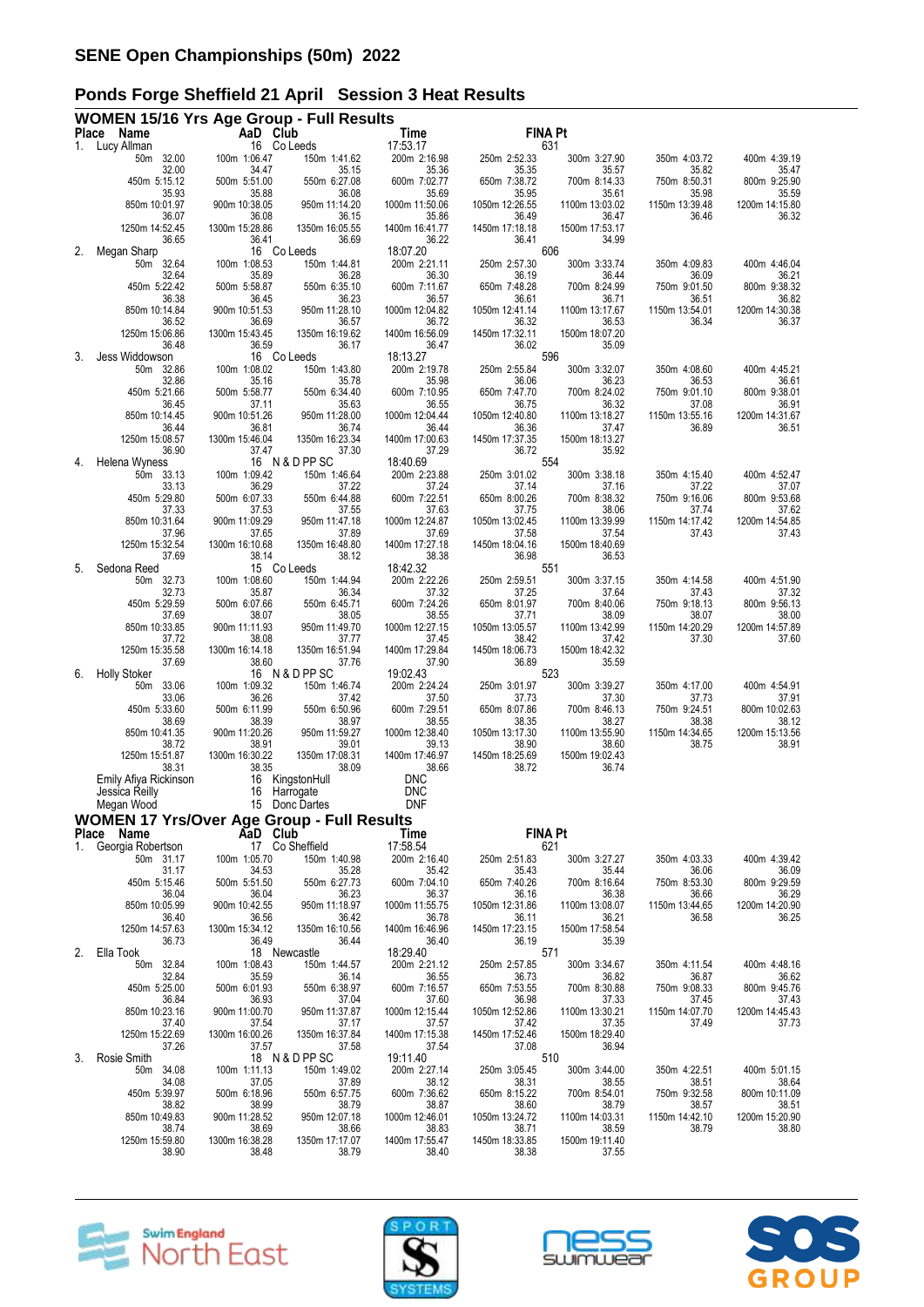# **EVENT 251 FINAL OF EVENT 201 Women 16 Yrs/Under 100m Freestyle**

|              | <b>Full Results</b>  |     |                    |         |                |       |  |  |  |  |
|--------------|----------------------|-----|--------------------|---------|----------------|-------|--|--|--|--|
| <b>Place</b> | Name                 | AaD | Club               | Time    | <b>FINA Pt</b> | 50    |  |  |  |  |
| 1.           | <b>Phoebe Cooper</b> | 14  | Co Sheffield       | 58.91   | 676            | 29.06 |  |  |  |  |
| 2.           | Eve Doherty          | 14  | Rotherham Mo       | 59.51   | 656            | 28.88 |  |  |  |  |
| 3.           | Sholah Robinson      | 16  | Co Sheffield       | 1:00.08 | 637            | 28.69 |  |  |  |  |
| 4.           | <b>Isabel Farmer</b> | 16  | <b>Bo Kirklees</b> | 1:00.33 | 629            | 29.56 |  |  |  |  |
| 5.           | Laura Burgess        | 16  | N & D PP SC        | 1:00.99 | 609            | 29.33 |  |  |  |  |
| 6.           | Sophie McLure        | 16  | Tadcaster          | 1:01.07 | 607            | 29.39 |  |  |  |  |
| 7.           | Jessica Smelt        | 15  | <b>Bo Kirklees</b> | 1:01.12 | 605            | 29.53 |  |  |  |  |
| 8.           | Olivia Thom          | 16  | <b>York City</b>   | 1:01.35 | 598            | 29.73 |  |  |  |  |
| 9.           | <b>Holly Stoker</b>  | 16  | N & D PP SC        | 1:01.54 | 593            | 29.27 |  |  |  |  |
|              | 10. Molly Baker      | 15  | Co Sheffield       | 1:01.97 | 581            | 29.98 |  |  |  |  |

### **EVENT 252 FINAL OF EVENT 201 Women 17 Yrs/Over 100m Freestyle**

|              | <b>Full Results</b>    |     |                    |         |                |       |  |  |  |  |
|--------------|------------------------|-----|--------------------|---------|----------------|-------|--|--|--|--|
| <b>Place</b> | Name                   | AaD | Club               | Time    | <b>FINA Pt</b> | 50    |  |  |  |  |
| 1.           | <b>Harriet Rogers</b>  | 18  | N & D PP SC        | 56.49   | 767            | 27.29 |  |  |  |  |
| 2.           | <b>Charlotte Berry</b> | 18  | Co Sheffield       | 57.82   | 715            | 27.83 |  |  |  |  |
| 3.           | Georgina Wright        | 21  | <b>Bo Kirklees</b> | 57.91   | 711            | 28.12 |  |  |  |  |
| 4.           | Ellie Walker           | 21  | Tadcaster          | 58.57   | 688            | 28.42 |  |  |  |  |
| 5.           | Beth Hall              | 17  | Cleethorpes        | 58.59   | 687            | 28.16 |  |  |  |  |
| 6.           | Lara Thomson           | 17  | Co Leeds           | 58.88   | 677            | 28.60 |  |  |  |  |
| 7.           | Kidiest Hodgson        | 18  | Co Leeds           | 59.46   | 657            | 29.08 |  |  |  |  |
| 8.           | Lola Davison           | 19  | N & D PP SC        | 59.65   | 651            | 28.65 |  |  |  |  |
| 9.           | Isabelle Goodwin       | 18  | Co Leeds           | 1:00.28 | 631            | 29.57 |  |  |  |  |
|              | 10. Lucy Hedley        | 18  | Newcastle          | 1:01.02 | 608            | 29.28 |  |  |  |  |

# **EVENT 253 FINAL OF EVENT 202 Men 16 Yrs/Under 200m Freestyle**

| <b>Full Results</b> |                   |     |              |         |                |       |         |         |  |
|---------------------|-------------------|-----|--------------|---------|----------------|-------|---------|---------|--|
| <b>Place</b>        | Name              | AaD | Club         | Time    | <b>FINA Pt</b> | 50    | 100     | 150     |  |
|                     | Luke McGee        | 16  | N & D PP SC  | 1:55.03 | 697            | 26.79 | 56.58   | 1:26.52 |  |
| 2.                  | Jack Jenkinson    | 16  | Skipton      | 1:56.81 | 665            | 27.06 | 56.63   | 1:26.78 |  |
| 3 <sub>1</sub>      | Max Russell       | 16  | Co Sheffield | 1:59.02 | 629            | 28.21 | 58.34   | 1:29.18 |  |
| 4.                  | Joseph Moment     | 16  | KingstonHull | 1:59.79 | 617            | 27.99 | 58.37   | 1:30.06 |  |
| 5.                  | Thomas Wilkinson  | 16  | Co Sheffield | 1:59.97 | 614            | 28.04 | 58.63   | 1:29.79 |  |
| 6.                  | Benjamin Thorpe   | 16  | Newcastle    | 2:02.65 | 575            | 28.50 | 59.84   | 1:31.68 |  |
| 7.                  | Shay Wood         | 15  | N & D PP SC  | 2:03.17 | 567            | 28.25 | 59.72   | 1:31.50 |  |
| 8.                  | Alexandru Lazar   | 15  | N & D PP SC  | 2:03.26 | 566            | 27.62 | 59.12   | 1:31.51 |  |
| 9.                  | Finn Ripley       | 15  | Middlesboro  | 2:04.61 | 548            | 28.00 | 59.71   | 1:33.91 |  |
| 10.                 | Kourosh Khodakhah | 15  | Co Leeds     | 2:06.27 | 527            | 29.11 | 1:01.27 | 1:34.11 |  |

### **EVENT 254 FINAL OF EVENT 202 Men 17 Yrs/Over 200m Freestyle**

| <b>FUIL RESULS</b>     |                   |              |         |     |                |       |         |
|------------------------|-------------------|--------------|---------|-----|----------------|-------|---------|
| <b>Place</b><br>Name   | AaD               | Club         | Time    |     | 50             | 100   | 150     |
| Thomas Watkin          | 20                | Co Sheffield | 1:52.09 | 753 | 26.30          | 55.07 | 1:23.68 |
| 2. Ben Cope            | 21                | Co Sheffield | 1:54.02 | 715 | 27.15          | 56.69 | 1:25.90 |
| 3. George Barber       | 21                | Co Sheffield | 1:55.42 | 690 | 26.81          | 55.84 | 1:25.34 |
| 4. Reuben Visda        | 19                | Co Sheffield | 1:55.70 | 685 | 27.06          | 56.51 | 1:26.39 |
| 5. Lewis Maxwell       | 19                | N & D PP SC  | 1:57.62 | 652 | 27.06          | 56.56 | 1:27.17 |
| Matthew Woodhall       | 18                | Co Sheffield | 1:58.14 | 643 | 27.35          | 57.32 | 1:27.92 |
| Barnaby Howarth-Osborn | 18                | Co Sheffield | 1:58.54 | 637 | 27.82          | 57.63 | 1:28.00 |
|                        |                   | N & D PP SC  | 1:59.06 | 628 | 27.64          | 57.83 | 1:28.78 |
| 9.<br>Adam Strickland  | 18                | N & D PP SC  | 1:59.16 | 627 | 27.44          | 57.98 | 1:28.71 |
| Harry Nicholson        | 18                | Newcastle    | DNC     |     |                |       |         |
|                        | 8. Harry Courtney |              |         |     | <b>FINA Pt</b> |       |         |

### **EVENT 255 FINAL OF EVENT 203 Women 16 Yrs/Under 50m Breaststroke**

|              | <b>Full Results</b>    |     |              |       |                |  |  |  |  |  |
|--------------|------------------------|-----|--------------|-------|----------------|--|--|--|--|--|
| <b>Place</b> | Name                   | AaD | Club         | Time  | <b>FINA Pt</b> |  |  |  |  |  |
| 1.           | Charlotte Bianchi      | 16  | Co Sheffield | 34.65 | 604            |  |  |  |  |  |
| 2.           | Hannah Takacs          | 16  | Stokesley    | 35.74 | 550            |  |  |  |  |  |
| 3.           | <b>Ruby Gambles</b>    | 14  | Rotherham Mo | 35.75 | 550            |  |  |  |  |  |
| 4.           | Eleanor Valentine-Bull | 16  | Bo Barnsley  | 35.85 | 545            |  |  |  |  |  |
| 5.           | Violet Hearfield       | 16  | Middlesboro  | 35.86 | 545            |  |  |  |  |  |
| 6.           | Kasja Rickelton        | 16  | Co Leeds     | 35.87 | 545            |  |  |  |  |  |
| 7.           | Sholah Robinson        | 16  | Co Sheffield | 35.89 | 544            |  |  |  |  |  |
| 8.           | Niamh Kav              | 15  | N & D PP SC  | 35.90 | 543            |  |  |  |  |  |
| 9.           | Henrietta Richardson-S | 16  | Cleethorpes  | 36.36 | 523            |  |  |  |  |  |
|              | 10. Jessica Scott      | 15  | Middlesboro  | 37.36 | 482            |  |  |  |  |  |

#### **EVENT 256 FINAL OF EVENT 203 Women 17 Yrs/Over 50m Breaststroke**

|                      | <b>Full Results</b> |     |                    |       |                |  |  |  |  |  |
|----------------------|---------------------|-----|--------------------|-------|----------------|--|--|--|--|--|
| <b>Place</b><br>Name |                     | AaD | Club               | Time  | <b>FINA Pt</b> |  |  |  |  |  |
| 1.                   | <b>Beth Dennis</b>  | 19  | Co Sheffield       | 33.57 | 664            |  |  |  |  |  |
| 2.                   | Paige Fenton        | 19  | Skipton            | 33.96 | 642            |  |  |  |  |  |
| $\overline{3}$ .     | Georgina Wright     | 21  | <b>Bo Kirklees</b> | 34.00 | 639            |  |  |  |  |  |
| 4.                   | Rebecca Dunn        | 17  | Co Bradford        | 35.24 | 574            |  |  |  |  |  |
| 4.                   | Rebecca Keetley     | 18  | Middlesboro        | 35.24 | 574            |  |  |  |  |  |
| 6.                   | Katie Stobbs        |     | N & D PP SC        | 35.25 | 574            |  |  |  |  |  |
| 7.                   | Lauren Richards     | 20  | Co Sheffield       | 35.72 | 551            |  |  |  |  |  |
| 8.                   | Isabella Montague   | 18  | Middlesboro        | 35.77 | 549            |  |  |  |  |  |
| 9.                   | Phoebe McNicholas   | 18  | Stocksbridge       | 35.79 | 548            |  |  |  |  |  |
|                      | 10. Emelia Rhodes   |     | Middlesboro        | 36.17 | 531            |  |  |  |  |  |



 $F \cup B$ 





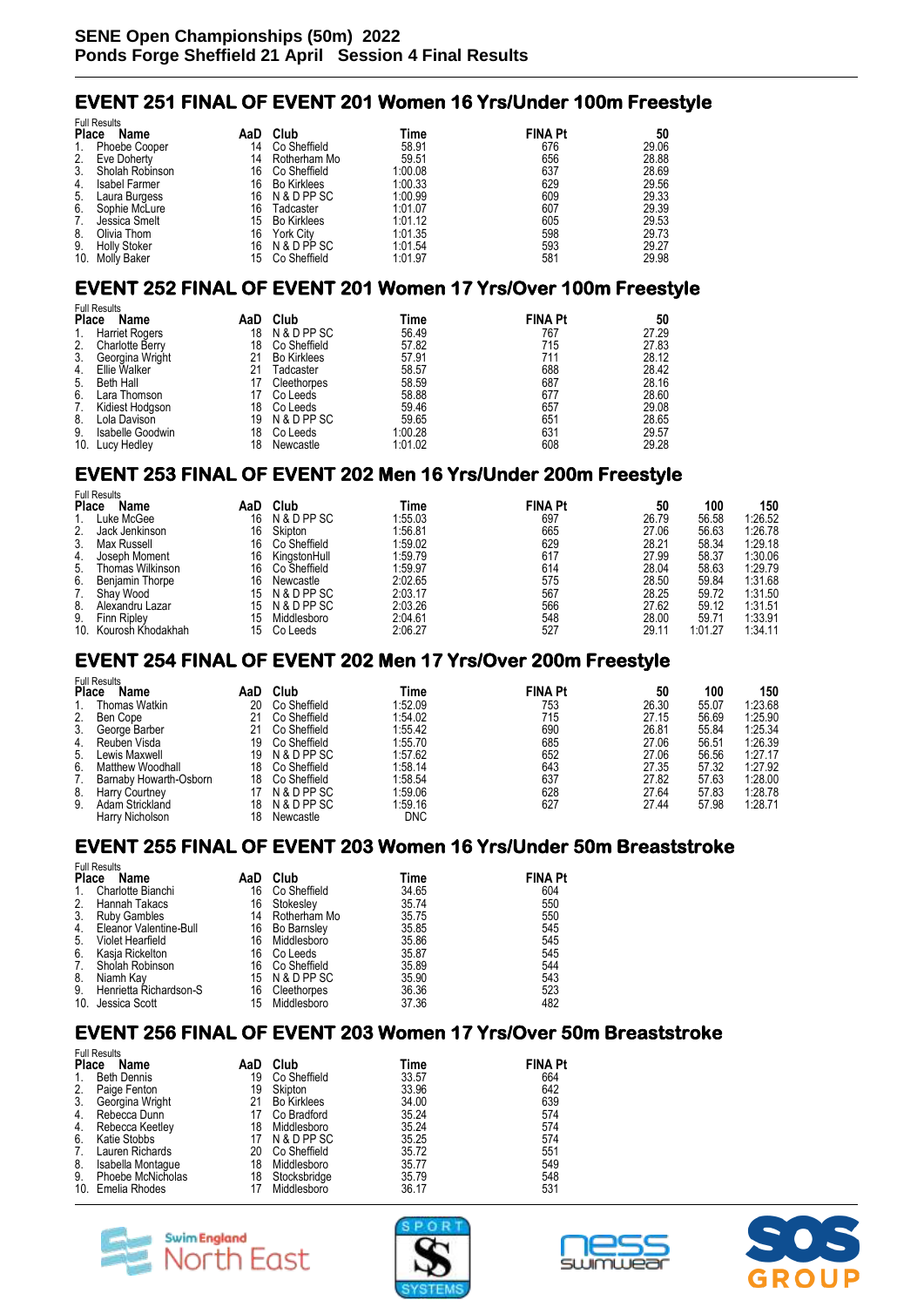# **EVENT 257 FINAL OF EVENT 204 Men 16 Yrs/Under 100m Breaststroke**

|              | <b>Full Results</b>     |     |                    |         |                |       |
|--------------|-------------------------|-----|--------------------|---------|----------------|-------|
| <b>Place</b> | Name                    | AaD | Club               | Time    | <b>FINA Pt</b> | 50    |
| 1.           | Daniel Jackson          | 16  | <b>Bo Kirklees</b> | 1:07.96 | 586            | 32.15 |
| 2.           | Oliver Dodsworth        | 15  | Newcastle          | 1:10.42 | 526            | 32.55 |
| 3.           | Thomas Wilkinson        | 16  | Co Sheffield       | 1:10.92 | 515            | 33.11 |
| 4.           | <b>Thomas McDermott</b> | 16  | Middlesboro        | 1:11.34 | 506            | 34.24 |
| 5.           | Callum Nurse            | 16  | Cleethorpes        | 1:11.63 | 500            | 33.40 |
| 6.           | Jack Kelso              | 15  | N & D PP SC        | 1:11.75 | 498            | 33.90 |
| 7.           | Jacob Barnett           | 15  | N & D PP SC        | 1:11.76 | 498            | 33.50 |
| 8.           | <b>Blake Price</b>      | 15  | Bridlington        | 1:12.36 | 485            | 33.44 |
| 9.           | <b>William Morris</b>   | 16  | Middlesboro        | 1:12.67 | 479            | 34.39 |
|              | 10. Archie Norton       | 16  | Thirsk WH          | 1:12.77 | 477            | 34.32 |

# **EVENT 258 FINAL OF EVENT 204 Men 17 Yrs/Over 100m Breaststroke**

|              | <b>Full Results</b> |     |                    |         |                |       |
|--------------|---------------------|-----|--------------------|---------|----------------|-------|
| <b>Place</b> | Name                | AaD | Club               | Time    | <b>FINA Pt</b> | 50    |
| 1.           | Rohan Smith         | 18  | Skipton            | 1:05.58 | 652            | 31.33 |
| 2.           | Christian Ryan      | 17  | N & D PP SC        | 1:05.77 | 646            | 31.34 |
| 3.           | Ryan Griffiths      | 19  | Co Sheffield       | 1:05.87 | 643            | 31.32 |
| 4.           | Arthur Llewellyn    | 18  | N & D PP SC        | 1:06.83 | 616            | 31.77 |
| 5.           | Martin Smith        | 18  | <b>Bo Kirklees</b> | 1:07.67 | 593            | 31.63 |
| 6.           | Isaac Hall          | 18  | N & D PP SC        | 1:07.80 | 590            | 31.51 |
| 7.           | Mykhavlo Rozenfeld  | 21  | Co Sheffield       | 1:08.54 | 571            | 32.06 |
| 8.           | Max Elphick         | 26  | Co Sheffield       | 1:08.58 | 570            | 31.58 |
| 9.           | Joseph Keeley       | 29  | East Leeds         | 1:09.36 | 551            | 31.27 |
|              | 10. Jacob Davison   | 17  | Chester Le S       | 1:10.53 | 524            | 32.72 |

# **EVENT 259 FINAL OF EVENT 205 Women 16 Yrs/Under 400m IM**

|    | <b>Full Results</b>                                                                                                                                                          |              |                                              |              |                                |              |                           |              |
|----|------------------------------------------------------------------------------------------------------------------------------------------------------------------------------|--------------|----------------------------------------------|--------------|--------------------------------|--------------|---------------------------|--------------|
|    | Place Name <b>AaD</b> Club <b>Time</b> FINA Pt                                                                                                                               |              |                                              |              |                                |              |                           |              |
|    |                                                                                                                                                                              |              |                                              |              |                                |              |                           |              |
|    | 1. Jessica Reilly 1. 10 10m 113.19 1. 100m 1152.04 510.17 633<br>50m 33.35 100m 1113.19 150m 1152.04 200m 2130.38 250m 315.25 300m 4100.60                                   |              |                                              |              |                                |              | 350m 4:36.30              | 400m 5:10.17 |
|    | 33.35                                                                                                                                                                        |              | 39.84 38.85                                  | 38.34        | 38.34 44.87<br>5:10.76 629     | 45.35        | 35.70                     | 33.87        |
|    | 2. Daisy Purchase                                                                                                                                                            |              | 16 Rotherham Mo                              |              |                                |              |                           |              |
|    | 50m 33.14                                                                                                                                                                    | 100m 1:12.02 | 150m 1:52.35                                 | 200m 2:31.44 | 250m 3:15.76 300m 4:00.68      |              | 350m 4:36.58              | 400m 5:10.76 |
|    | 33.14                                                                                                                                                                        | 38.88        | 40.33                                        | 39.09        | 44.32                          | 44.92        | 35.90                     | 34.18        |
|    | 3. Emma Price                                                                                                                                                                |              | 14 N & D PP SC<br>:1 100m 1:10.09 150m 1     |              | 5:12.25<br>620                 |              |                           |              |
|    | 50m 32.65                                                                                                                                                                    |              | 150m 1:50.92                                 | 200m 2:30.62 | 250m 3:15.12                   | 300m 4:01.89 | 350m 4:38.09              | 400m 5:12.25 |
|    | 32.65                                                                                                                                                                        |              | 37.44 40.83                                  | 39.70        | 44.50                          | 46.77        | 36.20                     | 34.16        |
|    | 4. Chloe Cooke                                                                                                                                                               |              | 15 Co Sheffield                              | 5:14.66      | 606                            |              |                           |              |
|    | 50m 31.86 100m 1:08.68                                                                                                                                                       |              | 150m 1:50.15                                 | 200m 2:31.11 | 250m 3:17.33 300m 4:04.43      |              | 350m 4:39.56 400m 5:14.66 |              |
|    |                                                                                                                                                                              |              |                                              | 40.96        | 46.22                          | 47.10        | 35.13                     | 35.10        |
|    | 31.86 36.82 41.47<br>5. Isla Williams 50m 33.30 100m 1:11.29 150m 1:53.27                                                                                                    |              |                                              | 5:17.17      | 592                            |              |                           |              |
|    |                                                                                                                                                                              |              |                                              | 200m 2:33.35 | 250m 3:18.18                   | 300m 4:04.34 | 350m 4:41.56              | 400m 5:17.17 |
|    | 33.30                                                                                                                                                                        |              | 37.99<br>41.98                               | 40.08        | 44.83<br>565                   | 46.16        | 37.22                     | 35.61        |
|    | 6. Evie O'Halleron-Hutchi                                                                                                                                                    |              | 15 N & D PP SC                               | 5:22.11      |                                |              |                           |              |
|    | 50m 32.76                                                                                                                                                                    | 100m 1:11.72 | 150m 1:53.59                                 | 200m 2:34.78 | 250m 3:21.41 300m 4:08.12      |              | 350m 4:46.02              | 400m 5:22.11 |
|    |                                                                                                                                                                              |              |                                              |              | 46.63                          | 46.71        | 37.90                     | 36.09        |
|    | 32.76 38.96 38.96 1.87<br>7. Kasja Rickelton 16 Co Leeds                                                                                                                     |              |                                              |              | $41.19$ $46.63$<br>5:22.26 564 |              |                           |              |
|    | 50m 33.07                                                                                                                                                                    |              |                                              | 200m 2:37.56 | 250m 3:22.93 300m 4:08.17      |              | 350m 4:46.20              | 400m 5:22.26 |
|    | 33.07                                                                                                                                                                        |              | 38.90<br>43.68                               |              |                                | 45.24        | 38.03                     | 36.06        |
|    | 8. Rhianna Foster                                                                                                                                                            |              | 16 KingstonHull<br>100m 1:13.68 150m 1:56.53 |              | 41.91 45.37<br>5:23.11 560     |              |                           |              |
|    | 50m 34.39                                                                                                                                                                    |              |                                              | 200m 2:38.38 | 250m 3:24.22 300m 4:10.82      |              | 350m 4:47.92              | 400m 5:23.11 |
|    | 34.39                                                                                                                                                                        | 39.29        | 42.85                                        | 41.85        | 45.84                          | 46.60        | 37.10                     | 35.19        |
| 9. | Sedona Reed                                                                                                                                                                  |              |                                              | 5:25.19      | 549                            |              |                           |              |
|    | 50m 35.66                                                                                                                                                                    |              | 100m 1:14.70 150m -                          | 200m 2:35.76 | 250m 3:26.08                   | 300m 4:14.36 | 350m 4:50.54              | 400m 5:25.19 |
|    |                                                                                                                                                                              |              |                                              |              |                                |              | 36.18                     | 34.65        |
|    | 1.21.06 50.32 35.66 39.04 5.32.02 50.32 48.28<br>10. Tahlia Mulleague 16 Co Sheffield 5.32.02 516 50m 34.10 100m 1:14.65 150m 1:57.26 200m 2:38.54 250m 3:27.84 300m 4:17.79 |              |                                              |              |                                |              |                           |              |
|    |                                                                                                                                                                              |              |                                              |              |                                |              | 350m 4:55.42 400m 5:32.02 |              |
|    | 34.10                                                                                                                                                                        | 40.55        | 42.61                                        | 41.28        | 49.30                          | 49.95        | 37.63                     | 36.60        |







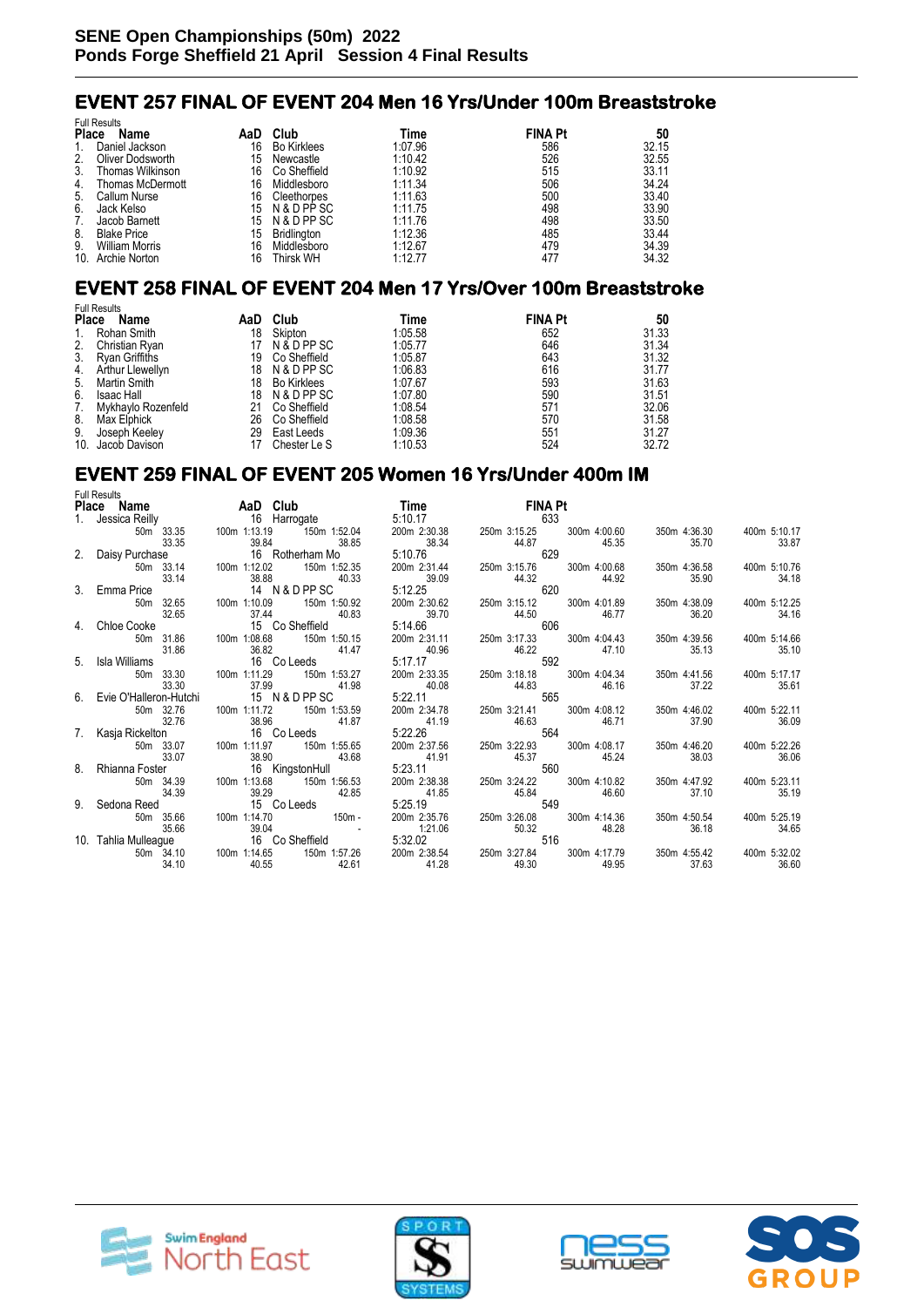### **EVENT 260 FINAL OF EVENT 205 Women 17 Yrs/Over 400m IM**

|                | <b>Full Results</b>    |                 |                       |              |                |              |              |              |
|----------------|------------------------|-----------------|-----------------------|--------------|----------------|--------------|--------------|--------------|
|                | Place Name AaD Club    |                 |                       | <b>Time</b>  | <b>FINA Pt</b> |              |              |              |
|                | 1. Amelia Monaghan     | 20 Co Sheffield |                       | 4:55.33      | 733            |              |              |              |
|                | 50m 30.48              | 100m 1:05.74    | 150m 1:45.15          | 200m 2:23.82 | 250m 3:05.56   | 300m 3:47.28 | 350m 4:21.92 | 400m 4:55.33 |
|                | 30.48                  | 35.26           | 39.41                 | 38.67        | 41.74          | 41.72        | 34.64        | 33.41        |
|                | 2. Annabelle Wilkinson | 17 Co Sheffield |                       | 5:02.45      | 683            |              |              |              |
|                | 50m 30.30              | 100m 1:05.49    | 150m 1:44.90          | 200m 2:24.12 | 250m 3:07.40   | 300m 3:51.94 | 350m 4:27.36 | 400m 5:02.45 |
|                | 30.30                  | 35.19           | 39.41                 | 39.22        | 43.28          | 44.54        | 35.42        | 35.09        |
| $3_{-}$        | Madison Johnson        | 17 Donc Dartes  |                       | 5:08.54      | 643            |              |              |              |
|                | 50m 30.79              | 100m 1:07.43    | 150m 1:48.71          | 200m 2:28.22 | 250m 3:13.00   | 300m 3:58.55 | 350m 4:34.57 | 400m 5:08.54 |
|                | 30.79                  | 36.64           | 41.28                 | 39.51        | 44.78          | 45.55        | 36.02        | 33.97        |
|                | 4. Faye McDonagh       | 18 N & D PP SC  |                       | 5:08.99      | 640            |              |              |              |
|                | 50m 30.84              | 100m 1:07.06    | 150m 1:47.97          | 200m 2:28.97 | 250m 3:13.50   | 300m 3:58.40 | 350m 4:34.30 | 400m 5:08.99 |
|                | 30.84                  | 36.22           | 40.91                 | 41.00        | 44.53          | 44.90        | 35.90        | 34.69        |
| 5              | Mollie Fisher          |                 | 17 Rotherham Mo       | 5:09.41      | 637            |              |              |              |
|                | 50m 31.89              | 100m 1:09.40    | 150m 1:50.67          | 200m 2:30.76 | 250m 3:16.25   | 300m 4:01.69 | 350m 4:36.86 | 400m 5:09.41 |
|                | 31.89                  | 37.51           | 41.27                 | 40.09        | 45.49          | 45.44        | 35.17        | 32.55        |
|                | 6. Sophie Bourne       | 17 Sheffield C  |                       | 5:21.88      | 566            |              |              |              |
|                | 50m 34.59              | 100m 1:14.84    | 150m 1:55.34          | 200m 2:34.57 | 250m 3:21.17   | 300m 4:07.66 | 350m 4:45.80 | 400m 5:21.88 |
|                | 34.59                  | 40.25           | 40.50                 | 39.23        | 46.60          | 46.49        | 38.14        | 36.08        |
| 7 <sub>1</sub> | Niamh Carroll          | 17 Tadcaster    |                       | 5:22.32      | 564            |              |              |              |
|                |                        | 100m 1:12.08    |                       | 200m 2:34.90 | 250m 3:22.69   |              |              | 400m 5:22.32 |
|                | 50m 33.46<br>33.46     |                 | 150m 1:53.71<br>41.63 | 41.19        |                | 300m 4:09.51 | 350m 4:46.34 |              |
| 8              |                        | 38.62           |                       |              | 47.79<br>545   | 46.82        | 36.83        | 35.98        |
|                | <b>Isobel Shimells</b> | 18 KingstonHull |                       | 5:26.05      |                |              |              |              |
|                | 50m 32.43              | 100m 1:11.13    | 150m 1:53.36          | 200m 2:34.89 | 250m 3:22.76   | 300m 4:11.51 | 350m 4:49.82 | 400m 5:26.05 |
|                | 32.43                  | 38.70           | 42.23                 | 41.53        | 47.87          | 48.75        | 38.31        | 36.23        |
| 9.             | Megan Cairns           | 17 Middlesboro  |                       | 5:26.47      | 543            |              |              |              |
|                | 50m 34.75              | 100m 1:16.77    | 150m 1:57.90          | 200m 2:39.52 | 250m 3:24.44   | 300m 4:10.63 | 350m 4:48.55 | 400m 5:26.47 |
|                | 34.75                  | 42.02           | 41.13                 | 41.62        | 44.92          | 46.19        | 37.92        | 37.92        |

# **EVENT 261 FINAL OF EVENT 206 Men 16 Yrs/Under 100m Butterfly**

|       | <b>Full Results</b>  |     |              |         |                |       |  |
|-------|----------------------|-----|--------------|---------|----------------|-------|--|
| Place | Name                 | AaD | Club         | Time    | <b>FINA Pt</b> | 50    |  |
| 1.    | Rio Daodu            | 15  | KingstonHull | 59.18   | 583            | 27.11 |  |
| 2.    | <b>Isaac Buchan</b>  | 15  | N & D PP SC  | 59.31   | 579            | 28.04 |  |
| 3.    | Samuel Smith         | 15  | Skipton      | 1:00.17 | 555            | 27.99 |  |
| 4.    | Miles Kinlen         | 15  | Co Sheffield | 1:00.32 | 550            | 28.14 |  |
| 5.    | Kieran Turnbull      | 16  | N & D PP SC  | 1:00.61 | 543            | 28.29 |  |
| 6.    | <b>Toby Parker</b>   | 16  | N & D PP SC  | 1:00.67 | 541            | 28.14 |  |
| 7.    | Max Russell          | 16  | Co Sheffield | 1:00.90 | 535            | 28.46 |  |
| 8.    | Angelo Giani Contini | 16  | Newcastle    | 1:01.53 | 519            | 28.01 |  |
| 9.    | Cody Ingram          | 16  | Bo Barnsley  | 1:01.89 | 510            | 28.48 |  |
| 10.   | Lewis Hawden         | 16  | Pocklington  | 1:02.40 | 497            | 28.92 |  |

### **EVENT 262 FINAL OF EVENT 206 Men 17 Yrs/Over 100m Butterfly**

|       | <b>Full Results</b>  |     |              |            |                |       |
|-------|----------------------|-----|--------------|------------|----------------|-------|
| Place | Name                 | AaD | Club         | Time       | <b>FINA Pt</b> | 50    |
| 1.    | Ned Sharp            | 19  | Skipton      | 55.62      | 702            | 26.57 |
| 2.    | Aaron Fox            | 21  | Co Sheffield | 56.11      | 684            | 25.98 |
| 3.    | <b>Finley Allman</b> | 17  | Co Sheffield | 57.17      | 647            | 26.83 |
| 4.    | George Barber        | 21  | Co Sheffield | 57.35      | 641            | 27.01 |
| 5.    | Charlie Broome       | 18  | Co Leeds     | 57.36      | 640            | 26.85 |
| 6.    | Reuben Visda         | 19  | Co Sheffield | 57.61      | 632            | 27.27 |
| 7.    | Kieran Grant         |     | Bev Barracud | 57.80      | 626            | 26.83 |
| 8.    | Adam Wood            | 20  | Co Sheffield | 58.03      | 618            | 26.41 |
| 9.    | Jack Ashurst         | 18  | N & D PP SC  | 59.60      | 571            | 27.16 |
|       | <b>Elliot Best</b>   | 18  | Newcastle    | <b>DNC</b> |                |       |

#### **EVENT 263 FINAL OF EVENT 207 Women 16 Yrs/Under 100m Backstroke**

|       | <b>Full Results</b> |     |                    |         |                |       |
|-------|---------------------|-----|--------------------|---------|----------------|-------|
| Place | Name                | AaD | Club               | Time    | <b>FINA Pt</b> | 50    |
| 1.    | Sophie Bromley      | 16  | Co Sheffield       | 1:05.17 | 685            | 31.76 |
| 2.    | Gina Warrior        | 16  | Co Bradford        | 1:06.50 | 644            | 31.79 |
| 3.    | Libby Munday        | 16  | KingstonHull       | 1:07.07 | 628            | 32.76 |
| 4.    | Eva Fear            | 16  | Durham City        | 1:07.49 | 616            | 32.86 |
| 5.    | <b>Emily Hedley</b> | 16  | Newcastle          | 1:08.75 | 583            | 33.47 |
| 6.    | Riona Sorianosos    |     | 16 N & D PP SC     | 1:09.37 | 568            | 33.53 |
| 7.    | Ava Cook            | 14  | Co Sheffield       | 1:09.47 | 565            | 33.91 |
| 8.    | Naomi Parker        | 16  | N & D PP SC        | 1:10.35 | 544            | 34.33 |
| 9.    | Gracie Beaumont     | 16  | <b>Bo Kirklees</b> | 1:10.41 | 543            | 33.93 |
|       | 10. Olivia Thom     | 16  | <b>York City</b>   | 1:10.92 | 531            | 34.07 |

### **EVENT 264 FINAL OF EVENT 207 Women 17 Yrs/Over 100m Backstroke**

|              | <b>Full Results</b>     |     |                  |         |                |       |
|--------------|-------------------------|-----|------------------|---------|----------------|-------|
| <b>Place</b> | Name                    | AaD | Club             | Time    | <b>FINA Pt</b> | 50    |
| 1.           | <b>Chloe Golding</b>    | 24  | Co Sheffield     | 1:02.22 | 787            | 30.80 |
| 2.           | Amelia Robertson        | 18  | Newcastle        | 1:03.17 | 752            | 31.03 |
| 3.           | <b>Mollie Garratt</b>   | 18  | <b>York City</b> | 1:04.19 | 716            | 31.14 |
| 4.           | Kidiest Hodgson         | 18  | Co Leeds         | 1:04.43 | 708            | 32.13 |
| 5.           | Georgina Chadwick       | 18  | Co Sheffield     | 1:06.33 | 649            | 32.36 |
| 6.           | Abigail Miles           | 18  | Co Sheffield     | 1:06.68 | 639            | 32.54 |
| 7.           | Ellie Walker            | 21  | Tadcaster        | 1:06.87 | 634            | 32.71 |
| 8.           | <b>Madison Peveller</b> | 17  | N & D PP SC      | 1:07.63 | 612            | 32.41 |
| 9.           | Lissie Burbidge         | 19  | Co Sheffield     | 1:08.56 | 588            | 33.69 |
|              | 10. Alex McGill         | 18  | N & D PP SC      | 1:09.85 | 556            | 33.66 |







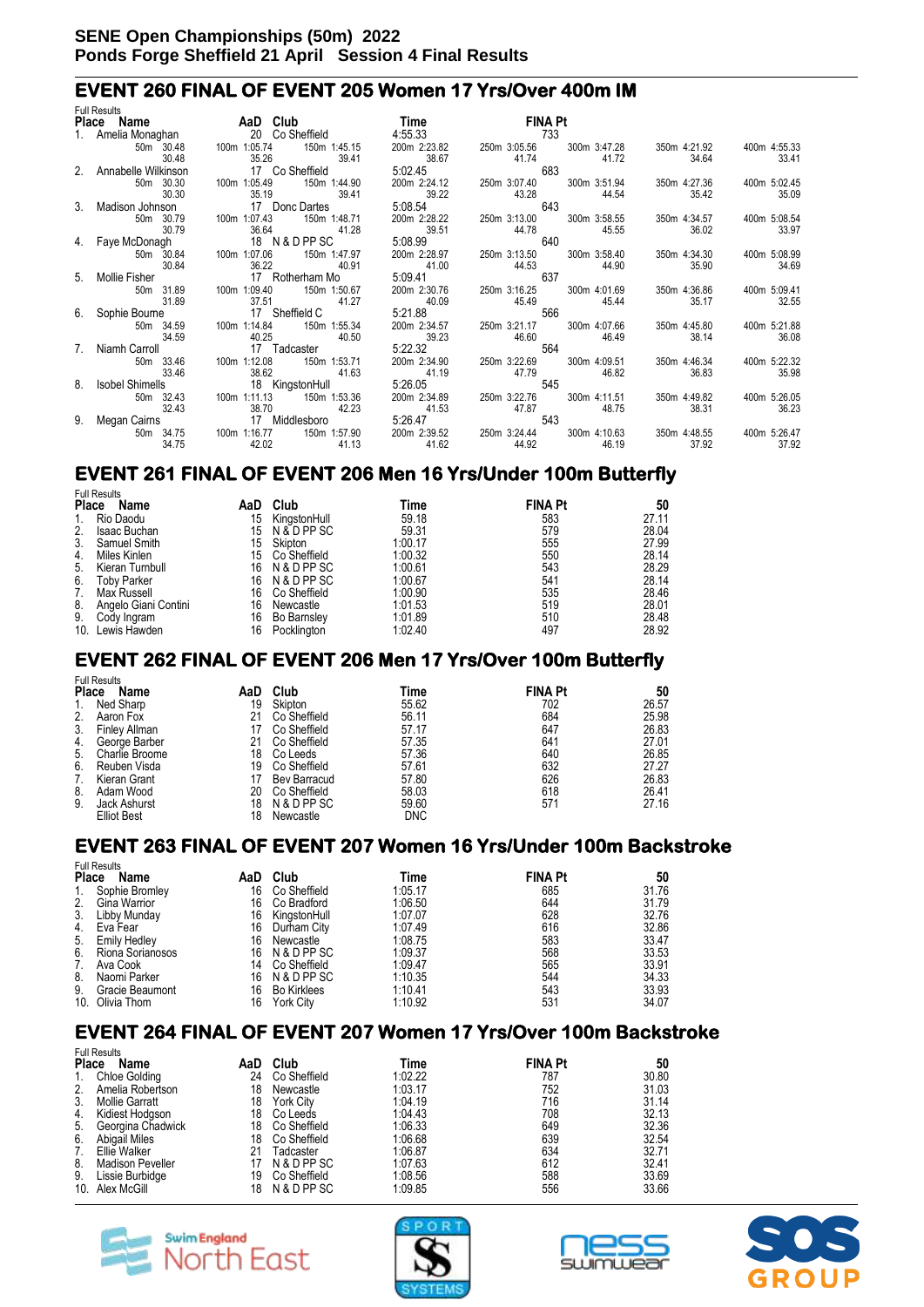Full Results

 $\mathbf{r}$   $\mathbf{r}$   $\mathbf{r}$   $\mathbf{r}$ 

#### **EVENT 265 FINAL OF EVENT 208 Men 16 Yrs/Under 50m Freestyle**

|              | <b>FUIL Results</b>      |     |                    |            |                |
|--------------|--------------------------|-----|--------------------|------------|----------------|
| <b>Place</b> | Name                     | AaD | Club               | Time       | <b>FINA Pt</b> |
|              | Jack Jenkinson           | 16  | Skipton            | 24.53      | 619            |
| 2.           | <b>Finley McNicholas</b> | 16  | Stocksbridge       | 25.12      | 576            |
| 3.           | Archie Norton            | 16  | Thirsk WH          | 25.27      | 566            |
| 4.           | <b>Philip Suddes</b>     | 16  | York City          | 25.33      | 562            |
| 5.           | Rio Daodu                | 15  | KingstonHull       | 25.44      | 555            |
| 6.           | <b>William Gowler</b>    | 15  | Middlesboro        | 25.48      | 552            |
| 7.           | Daniel Jackson           | 16  | <b>Bo Kirklees</b> | 25.64      | 542            |
| 8.           | <b>Toby Parker</b>       | 16  | N & D PP SC        | 25.77      | 534            |
| 9.           | Samuel Smith             | 15  | Skipton            | 26.20      | 508            |
|              | Luke McGee               | 16  | N & D PP SC        | <b>DNC</b> |                |

#### **EVENT 266 FINAL OF EVENT 208 Men 17 Yrs/Over 50m Freestyle**

|               | <b>Full Results</b>         |    |              |       |                |  |  |  |  |
|---------------|-----------------------------|----|--------------|-------|----------------|--|--|--|--|
|               | <b>Place</b><br>Name<br>AaD |    | Club         | Time  | <b>FINA Pt</b> |  |  |  |  |
| 1.            | Thomas Watkin               | 20 | Co Sheffield | 23.31 | 721            |  |  |  |  |
| $\frac{2}{3}$ | Ryan Flanagan               | 28 | East Leeds   | 23.45 | 708            |  |  |  |  |
|               | Rohan Smith                 | 18 | Skipton      | 24.08 | 654            |  |  |  |  |
| 4.            | Ethan Baylin                | 18 | Tadcaster    | 24.25 | 641            |  |  |  |  |
| 5.            | Adam Strickland             | 18 | N & D PP SC  | 24.35 | 633            |  |  |  |  |
| 6.            | Aaron Fox                   | 21 | Co Sheffield | 25.01 | 584            |  |  |  |  |
| 7.            | Adam Wood                   | 20 | Co Sheffield | 25.05 | 581            |  |  |  |  |
| 8.            | Ned Sharp                   | 19 | Skipton      | 25.17 | 573            |  |  |  |  |
| 9.            | Liam Dawson                 | 18 | Tadcaster    | 25.28 | 565            |  |  |  |  |
|               | 10. Kieran Grant            |    | Bev Barracud | 25.70 | 538            |  |  |  |  |

#### **EVENT 267 FINAL OF EVENT 209 Women 16 Yrs/Under 200m Butterfly**  Full Results

| Name                     | AaD                                                                                      | Club         | Time    |     | 50             | 100     | 150     |
|--------------------------|------------------------------------------------------------------------------------------|--------------|---------|-----|----------------|---------|---------|
| Ashleigh Baillie         | 16                                                                                       | Co Sheffield | 2:19.51 | 665 | 30.37          | 1:05.50 | 1:42.38 |
| Isabella Shering         | 16                                                                                       | Co Sheffield | 2:25.72 | 584 | 31.80          | 1:08.57 | 1:46.67 |
| <b>Evangeline Stacey</b> | 15                                                                                       | Co Leeds     | 2:27.61 | 561 | 34.24          | 1:10.60 | 1:49.67 |
|                          | 15.                                                                                      | Co Sheffield | 2:28.22 | 555 | 32.25          | 1:10.72 | 1:50.08 |
| Sophia Gledhill          | 15                                                                                       | Co Bradford  | 2:30.32 | 532 | 32.92          | 1:11.40 | 1:50.78 |
| Ellie Peacock            | 15                                                                                       | RichmondDale | 2:30.41 | 531 | 33.37          |         | 1:50.16 |
| India Brvant Chesters    | 16                                                                                       | Tadcaster    | 2:31.93 | 515 | 34.27          | 1:13.28 | 1:53.39 |
|                          | 15                                                                                       | Co Leeds     | 2:32.35 | 511 | 34.32          | 1:11.21 | 1:51.90 |
| Kasia Rickelton          | 16                                                                                       | Co Leeds     | 2:34.98 | 485 | 32.61          | 1:11.86 | 1:53.16 |
|                          | 16                                                                                       | N & D PP SC  | 2:36.73 | 469 | 33.43          | 1:13.40 | 1:55.47 |
|                          | ulliteaulla<br><b>Place</b><br>4. Chloe Cooke<br>5.<br>Nell Williams<br>10. Becky Watson |              |         |     | <b>FINA Pt</b> |         |         |

#### **EVENT 268 FINAL OF EVENT 209 Women 17 Yrs/Over 200m Butterfly**

|              | <b>Full Results</b> |     |                  |         |                |       |         |         |
|--------------|---------------------|-----|------------------|---------|----------------|-------|---------|---------|
| <b>Place</b> | Name                | AaD | Club             | Time    | <b>FINA Pt</b> | 50    | 100     | 150     |
|              | Candice Hall        | 25  | Co Sheffield     | 2:16.05 | 717            | 29.91 | 1:04.23 | 1:39.57 |
|              | 2. Molly Chambers   | 20  | Donc Dartes      | 2:17.25 | 699            | 30.67 | 1:05.34 | 1:41.29 |
| 3.           | Isabelle Goodwin    | 18  | Co Leeds         | 2:20.18 | 656            | 31.25 | 1:06.97 | 1:43.06 |
| 4.           | Melody Jones        | 19  | N & D PP SC      | 2:24.62 | 597            | 31.60 | 1:07.85 | 1:45.97 |
|              | 5. Christa Wilson   | 19  | N & D PP SC      | 2:25.93 | 581            | 32.55 | 1:09.62 | 1:47.61 |
|              | 6. Naomi Sheavills  | 18  | Chester Le S     | 2:29.06 | 545            | 31.85 | 1:08.97 | 1:48.43 |
| 7.           | Rosie Smith         | 18  | N & D PP SC      | 2:30.86 | 526            | 32.49 | 1:11.71 | 1:50.52 |
| 8.           | Freya Tyas          |     | <b>York City</b> | 2:32.47 | 509            | 33.54 | 1:11.96 | 1:51.74 |
| 9.           | Leoni Jones         | 18  | N & D PP SC      | 2:33.48 | 499            | 32.79 | 1:11.73 | 1:52.86 |
|              | 10. Annabel Cooper  |     | N & D PP SC      | 2:35.43 | 481            | 32.22 | 1:10.05 | 1:51.56 |

### **EVENT 269 FINAL OF EVENT 210 Men 16 Yrs/Under 200m IM**

|              | Full Results        |     |                    |         |                |       |         |         |
|--------------|---------------------|-----|--------------------|---------|----------------|-------|---------|---------|
| <b>Place</b> | Name                | AaD | Club               | Time    | <b>FINA Pt</b> | 50    | 100     | 150     |
|              | Luke McGee          | 16  | N & D PP SC        | 2:14.61 | 607            | 28.35 | 1:01.74 | 1:44.47 |
| 2.           | Daniel Jackson      | 16  | <b>Bo Kirklees</b> | 2:14.73 | 605            | 30.10 | 1:05.66 | 1:44.18 |
| 3.           | <b>Isaac Buchan</b> | 15  | N & D PP SC        | 2:17.34 | 571            | 28.65 | 1:03.53 | 1:45.13 |
| 4.           | Reece Blackett      | 16  | Newcastle          | 2:17.60 | 568            | 29.38 | 1:02.56 | 1:46.53 |
| 5.           | Jacob Brown         | 15  | Tadcaster          | 2:20.63 | 532            | 29.79 | 1:05.33 | 1:47.12 |
| 6.           | Shav Wood           | 15  | N & D PP SC        | 2:21.73 | 520            | 30.71 | 1:06.82 | 1:48.38 |
| 7.           | Thomas McDermott    | 16  | Middlesboro        | 2:21.92 | 518            | 30.17 | 1:07.65 | 1:46.98 |
| 8.           | Sean Smith          | 15  | Skipton            | 2:22.86 | 508            | 29.97 | 1:06.69 | 1:49.58 |
| 9.           | Alexandru Lazar     | 15  | N & D PP SC        | 2:23.70 | 499            | 29.87 | 1:06.44 | 1:50.61 |
| 10.          | Oliver Whittleston  | 15  | Co Leeds           | 2:24.04 | 495            | 30.47 | 1:06.92 | 1:51.58 |

### **EVENT 270 FINAL OF EVENT 210 Men 17 Yrs/Over 200m IM**

|              | <b>Full Results</b>    |     |                    |         |                |       |         |         |
|--------------|------------------------|-----|--------------------|---------|----------------|-------|---------|---------|
| <b>Place</b> | Name                   | AaD | Club               | Time    | <b>FINA Pt</b> | 50    | 100     | 150     |
|              | Simon Robson           | 18  | <b>York City</b>   | 2:08.09 | 704            | 27.90 | 1:00.54 | 1:37.81 |
| 2.           | Charlie Broome         | 18  | Co Leeds           | 2:09.74 | 678            | 27.13 | 1:00.58 | 1:39.79 |
| 3.           | Jay Manners            | 23. | N & D PP SC        | 2:09.99 | 674            | 28.11 | 1:03.05 | 1:40.85 |
| 4.           | Arthur Llewellyn       | 18  | N & D PP SC        | 2:10.76 | 662            | 28.03 | 1:02.60 | 1:39.87 |
| 5.           | Luke Clegg             |     | <b>Bo Kirklees</b> | 2:14.81 | 604            | 28.28 | 1:02.88 | 1:42.27 |
| 6.           | Theo Clark             | 19  | Co Sheffield       | 2:14.85 | 604            | 28.14 | 1:03.56 | 1:41.74 |
|              | James Robinson         |     | Co Leeds           | 2:15.96 | 589            | 28.48 | 1:03.83 | 1:44.10 |
| 8.           | Barnaby Howarth-Osborn | 18  | Co Sheffield       | 2:17.86 | 565            | 28.40 | 1:05.11 | 1:44.68 |
| 9.           | Martin Smith           | 18  | <b>Bo Kirklees</b> | 2:18.05 | 563            | 28.30 | 1:04.21 | 1:44.94 |
| 10.          | <b>Isaac Hall</b>      | 18  | N & D PP SC        | 2:18.25 | 560            | 31.24 | 1:08.78 | 1:46.72 |







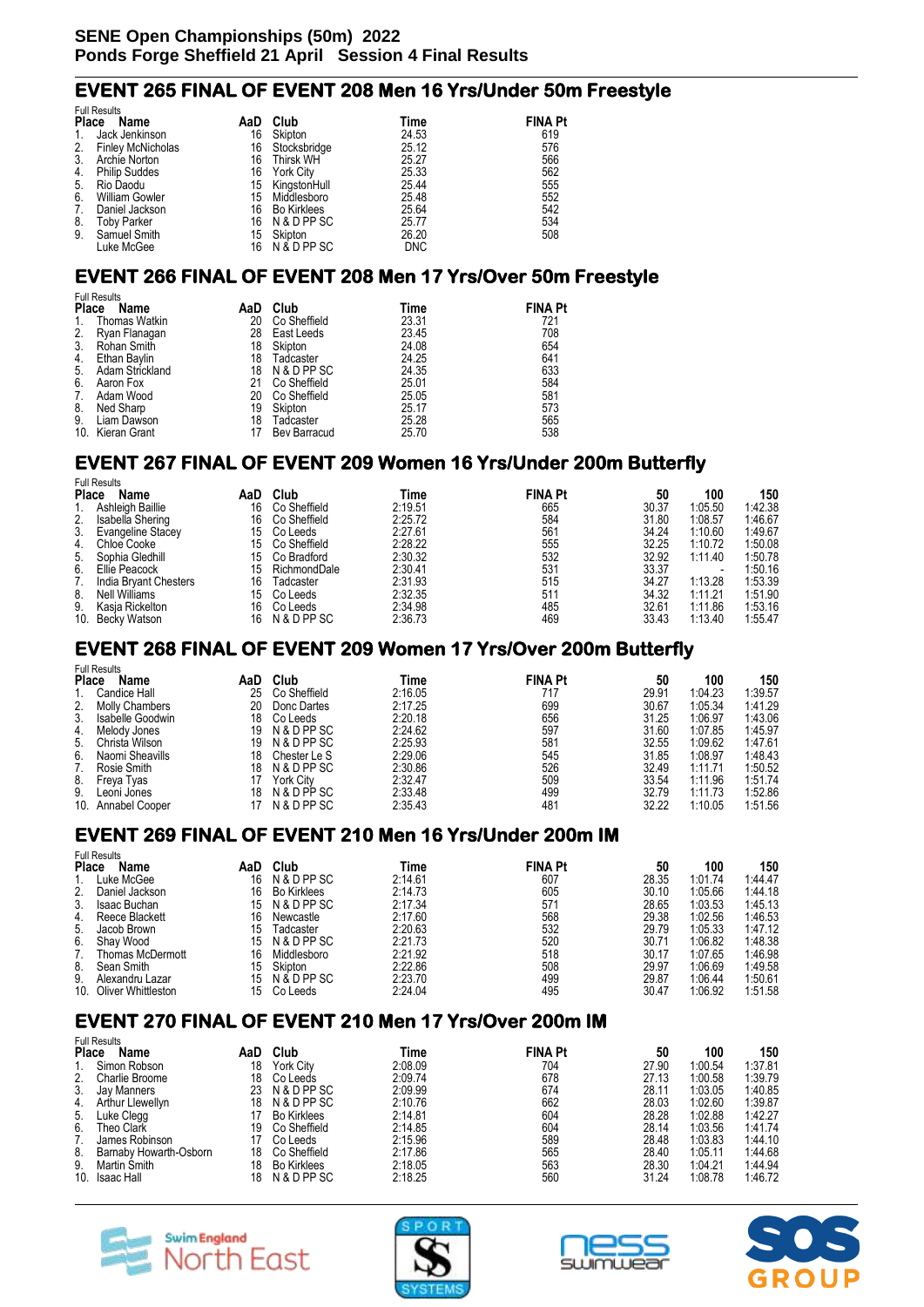#### **EVENT 271 FINAL OF EVENT 211 Women 16 Yrs/Under 400m Freestyle**   $F \cup R$

| <b>FUIL RESUITS</b><br>Place Name | <b>AaD</b> Club                                                                                | <b>Time contract to the state</b> | <b>FINA Pt</b>                                              |                           |              |                       |
|-----------------------------------|------------------------------------------------------------------------------------------------|-----------------------------------|-------------------------------------------------------------|---------------------------|--------------|-----------------------|
|                                   | 1. Ashleigh Baillie <b>16 Co Sheffield</b> 4:22.22                                             |                                   | 733                                                         |                           |              |                       |
|                                   | 50m 30.67   100m   1:03.52   150m   1:37.02   200m   2:10.79   250m   2:43.84   300m   3:17.24 |                                   |                                                             |                           | 350m 3:50.30 | 400m 4:22.22          |
| 30.67                             | 32.85<br>33.50                                                                                 | 33.77                             | 33.05                                                       | 33.40                     | 33.06        | 31.92                 |
| 2. Ava Cook                       | 14 Co Sheffield                                                                                | 4:27.45                           | 33.05<br>691                                                |                           |              |                       |
| 50m 31.19                         | 100m 1:04.96   150m 1:39.20                                                                    | 200m 2:13.42                      | 250m 2:47.46 300m 3:21.64                                   |                           | 350m 3:54.89 | 400m 4:27.45          |
| 31.19                             | 33.77 34.24                                                                                    | 34.22                             |                                                             | 34.18                     | 33.25        | 32.56                 |
| 3. Evie Dilley                    | $33.77$ $34.24$<br>16 N & D PP SC                                                              | 4:27.70                           | 34.04<br>689                                                |                           |              |                       |
| 50m 30.18                         | 100m 1:03.35 150m 1:37.43                                                                      |                                   | 200m 2:11.73 250m 2:45.07 300m 3:19.62                      |                           | 350m 3:53.94 | 400m 4:27.70          |
| 30.18                             | 33.17                                                                                          | 34.08<br>34.30                    | 33.34                                                       | 34.55                     | 34.32        | 33.76                 |
| 4. Isla Jones                     | 15 Co Sheffield                                                                                |                                   | $34.30$ $33.34$<br>4:31.06<br>663                           |                           |              |                       |
| 50m 30.99                         | 100m 1:04.91<br>150m 1:39.19                                                                   | 200m 2:14.44                      |                                                             | 250m 2:48.80 300m 3:23.35 | 350m 3:57.54 | 400m 4:31.06          |
| 30.99                             | 33.92                                                                                          | 34.28<br>35.25                    | 34.36                                                       | 34.55                     | 34.19        | 33.52                 |
|                                   | 5. Phoebe Cooper 14 Co Sheffield                                                               | 4:33.73                           | 644                                                         |                           |              |                       |
|                                   | 50m 31.82  100m 1:06.75  150m 1:40.19                                                          |                                   | 200m 2:15.07 250m 2:48.40 300m 3:22.93<br>34.88 33.33 34.53 |                           | 350m 3:58.33 | 400m 4:33.73          |
| 31.82                             | 34.93                                                                                          | 33.44                             |                                                             |                           | 35.40        | 35.40                 |
| 6. Lucy Allman                    | 16 Co Leeds                                                                                    | 4:35.47                           | 632                                                         |                           |              |                       |
| 50m 31.55                         |                                                                                                |                                   | 250m 2:49.28 300m 3:25.09                                   |                           | 350m 4:00.77 | 400m 4:35.47          |
| 31.55                             | 34.32                                                                                          | 33.87<br>34.70                    | 34.84<br>34.84<br>597                                       | 35.81                     | 35.68        | 34.70                 |
|                                   | 7. Emily Hedley 16 Newcastle                                                                   | 4:40.82                           |                                                             |                           |              |                       |
|                                   | 50m 31.82  100m 1:06.84  150m 1:42.29                                                          |                                   | 200m 2:18.10  250m 2:54.10  300m 3:30.02                    |                           | 350m 4:06.03 | 400m 4:40.82          |
| 31.82                             | 35.02                                                                                          | 35.45<br>35.81                    | 36.00                                                       | 35.92                     | 36.01        | 34.79                 |
| 8. Molly Baker                    | 15 Co Sheffield                                                                                | 4:41.46                           | 592                                                         |                           |              |                       |
| 50m 32.19                         | 100m 1:07.22 150m 1:42.28                                                                      | 200m 2:18.06                      | 250m 2:54.26 300m 3:30.60                                   |                           | 350m 4:06.41 | 400m 4:41.46          |
| 32.19                             | 35.03                                                                                          | 35.06<br>35.78                    | 36.20<br>589                                                | 36.34                     | 35.81        | 35.05                 |
| 9. Helena Wyness                  | 16 N & D PP SC                                                                                 | 4:41.97                           |                                                             |                           |              |                       |
| 50m 31.55<br>31.55                | 100m 1:06.92   150m 1:42.57                                                                    | 200m 2:18.47                      |                                                             | 250m 2:54.69 300m 3:31.06 | 350m 4:07.02 | 400m 4:41.97          |
|                                   | 35.37<br>15 Co Sheffield                                                                       | 35.65<br>35.90                    | 36.22<br>$35.90$ $36.22$<br>4:43.63<br>579                  | 36.37                     | 35.96        | 34.95                 |
| 10. Erin Tankard                  | 100m 1:06.54   150m 1:42.29   200m 2:18.16                                                     |                                   |                                                             |                           | 350m 4:07.69 |                       |
| 50m 31.45<br>31.45                | 35.09                                                                                          | 35.75<br>35.87                    | 250m 2:54.47<br>36.31                                       | 300m 3:31.48<br>37.01     | 36.21        | 400m 4:43.63<br>35.94 |
|                                   |                                                                                                |                                   |                                                             |                           |              |                       |

#### **EVENT 272 FINAL OF EVENT 211 Women 17 Yrs/Over 400m Freestyle**  Full Results

| <b>FUIL RESUILS</b>    |                                      |              |                              |              |              |
|------------------------|--------------------------------------|--------------|------------------------------|--------------|--------------|
|                        | Place Name AaD Club                  | <b>Time</b>  | <b>FINA Pt</b>               |              |              |
|                        | 1. Lucy Hedley 18 Newcastle          |              | 4:23.16 725                  |              |              |
| 50m 30.57 100m 1:04.23 | 150m 1:37.60                         | 200m 2:11.40 | 300m 3:18.27<br>250m 2:44.46 | 350m 3:51.05 | 400m 4:23.16 |
| 30.57                  | 33.66<br>33.37                       | 33.80        | 33.81<br>33.06               | 32.78        | 32.11        |
| 2. Laura Hodgson       | 17 Newcastle                         | 4:26.87      | 695                          |              |              |
| 50m 30.94              | 150m 1:37.85<br>100m 1:04.03         | 200m 2:12.25 | 250m 2:46.34 300m 3:20.05    | 350m 3:53.83 | 400m 4:26.87 |
| 30.94                  | 33.09<br>33.82                       | 34.40        | 34.09<br>33.71               | 33.78        | 33.04        |
| 3. Abigail Miles       | 18 Co Sheffield                      | 4:29.18      | 677                          |              |              |
| 50m 30.80              |                                      | 200m 2:11.89 | 250m 2:46.10<br>300m 3:20.44 | 350m 3:55.39 | 400m 4:29.18 |
| 30.80                  | 33.26<br>33.69                       | 34.14        | 34.21<br>34.34               | 34.95        | 33.79        |
| 4. Mollie Fisher       | 17 Rotherham Mo 4:32.15              |              | 655                          |              |              |
| 50m 31.71              | 100m 1:06.12<br>150m 1:40.99         | 200m 2:15.94 | 300m 3:25.59<br>250m 2:50.93 | 350m 3:59.72 | 400m 4:32.15 |
| 31.71                  | 34.41<br>34.87                       | 34.95        | 34.99<br>34.66               | 34.13        | 32.43        |
| 5. Rachel Bradley      | 19 N & D PP SC                       | 4:32.41      | 654                          |              |              |
| 50m 30.60              | 100m 1:04.95<br>150m 1:39.79         | 200m 2:14.82 | 250m 2:49.48 300m 3:24.15    | 350m 3:58.51 | 400m 4:32.41 |
| 30.60                  | 34.35<br>34.84                       | 35.03        | 34.66<br>34.67               | 34.36        | 33.90        |
|                        | 6. Georgia Robertson 17 Co Sheffield | 4:35.31      | 633                          |              |              |
| 50m 30.68              | 100m 1:04.72   150m 1:39.00          | 200m 2:13.90 | 250m 2:49.11<br>300m 3:24.60 | 350m 3:59.82 | 400m 4:35.31 |
| 30.68                  | 34.04<br>34.28                       | 34.90        | 35.21<br>35.49               | 35.22        | 35.49        |
| 7. Ella Took           | 18 Newcastle                         | 4:39.01      | 608                          |              |              |
| 50m 31.73              | 100m 1:06.38<br>150m 1:41.48         | 200m 2:17.13 | 250m 2:52.54<br>300m 3:28.33 | 350m 4:03.96 | 400m 4:39.01 |
| 31.73                  | 34.65<br>35.10                       | 35.65        | 35.41<br>35.79               | 35.63        | 35.05        |
| 8. Isabelle Goodwin    | 18 Co Leeds                          | 4:44.26      | 575                          |              |              |
| 50m 32.66              | 100m 1:09.06<br>150m 1:45.05         | 200m 2:21.31 | 300m 3:34.03<br>250m 2:58.02 | 350m 4:10.10 | 400m 4:44.26 |
| 32.66                  | 36.40<br>35.99                       | 36.26        | 36.71<br>36.01               | 36.07        | 34.16        |
| Lola Davison           | 19 N & D PP SC                       | <b>DNC</b>   |                              |              |              |
| Lillie Bryant          | 18 Bo Kirklees                       | <b>DNC</b>   |                              |              |              |







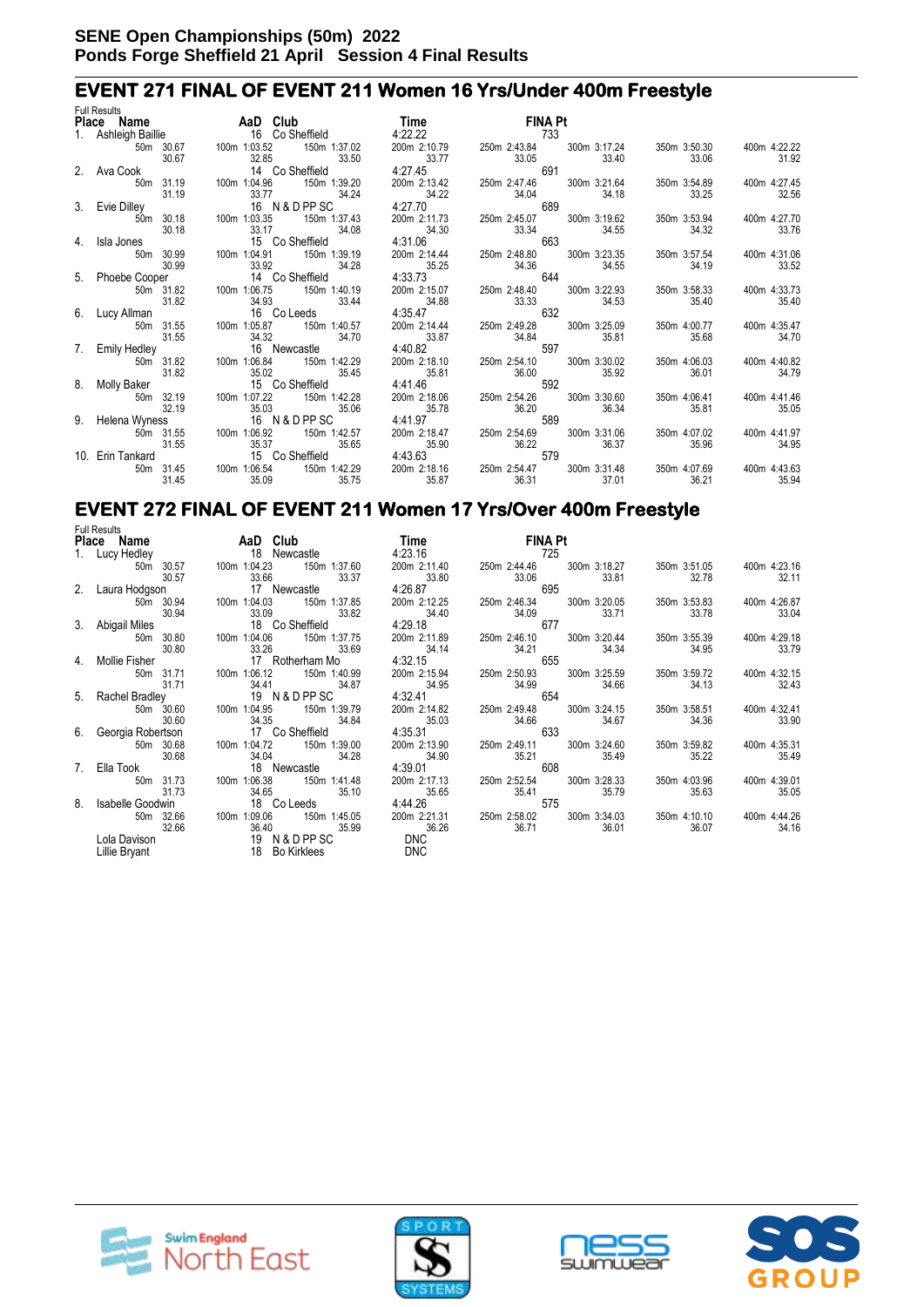# **EVENT 273 FINAL OF EVENT 212 Men 16 Yrs/Under 50m Backstroke**

|              | <b>Full Results</b>    |     |                |            |                |  |  |  |  |  |  |
|--------------|------------------------|-----|----------------|------------|----------------|--|--|--|--|--|--|
| <b>Place</b> | Name                   | AaD | Club           | Time       | <b>FINA Pt</b> |  |  |  |  |  |  |
|              | Rio Daodu              | 15  | KingstonHull   | 27.66      | 637            |  |  |  |  |  |  |
| 2.           | <b>Thomas Maskell</b>  | 16  | N & D PP SC    | 28.27      | 596            |  |  |  |  |  |  |
| 3.           | <b>Matthew Mahoney</b> | 16  | Newcastle      | 28.72      | 569            |  |  |  |  |  |  |
| 4.           | Jacob Brown            | 15  | Tadcaster      | 28.83      | 562            |  |  |  |  |  |  |
| 5.           | <b>Daniel Barrett</b>  |     | 15 N & D PP SC | 29.32      | 534            |  |  |  |  |  |  |
| 6.           | Joseph Edgar           |     | 15 N & D PP SC | 29.41      | 529            |  |  |  |  |  |  |
| 7.           | Ben Hartridge          | 16  | N & D PP SC    | 29.47      | 526            |  |  |  |  |  |  |
| 8.           | Sean Smith             | 15  | Skipton        | 29.84      | 507            |  |  |  |  |  |  |
|              | Reece Blackett         | 16  | Newcastle      | <b>DNC</b> |                |  |  |  |  |  |  |
|              | Alexandru Lazar        | 15  | N & D PP SC    | <b>DNC</b> |                |  |  |  |  |  |  |

#### **EVENT 274 FINAL OF EVENT 212 Men 17 Yrs/Over 50m Backstroke**

|    | <b>Full Results</b>  |     |               |       |                |  |  |  |  |  |  |
|----|----------------------|-----|---------------|-------|----------------|--|--|--|--|--|--|
|    | Place<br>Name        | AaD | Club          | Time  | <b>FINA Pt</b> |  |  |  |  |  |  |
| 1. | Harry Nicholson      | 18  | Newcastle     | 26.44 | 729            |  |  |  |  |  |  |
|    | 2. Samuel Greenbank  | 19  | Co Sheffield  | 26.93 | 690            |  |  |  |  |  |  |
| 3. | Lewis Maxwell        | 19  | N & D PP SC   | 26.95 | 688            |  |  |  |  |  |  |
| 4. | Simon Kliment        | 21  | Co Sheffield  | 27.16 | 672            |  |  |  |  |  |  |
| 5. | <b>William Ellis</b> | 19  | N & D PP SC   | 27.72 | 632            |  |  |  |  |  |  |
| 6. | Matthew Rooney       | 20  | Leeds Uni     | 28.35 | 591            |  |  |  |  |  |  |
| 7. | Shaheen Alghofari    |     | 22 East Leeds | 28.40 | 588            |  |  |  |  |  |  |
| 8. | Charlie Broome       | 18  | Co Leeds      | 28.59 | 576            |  |  |  |  |  |  |
| 9. | Ethan Baylin         | 18  | Tadcaster     | 28.86 | 560            |  |  |  |  |  |  |
|    | 10. James Hayes      | 18  | N & D PP SC   | 29.20 | 541            |  |  |  |  |  |  |







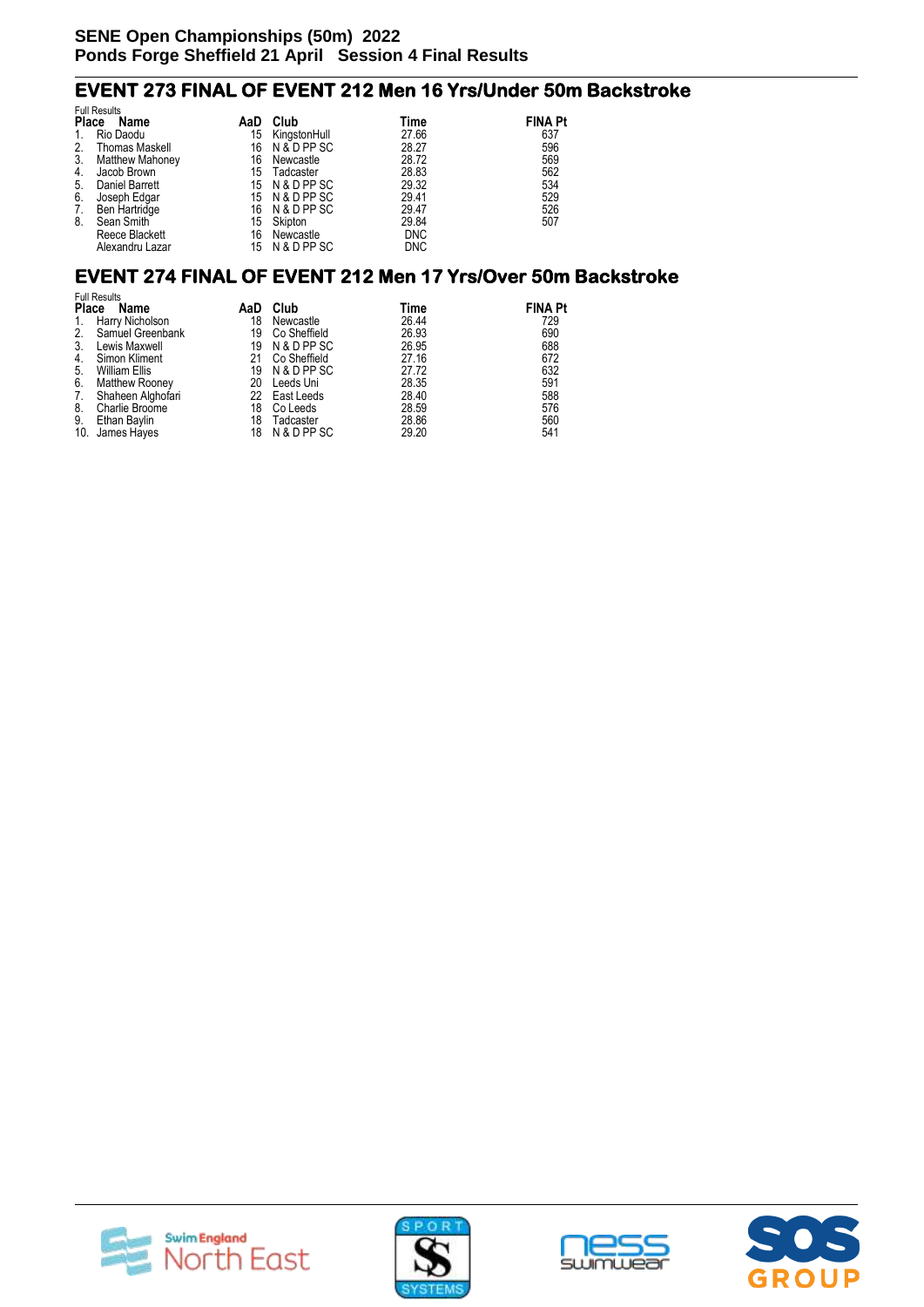#### **EVENT 275 FINAL OF EVENT 213 Women 16 /Under 200m Breaststroke**

|    | <b>Full Results</b>    |     |              |            |                |       |         |         |
|----|------------------------|-----|--------------|------------|----------------|-------|---------|---------|
|    | <b>Place</b><br>Name   | AaD | Club         | Time       | <b>FINA Pt</b> | 50    | 100     | 150     |
| 1. | Charlotte Bianchi      | 16  | Co Sheffield | 2:36.96    | 693            | 36.99 | 1:17.35 | 1:57.26 |
| 2. | <b>Katie Coventry</b>  | 15  | N & D PP SC  | 2:45.68    | 589            | 37.59 | 1:19.71 | 2:02.98 |
| 3. | Eleanor Valentine-Bull | 16  | Bo Barnsley  | 2:49.30    | 552            | 37.72 | 1:21.61 | 2:06.14 |
| 4. | Libby Freeman          | 16  | N & D PP SC  | 2:50.01    | 545            | 39.30 | 1:22.57 | 2:06.44 |
| 5. | Nell Williams          | 15  | Co Leeds     | 2:50.12    | 544            | 38.93 | 1:22.57 | 2:06.71 |
| 6. | Kasja Rickelton        | 16  | Co Leeds     | 2:52.99    | 518            | 37.88 | 1:22.67 | 2:08.45 |
| 7. | Hannah Takacs          | 16  | Stokeslev    | 2:53.95    | 509            | 38.65 | 1:22.96 | 2:08.64 |
| 8. | Daisy Purchase         | 16  | Rotherham Mo | 2:54.85    | 501            | 40.53 | 1:25.45 | 2:10.65 |
| 9. | Hannah Wakelin         | 15  | Co Sheffield | 2:56.43    | 488            | 39.69 | 1:24.76 | 2:11.54 |
|    | Anna Finlav            | 15  | N & D PP SC  | <b>DNC</b> |                |       |         |         |

### **EVENT 276 FINAL OF EVENT 213 Women 17 Yrs/Over 200m Breaststroke**

|     | <b>Full Results</b>  |     |              |         |                |       |         |         |
|-----|----------------------|-----|--------------|---------|----------------|-------|---------|---------|
|     | <b>Place</b><br>Name | AaD | Club         | Time    | <b>FINA Pt</b> | 50    | 100     | 150     |
|     | <b>Beth Dennis</b>   | 19  | Co Sheffield | 2:37.67 | 684            | 36.36 | 1:16.34 | 1:57.32 |
| 2.  | Leah Schlosshan      |     | Co Leeds     | 2:37.68 | 684            | 35.42 | 1:16.32 | 1:57.17 |
| 3.  | Paige Fenton         | 19  | Skipton      | 2:39.80 | 657            | 36.08 | 1:17.14 | 1:58.93 |
| 4.  | Rebecca Keetley      | 18  | Middlesboro  | 2:47.12 | 574            | 37.16 | 1:19.93 | 2:03.76 |
| 5.  | Annabelle Wilkinson  |     | Co Sheffield | 2:48.33 | 562            | 38.13 | 1:21.16 | 2:04.54 |
| 6.  | Agatha Scott         |     | Harrogate    | 2:52.41 | 523            | 39.42 | 1:23.19 | 2:07.47 |
| 7.  | Maisy Smith          | 17  | KingstonHull | 2:52.91 | 518            | 38.97 | 1:23.33 | 2:08.65 |
| 8.  | Megan Cairns         |     | Middlesboro  | 2:53.15 | 516            | 39.19 | 1:23.24 | 2:08.20 |
| 9.  | Lucy Hatfield        |     | Stocksbridge | 2:54.04 | 508            | 39.84 | 1:23.94 | 2:10.05 |
| 10. | Georgia Hadley       | 18  | RichmondDale | 2:55.74 | 494            | 37.74 | 1:22.38 | 2:08.57 |

#### **EVENT 277 FINAL OF EVENT 214 Men 16 Yrs/Under 200m Backstroke**  Full Results

| שווטטטו ווש            |     |              |                             |     |                |         |         |
|------------------------|-----|--------------|-----------------------------|-----|----------------|---------|---------|
| <b>Place</b><br>Name   | AaD | Club         | Time                        |     | 50             | 100     | 150     |
| Reece Blackett         | 16  | Newcastle    | 2:14.56                     | 575 | 30.63          | 1:04.16 | 1:39.39 |
| Shay Wood              | 15. | N & D PP SC  | 2:16.47                     | 551 | 31.52          | 1:06.05 | 1:41.58 |
| Isaac Buchan           | 15. |              | 2:16.65                     | 549 | 32.35          | 1:07.11 | 1:42.09 |
| 4. Adam Marshall       | 16  | Newcastle    | 2:17.65                     | 537 | 31.05          | 1:05.52 | 1:41.41 |
| 5.<br>Jacob Brown      | 15  | Tadcaster    | 2:21.84                     | 491 | 32.55          | 1:08.30 | 1:45.63 |
| Joshua McCollin        | 15  | KinastonHull | 2:22.12                     | 488 | 33.28          | 1:09.06 | 1:45.70 |
| Oliver Whittleston     | 15. | Co Leeds     | 2:24.32                     | 466 | 33.83          | 1:09.33 | 1:46.57 |
| <b>Matthew Mahoney</b> | 16  | Newcastle    | 2:24.78                     | 461 | 31.20          | 1:07.02 | 1:45.53 |
| Joseph Moment          | 16  |              | 2:26.74                     | 443 | 32.64          | 1:09.82 | 1:48.84 |
| Alexandru Lazar        | 15. | N & D PP SC  | <b>DNC</b>                  |     |                |         |         |
|                        | 2.  |              | N & D PP SC<br>KingstonHull |     | <b>FINA Pt</b> |         |         |

#### **EVENT 278 FINAL OF EVENT 214 Men 17 Yrs/Over 200m Backstroke**

| <b>Full Results</b>  |                                                                                                                                          |              |         |     |                |         |         |  |  |  |
|----------------------|------------------------------------------------------------------------------------------------------------------------------------------|--------------|---------|-----|----------------|---------|---------|--|--|--|
| <b>Name</b>          | AaD                                                                                                                                      | Club         | Time    |     | 50             | 100     | 150     |  |  |  |
|                      | 27                                                                                                                                       | Co Sheffield | 2:03.78 | 739 | 29.14          | 1:00.53 | 1:32.19 |  |  |  |
|                      | 18                                                                                                                                       | Newcastle    | 2:06.89 | 686 | 28.68          | 1:00.49 | 1:33.43 |  |  |  |
|                      | 19                                                                                                                                       | Co Sheffield | 2:08.03 | 668 | 29.41          | 1:02.12 | 1:35.43 |  |  |  |
| Simon Kliment        | 21                                                                                                                                       | Co Sheffield | 2:08.70 | 657 | 29.52          | 1:01.95 | 1:35.94 |  |  |  |
| <b>William Ellis</b> | 19                                                                                                                                       | N & D PP SC  | 2:10.95 | 624 | 30.63          | 1:03.59 | 1:37.35 |  |  |  |
| Jacob Elwell         | 18                                                                                                                                       | N & D PP SC  | 2:13.54 | 588 | 30.99          | 1:04.92 | 1:39.78 |  |  |  |
|                      | 18                                                                                                                                       | KingstonHull | 2:13.96 | 583 | 31.85          | 1:05.87 | 1:40.20 |  |  |  |
|                      |                                                                                                                                          | Co Sheffield | 2:14.07 | 581 | 31.37          | 1:05.47 | 1:40.00 |  |  |  |
|                      | 22                                                                                                                                       | N & D PP SC  | 2:16.15 | 555 | 31.39          | 1:05.93 | 1:41.43 |  |  |  |
|                      | 18                                                                                                                                       | Co Leeds     | 2:22.62 | 483 | 32.07          | 1:07.33 | 1:45.59 |  |  |  |
| 2.                   | <b>Place</b><br>Jay Lelliott<br>Harry Nicholson<br>Samuel Greenbank<br>Mason Bland<br>Adam Wilson<br>Joseph Martin<br>10. Charlie Broome |              |         |     | <b>FINA Pt</b> |         |         |  |  |  |

### **EVENT 279 FINAL OF EVENT 215 Women 16 Yrs/Under 50m Butterfly**

|                             | <b>FUIL RESUITS</b>  |    |                    |       |                |
|-----------------------------|----------------------|----|--------------------|-------|----------------|
| <b>Place</b><br>Name<br>AaD |                      |    | Club               | Time  | <b>FINA Pt</b> |
| 1.                          | <b>Becky Watson</b>  | 16 | N & D PP SC        | 28.82 | 609            |
| 2.                          | Arianna Stokes       | 16 | N & D PP SC        | 28.86 | 606            |
| 3.                          | Naomi Parker         | 16 | N & D PP SC        | 29.18 | 586            |
| 4.                          | Sholah Robinson      | 16 | Co Sheffield       | 29.32 | 578            |
| 5.                          | Sophie Murray        | 16 | Harrogate          | 29.55 | 565            |
| 6.                          | <b>Ruby Gambles</b>  | 14 | Rotherham Mo       | 29.86 | 547            |
| 7.                          | <b>Emily Maxwell</b> |    | 15 N & D PP SC     | 29.99 | 540            |
| 8.                          | Isla Williams        | 16 | Co Leeds           | 30.03 | 538            |
| 9.                          | Riona Sorianosos     | 16 | N & D PP SC        | 30.18 | 530            |
|                             | 10. Jessica Smelt    | 15 | <b>Bo Kirklees</b> | 30.25 | 526            |
|                             |                      |    |                    |       |                |

### **EVENT 280 FINAL OF EVENT 215 Women 17 Yrs/Over 50m Butterfly**

| <b>Full Results</b>  |                         |     |                  |       |                |  |  |
|----------------------|-------------------------|-----|------------------|-------|----------------|--|--|
| <b>Place</b><br>Name |                         | AaD | Club             | Time  | <b>FINA Pt</b> |  |  |
| 1.                   | <b>Harriet Rogers</b>   | 18  | N & D PP SC      | 27.67 | 688            |  |  |
| 2.                   | Isabelle Goodwin        | 18  | Co Leeds         | 28.18 | 651            |  |  |
| 3.                   | <b>Clementine Lovel</b> | 19  | Tadcaster        | 28.45 | 633            |  |  |
| 4.                   | Madison Johnson         |     | Donc Dartes      | 28.67 | 618            |  |  |
| 5.                   | Amelia Robertson        | 18  | Newcastle        | 28.93 | 602            |  |  |
| 6.                   | <b>Molly Chambers</b>   | 20  | Donc Dartes      | 28.97 | 599            |  |  |
| 7.                   | Mollie Garratt          | 18  | <b>York City</b> | 29.29 | 580            |  |  |
| 8.                   | Beth Hall               |     | Cleethorpes      | 29.32 | 578            |  |  |
| 9.                   | Lola Davison            | 19  | N & D PP SC      | 29.42 | 572            |  |  |
|                      | 10. Madison Peveller    |     | N & D PP SC      | 29.93 | 543            |  |  |



Full Results